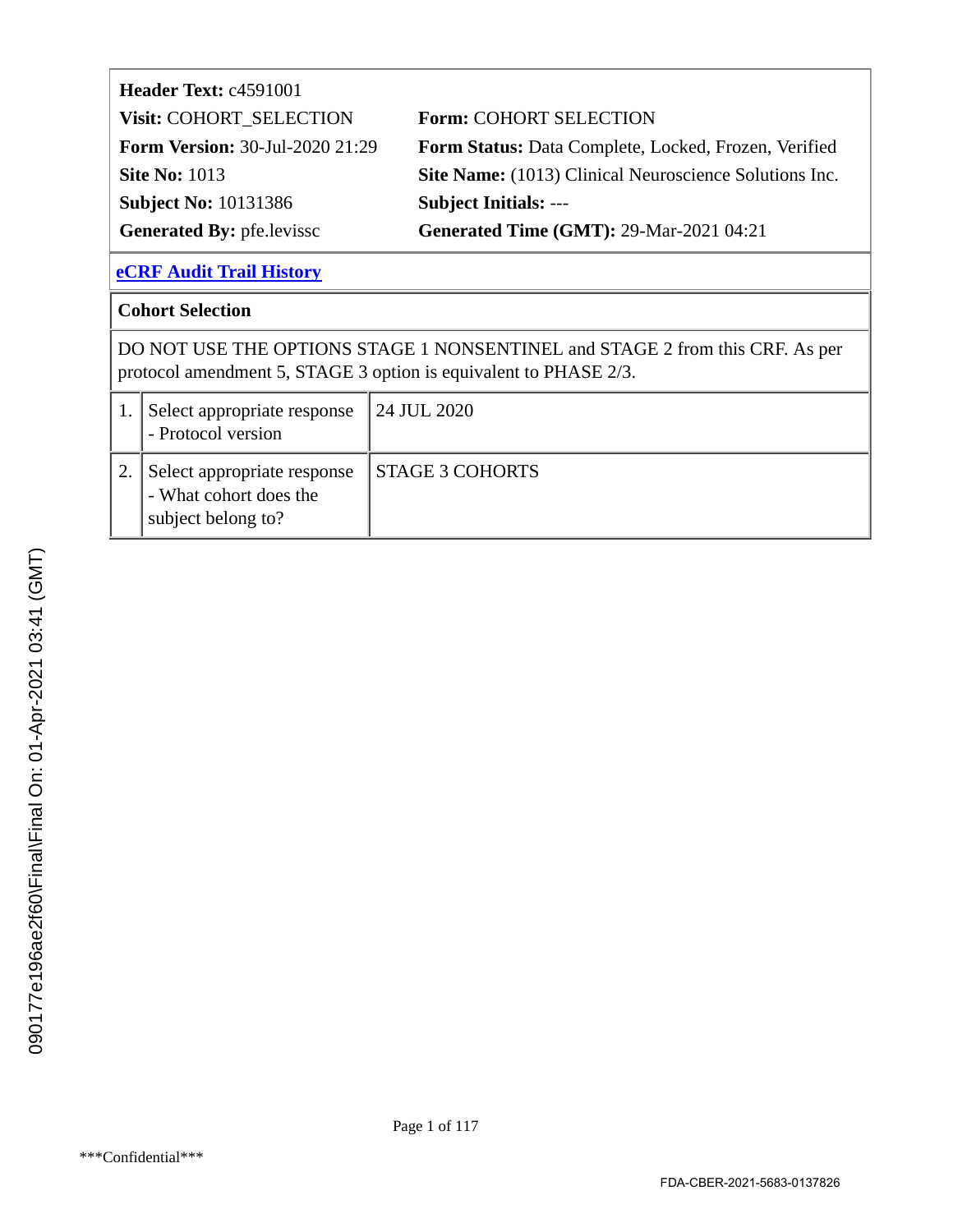| <b>Header Text: c4591001</b>     |                                        |                                                        |  |
|----------------------------------|----------------------------------------|--------------------------------------------------------|--|
|                                  | Visit: COHORT_SELECTION                | <b>Form: MAIN INFORMED CONSENT</b>                     |  |
|                                  | <b>Form Version: 22-Apr-2020 21:02</b> | Form Status: Data Complete, Locked, Frozen, Verified   |  |
|                                  | <b>Site No: 1013</b>                   | Site Name: (1013) Clinical Neuroscience Solutions Inc. |  |
|                                  | <b>Subject No: 10131386</b>            | <b>Subject Initials: ---</b>                           |  |
| <b>Generated By: pfe.levissc</b> |                                        | <b>Generated Time (GMT): 29-Mar-2021 04:21</b>         |  |
|                                  | <b>eCRF Audit Trail History</b>        |                                                        |  |
| <b>Informed Consent</b>          |                                        |                                                        |  |
|                                  | <b>Consent Was:</b>                    | <b>OBTAINED</b>                                        |  |
|                                  |                                        | Date Written Consent Obtained                          |  |
|                                  |                                        | Sep/1/2020                                             |  |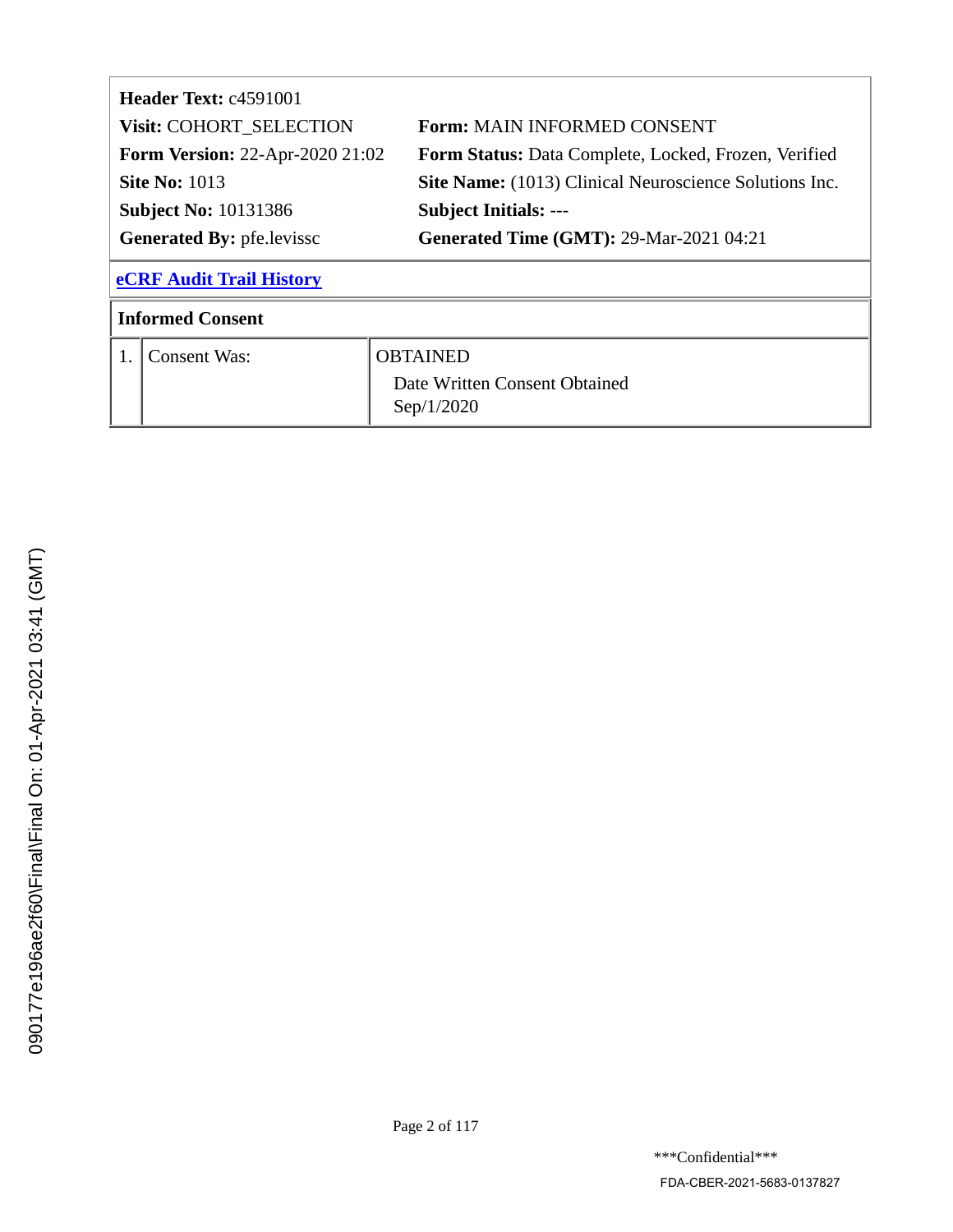| Header Text: c4591001                  |                                                        |
|----------------------------------------|--------------------------------------------------------|
| Visit: COHORT_SELECTION                | <b>Form: DEMOGRAPHY</b>                                |
| <b>Form Version:</b> 06-Jul-2020 21:55 | Form Status: Data Complete, Locked, Frozen, Verified   |
| <b>Site No: 1013</b>                   | Site Name: (1013) Clinical Neuroscience Solutions Inc. |
| <b>Subject No: 10131386</b>            | <b>Subject Initials: ---</b>                           |
| <b>Generated By: pfe.levissc</b>       | <b>Generated Time (GMT): 29-Mar-2021 04:21</b>         |

| Subject ID                         |                                                |
|------------------------------------|------------------------------------------------|
|                                    | [10131386]                                     |
| <b>Birth Date:</b>                 | (b) $(6)$ 1960                                 |
| Sex:                               | <b>MALE</b>                                    |
| Ethnicity:                         | NOT HISPANIC OR LATINO(A) OR OF SPANISH ORIGIN |
| Race: (Check X all that<br>apply): | <b>WHITE</b>                                   |
| Racial Designation:                |                                                |
|                                    |                                                |
|                                    |                                                |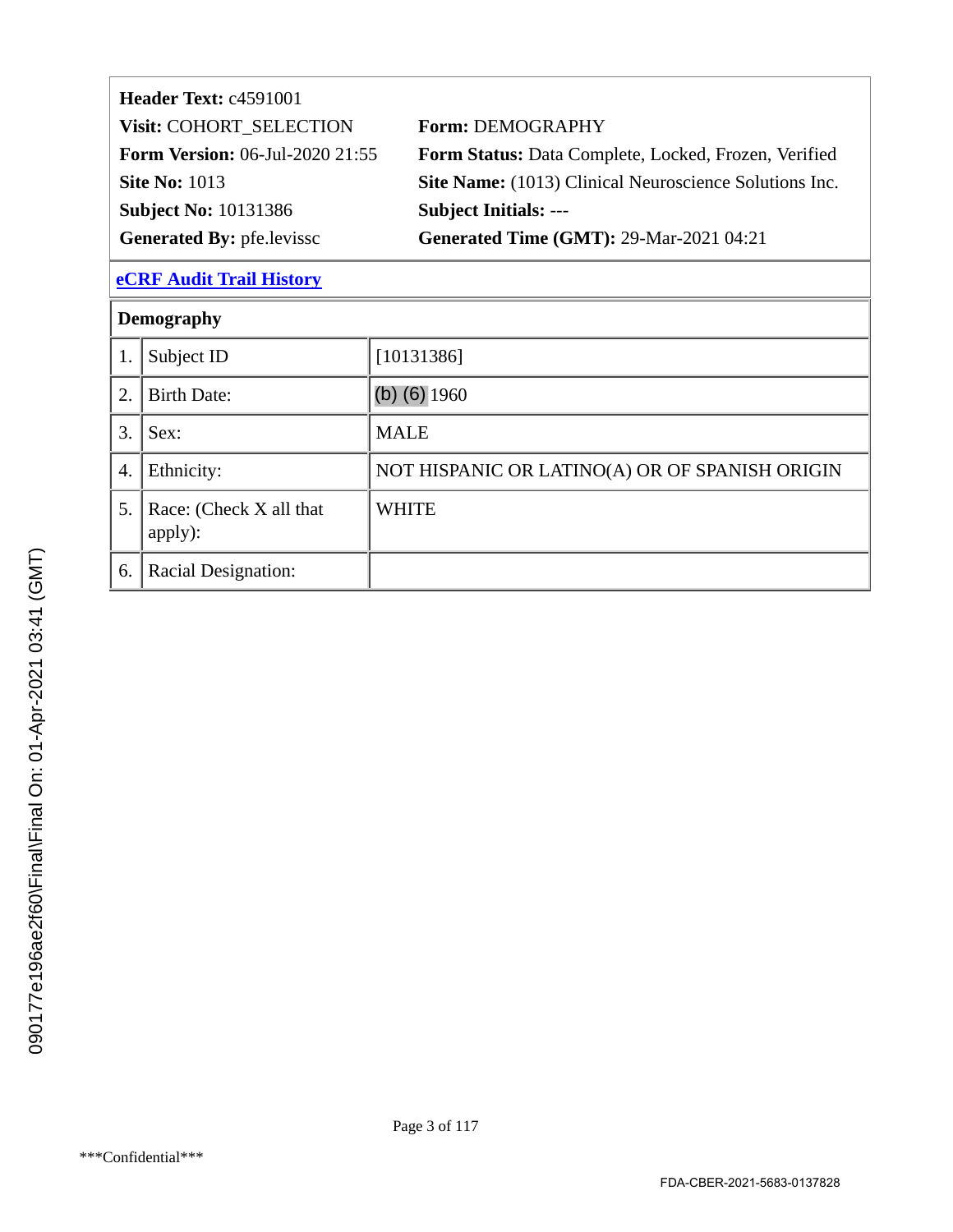|                                  | <b>Header Text: c4591001</b>           |                                                               |
|----------------------------------|----------------------------------------|---------------------------------------------------------------|
|                                  | Visit: V1_DAY1_VAX1_L                  | <b>Form: DATE OF VISIT</b>                                    |
|                                  | <b>Form Version: 22-Apr-2020 21:02</b> | Form Status: Data Complete, Locked, Frozen, Verified          |
|                                  | <b>Site No: 1013</b>                   | <b>Site Name:</b> (1013) Clinical Neuroscience Solutions Inc. |
|                                  | <b>Subject No: 10131386</b>            | <b>Subject Initials: ---</b>                                  |
| <b>Generated By: pfe.levissc</b> |                                        | <b>Generated Time (GMT): 29-Mar-2021 04:21</b>                |
| <b>eCRF Audit Trail History</b>  |                                        |                                                               |
| <b>Date of Visit</b>             |                                        |                                                               |
| 1.                               | Date of Visit                          | Sep/1/2020                                                    |
| 2.                               | Erroneous Visit                        |                                                               |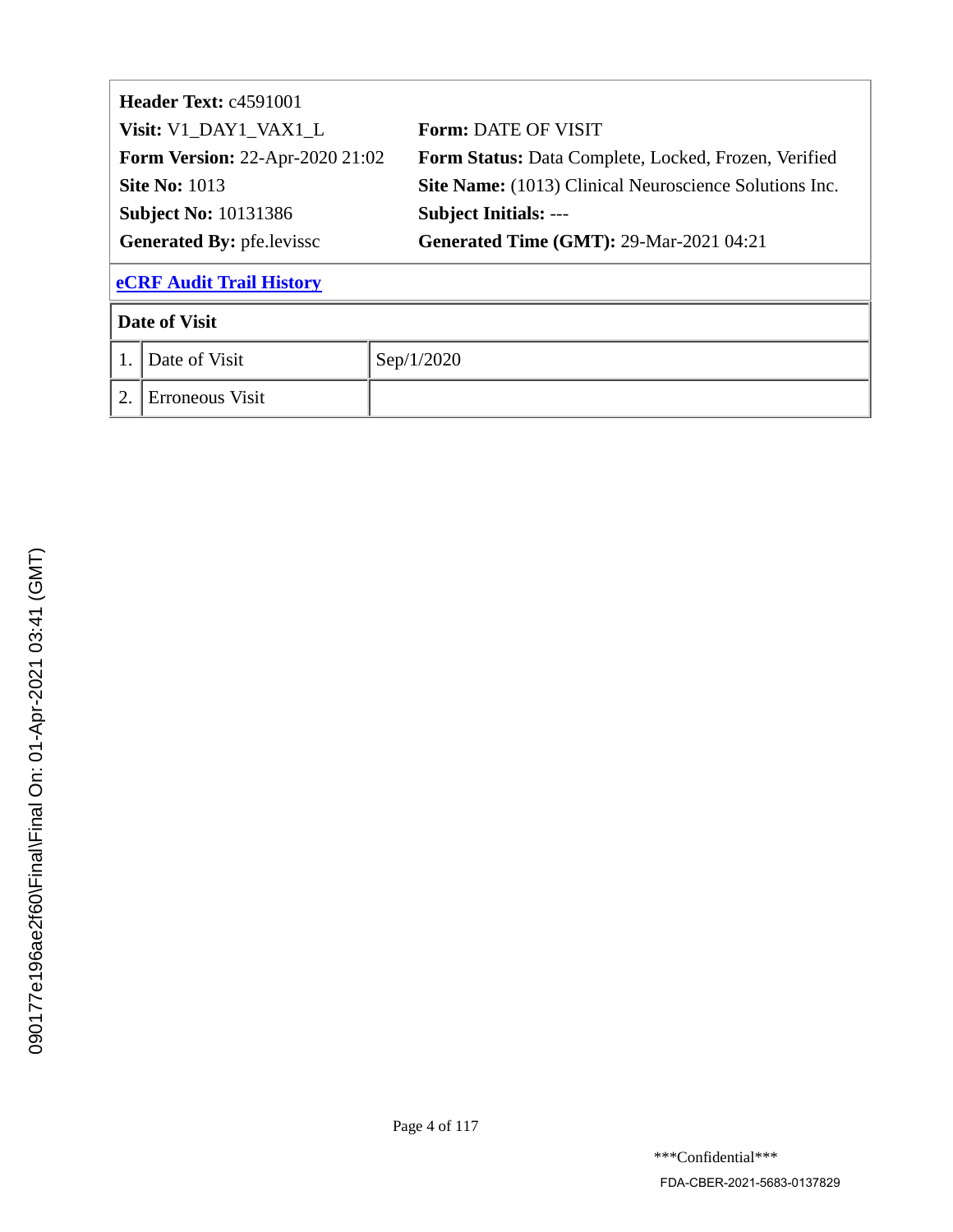|                                   | Header Text: c4591001                                |                                                               |  |
|-----------------------------------|------------------------------------------------------|---------------------------------------------------------------|--|
|                                   | Visit: V1_DAY1_VAX1_L                                | <b>Form: INCLUSION/EXCLUSION CRITERIA</b>                     |  |
|                                   | <b>Form Version: 30-Jul-2020 21:29</b>               | Form Status: Data Complete, Locked, Frozen, Verified          |  |
|                                   | <b>Site No: 1013</b>                                 | <b>Site Name:</b> (1013) Clinical Neuroscience Solutions Inc. |  |
|                                   | <b>Subject No: 10131386</b>                          | <b>Subject Initials: ---</b>                                  |  |
| <b>Generated By: pfe.levissc</b>  |                                                      | <b>Generated Time (GMT): 29-Mar-2021 04:21</b>                |  |
|                                   | <b>Form Comments</b>                                 |                                                               |  |
| <b>Inclusion Criteria Not Met</b> |                                                      |                                                               |  |
| 1.                                | Description of Inclusion<br><b>Criterion Not Met</b> | Not Applicable                                                |  |
| <b>Exclusion Criteria Met</b>     |                                                      |                                                               |  |
| 2.                                | Description of Exclusion<br><b>Criterion Met</b>     | Not Applicable                                                |  |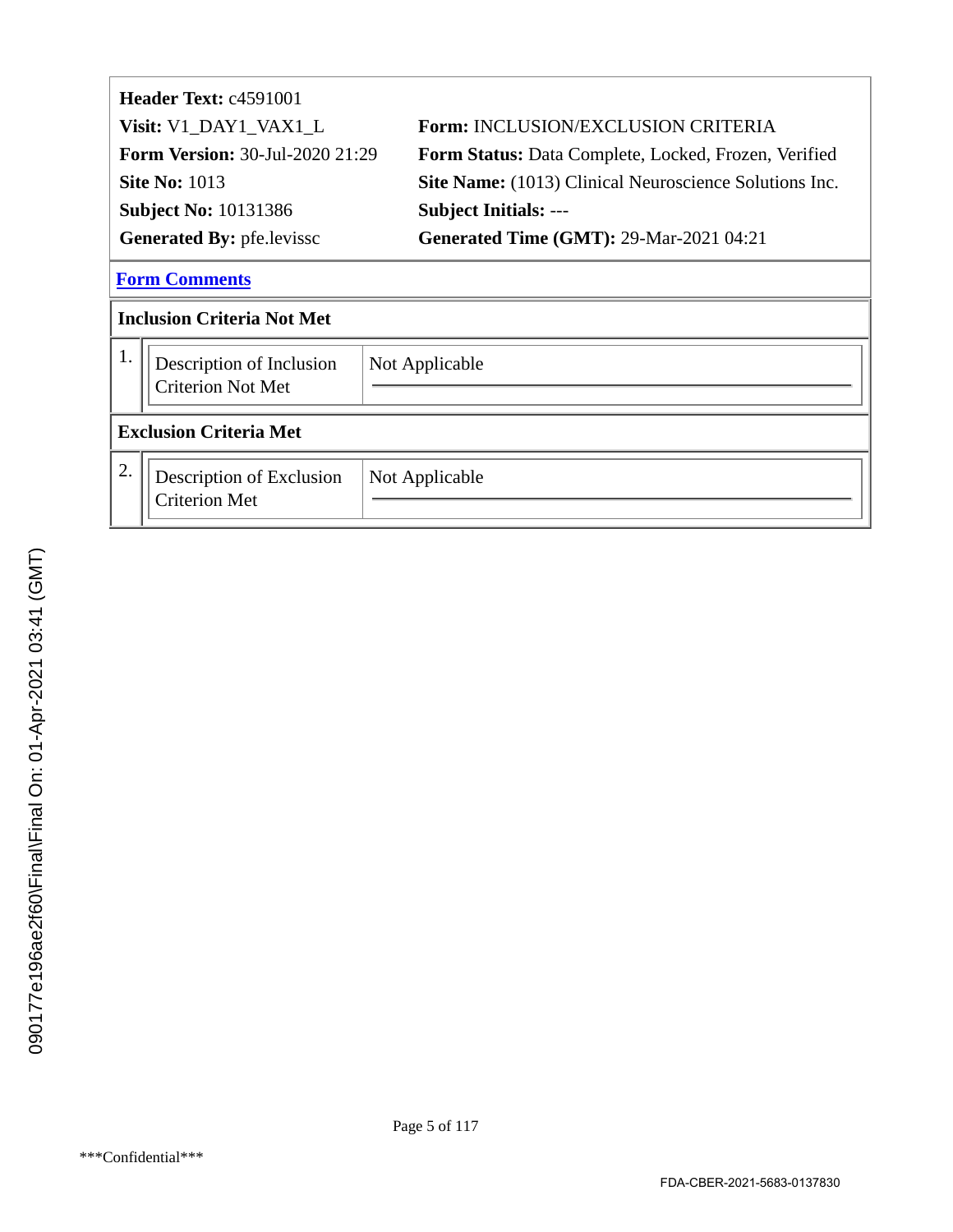| Header Text: c4591001                  |                                                               |
|----------------------------------------|---------------------------------------------------------------|
| Visit: V1 DAY1 VAX1 L                  | Form: DISPOSITION - SCREENING                                 |
| <b>Form Version: 22-Apr-2020 21:03</b> | Form Status: Data Complete, Locked, Frozen, Verified          |
| <b>Site No: 1013</b>                   | <b>Site Name:</b> (1013) Clinical Neuroscience Solutions Inc. |
| <b>Subject No: 10131386</b>            | <b>Subject Initials: ---</b>                                  |
| <b>Generated By: pfe.levissc</b>       | <b>Generated Time (GMT): 29-Mar-2021 04:21</b>                |

| <b>Disposition - Screening</b> |                                                 |                  |
|--------------------------------|-------------------------------------------------|------------------|
| 1.                             | Date of<br>Completion/Discontinuation<br>/Death | Sep/1/2020       |
| 2.                             | Phase of Disposition:                           | <b>SCREENING</b> |
| 3.                             | Status:                                         | <b>COMPLETED</b> |
| 4.                             | <b>Specify Status:</b>                          |                  |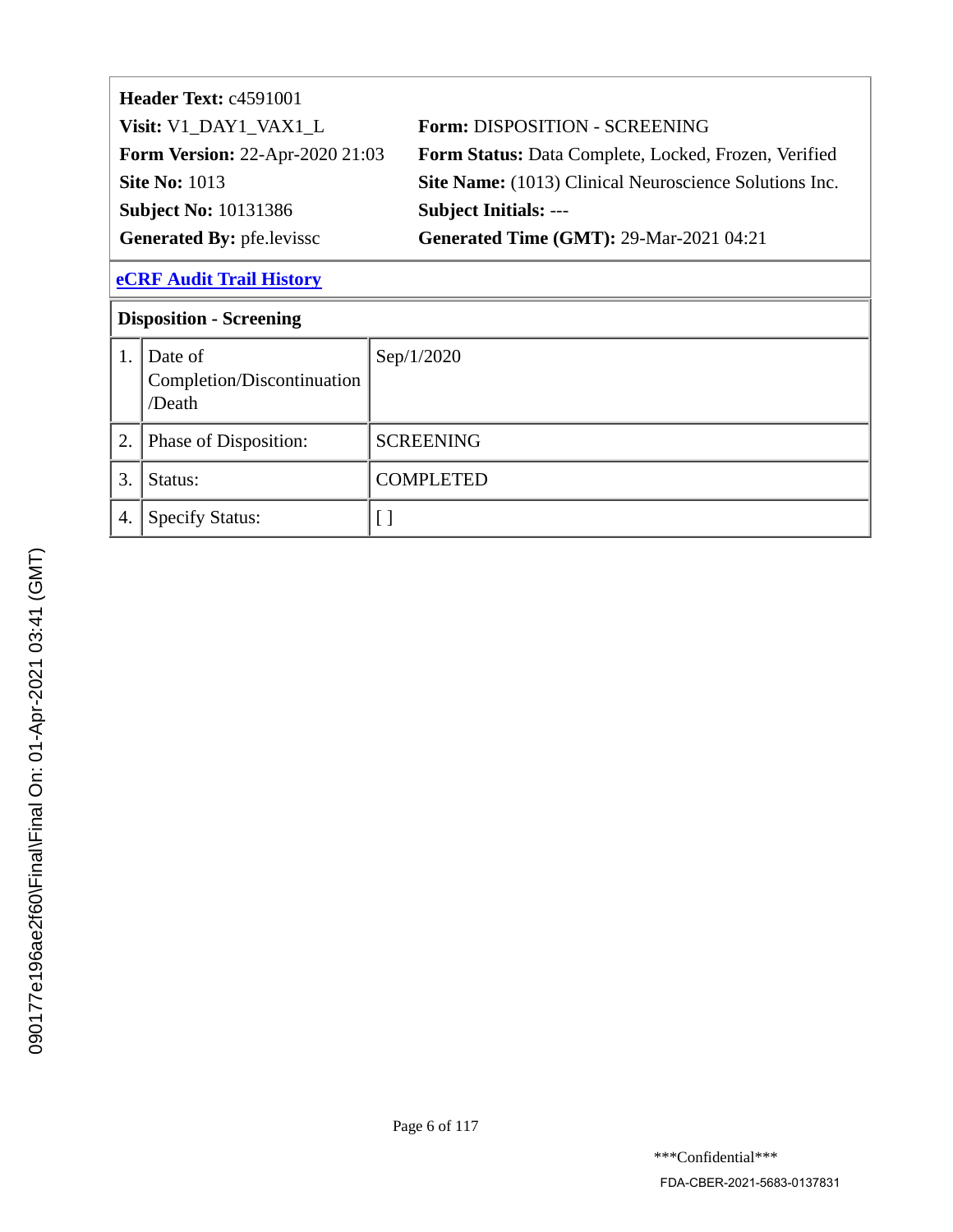| <b>Header Text: c4591001</b>           |                                                             |
|----------------------------------------|-------------------------------------------------------------|
| Visit: V1 DAY1 VAX1 L                  | Form: GENERAL MEDICAL HISTORY                               |
| <b>Form Version: 22-Apr-2020 21:03</b> | <b>Form Status:</b> Data Complete, Locked, Frozen, Verified |
| <b>Site No: 1013</b>                   | Site Name: (1013) Clinical Neuroscience Solutions Inc.      |
| <b>Subject No: 10131386</b>            | <b>Subject Initials: ---</b>                                |
| <b>Generated By: pfe.levissc</b>       | <b>Generated Time (GMT): 29-Mar-2021 04:21</b>              |

#### **Medical History Details**

| 1.a | Line/MH Number:                                                    | $[1]$                                                     |
|-----|--------------------------------------------------------------------|-----------------------------------------------------------|
|     | Disease/Syndrome<br>/Surgery/Non-Drug<br>Allergies/Drug Allergies: | [RIGHT KNEE ACL REPAIR]                                   |
|     | <b>Start Date:</b>                                                 | <b>UNK/UNK/1980</b>                                       |
|     | Ongoing:                                                           | <b>NO</b><br>End Date:<br><b>UNK/UNK/1980</b>             |
| 1.b | Line/MH Number:                                                    | $[2]$                                                     |
|     | Disease/Syndrome<br>/Surgery/Non-Drug<br>Allergies/Drug Allergies: | [ACL TEAR RIGHT KNEE]                                     |
|     | <b>Start Date:</b>                                                 | UNK/UNK/1978                                              |
|     | Ongoing:                                                           | N <sub>O</sub><br><b>End Date:</b><br><b>UNK/UNK/1980</b> |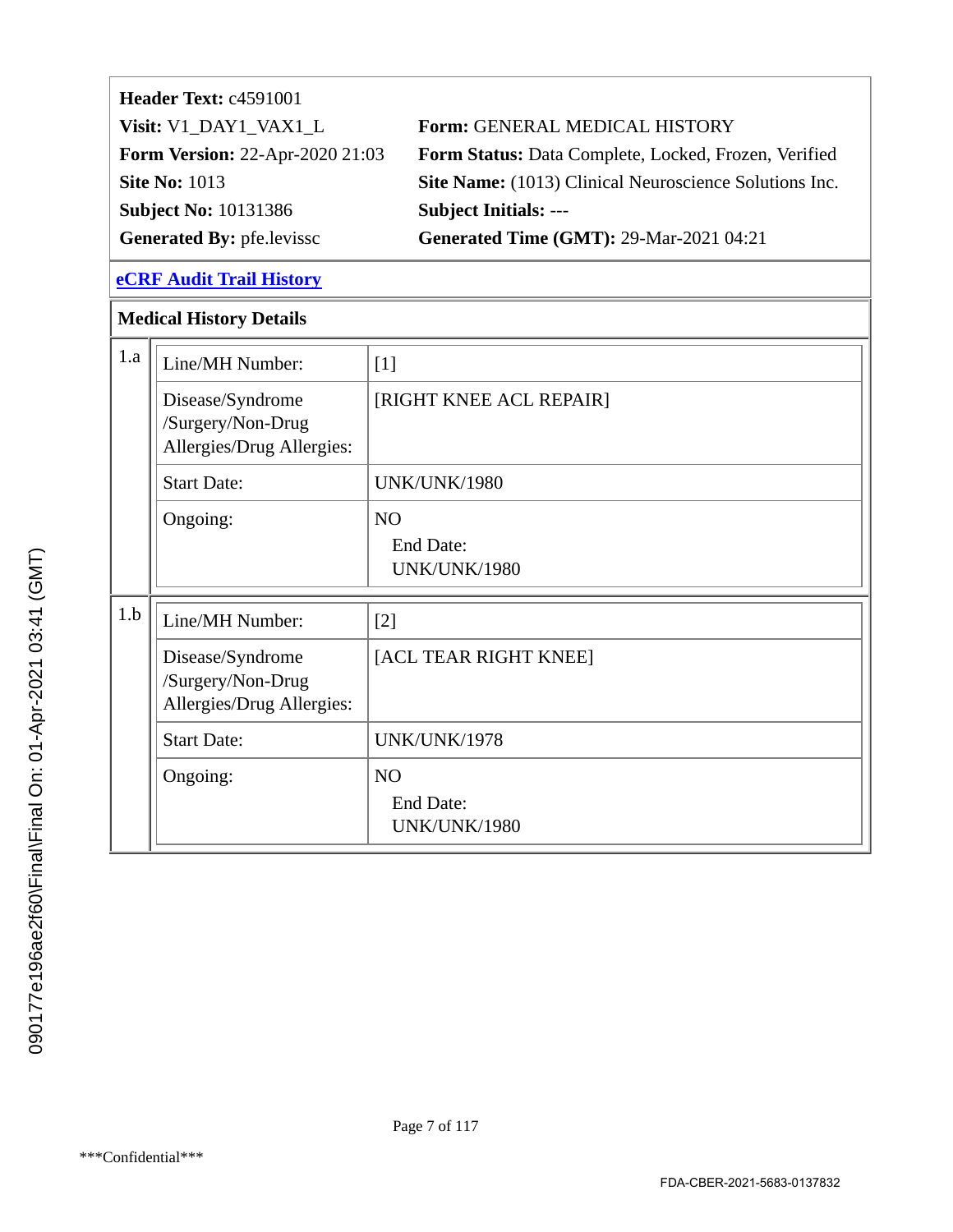| Header Text: c4591001                  |                                                               |
|----------------------------------------|---------------------------------------------------------------|
| Visit: V1_DAY1_VAX1_L                  | Form: VITAL SIGNS - BASELINE                                  |
| <b>Form Version: 21-Aug-2020 02:51</b> | Form Status: Data Complete, Locked, Frozen, Verified          |
| <b>Site No: 1013</b>                   | <b>Site Name:</b> (1013) Clinical Neuroscience Solutions Inc. |
| <b>Subject No: 10131386</b>            | <b>Subject Initials: ---</b>                                  |
| <b>Generated By: pfe.levissc</b>       | <b>Generated Time (GMT): 29-Mar-2021 04:21</b>                |

| <b>Vital Signs</b>         |                       |                    |
|----------------------------|-----------------------|--------------------|
| 1.                         | Date:                 | Sep/1/2020         |
| 2.                         | Weight:               | [96.8]             |
| 3.                         | Unit:                 | kg                 |
| 4.                         | Height:               | [187.9]            |
| 5.                         | Unit:                 | cm                 |
| 6.                         | Body Mass Index:      | [27.4]             |
| <b>Vital Signs Details</b> |                       |                    |
| 7.a                        | Record Identifier:    | $\mathbf{1}$       |
|                            | Temperature:          | [36.8]             |
|                            | Unit:                 | $\mathcal{C}$      |
|                            | Temperature Location: | <b>ORAL CAVITY</b> |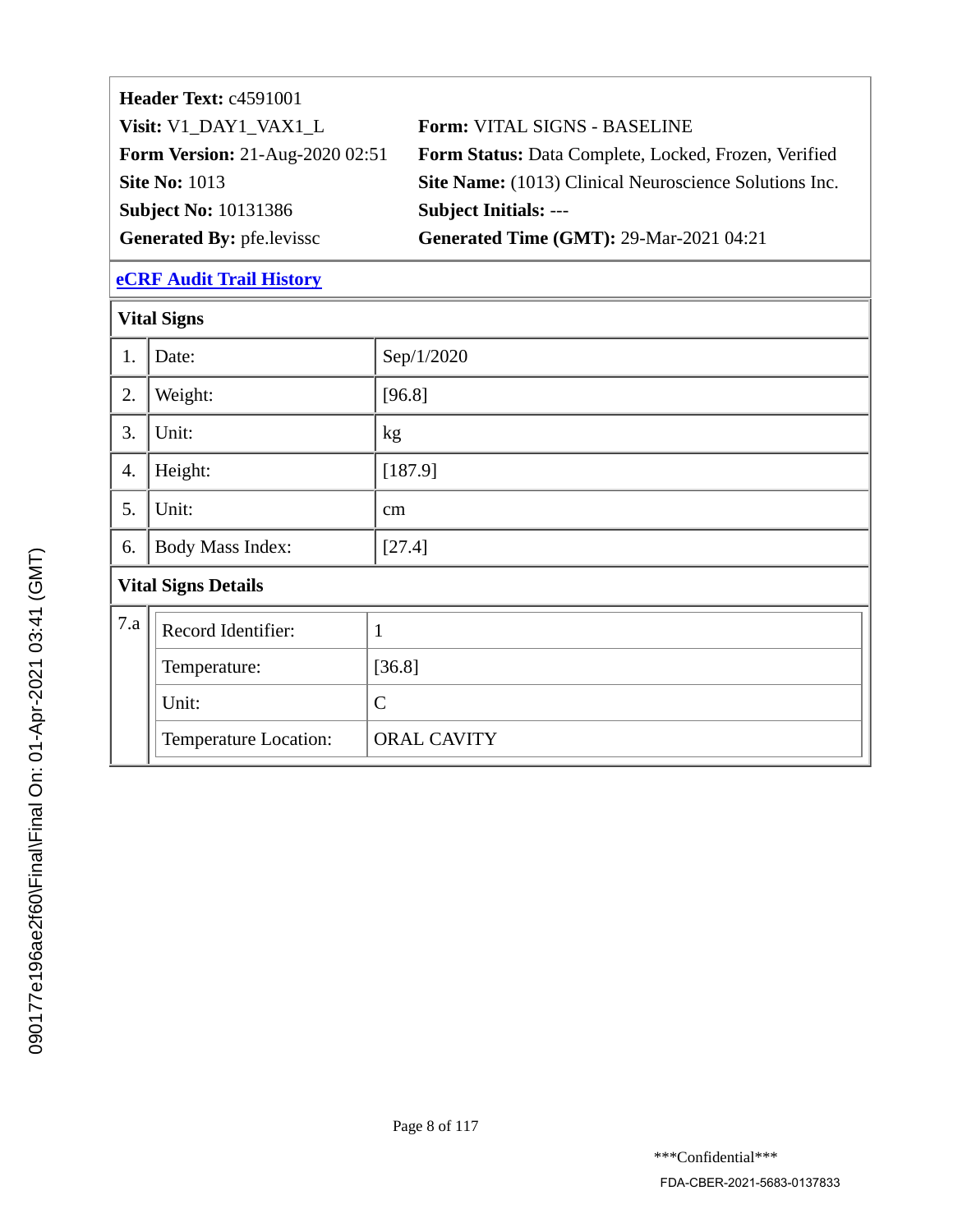| <b>Header Text: c4591001</b>           |                                                        |
|----------------------------------------|--------------------------------------------------------|
| Visit: V1_DAY1_VAX1_L                  | <b>Form: RANDOMIZATION</b>                             |
| <b>Form Version: 22-Apr-2020 21:03</b> | Form Status: Data Complete, Locked, Frozen, Verified   |
| <b>Site No: 1013</b>                   | Site Name: (1013) Clinical Neuroscience Solutions Inc. |
| <b>Subject No: 10131386</b>            | <b>Subject Initials: ---</b>                           |
| <b>Generated By: pfe.levissc</b>       | <b>Generated Time (GMT): 29-Mar-2021 04:21</b>         |
|                                        |                                                        |

# **Disposition**

| <b>Randomization Date:</b>   | $\text{Sep}/1/2020$ |
|------------------------------|---------------------|
| <b>Randomization Number:</b> | [248165]            |
| <b>Randomization Group:</b>  |                     |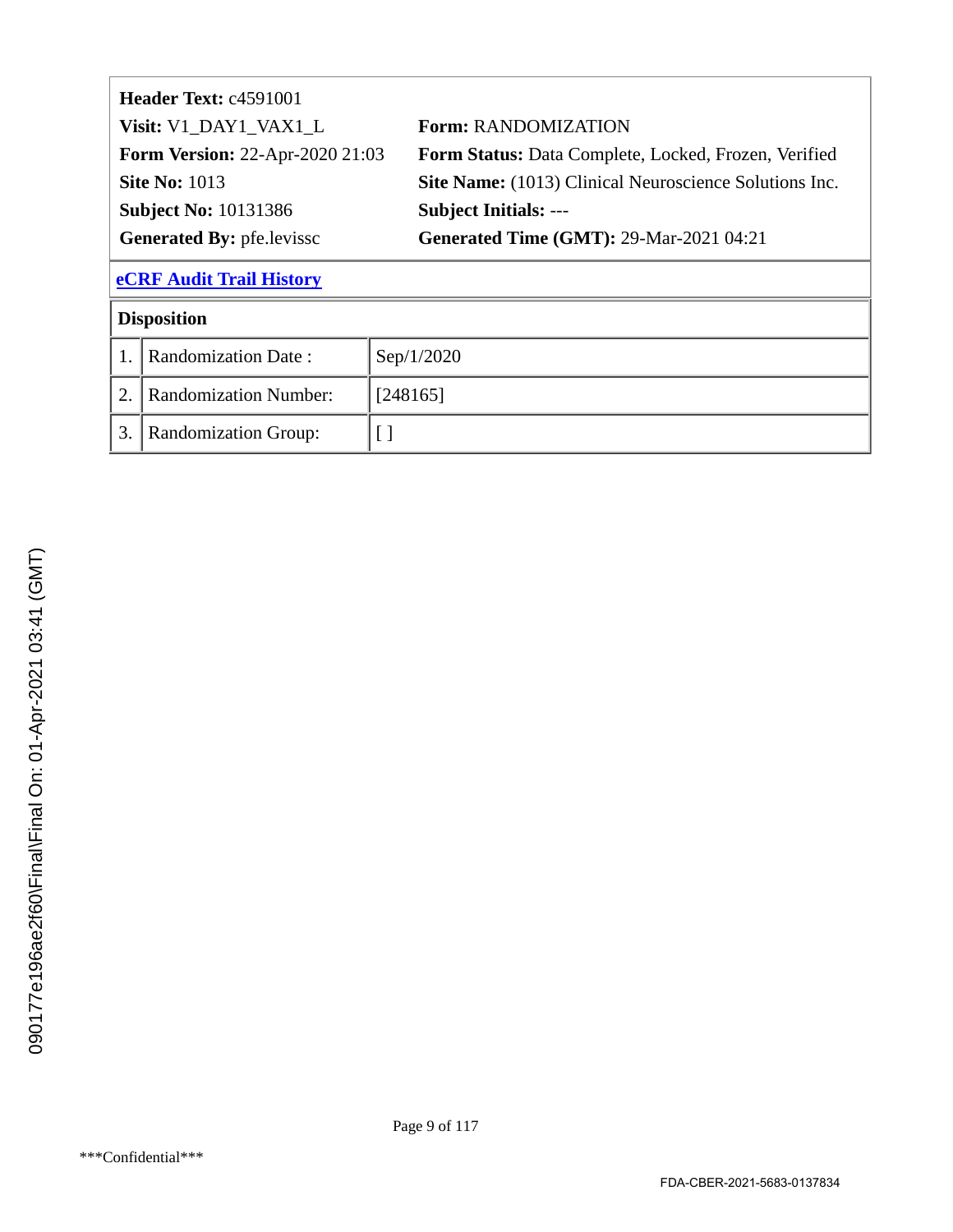| Header Text: c4591001                  |                                                             |
|----------------------------------------|-------------------------------------------------------------|
| Visit: V1_DAY1_VAX1_L                  | Form: ELECTRONIC SAMPLE TRACKING -<br><b>IMMUNOGENICITY</b> |
| <b>Form Version: 22-Apr-2020 21:03</b> | Form Status: Data Complete, Locked, Frozen, Verified        |
| <b>Site No: 1013</b>                   | Site Name: (1013) Clinical Neuroscience Solutions Inc.      |
| <b>Subject No: 10131386</b>            | <b>Subject Initials: ---</b>                                |
| Generated By: pfe.levissc              | <b>Generated Time (GMT): 29-Mar-2021 04:21</b>              |

| <b>Electronic Sample Tracking</b>      |                                                                                                               |                                                 |
|----------------------------------------|---------------------------------------------------------------------------------------------------------------|-------------------------------------------------|
| 1.                                     | Data Origin                                                                                                   | <b>SITE</b>                                     |
| 2.                                     | Sample Type                                                                                                   | <b>SERUM</b>                                    |
| 3.                                     | Sample Collected?                                                                                             | <b>YES</b><br>Date of Collection:<br>Sep/1/2020 |
| $\overline{4}$ .                       | If no sample was collected<br>or sample was not collected<br>according to protocol,<br>please provide reason: | [ ]                                             |
| <b>Aliquot</b>                         |                                                                                                               |                                                 |
| Please enter barcode for each aliquot. |                                                                                                               |                                                 |
| 5.a                                    | Sample ID                                                                                                     | [BPC3NM]                                        |
| 5.b                                    | Sample ID                                                                                                     | [BPC3NN]                                        |
| 5.c                                    | Sample ID                                                                                                     | [BPC3NP]                                        |
| 5.d                                    | Sample ID                                                                                                     | [BMN519]                                        |
| 5.e                                    | Sample ID                                                                                                     | [BMN51B]                                        |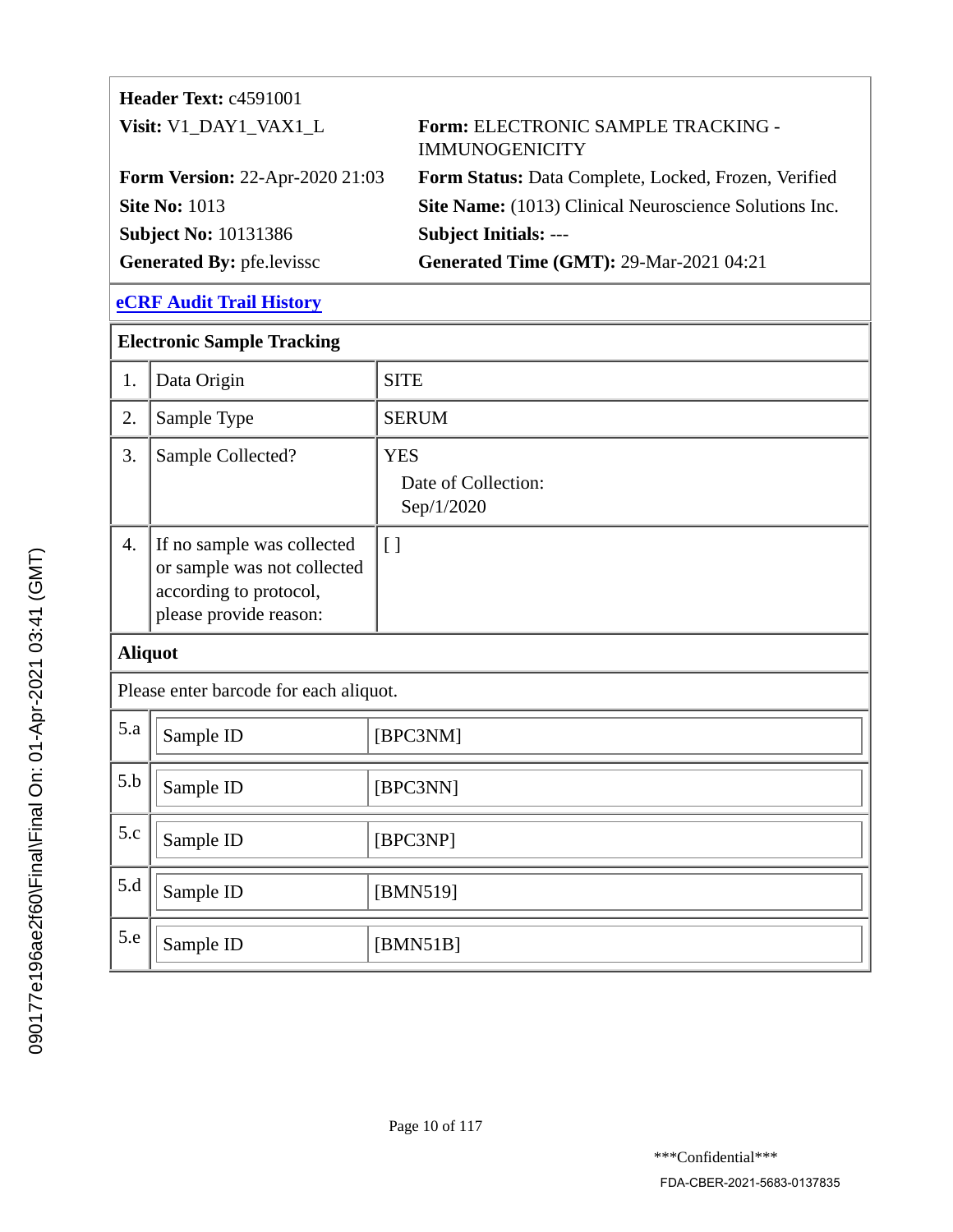| Header Text: c4591001                  |                                                         |
|----------------------------------------|---------------------------------------------------------|
| Visit: V1_DAY1_VAX1_L                  | Form: ELECTRONIC SAMPLE TRACKING - NASAL<br><b>SWAB</b> |
| <b>Form Version: 22-Apr-2020 21:03</b> | Form Status: Data Complete, Locked, Frozen, Verified    |
| <b>Site No: 1013</b>                   | Site Name: (1013) Clinical Neuroscience Solutions Inc.  |
| <b>Subject No: 10131386</b>            | <b>Subject Initials: ---</b>                            |
| <b>Generated By: pfe.levissc</b>       | <b>Generated Time (GMT): 29-Mar-2021 04:21</b>          |

| <b>Electronic Sample Tracking</b>      |                                                                                                               |                                                 |
|----------------------------------------|---------------------------------------------------------------------------------------------------------------|-------------------------------------------------|
| 1.                                     | Data Origin                                                                                                   | <b>SITE</b>                                     |
| 2.                                     | Sample Type                                                                                                   | NASAL_SWAB                                      |
| 3.                                     | Sample Collected?                                                                                             | <b>YES</b><br>Date of Collection:<br>Sep/1/2020 |
| 4.                                     | If no sample was collected<br>or sample was not collected<br>according to protocol,<br>please provide reason: | $\lceil$                                        |
| <b>Aliquot</b>                         |                                                                                                               |                                                 |
| Please enter barcode for each aliquot. |                                                                                                               |                                                 |
| 5.a                                    | Sample ID                                                                                                     | [BN6241]                                        |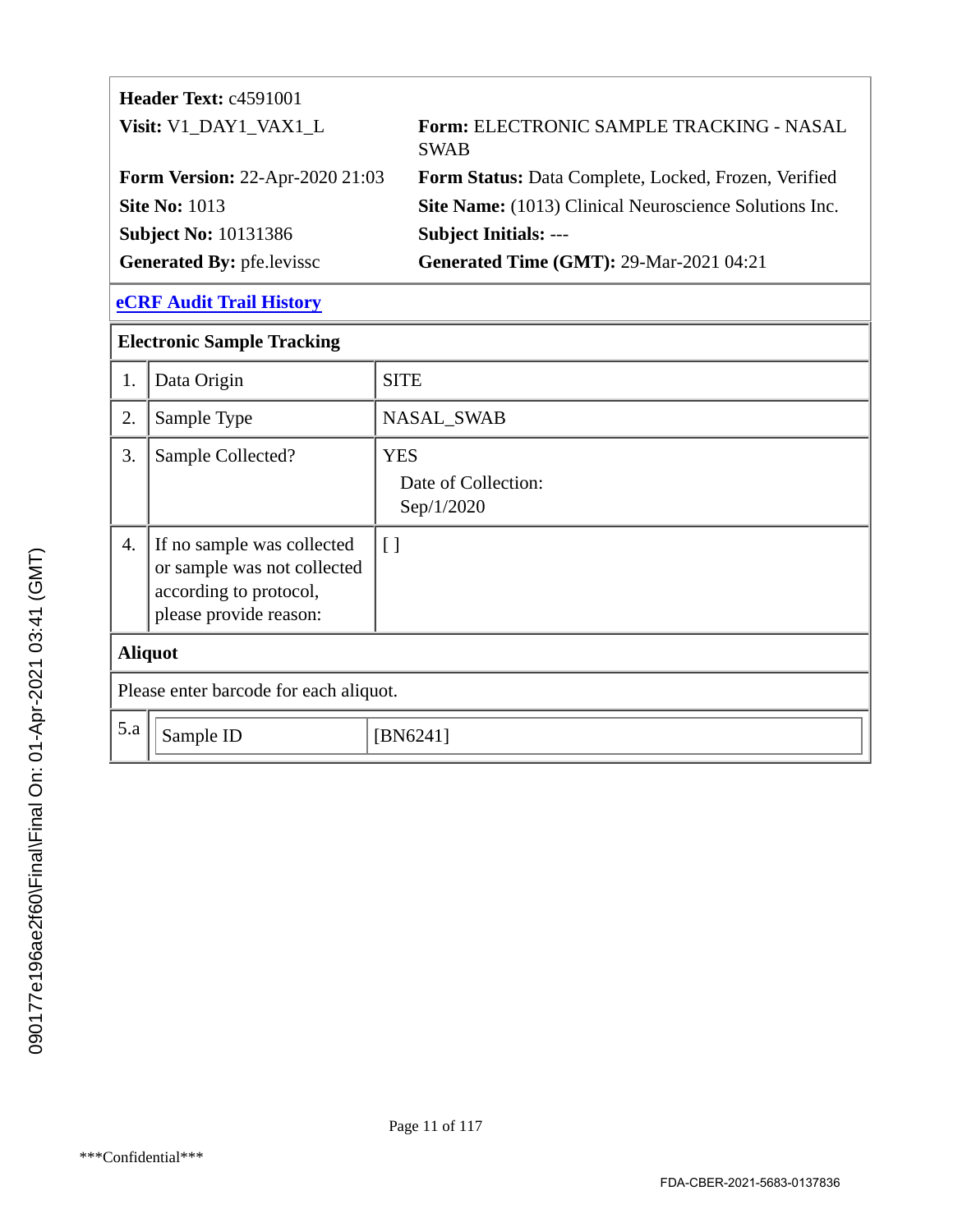| Header Text: c4591001                  |                                                               |
|----------------------------------------|---------------------------------------------------------------|
| Visit: V1_DAY1_VAX1_L                  | <b>Form: VACCINATION</b>                                      |
| <b>Form Version: 22-Apr-2020 21:04</b> | Form Status: Data Complete, Locked, Frozen, Verified          |
| <b>Site No: 1013</b>                   | <b>Site Name:</b> (1013) Clinical Neuroscience Solutions Inc. |
| <b>Subject No: 10131386</b>            | <b>Subject Initials: ---</b>                                  |
| <b>Generated By: pfe.levissc</b>       | <b>Generated Time (GMT): 29-Mar-2021 04:21</b>                |

|     | <b>Vaccination</b>                                                                                                                        |                                           |  |
|-----|-------------------------------------------------------------------------------------------------------------------------------------------|-------------------------------------------|--|
| 1.  | Was there a temporary<br>delay of vaccination?                                                                                            | NO                                        |  |
| 2.  | <b>Treatment Name</b>                                                                                                                     | [BLINDED THERAPY]                         |  |
| 3.  | Formulation:                                                                                                                              | <b>INJECTION</b>                          |  |
| 4.  | Dose Date Time:                                                                                                                           | Sep/1/2020 10:50                          |  |
| 5.  | <b>Anatomical Location:</b>                                                                                                               | <b>DELTOID MUSCLE</b>                     |  |
| 6.  | <b>Body Side:</b>                                                                                                                         | <b>RIGHT</b>                              |  |
| 7.  | Route:                                                                                                                                    | <b>INTRAMUSCULAR</b>                      |  |
| 8.  | <b>Actual Dose:</b>                                                                                                                       | $\left[ \ \right]$                        |  |
| 9.  | Unit:                                                                                                                                     |                                           |  |
| 10. | Timeframe Subject Was<br>Observed                                                                                                         | THE PROTOCOL SPECIFIED OBSERVATION PERIOD |  |
| 11. | Was the subject observed<br>for at least the protocol<br>specified observation period<br>after investigational product<br>administration? | <b>YES</b>                                |  |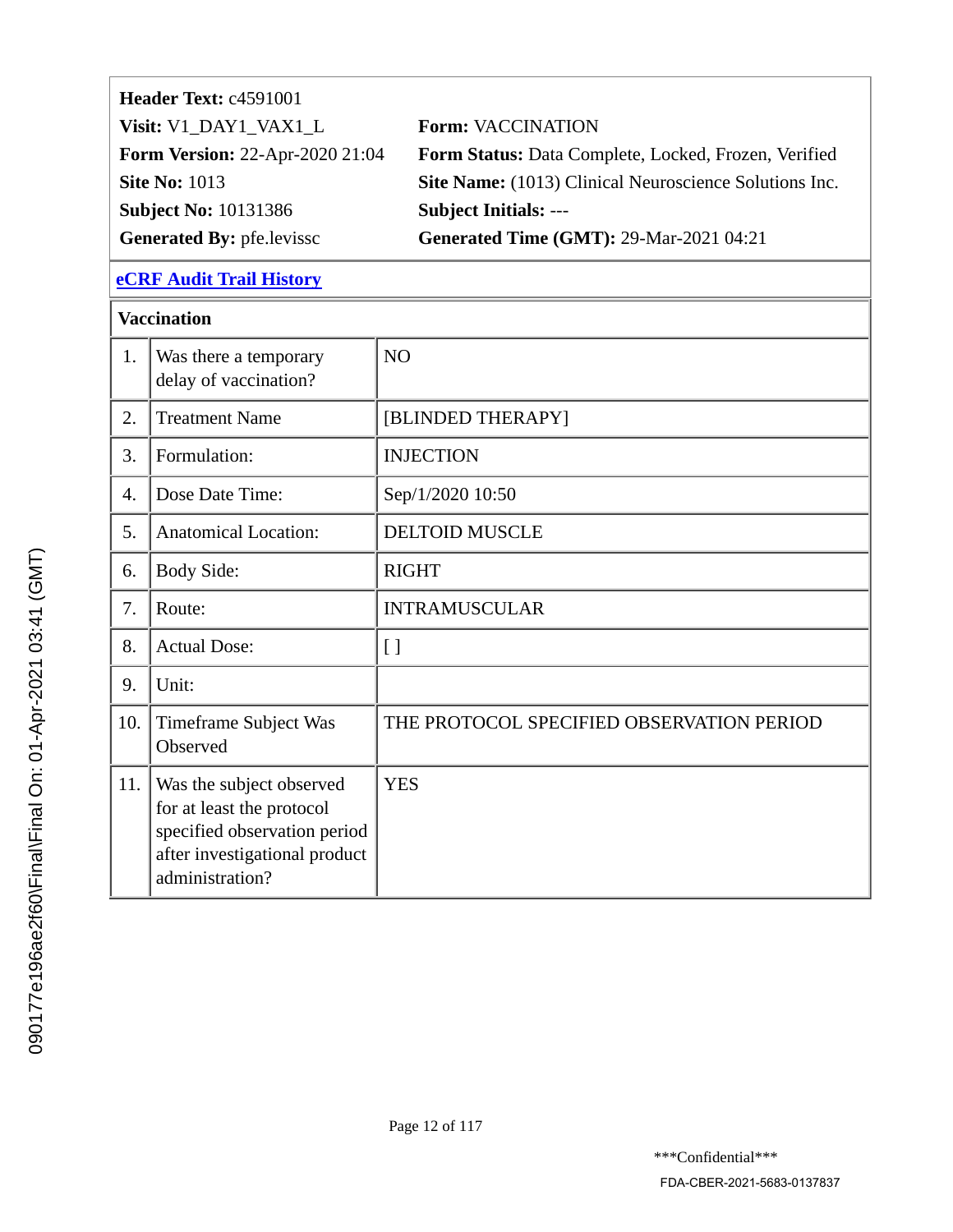|                                        | Header Text: c4591001           |                                                               |
|----------------------------------------|---------------------------------|---------------------------------------------------------------|
| Visit: V1_DAY1_VAX1_L                  |                                 | <b>Form: REACTOGENICITY DIARY</b>                             |
| <b>Form Version:</b> 06-Jul-2020 21:53 |                                 | Form Status: Data Complete, Locked, Frozen, Verified          |
| <b>Site No: 1013</b>                   |                                 | <b>Site Name:</b> (1013) Clinical Neuroscience Solutions Inc. |
| <b>Subject No: 10131386</b>            |                                 | <b>Subject Initials: ---</b>                                  |
| <b>Generated By: pfe.levissc</b>       |                                 | <b>Generated Time (GMT): 29-Mar-2021 04:21</b>                |
|                                        |                                 |                                                               |
|                                        | <b>eCRF Audit Trail History</b> |                                                               |
|                                        | <b>Reactogenicity Diary</b>     |                                                               |
| 1.                                     | Select appropriate response     | NO - REACTOGENICITY E-DIARY NOT COLLECTED FOR                 |
|                                        | - Reactogenicity diary          | THIS SUBJECT                                                  |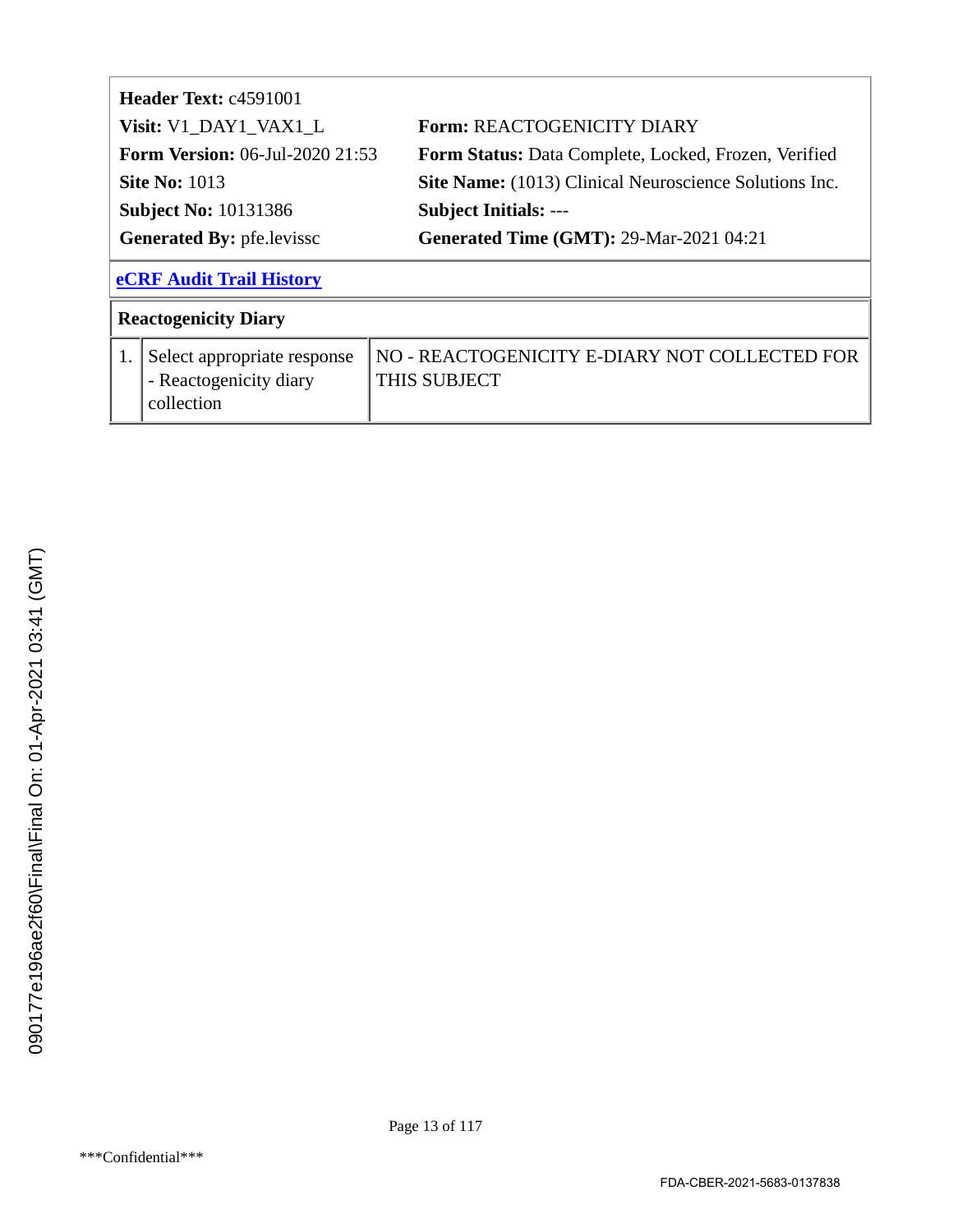| <b>Header Text: c4591001</b>           |                 |                                                             |  |
|----------------------------------------|-----------------|-------------------------------------------------------------|--|
| Visit: V2_VAX2_L                       |                 | <b>Form: DATE OF VISIT</b>                                  |  |
| <b>Form Version: 22-Apr-2020 21:02</b> |                 | <b>Form Status:</b> Data Complete, Locked, Frozen, Verified |  |
| <b>Site No: 1013</b>                   |                 | Site Name: (1013) Clinical Neuroscience Solutions Inc.      |  |
| <b>Subject No: 10131386</b>            |                 | <b>Subject Initials: ---</b>                                |  |
| <b>Generated By: pfe.levissc</b>       |                 | <b>Generated Time (GMT): 29-Mar-2021 04:21</b>              |  |
| <b>eCRF Audit Trail History</b>        |                 |                                                             |  |
| <b>Date of Visit</b>                   |                 |                                                             |  |
|                                        | Date of Visit   | Sep/22/2020                                                 |  |
| 2.                                     | Erroneous Visit |                                                             |  |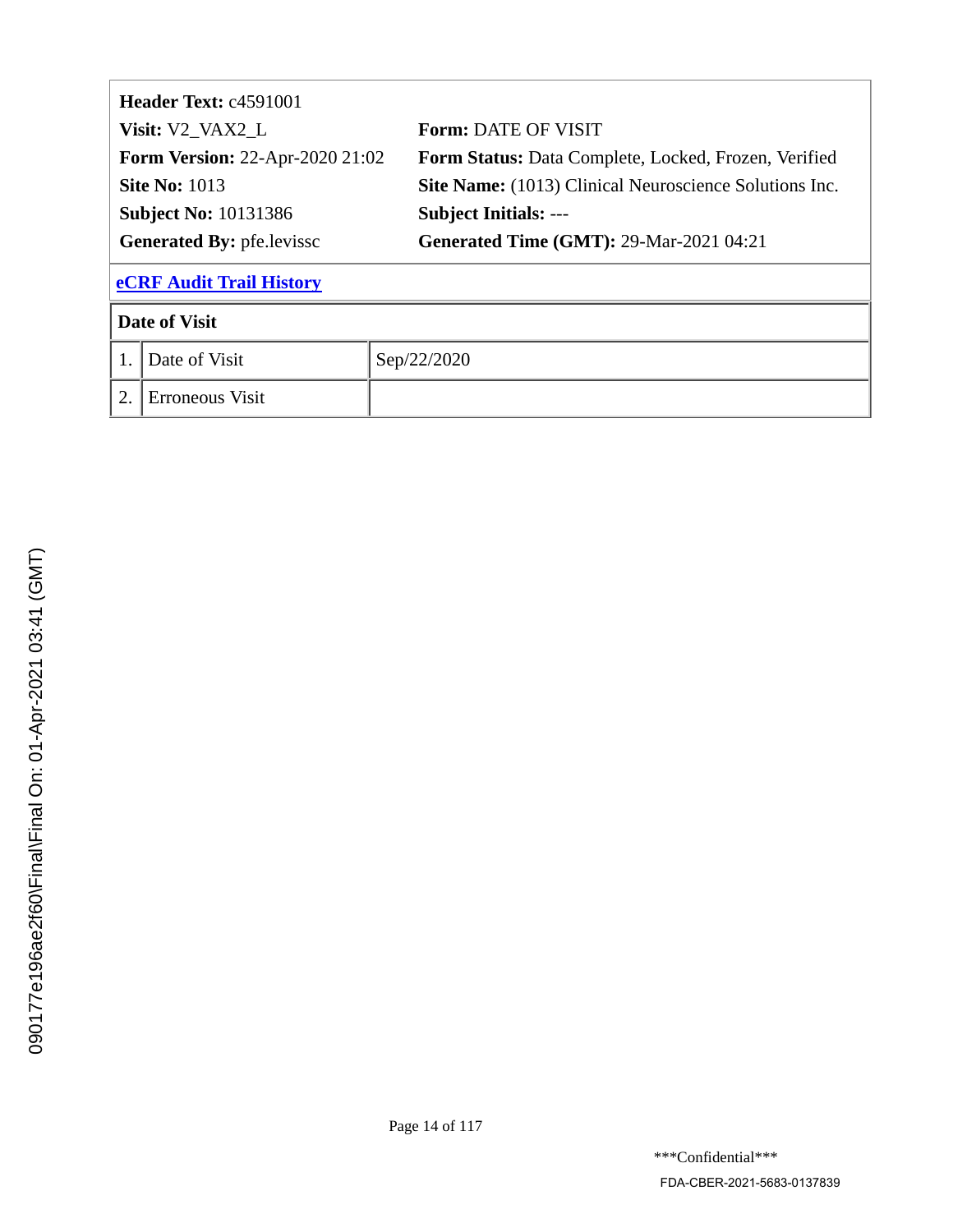| Form: VITAL SIGNS - TEMP                                      |
|---------------------------------------------------------------|
| Form Status: Data Complete, Locked, Frozen, Verified          |
| <b>Site Name:</b> (1013) Clinical Neuroscience Solutions Inc. |
| <b>Subject Initials: ---</b>                                  |
| <b>Generated Time (GMT): 29-Mar-2021 04:21</b>                |
|                                                               |

|                            | <b>Vital Signs</b>    |                    |  |  |  |
|----------------------------|-----------------------|--------------------|--|--|--|
|                            | Date:                 | Sep/22/2020        |  |  |  |
| <b>Vital Signs Details</b> |                       |                    |  |  |  |
| 2.a<br>Record Identifier:  |                       |                    |  |  |  |
|                            | Temperature:          | [36.7]             |  |  |  |
| Unit:<br>$\mathcal{C}$     |                       |                    |  |  |  |
|                            | Temperature Location: | <b>ORAL CAVITY</b> |  |  |  |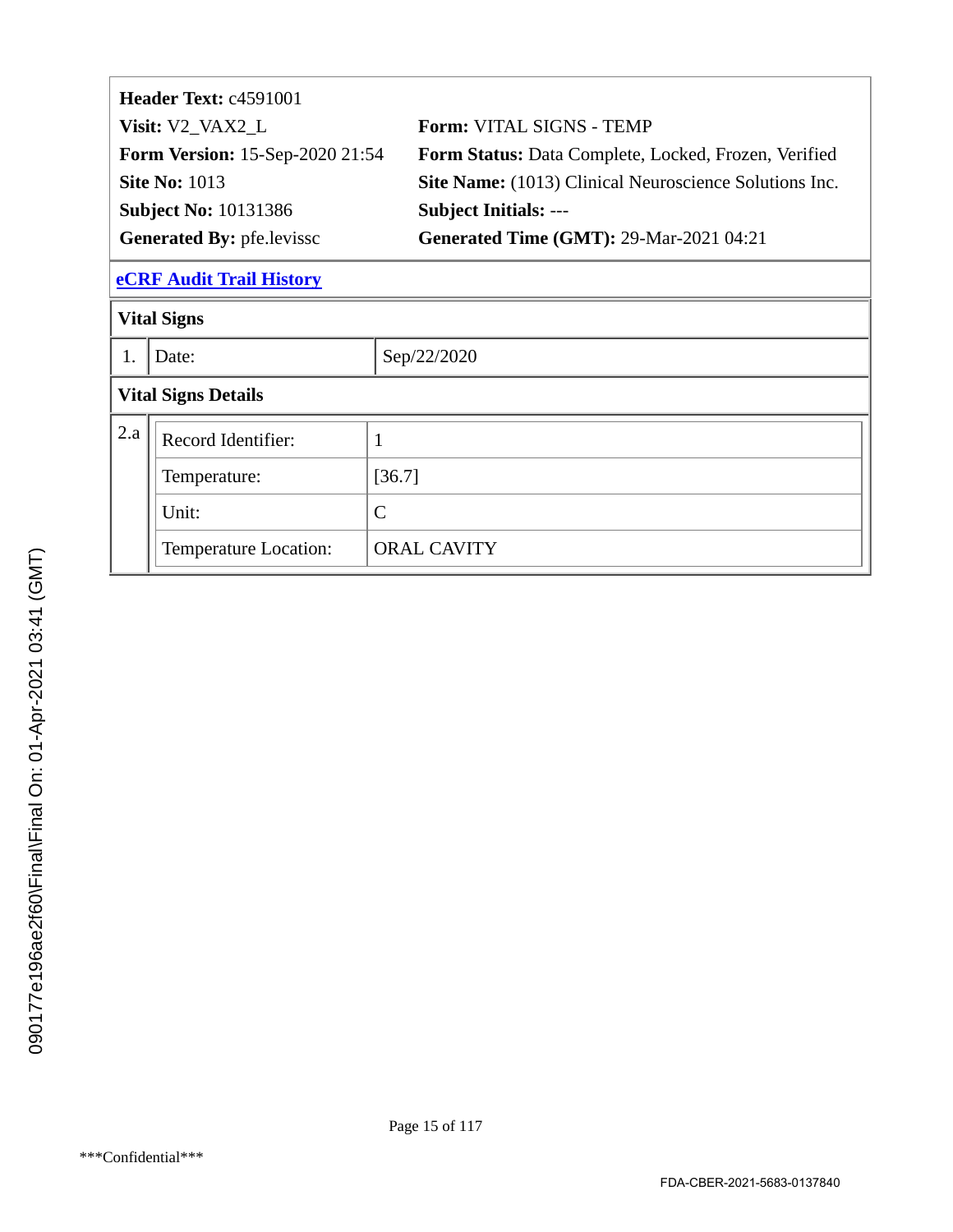| <b>Header Text: c4591001</b>           |                                                         |
|----------------------------------------|---------------------------------------------------------|
| Visit: V2_VAX2_L                       | Form: ELECTRONIC SAMPLE TRACKING - NASAL<br><b>SWAB</b> |
| <b>Form Version: 22-Apr-2020 21:03</b> | Form Status: Data Complete, Locked, Frozen, Verified    |
| <b>Site No: 1013</b>                   | Site Name: (1013) Clinical Neuroscience Solutions Inc.  |
| <b>Subject No: 10131386</b>            | <b>Subject Initials: ---</b>                            |
| <b>Generated By: pfe.levissc</b>       | <b>Generated Time (GMT): 29-Mar-2021 04:21</b>          |

|                | <b>Electronic Sample Tracking</b>                                                                             |                                                  |  |  |
|----------------|---------------------------------------------------------------------------------------------------------------|--------------------------------------------------|--|--|
| 1.             | Data Origin                                                                                                   | <b>SITE</b>                                      |  |  |
| 2.             | Sample Type                                                                                                   | NASAL_SWAB                                       |  |  |
| 3.             | Sample Collected?                                                                                             | <b>YES</b><br>Date of Collection:<br>Sep/22/2020 |  |  |
| 4.             | If no sample was collected<br>or sample was not collected<br>according to protocol,<br>please provide reason: | $\lceil$                                         |  |  |
| <b>Aliquot</b> |                                                                                                               |                                                  |  |  |
|                | Please enter barcode for each aliquot.                                                                        |                                                  |  |  |
| 5.a            | Sample ID                                                                                                     | [BPC33S]                                         |  |  |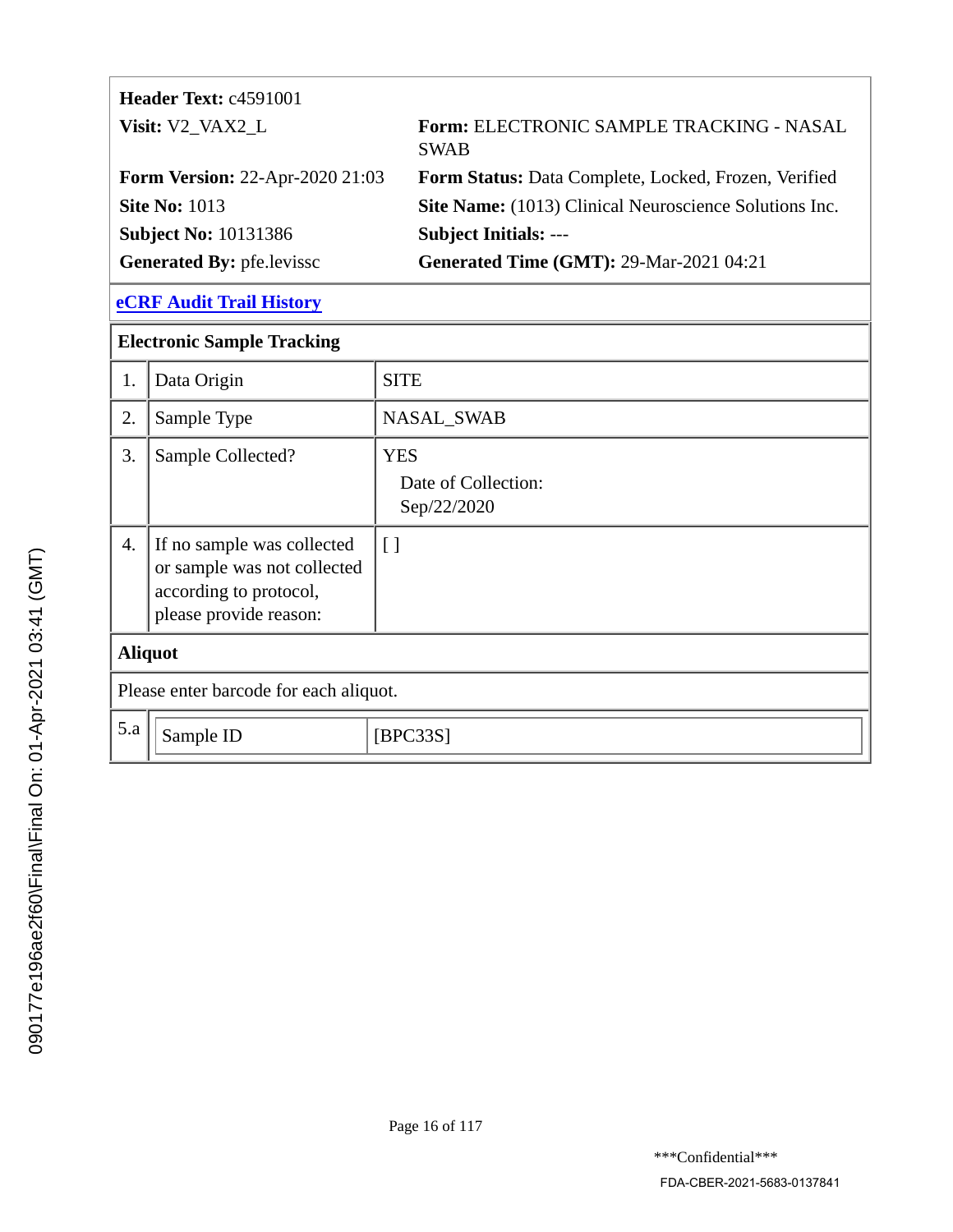| Header Text: c4591001                  |                                                               |
|----------------------------------------|---------------------------------------------------------------|
| Visit: V2_VAX2_L                       | <b>Form: VACCINATION</b>                                      |
| <b>Form Version: 22-Apr-2020 21:04</b> | Form Status: Data Complete, Locked, Frozen, Verified          |
| <b>Site No: 1013</b>                   | <b>Site Name:</b> (1013) Clinical Neuroscience Solutions Inc. |
| <b>Subject No: 10131386</b>            | <b>Subject Initials: ---</b>                                  |
| <b>Generated By: pfe.levissc</b>       | <b>Generated Time (GMT): 29-Mar-2021 04:21</b>                |

|     | <b>Vaccination</b>                                                                                                                        |                                           |
|-----|-------------------------------------------------------------------------------------------------------------------------------------------|-------------------------------------------|
| 1.  | Was there a temporary<br>delay of vaccination?                                                                                            | NO                                        |
| 2.  | <b>Treatment Name</b>                                                                                                                     | [BLINDED THERAPY]                         |
| 3.  | Formulation:                                                                                                                              | <b>INJECTION</b>                          |
| 4.  | Dose Date Time:                                                                                                                           | Sep/22/2020 09:55                         |
| 5.  | <b>Anatomical Location:</b>                                                                                                               | <b>DELTOID MUSCLE</b>                     |
| 6.  | Body Side:                                                                                                                                | <b>LEFT</b>                               |
| 7.  | Route:                                                                                                                                    | <b>INTRAMUSCULAR</b>                      |
| 8.  | <b>Actual Dose:</b>                                                                                                                       | $\left[\right]$                           |
| 9.  | Unit:                                                                                                                                     |                                           |
| 10. | Timeframe Subject Was<br>Observed                                                                                                         | THE PROTOCOL SPECIFIED OBSERVATION PERIOD |
| 11. | Was the subject observed<br>for at least the protocol<br>specified observation period<br>after investigational product<br>administration? | <b>YES</b>                                |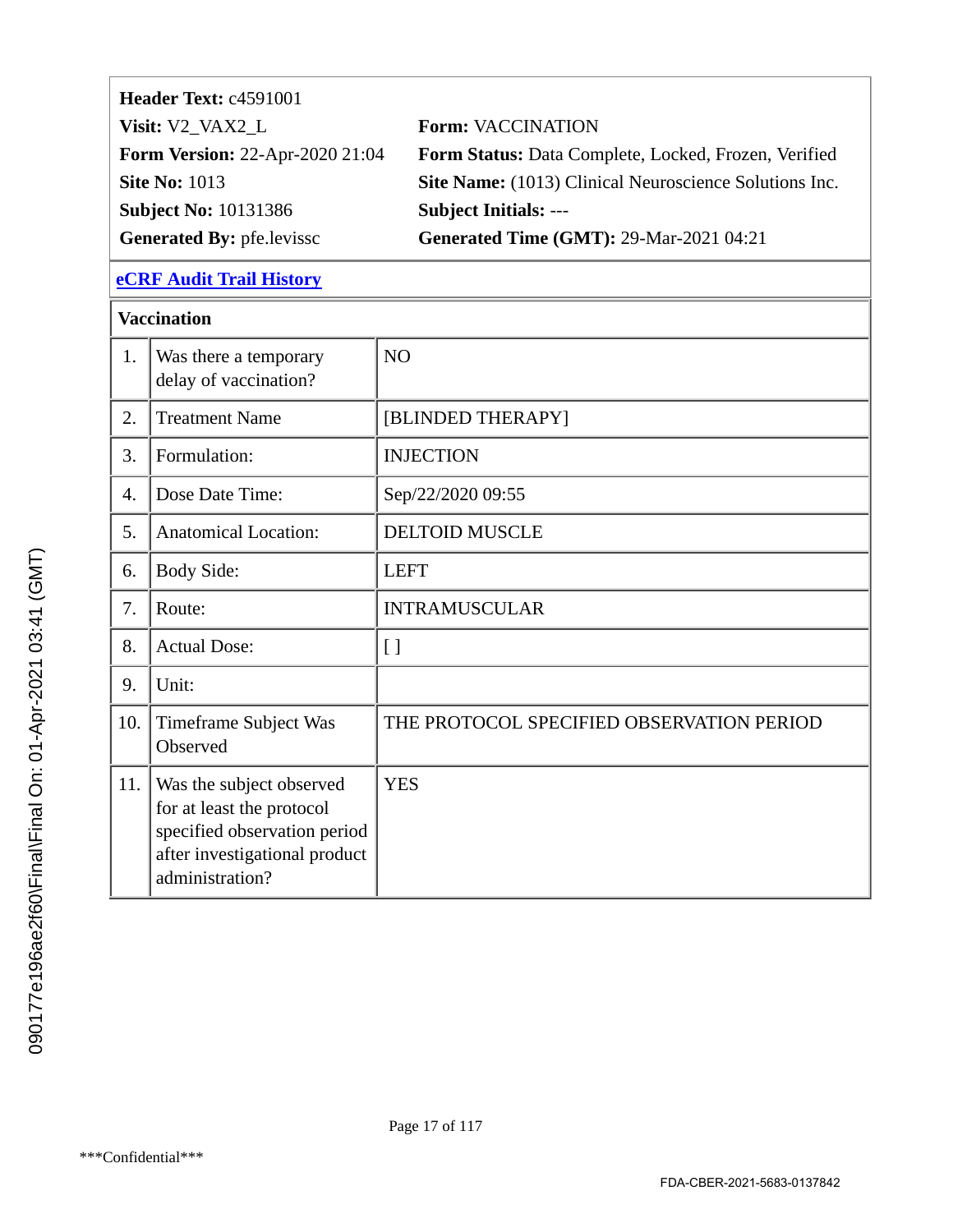| <b>Header Text: c4591001</b>     |                                        |                                                        |  |  |
|----------------------------------|----------------------------------------|--------------------------------------------------------|--|--|
|                                  | Visit: V3_MONTH1_POSTVAX2 L            | <b>Form: DATE OF VISIT</b>                             |  |  |
|                                  | <b>Form Version: 22-Apr-2020 21:02</b> | Form Status: Data Complete, Locked, Frozen, Verified   |  |  |
|                                  | <b>Site No: 1013</b>                   | Site Name: (1013) Clinical Neuroscience Solutions Inc. |  |  |
| <b>Subject No: 10131386</b>      |                                        | <b>Subject Initials: ---</b>                           |  |  |
| <b>Generated By: pfe.levissc</b> |                                        | <b>Generated Time (GMT): 29-Mar-2021 04:21</b>         |  |  |
|                                  | <b>eCRF Audit Trail History</b>        |                                                        |  |  |
|                                  | <b>Date of Visit</b>                   |                                                        |  |  |
|                                  | Date of Visit                          | Oct/20/2020                                            |  |  |
| 2.                               | Erroneous Visit                        |                                                        |  |  |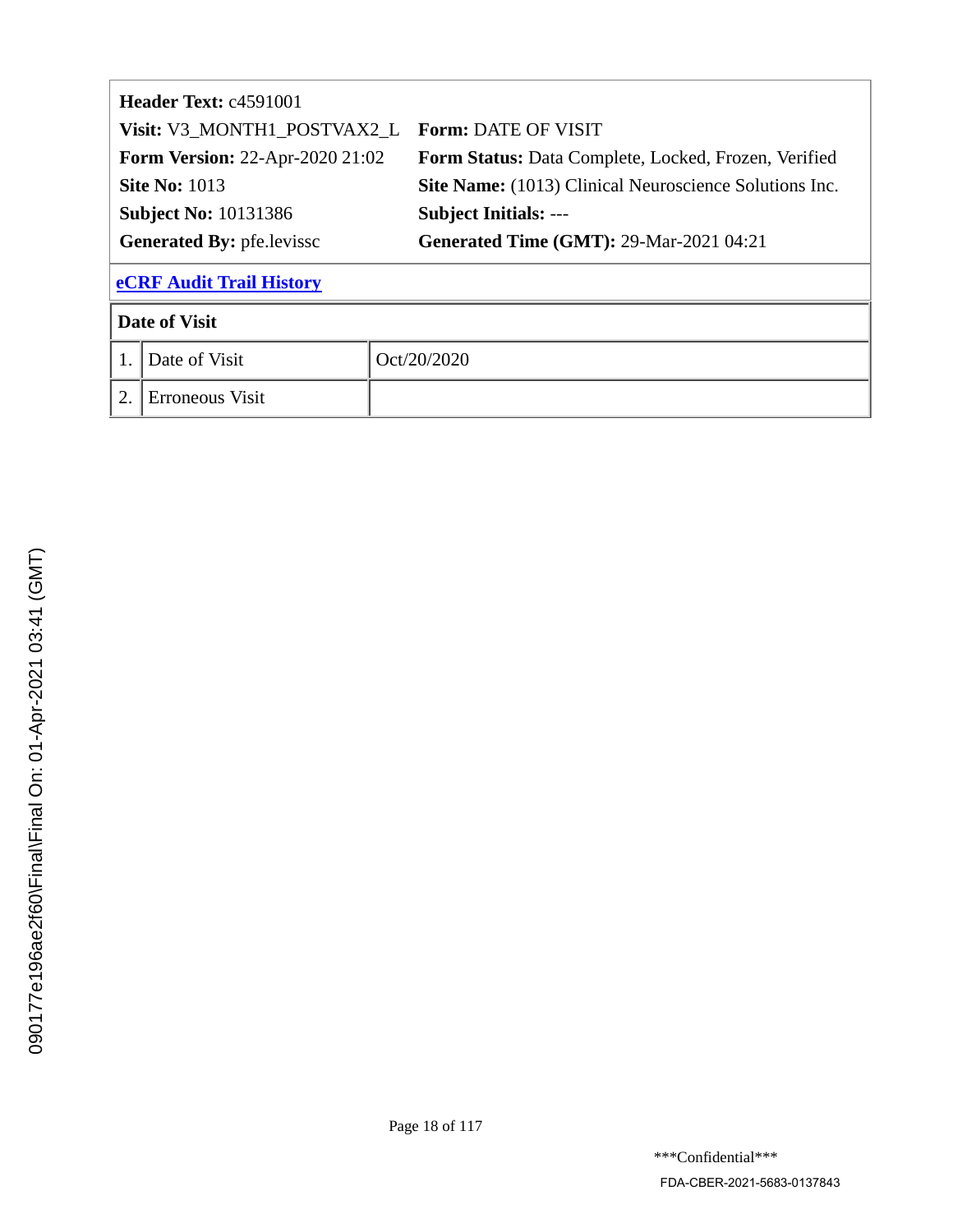# **Header Text:** c4591001 **Visit:** V3\_MONTH1\_POSTVAX2\_L **Form:** ELECTRONIC SAMPLE TRACKING - IMMUNOGENICITY **Form Version:** 22-Apr-2020 21:03 **Form Status:** Data Complete, Locked, Frozen, Verified **Site No: 1013 Site Name:** (1013) Clinical Neuroscience Solutions Inc. **Subject No:** 10131386 **Subject Initials:** --- Generated By: pfe.levissc **Generated Time (GMT): 29-Mar-2021 04:21**

| <b>Electronic Sample Tracking</b>      |                                                                                                               |                                                  |  |  |
|----------------------------------------|---------------------------------------------------------------------------------------------------------------|--------------------------------------------------|--|--|
| 1.                                     | Data Origin                                                                                                   | <b>SITE</b>                                      |  |  |
| 2.                                     | Sample Type                                                                                                   | <b>SERUM</b>                                     |  |  |
| 3.                                     | Sample Collected?                                                                                             | <b>YES</b><br>Date of Collection:<br>Oct/20/2020 |  |  |
| $\overline{4}$ .                       | If no sample was collected<br>or sample was not collected<br>according to protocol,<br>please provide reason: | [ ]                                              |  |  |
| <b>Aliquot</b>                         |                                                                                                               |                                                  |  |  |
| Please enter barcode for each aliquot. |                                                                                                               |                                                  |  |  |
| 5.a                                    | Sample ID                                                                                                     | [BRC8FV]                                         |  |  |
| 5.b                                    | Sample ID                                                                                                     | [BRC8FW]                                         |  |  |
| 5.c                                    | Sample ID                                                                                                     | [BRC8FX]                                         |  |  |
| 5.d                                    | Sample ID                                                                                                     | [BMN5HW]                                         |  |  |
| 5.e                                    | Sample ID                                                                                                     | [BMN5HX]                                         |  |  |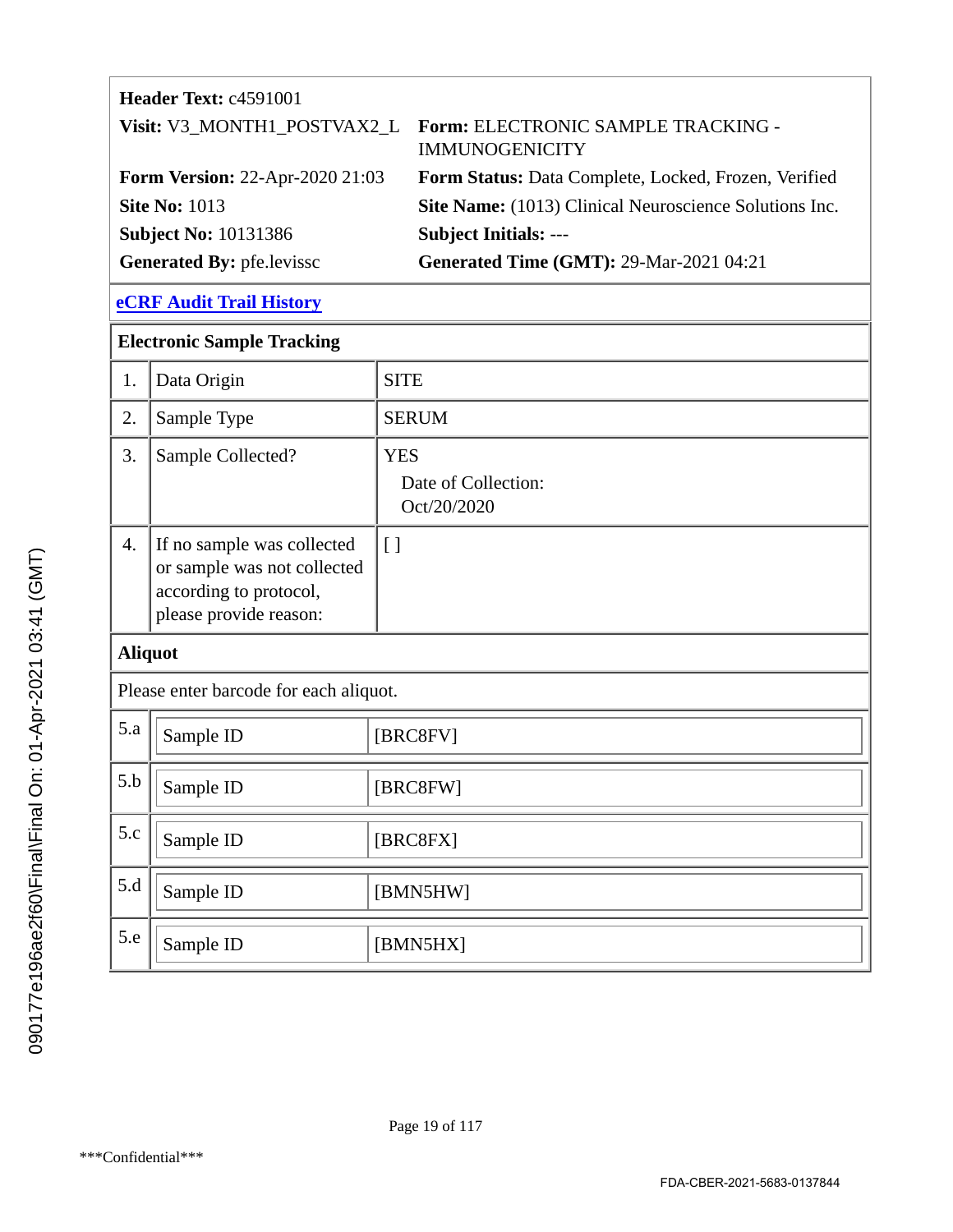| <b>Header Text: c4591001</b>           |                    |  |                                                        |  |
|----------------------------------------|--------------------|--|--------------------------------------------------------|--|
|                                        | Visit: V4_MONTH6_L |  | <b>Form: DATE OF VISIT</b>                             |  |
| <b>Form Version: 22-Apr-2020 21:02</b> |                    |  | <b>Form Status: Not Started</b>                        |  |
| <b>Site No: 1013</b>                   |                    |  | Site Name: (1013) Clinical Neuroscience Solutions Inc. |  |
| <b>Subject No: 10131386</b>            |                    |  | <b>Subject Initials: ---</b>                           |  |
| <b>Generated By: pfe.levissc</b>       |                    |  | <b>Generated Time (GMT): 29-Mar-2021 04:21</b>         |  |
|                                        | Date of Visit      |  |                                                        |  |
|                                        | Date of Visit      |  |                                                        |  |
| $\overline{2}$                         | Erroneous Visit    |  |                                                        |  |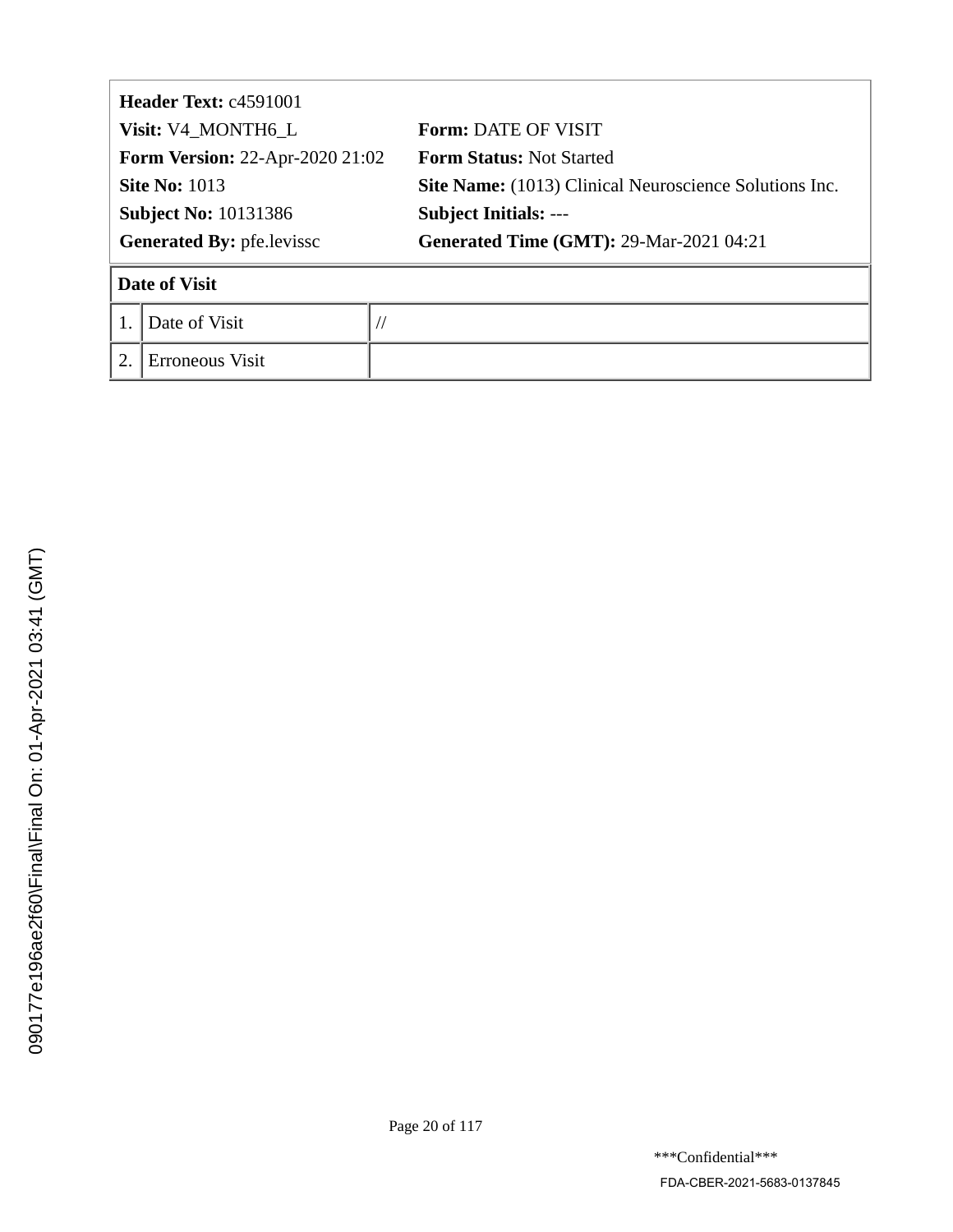|                                  | Header Text: c4591001                                                                                         |          |                                                                    |  |
|----------------------------------|---------------------------------------------------------------------------------------------------------------|----------|--------------------------------------------------------------------|--|
| Visit: V4_MONTH6_L               |                                                                                                               |          | <b>Form: ELECTRONIC SAMPLE TRACKING -</b><br><b>IMMUNOGENICITY</b> |  |
|                                  | <b>Form Version: 22-Apr-2020 21:03</b>                                                                        |          | <b>Form Status: Not Started</b>                                    |  |
|                                  | <b>Site No: 1013</b>                                                                                          |          | <b>Site Name:</b> (1013) Clinical Neuroscience Solutions Inc.      |  |
|                                  | <b>Subject No: 10131386</b>                                                                                   |          | <b>Subject Initials: ---</b>                                       |  |
| <b>Generated By: pfe.levissc</b> |                                                                                                               |          | <b>Generated Time (GMT): 29-Mar-2021 04:21</b>                     |  |
|                                  | <b>Electronic Sample Tracking</b>                                                                             |          |                                                                    |  |
| 1.                               | Data Origin                                                                                                   |          |                                                                    |  |
| 2.                               | Sample Type                                                                                                   |          |                                                                    |  |
| 3.                               | Sample Collected?                                                                                             |          |                                                                    |  |
| 4.                               | If no sample was collected<br>or sample was not collected<br>according to protocol,<br>please provide reason: | $\lceil$ |                                                                    |  |
|                                  | <b>Aliquot</b>                                                                                                |          |                                                                    |  |
|                                  | Please enter barcode for each aliquot.                                                                        |          |                                                                    |  |

| Please enter barcode for each aliquot. |  |  |
|----------------------------------------|--|--|
| sample ID                              |  |  |
|                                        |  |  |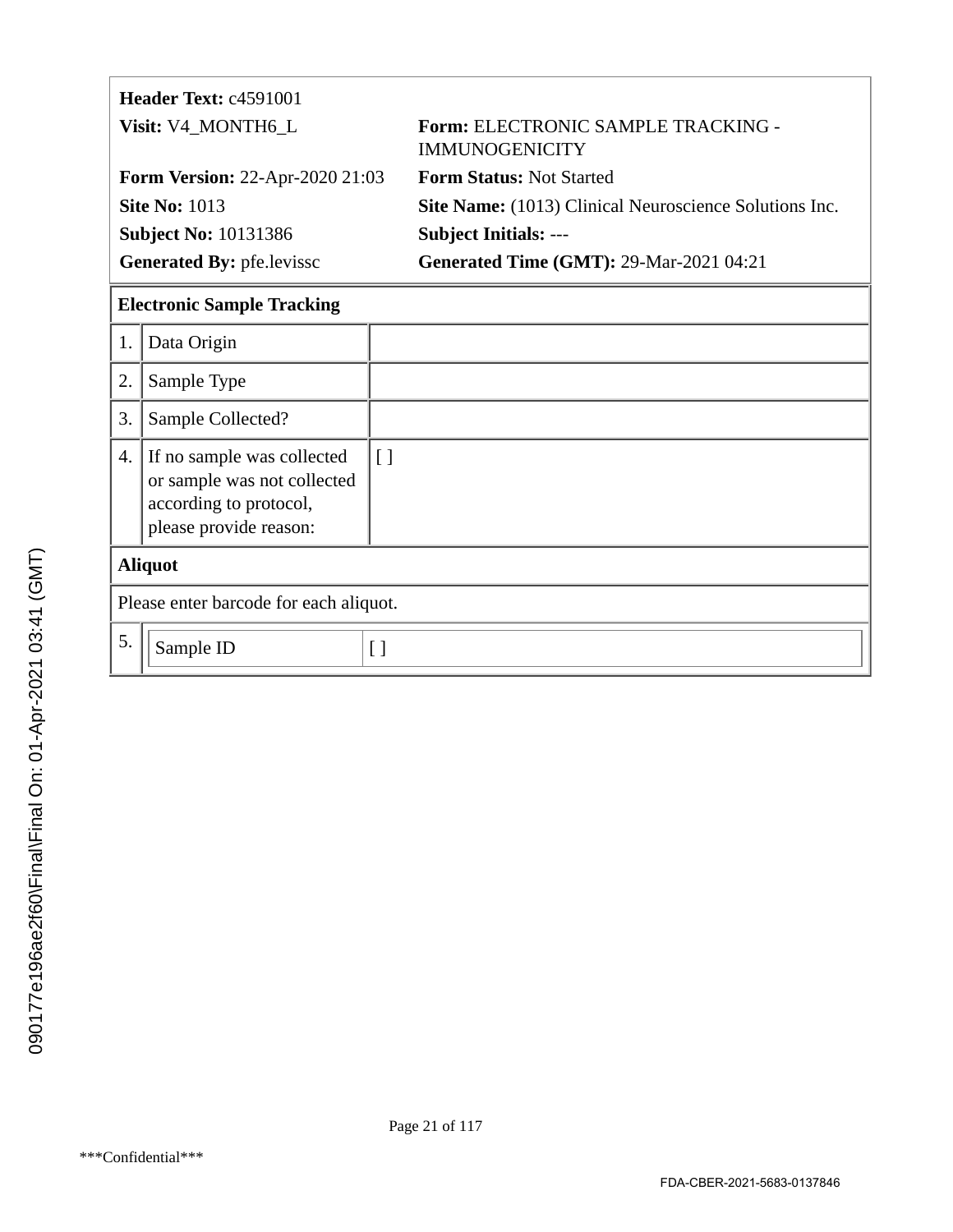| <b>Header Text: c4591001</b>           |                 |  |                                                        |  |
|----------------------------------------|-----------------|--|--------------------------------------------------------|--|
| Visit: V5_MONTH12_L                    |                 |  | <b>Form: DATE OF VISIT</b>                             |  |
| <b>Form Version: 22-Apr-2020 21:02</b> |                 |  | <b>Form Status: Not Started</b>                        |  |
| <b>Site No: 1013</b>                   |                 |  | Site Name: (1013) Clinical Neuroscience Solutions Inc. |  |
| <b>Subject No: 10131386</b>            |                 |  | <b>Subject Initials: ---</b>                           |  |
| <b>Generated By: pfe.levissc</b>       |                 |  | <b>Generated Time (GMT): 29-Mar-2021 04:21</b>         |  |
|                                        | Date of Visit   |  |                                                        |  |
|                                        | Date of Visit   |  |                                                        |  |
| $\overline{2}$                         | Erroneous Visit |  |                                                        |  |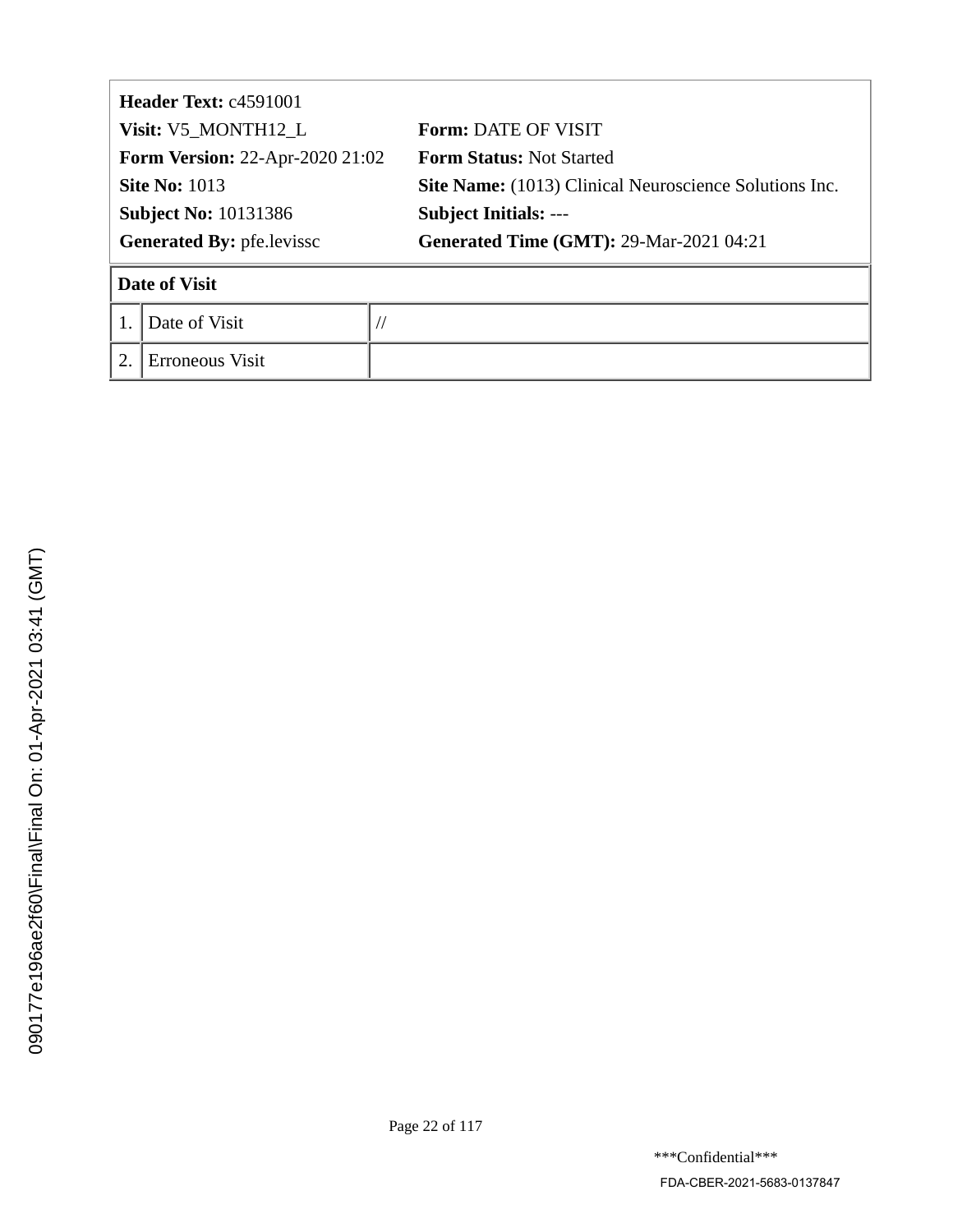|                     | Header Text: c4591001                                                                                         |                                        |                                                             |  |  |
|---------------------|---------------------------------------------------------------------------------------------------------------|----------------------------------------|-------------------------------------------------------------|--|--|
| Visit: V5_MONTH12_L |                                                                                                               |                                        | Form: ELECTRONIC SAMPLE TRACKING -<br><b>IMMUNOGENICITY</b> |  |  |
|                     | <b>Form Version: 22-Apr-2020 21:03</b>                                                                        |                                        | <b>Form Status: Not Started</b>                             |  |  |
|                     | <b>Site No: 1013</b>                                                                                          |                                        | Site Name: (1013) Clinical Neuroscience Solutions Inc.      |  |  |
|                     | <b>Subject No: 10131386</b>                                                                                   |                                        | <b>Subject Initials: ---</b>                                |  |  |
|                     | Generated By: pfe.levissc                                                                                     |                                        | <b>Generated Time (GMT): 29-Mar-2021 04:21</b>              |  |  |
|                     | <b>Electronic Sample Tracking</b>                                                                             |                                        |                                                             |  |  |
| 1.                  | Data Origin                                                                                                   |                                        |                                                             |  |  |
| 2.                  | Sample Type                                                                                                   |                                        |                                                             |  |  |
| 3.                  | Sample Collected?                                                                                             |                                        |                                                             |  |  |
| 4.                  | If no sample was collected<br>or sample was not collected<br>according to protocol,<br>please provide reason: | $\Box$                                 |                                                             |  |  |
|                     | <b>Aliquot</b>                                                                                                |                                        |                                                             |  |  |
|                     |                                                                                                               | Please enter barcode for each aliquot. |                                                             |  |  |

| Please enter barcode for each aliquot. |  |  |
|----------------------------------------|--|--|
| sample ID                              |  |  |
|                                        |  |  |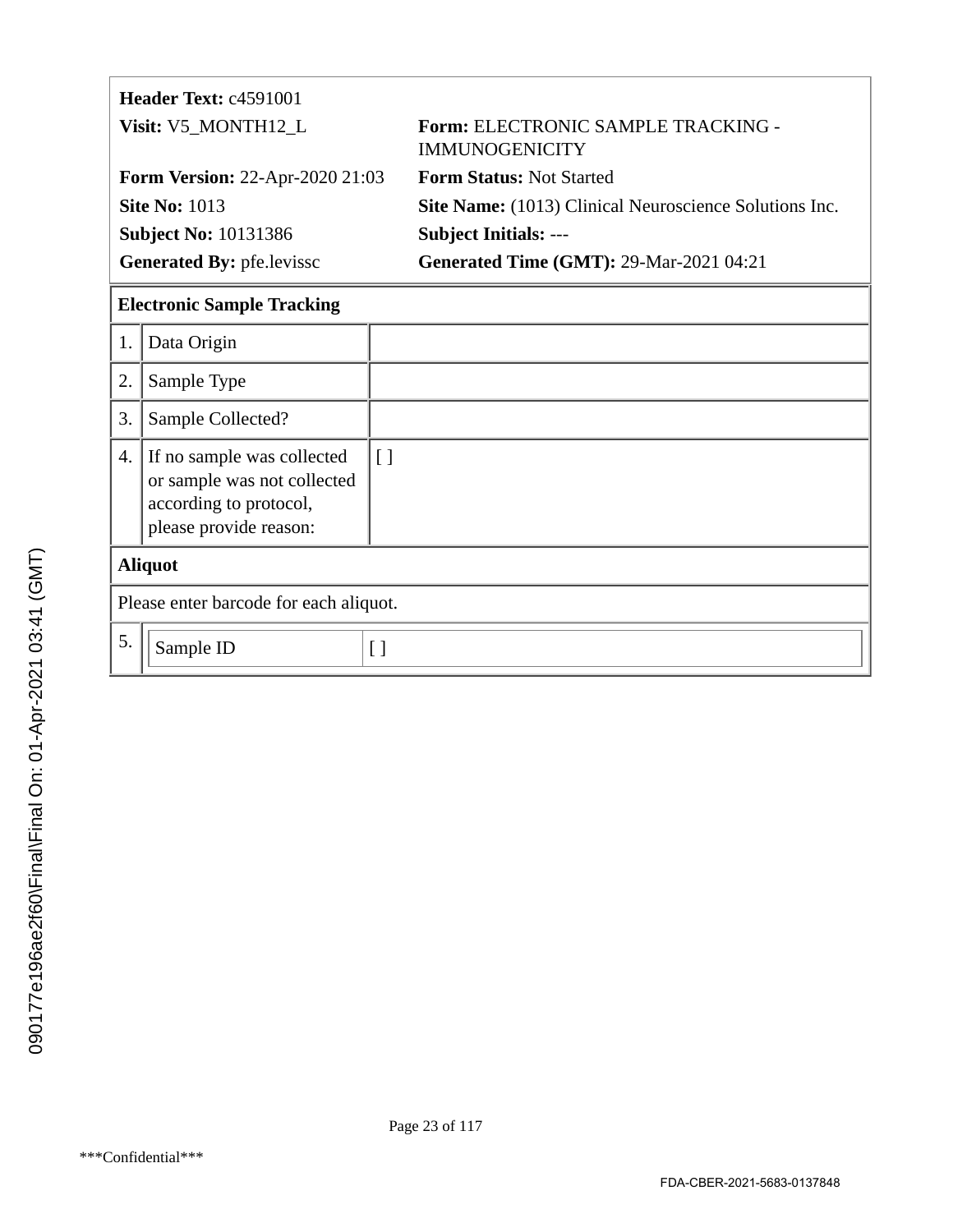| <b>Header Text: c4591001</b>           |                 |  |                                                        |
|----------------------------------------|-----------------|--|--------------------------------------------------------|
| Visit: V6_MONTH24_L                    |                 |  | <b>Form: DATE OF VISIT</b>                             |
| <b>Form Version: 22-Apr-2020 21:02</b> |                 |  | <b>Form Status: Not Started</b>                        |
| <b>Site No: 1013</b>                   |                 |  | Site Name: (1013) Clinical Neuroscience Solutions Inc. |
| <b>Subject No: 10131386</b>            |                 |  | <b>Subject Initials: ---</b>                           |
| <b>Generated By: pfe.levissc</b>       |                 |  | <b>Generated Time (GMT): 29-Mar-2021 04:21</b>         |
|                                        | Date of Visit   |  |                                                        |
|                                        | Date of Visit   |  |                                                        |
| $\overline{2}$                         | Erroneous Visit |  |                                                        |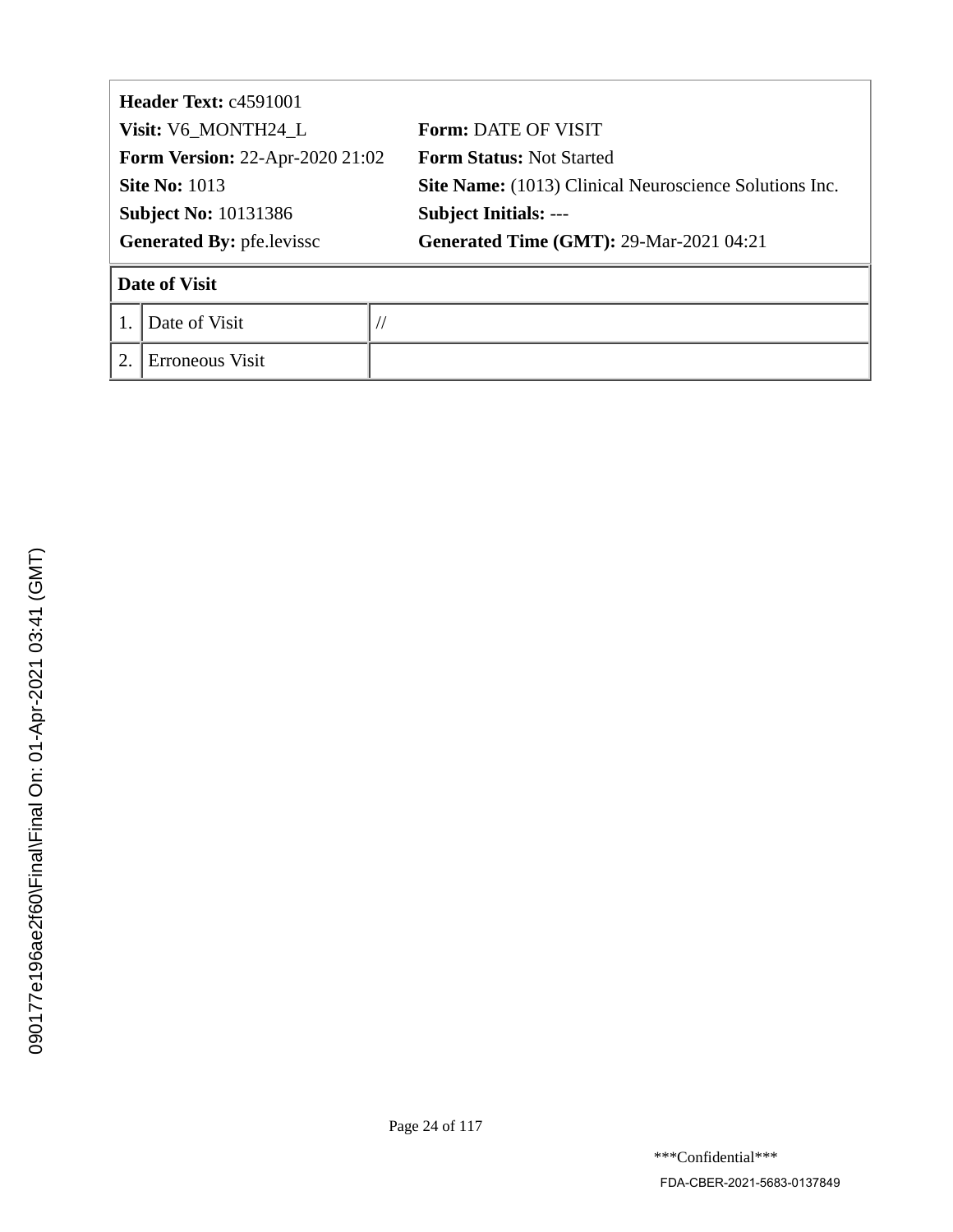|                     | Header Text: c4591001                                                                                         |          |                                                             |
|---------------------|---------------------------------------------------------------------------------------------------------------|----------|-------------------------------------------------------------|
| Visit: V6_MONTH24_L |                                                                                                               |          | Form: ELECTRONIC SAMPLE TRACKING -<br><b>IMMUNOGENICITY</b> |
|                     | <b>Form Version: 22-Apr-2020 21:03</b>                                                                        |          | <b>Form Status: Not Started</b>                             |
|                     | <b>Site No: 1013</b>                                                                                          |          | Site Name: (1013) Clinical Neuroscience Solutions Inc.      |
|                     | <b>Subject No: 10131386</b>                                                                                   |          | <b>Subject Initials: ---</b>                                |
|                     | <b>Generated By: pfe.levissc</b>                                                                              |          | <b>Generated Time (GMT): 29-Mar-2021 04:21</b>              |
|                     | <b>Electronic Sample Tracking</b>                                                                             |          |                                                             |
| 1.                  | Data Origin                                                                                                   |          |                                                             |
| 2.                  | Sample Type                                                                                                   |          |                                                             |
| 3.                  | Sample Collected?                                                                                             |          |                                                             |
| 4.                  | If no sample was collected<br>or sample was not collected<br>according to protocol,<br>please provide reason: | $\lceil$ |                                                             |
|                     | <b>Aliquot</b>                                                                                                |          |                                                             |
|                     | Please enter barcode for each aliquot.                                                                        |          |                                                             |

 $5. \n\text{Sample ID}$  [ ]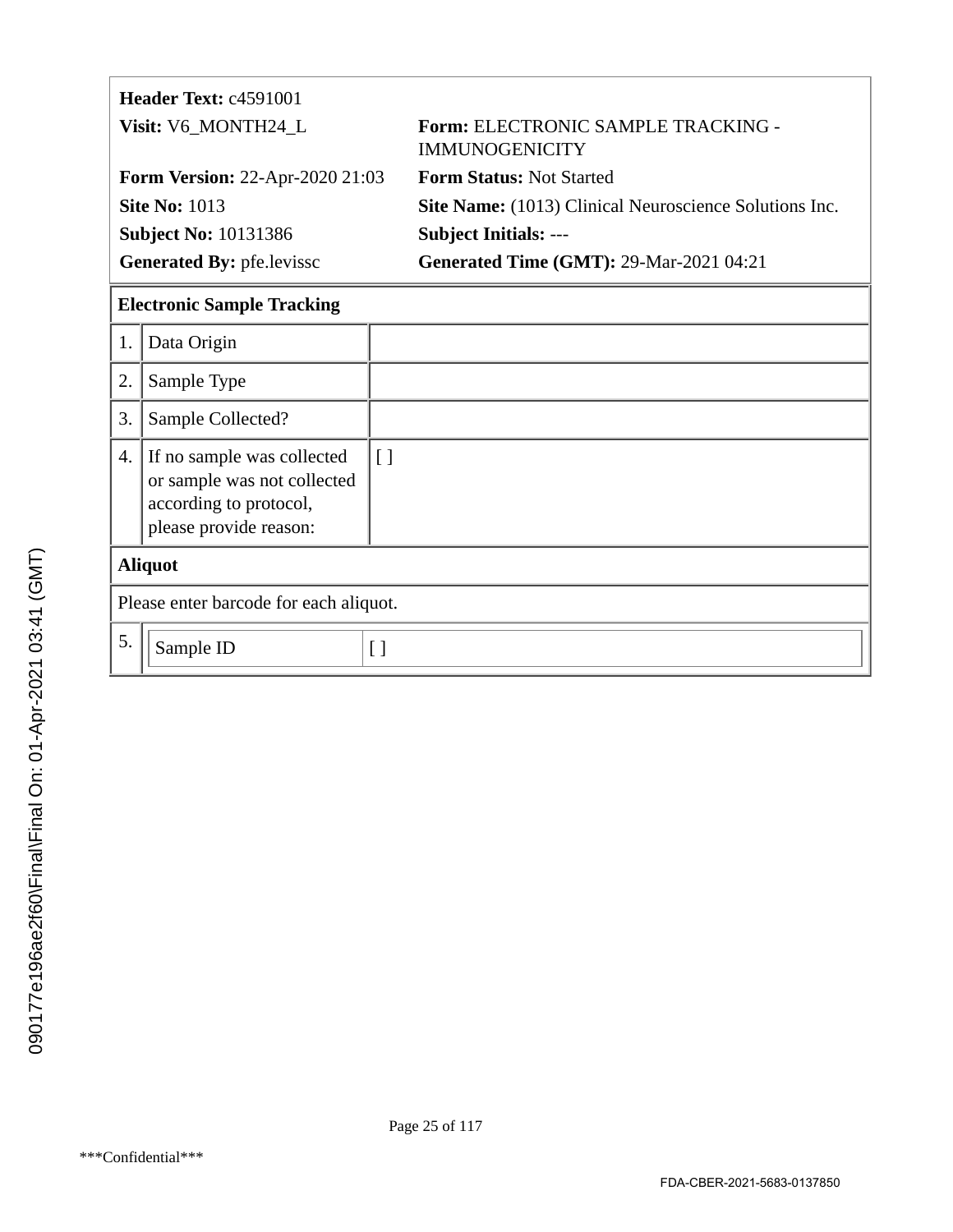| <b>Header Text: c4591001</b><br>Visit: POT_COVID_ILL - New<br>Unscheduled Visit |                                |               | <b>Form: DATE OF VISIT - ILLNESS ONSET</b>                    |  |
|---------------------------------------------------------------------------------|--------------------------------|---------------|---------------------------------------------------------------|--|
| <b>Form Version: 22-Apr-2020 21:03</b>                                          |                                |               | <b>Form Status: Not Started</b>                               |  |
| <b>Site No: 1013</b>                                                            |                                |               | <b>Site Name:</b> (1013) Clinical Neuroscience Solutions Inc. |  |
| <b>Subject No: 10131386</b>                                                     |                                |               | <b>Subject Initials: ---</b>                                  |  |
| <b>Generated By: pfe.levissc</b>                                                |                                |               | <b>Generated Time (GMT): 29-Mar-2021 04:21</b>                |  |
|                                                                                 | <b>Date of Visit</b>           |               |                                                               |  |
| 1.                                                                              | Date of Visit                  | $\frac{1}{2}$ |                                                               |  |
| 2.<br>Erroneous Visit                                                           |                                |               |                                                               |  |
|                                                                                 | <b>COVID-19 Illness Visit</b>  |               |                                                               |  |
| 3.                                                                              | <b>COVID-19 Illness Visit:</b> |               |                                                               |  |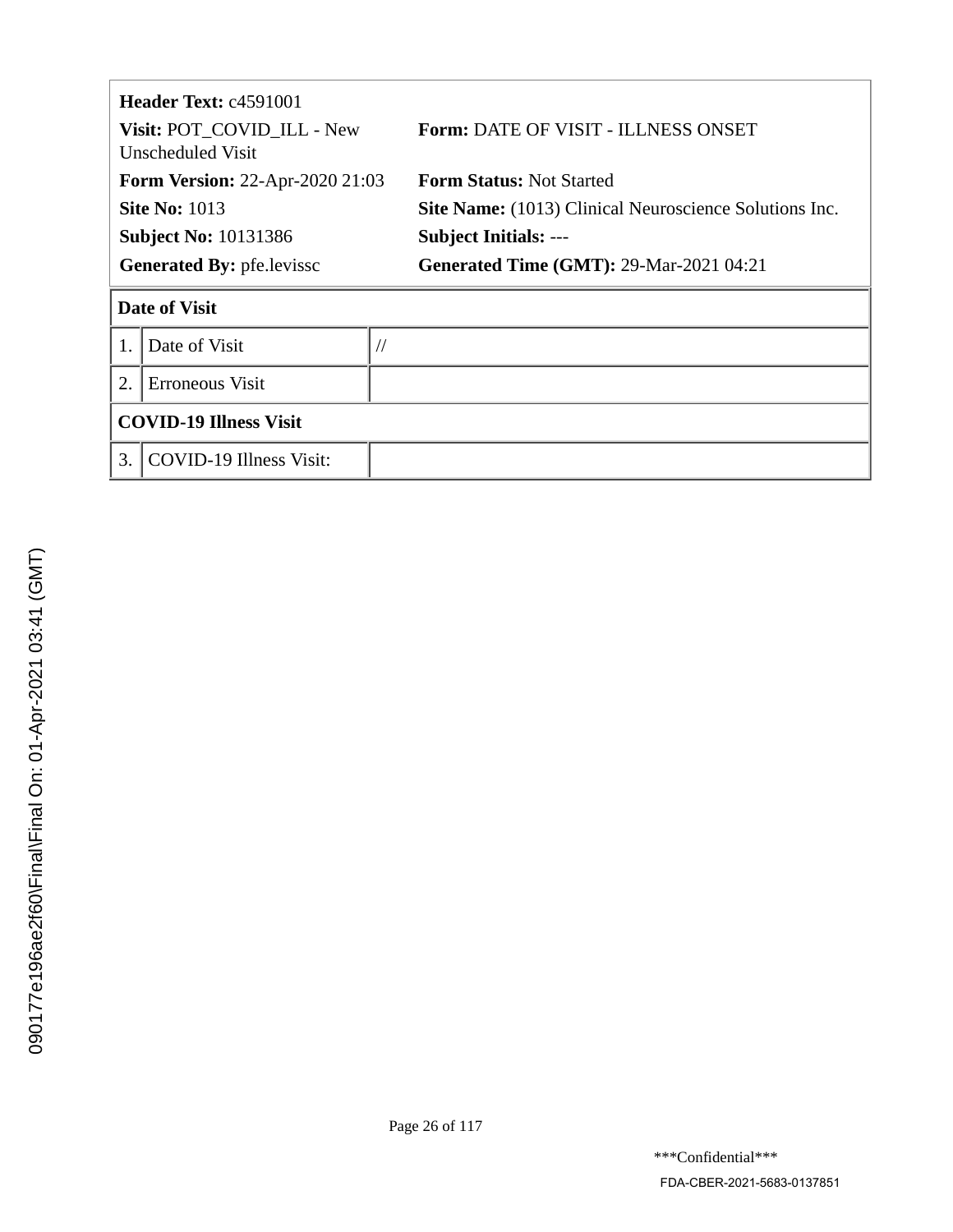|                            | Header Text: c4591001                  |               |                                                               |  |
|----------------------------|----------------------------------------|---------------|---------------------------------------------------------------|--|
| Visit: POT_COVID_ILL - New |                                        |               | <b>Form: SIGNS AND SYMPTOMS OF POTENTIAL</b>                  |  |
|                            | Unscheduled Visit                      |               | COVID-19                                                      |  |
|                            | <b>Form Version: 20-Feb-2021 02:17</b> |               | <b>Form Status: Not Started</b>                               |  |
|                            | <b>Site No: 1013</b>                   |               | <b>Site Name:</b> (1013) Clinical Neuroscience Solutions Inc. |  |
|                            | <b>Subject No: 10131386</b>            |               | <b>Subject Initials: ---</b>                                  |  |
|                            | <b>Generated By: pfe.levissc</b>       |               | <b>Generated Time (GMT): 29-Mar-2021 04:21</b>                |  |
|                            | <b>Signs and Symptoms</b>              |               |                                                               |  |
| $\mathbf{1}$               | Date of Assessment:                    | $\frac{1}{2}$ |                                                               |  |
| 2.                         | Date of First Symptom                  | $\frac{1}{2}$ |                                                               |  |
|                            | Started:                               |               |                                                               |  |
| 3.                         | <b>Symptoms Ongoing?</b>               |               |                                                               |  |
|                            | <b>Symptoms</b>                        |               |                                                               |  |
| 4.                         | Symptoms:                              |               |                                                               |  |
|                            | Was symptom present?                   |               |                                                               |  |

# **Symptoms - Other**

| 5. | 'Symptoms - Other Text: |  |
|----|-------------------------|--|
|    |                         |  |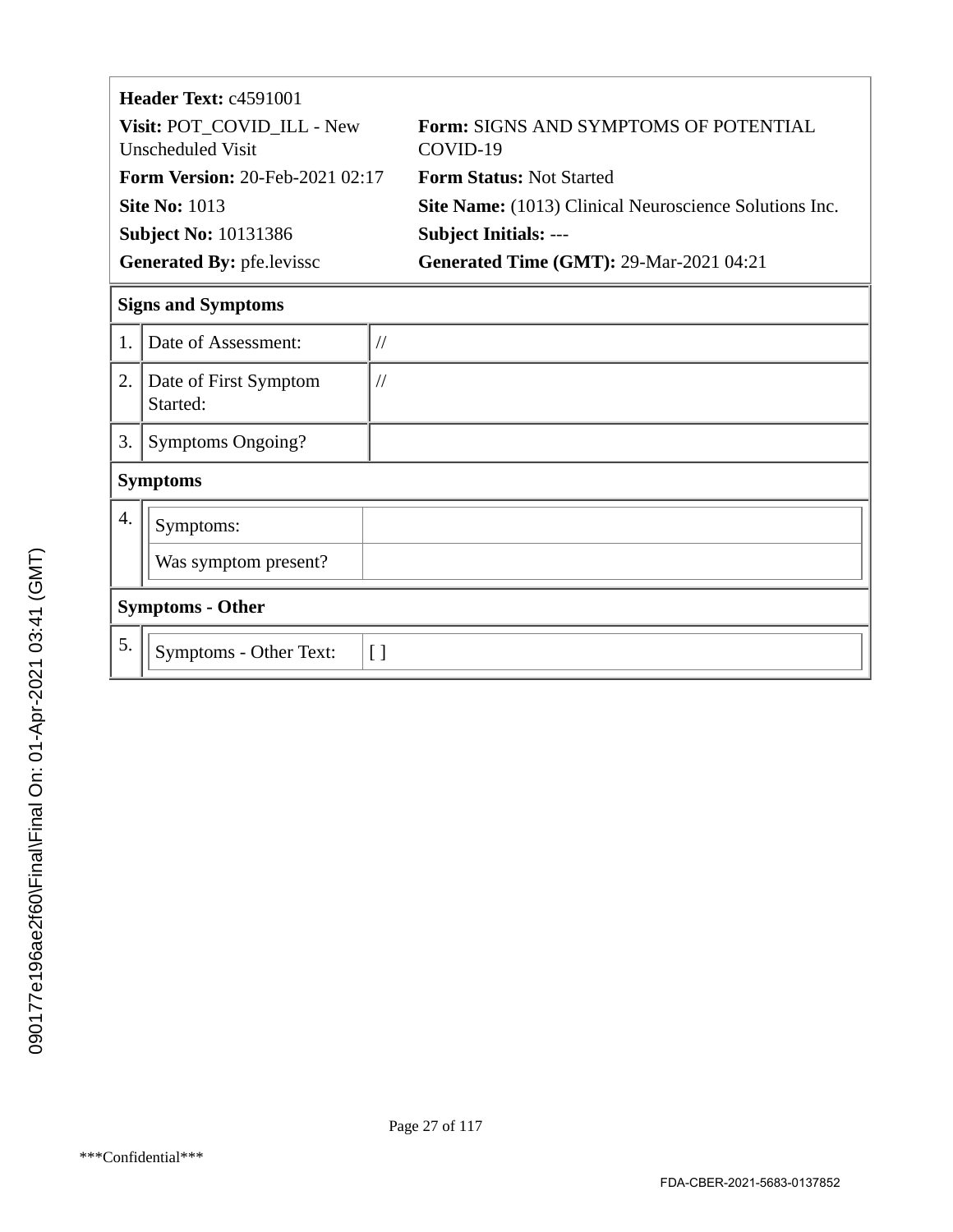| Header Text: c4591001                           |                                                               |
|-------------------------------------------------|---------------------------------------------------------------|
| Visit: POT_COVID_ILL - New<br>Unscheduled Visit | Form: ELECTRONIC SAMPLE TRACKING - NASAL<br><b>SWAB SELF</b>  |
| <b>Form Version: 22-Apr-2020 21:03</b>          | <b>Form Status: Not Started</b>                               |
| <b>Site No: 1013</b>                            | <b>Site Name:</b> (1013) Clinical Neuroscience Solutions Inc. |
| <b>Subject No: 10131386</b>                     | <b>Subject Initials: ---</b>                                  |
| <b>Generated By: pfe.levissc</b>                | <b>Generated Time (GMT): 29-Mar-2021 04:21</b>                |

# **Electronic Sample Tracking**

| 1.             | Data Origin                                                                                                   |                   |  |
|----------------|---------------------------------------------------------------------------------------------------------------|-------------------|--|
| 2.             | Sample Type                                                                                                   |                   |  |
| 3.             | Sample Collected?                                                                                             |                   |  |
| 4.             | If no sample was collected<br>or sample was not collected<br>according to protocol,<br>please provide reason: | $\lfloor \rfloor$ |  |
| <b>Aliquot</b> |                                                                                                               |                   |  |
|                | Please enter barcode for each aliquot.                                                                        |                   |  |
| 5.             | Sample ID                                                                                                     | Γl                |  |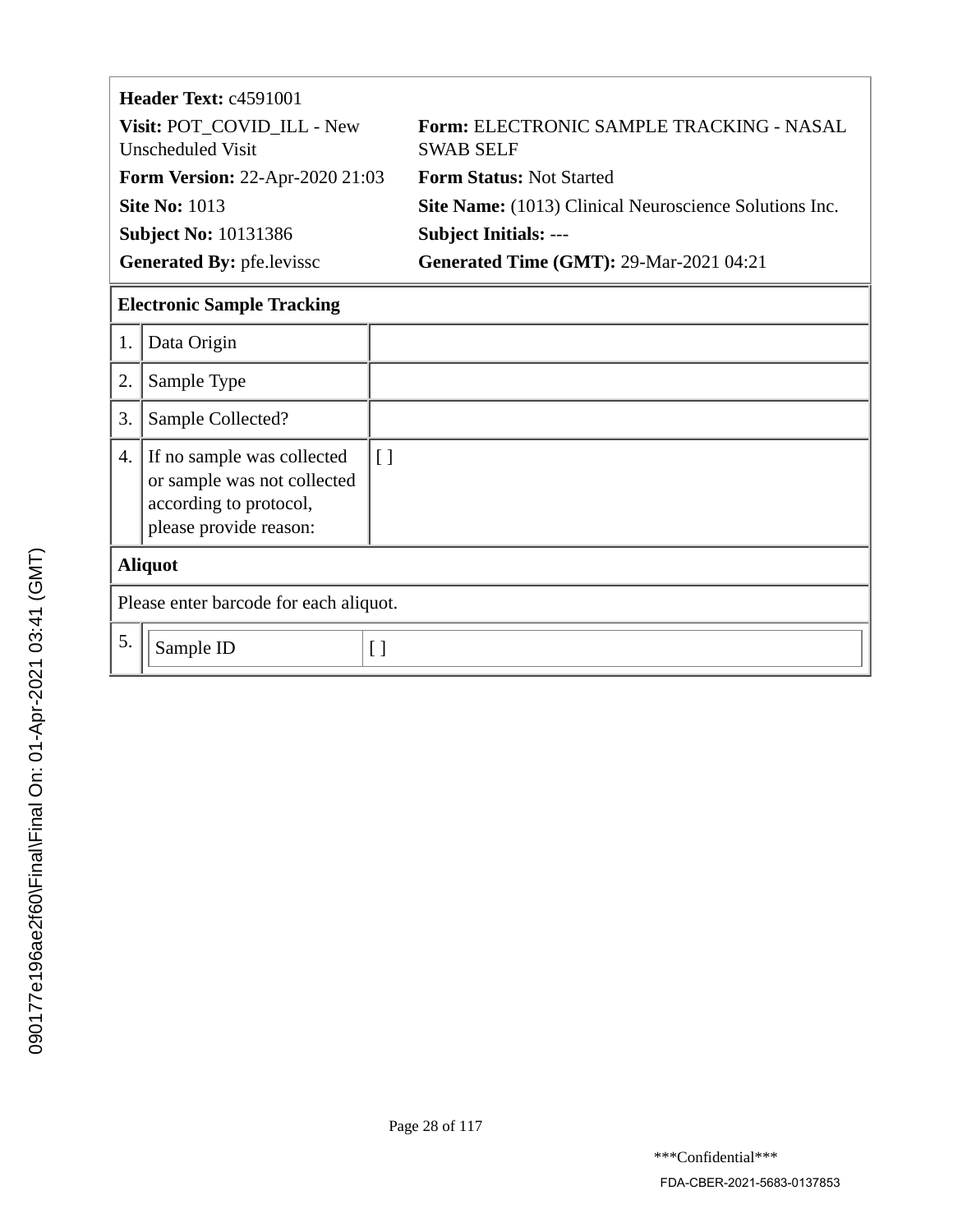| Header Text: c4591001                           |                                                         |
|-------------------------------------------------|---------------------------------------------------------|
| Visit: POT_COVID_ILL - New<br>Unscheduled Visit | Form: ELECTRONIC SAMPLE TRACKING - NASAL<br><b>SWAB</b> |
| <b>Form Version: 22-Apr-2020 21:03</b>          | <b>Form Status: Not Started</b>                         |
| <b>Site No: 1013</b>                            | Site Name: (1013) Clinical Neuroscience Solutions Inc.  |
| <b>Subject No: 10131386</b>                     | <b>Subject Initials: ---</b>                            |
| <b>Generated By: pfe.levissc</b>                | <b>Generated Time (GMT): 29-Mar-2021 04:21</b>          |

## **Electronic Sample Tracking**

| 1.             | Data Origin                                                                                                   |                   |  |
|----------------|---------------------------------------------------------------------------------------------------------------|-------------------|--|
| 2.             | Sample Type                                                                                                   |                   |  |
| 3.             | Sample Collected?                                                                                             |                   |  |
| 4.             | If no sample was collected<br>or sample was not collected<br>according to protocol,<br>please provide reason: | $\lfloor \rfloor$ |  |
| <b>Aliquot</b> |                                                                                                               |                   |  |
|                | Please enter barcode for each aliquot.                                                                        |                   |  |
| 5.             | Sample ID                                                                                                     | [ ]               |  |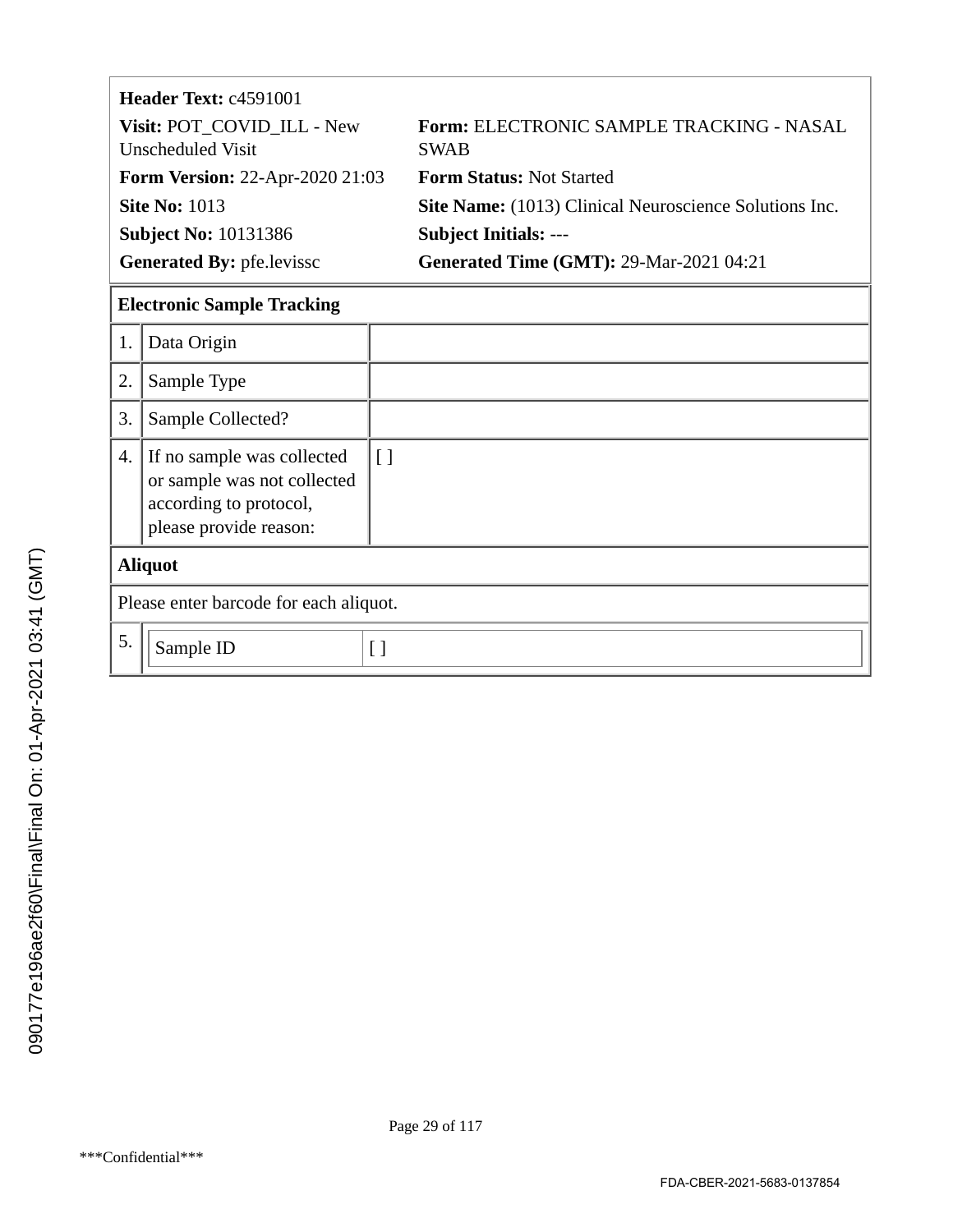|                                   | Header Text: c4591001                    |                                                               |  |
|-----------------------------------|------------------------------------------|---------------------------------------------------------------|--|
|                                   | Visit: POT_COVID_ILL - New               | <b>Form: HEALTH CARE UTILIZATION</b>                          |  |
|                                   | Unscheduled Visit                        |                                                               |  |
|                                   | <b>Form Version: 20-Feb-2021 02:19</b>   | <b>Form Status: Not Started</b>                               |  |
|                                   | <b>Site No: 1013</b>                     | <b>Site Name:</b> (1013) Clinical Neuroscience Solutions Inc. |  |
|                                   | <b>Subject No: 10131386</b>              | <b>Subject Initials: ---</b>                                  |  |
| <b>Generated By: pfe. levissc</b> |                                          | <b>Generated Time (GMT): 29-Mar-2021 04:21</b>                |  |
|                                   | <b>Health Care Utilization</b>           |                                                               |  |
| 1.                                | Physician or Healthcare<br>Professional: |                                                               |  |
|                                   | Occurrence of Visits or<br>Contacts:     |                                                               |  |
|                                   | <b>Health Care Utilization Other</b>     |                                                               |  |
|                                   |                                          |                                                               |  |

| <b>Other Type of Practitioner</b><br>Specify:                                 |  |  |
|-------------------------------------------------------------------------------|--|--|
| <b>Health Care Utilization</b>                                                |  |  |
| 3. Has the subject been<br>hospitalized due to potential<br>COVID-19 illness? |  |  |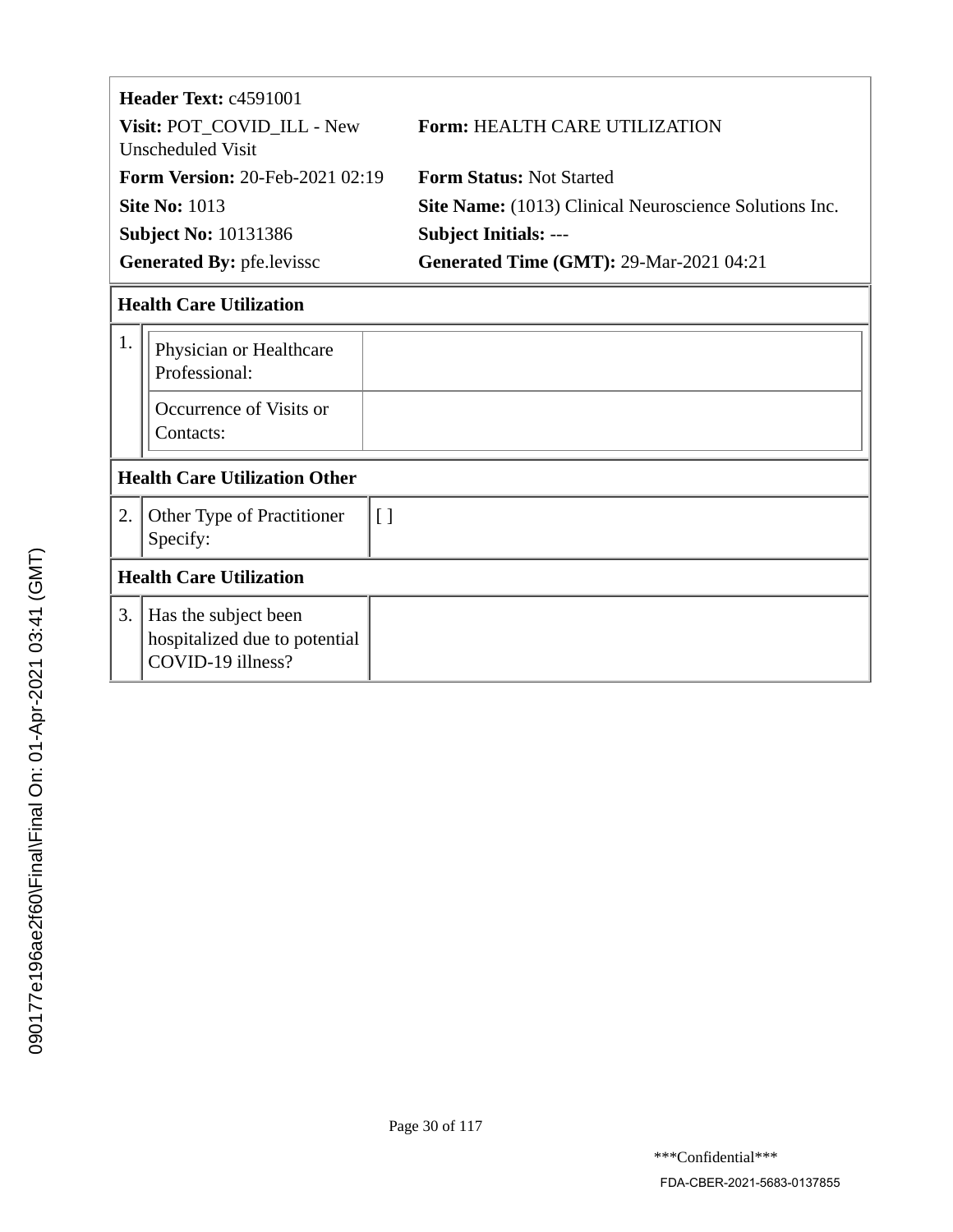| <b>Header Text: c4591001</b><br>Visit: POT_COVID_ILL - New<br>Unscheduled Visit |                                                                | <b>Form: ILLNESS DETAILS</b>                                  |
|---------------------------------------------------------------------------------|----------------------------------------------------------------|---------------------------------------------------------------|
| <b>Form Version:</b> 06-Jul-2020 21:52                                          |                                                                | <b>Form Status: Not Started</b>                               |
| <b>Site No: 1013</b>                                                            |                                                                | <b>Site Name:</b> (1013) Clinical Neuroscience Solutions Inc. |
| <b>Subject No: 10131386</b>                                                     |                                                                | <b>Subject Initials: ---</b>                                  |
| <b>Generated By: pfe.levissc</b>                                                |                                                                | <b>Generated Time (GMT): 29-Mar-2021 04:21</b>                |
|                                                                                 | <b>Illness Details</b>                                         |                                                               |
| 1.                                                                              | Category of Clinical Event:                                    |                                                               |
| 2.                                                                              | Was a diagnosis obtained<br>for Potential COVID-19<br>Illness? |                                                               |
| 3.                                                                              | <b>Toxicity Grade:</b>                                         |                                                               |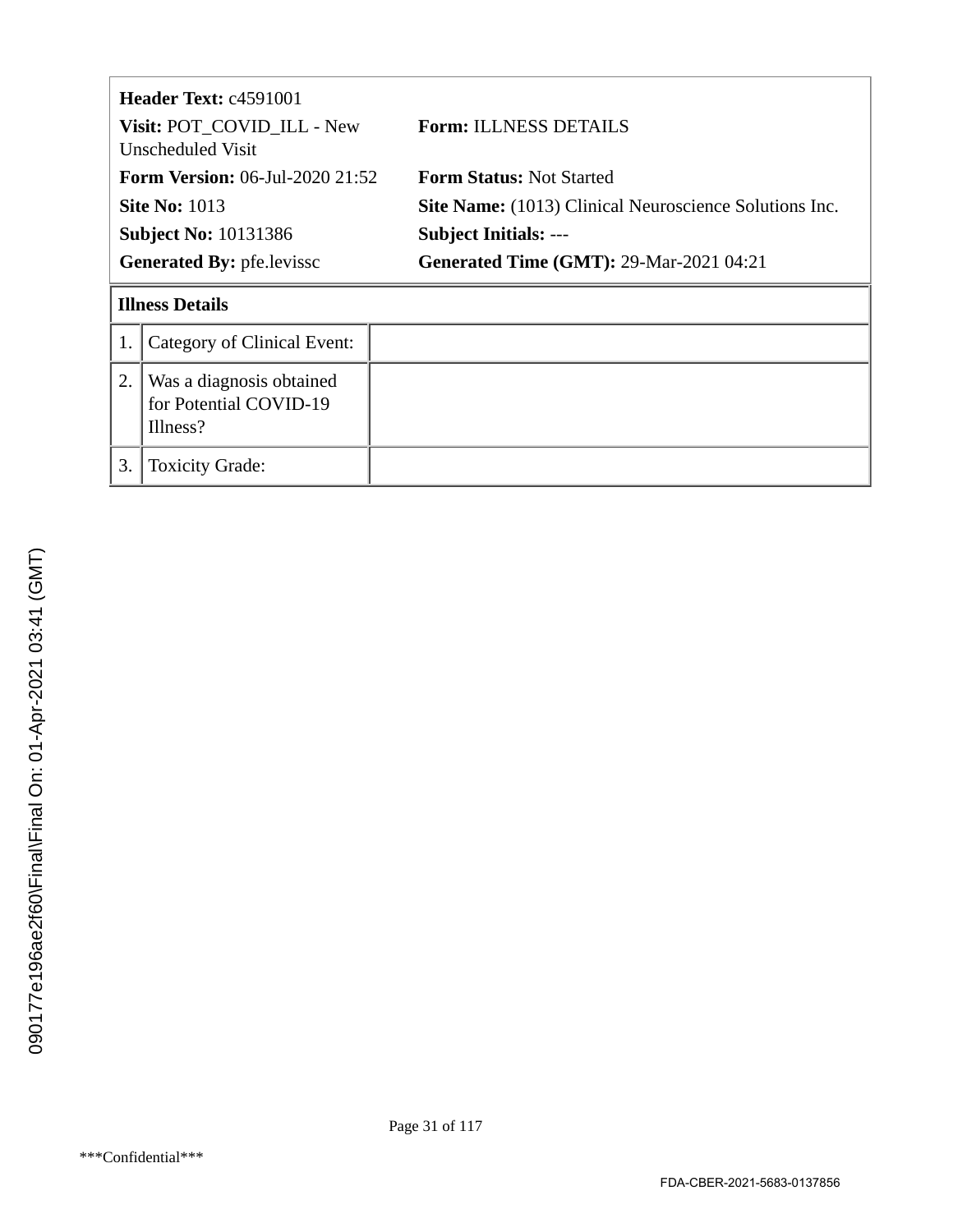| <b>Header Text: c4591001</b><br>Visit: POT COVID CONVA - New<br>Unscheduled Visit |                                | Form: DATE OF VISIT - ILLNESS CONVALESCENT             |
|-----------------------------------------------------------------------------------|--------------------------------|--------------------------------------------------------|
| <b>Form Version: 22-Apr-2020 21:04</b>                                            |                                | <b>Form Status: Not Started</b>                        |
| <b>Site No: 1013</b>                                                              |                                | Site Name: (1013) Clinical Neuroscience Solutions Inc. |
| <b>Subject No: 10131386</b>                                                       |                                | <b>Subject Initials: ---</b>                           |
| <b>Generated By: pfe.levissc</b>                                                  |                                | <b>Generated Time (GMT): 29-Mar-2021 04:21</b>         |
| <b>Date of Visit</b>                                                              |                                |                                                        |
|                                                                                   | Date of Visit                  |                                                        |
| 2.                                                                                | Erroneous Visit                |                                                        |
| <b>COVID-19 Illness Visit</b>                                                     |                                |                                                        |
| 3.                                                                                | <b>COVID-19 Illness Visit:</b> |                                                        |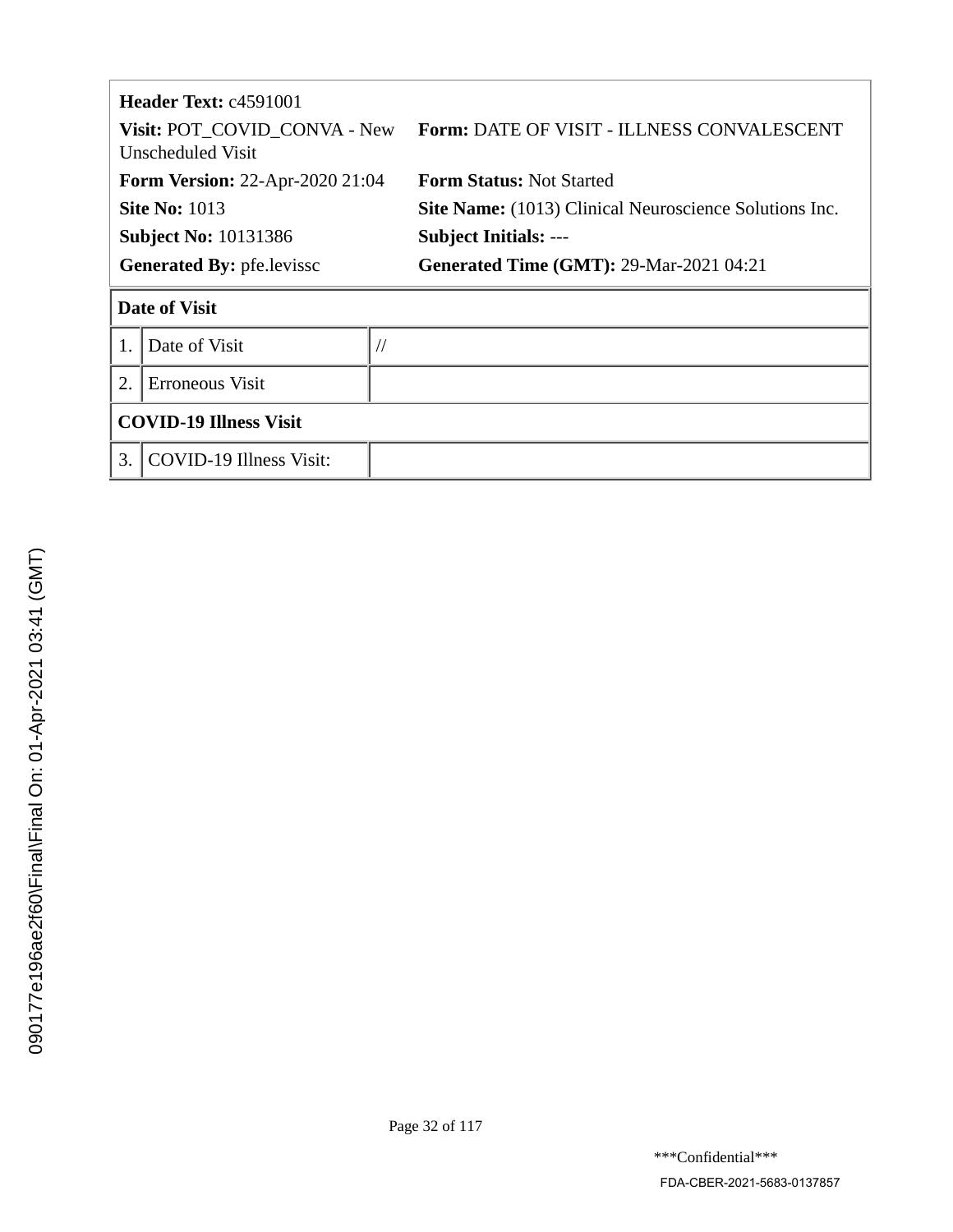| <b>Header Text: c4591001</b>                      |                                                             |  |
|---------------------------------------------------|-------------------------------------------------------------|--|
| Visit: POT COVID CONVA - New<br>Unscheduled Visit | Form: ELECTRONIC SAMPLE TRACKING -<br><b>IMMUNOGENICITY</b> |  |
| <b>Form Version: 22-Apr-2020 21:03</b>            | <b>Form Status: Not Started</b>                             |  |
| <b>Site No: 1013</b>                              | Site Name: (1013) Clinical Neuroscience Solutions Inc.      |  |
| <b>Subject No: 10131386</b>                       | <b>Subject Initials: ---</b>                                |  |
| <b>Generated By: pfe.levissc</b>                  | <b>Generated Time (GMT): 29-Mar-2021 04:21</b>              |  |

## **Electronic Sample Tracking**

| 1.                                     | Data Origin                                                                                                   |                   |
|----------------------------------------|---------------------------------------------------------------------------------------------------------------|-------------------|
| 2.                                     | Sample Type                                                                                                   |                   |
| 3.                                     | Sample Collected?                                                                                             |                   |
| 4.                                     | If no sample was collected<br>or sample was not collected<br>according to protocol,<br>please provide reason: | $\Box$            |
| <b>Aliquot</b>                         |                                                                                                               |                   |
| Please enter barcode for each aliquot. |                                                                                                               |                   |
| 5.                                     | Sample ID                                                                                                     | $\lceil$ $\rceil$ |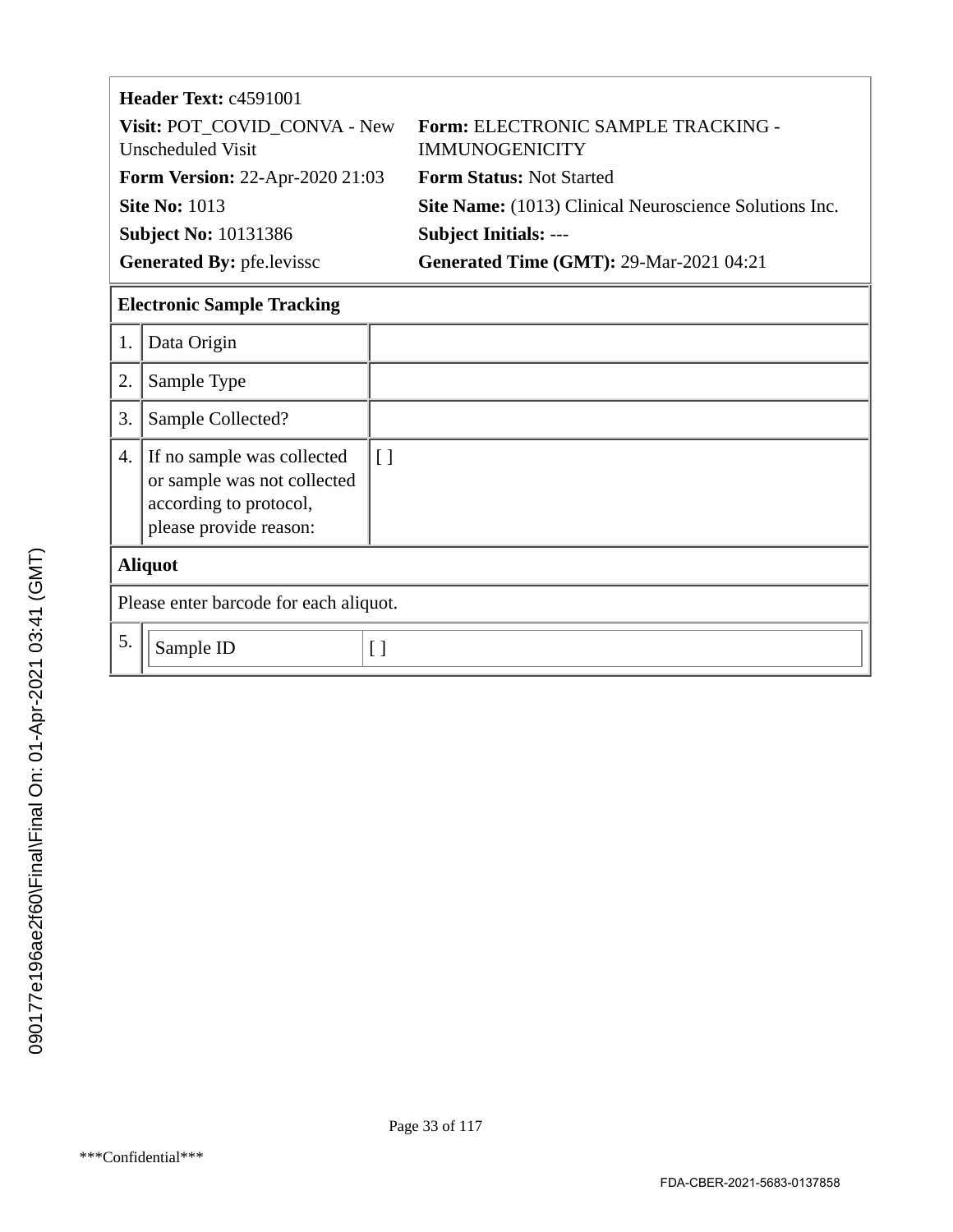| Header Text: c4591001<br>Visit: Unplanned - New Unscheduled Form: DATE OF VISIT<br><b>Visit</b> |                      |           |                                                        |
|-------------------------------------------------------------------------------------------------|----------------------|-----------|--------------------------------------------------------|
| <b>Form Version: 22-Apr-2020 21:02</b>                                                          |                      |           | <b>Form Status: Not Started</b>                        |
| <b>Site No: 1013</b>                                                                            |                      |           | Site Name: (1013) Clinical Neuroscience Solutions Inc. |
| <b>Subject No: 10131386</b>                                                                     |                      |           | <b>Subject Initials: ---</b>                           |
| <b>Generated By: pfe.levissc</b>                                                                |                      |           | <b>Generated Time (GMT): 29-Mar-2021 04:21</b>         |
|                                                                                                 | <b>Date of Visit</b> |           |                                                        |
|                                                                                                 | Date of Visit        | $\sqrt{}$ |                                                        |
|                                                                                                 | Erroneous Visit      |           |                                                        |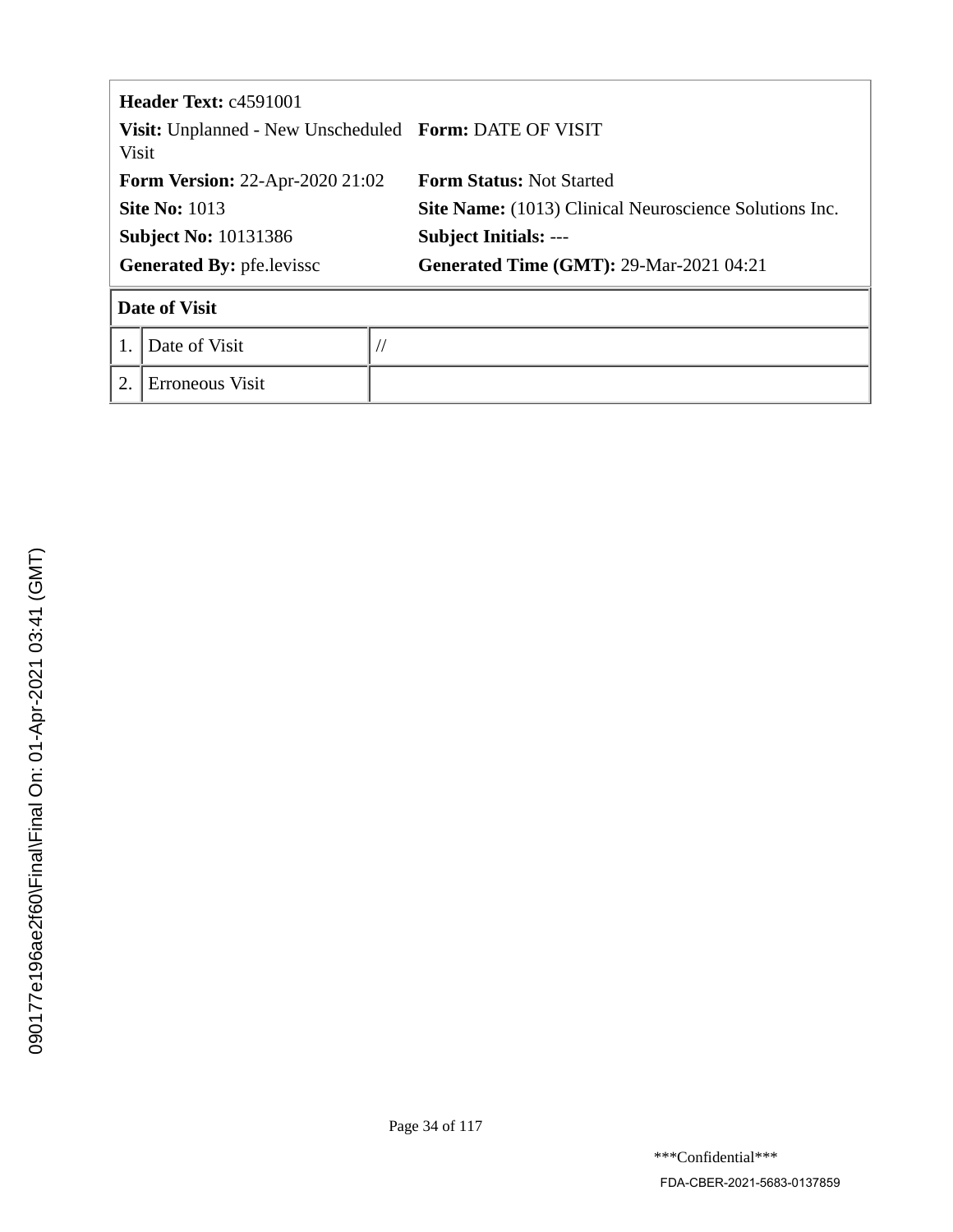|                                                                   | <b>Header Text: c4591001</b> |                                                        |  |  |
|-------------------------------------------------------------------|------------------------------|--------------------------------------------------------|--|--|
| Visit: Unplanned - New Unscheduled Form: UNPLANNED VISIT<br>Visit |                              |                                                        |  |  |
| <b>Form Version: 22-Apr-2020 21:04</b>                            |                              | <b>Form Status: Not Started</b>                        |  |  |
| <b>Site No: 1013</b>                                              |                              | Site Name: (1013) Clinical Neuroscience Solutions Inc. |  |  |
| <b>Subject No: 10131386</b>                                       |                              | <b>Subject Initials: ---</b>                           |  |  |
| <b>Generated By: pfe.levissc</b>                                  |                              | <b>Generated Time (GMT): 29-Mar-2021 04:21</b>         |  |  |
| <b>Unplanned Assessments</b>                                      |                              |                                                        |  |  |
|                                                                   | Assessments                  |                                                        |  |  |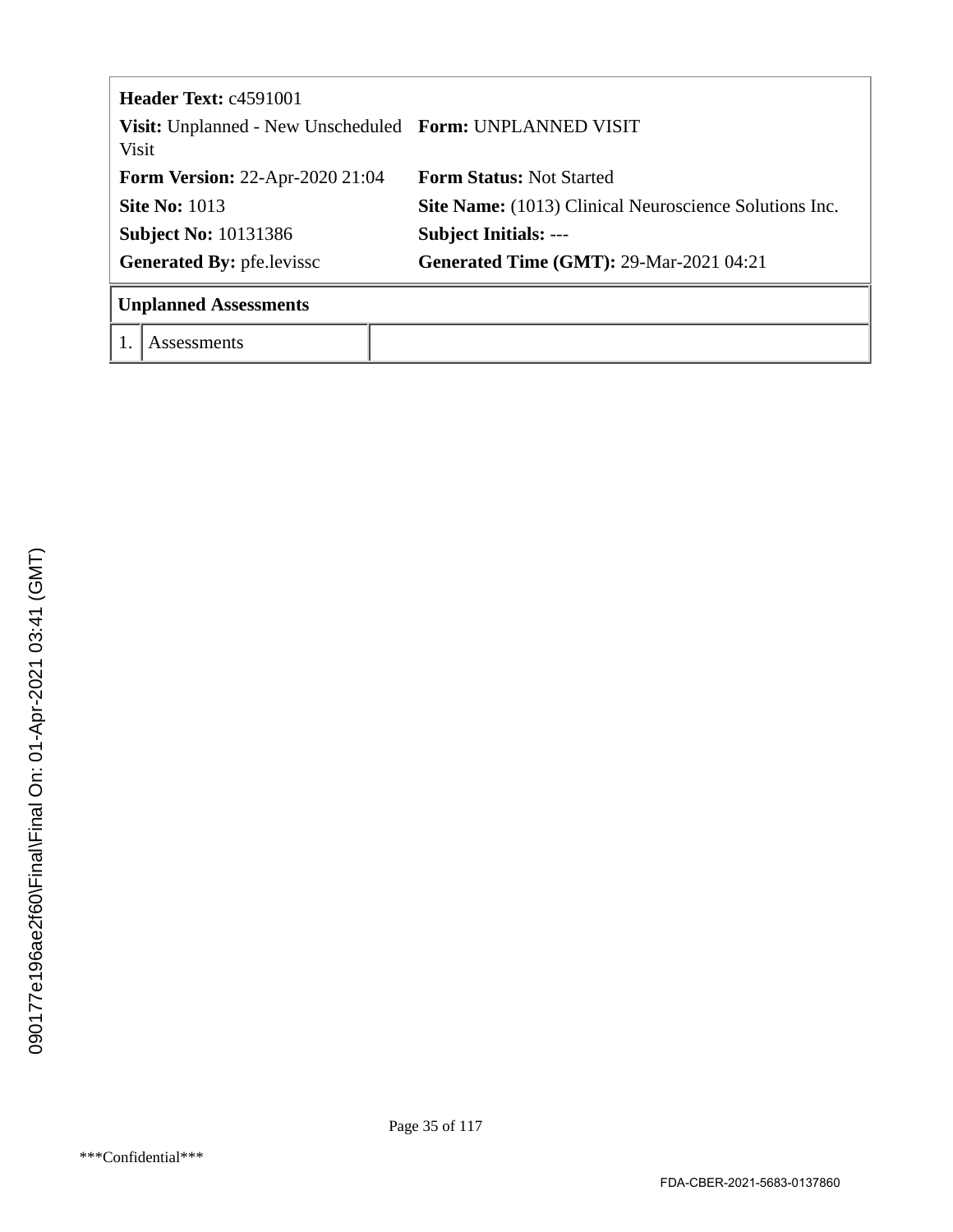| <b>Header Text: c4591001</b>           |                                                                     |
|----------------------------------------|---------------------------------------------------------------------|
|                                        | Visit: End of Treatment - Unscheduled Form: DISPOSITION - TREATMENT |
| <b>Form Version:</b> 15-Sep-2020 21:55 | <b>Form Status:</b> Data Complete, Locked, Frozen, Verified         |
| <b>Site No: 1013</b>                   | Site Name: (1013) Clinical Neuroscience Solutions Inc.              |
| <b>Subject No: 10131386</b>            | <b>Subject Initials: ---</b>                                        |
| <b>Generated By: pfe.levissc</b>       | <b>Generated Time (GMT): 29-Mar-2021 04:21</b>                      |
| <b>eCRF Audit Trail History</b>        |                                                                     |
| <b>Disposition - Treatment</b>         |                                                                     |

Oct/20/2020

| ーミンマ                                  |
|---------------------------------------|
| Trick Trick<br>l                      |
| .<br> <br> }<br>ì                     |
| י<br>ד<br><b>Service Service</b><br>l |
| ١                                     |
| į                                     |
|                                       |
| ・・・にてくらく                              |
|                                       |
| ・ハイフィン                                |
|                                       |

1.  $\vert$  Date of

/Death :

Completion/Discontinuation

4. Specify Status: [ ]

2. Phase of Disposition: VACCINATION

3. Status: COMPLETED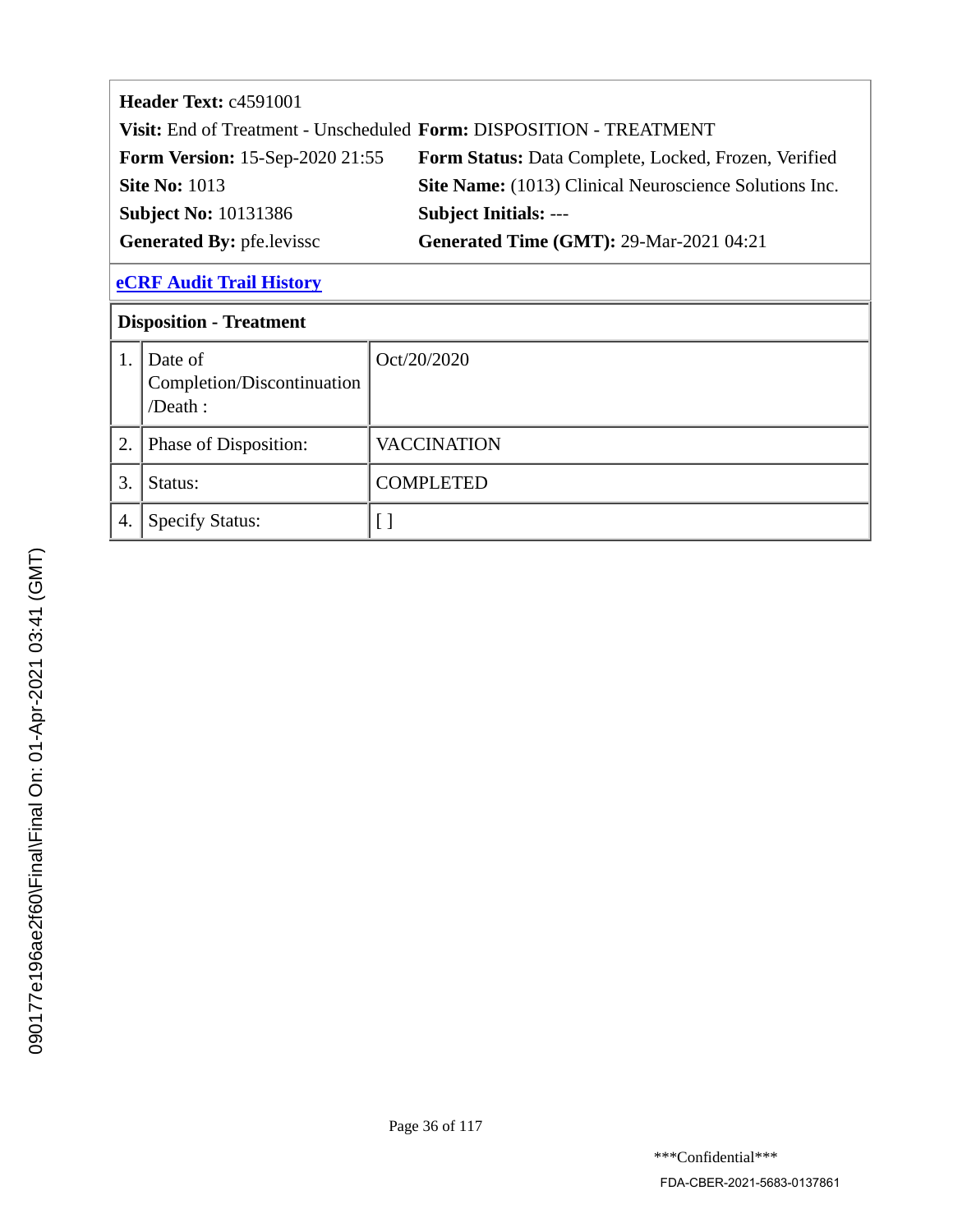|                                  | Header Text: c4591001                            |                                                               |  |  |  |
|----------------------------------|--------------------------------------------------|---------------------------------------------------------------|--|--|--|
|                                  | Visit: Follow-Up - Unscheduled                   | Form: DISPOSITION - FOLLOW-UP                                 |  |  |  |
|                                  | <b>Form Version: 15-Sep-2020 21:53</b>           | <b>Form Status: Not Started</b>                               |  |  |  |
| <b>Site No: 1013</b>             |                                                  | <b>Site Name:</b> (1013) Clinical Neuroscience Solutions Inc. |  |  |  |
| <b>Subject No: 10131386</b>      |                                                  | <b>Subject Initials: ---</b>                                  |  |  |  |
| <b>Generated By: pfe.levissc</b> |                                                  | <b>Generated Time (GMT): 29-Mar-2021 04:21</b>                |  |  |  |
| <b>Disposition - Follow-Up</b>   |                                                  |                                                               |  |  |  |
| 1.                               | Date of<br>Completion/Discontinuation<br>/Death: | $\frac{1}{2}$                                                 |  |  |  |
| 2.                               | Phase of Disposition:                            |                                                               |  |  |  |
| 3.                               | Status:                                          |                                                               |  |  |  |
| 4.                               | <b>Specify Status:</b>                           |                                                               |  |  |  |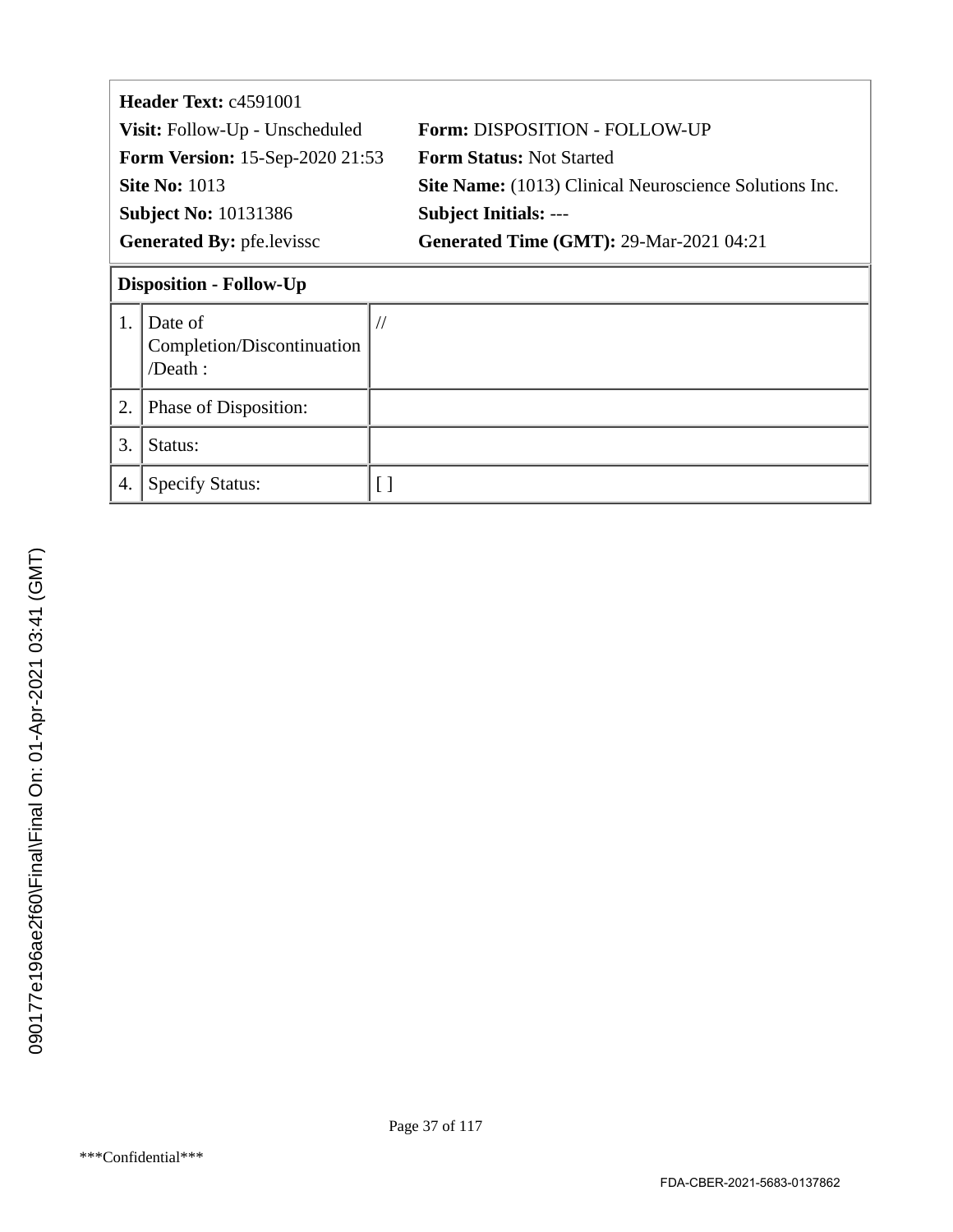|                                     | <b>Header Text:</b> $c4591001$<br>Visit: POT_COVID_REPEAT_SWAB_Form: DATE OF VISIT - REPEAT SWAB<br>- New Unscheduled Visit |                                                        |  |  |
|-------------------------------------|-----------------------------------------------------------------------------------------------------------------------------|--------------------------------------------------------|--|--|
|                                     | <b>Form Version: 10-Oct-2020 15:57</b>                                                                                      | <b>Form Status: Not Started</b>                        |  |  |
| <b>Site No: 1013</b>                |                                                                                                                             | Site Name: (1013) Clinical Neuroscience Solutions Inc. |  |  |
|                                     | <b>Subject No: 10131386</b>                                                                                                 | <b>Subject Initials: ---</b>                           |  |  |
| <b>Generated By: pfe.levissc</b>    |                                                                                                                             | <b>Generated Time (GMT): 29-Mar-2021 04:21</b>         |  |  |
| <b>Date of Visit</b>                |                                                                                                                             |                                                        |  |  |
|                                     | Date of Visit                                                                                                               | $\frac{1}{2}$                                          |  |  |
| $\overline{2}$ .<br>Erroneous Visit |                                                                                                                             |                                                        |  |  |
| <b>COVID-19 Repeat Swab</b>         |                                                                                                                             |                                                        |  |  |
| 3.                                  | COVID-19 Repeat Swab:                                                                                                       |                                                        |  |  |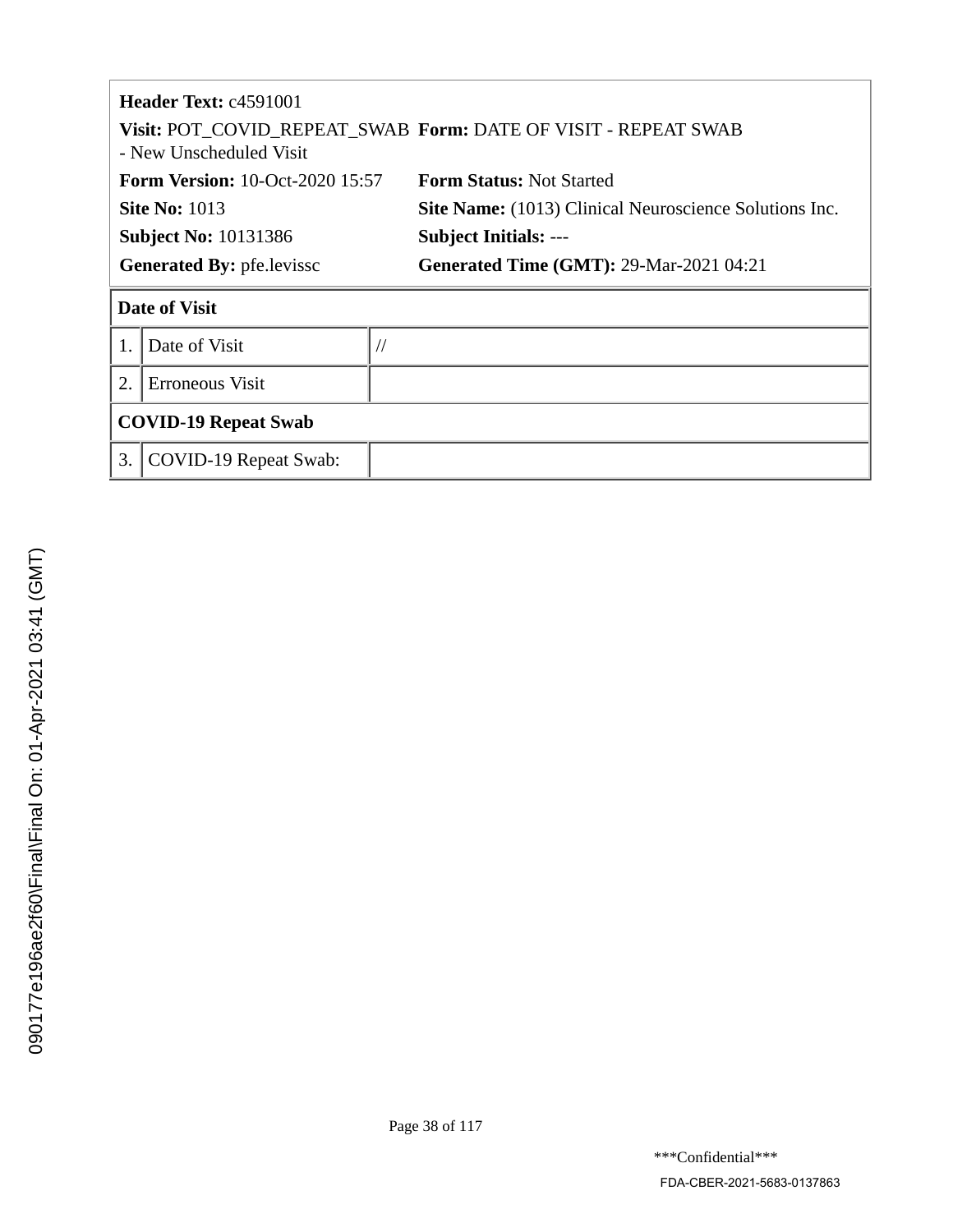| <b>Header Text: c4591001</b>           |                                                                                       |  |  |
|----------------------------------------|---------------------------------------------------------------------------------------|--|--|
| - New Unscheduled Visit                | Visit: POT_COVID_REPEAT_SWAB_Form: ELECTRONIC SAMPLE TRACKING - REPEAT<br><b>SWAB</b> |  |  |
| <b>Form Version: 10-Oct-2020 15:57</b> | <b>Form Status: Not Started</b>                                                       |  |  |
| <b>Site No: 1013</b>                   | Site Name: (1013) Clinical Neuroscience Solutions Inc.                                |  |  |
| <b>Subject No: 10131386</b>            | <b>Subject Initials: ---</b>                                                          |  |  |
| <b>Generated By: pfe.levissc</b>       | <b>Generated Time (GMT): 29-Mar-2021 04:21</b>                                        |  |  |
|                                        |                                                                                       |  |  |

# **Electronic Sample Tracking**

| 1.             | Data Origin                                                                                                   |        |  |
|----------------|---------------------------------------------------------------------------------------------------------------|--------|--|
| 2.             | Sample Type                                                                                                   |        |  |
| 3.             | Sample Collected?                                                                                             |        |  |
| 4.             | If no sample was collected<br>or sample was not collected<br>according to protocol,<br>please provide reason: | $\Box$ |  |
| <b>Aliquot</b> |                                                                                                               |        |  |
|                | Please enter barcode for each aliquot.                                                                        |        |  |
| 5.             | Sample ID                                                                                                     | Γl     |  |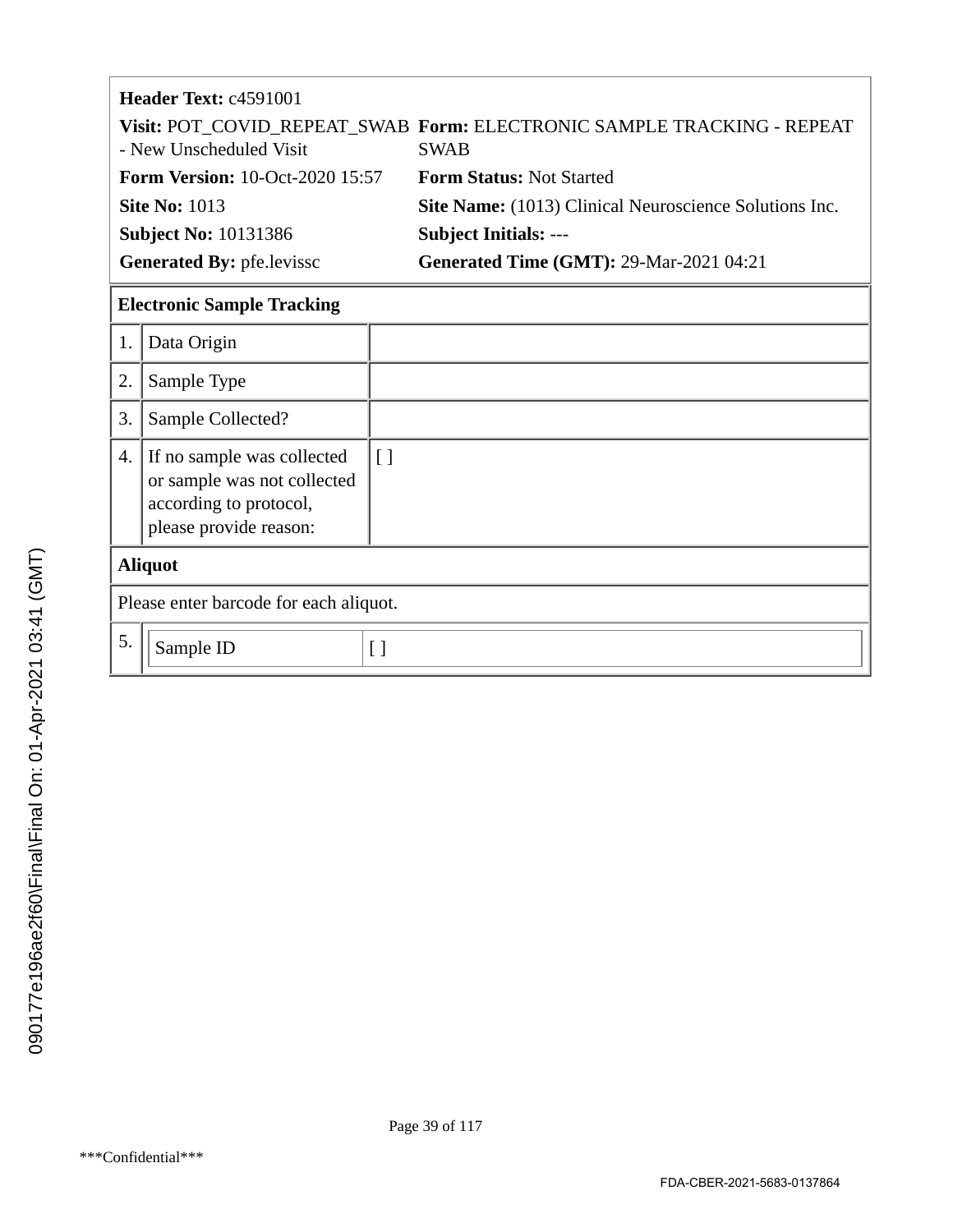| Header Text: c4591001                  |                                                               |  |  |
|----------------------------------------|---------------------------------------------------------------|--|--|
| Visit: Logs - Unscheduled              | <b>Form: ADVERSE EVENT REPORT</b>                             |  |  |
| <b>Form Version: 22-Apr-2020 21:02</b> | <b>Form Status: Not Started</b>                               |  |  |
| <b>Site No: 1013</b>                   | <b>Site Name:</b> (1013) Clinical Neuroscience Solutions Inc. |  |  |
| <b>Subject No: 10131386</b>            | <b>Subject Initials: ---</b>                                  |  |  |
| <b>Generated By: pfe.levissc</b>       | <b>Generated Time (GMT): 29-Mar-2021 04:21</b>                |  |  |

# **Adverse Event Report**

| 1.               | Category:                                                                                                                                                                                                                                                                                                                                                                                                                                |                    |
|------------------|------------------------------------------------------------------------------------------------------------------------------------------------------------------------------------------------------------------------------------------------------------------------------------------------------------------------------------------------------------------------------------------------------------------------------------------|--------------------|
| 2.               | AE ID:                                                                                                                                                                                                                                                                                                                                                                                                                                   | $\left[ \ \right]$ |
| 3.               | <b>Adverse Event:</b><br>(If possible specify<br>diagnosis, not individual<br>symptoms)                                                                                                                                                                                                                                                                                                                                                  | $\lceil$ ]         |
| $\overline{4}$ . | <b>Start Date Time:</b>                                                                                                                                                                                                                                                                                                                                                                                                                  | $\frac{1}{2}$      |
| 5.               | Is the adverse event still<br>ongoing?                                                                                                                                                                                                                                                                                                                                                                                                   |                    |
| 6.               | <b>Toxicity Grade:</b>                                                                                                                                                                                                                                                                                                                                                                                                                   |                    |
| 7.               | Is the adverse event<br>serious?<br>If Yes, NOTIFY PFIZER<br><b>IMMEDIATELY.</b><br>Fatal; Life-threatening;<br>Inpatient hospitalization or<br>prolongation of existing<br>hospitalization; Persistent or<br>significant<br>disability/incapacity;<br>Congenital anomaly/birth<br>defect; Important medical<br>event (i.e. may jeopardize<br>subject and may require<br>medical/surgical<br>intervention to prevent<br>above outcomes). |                    |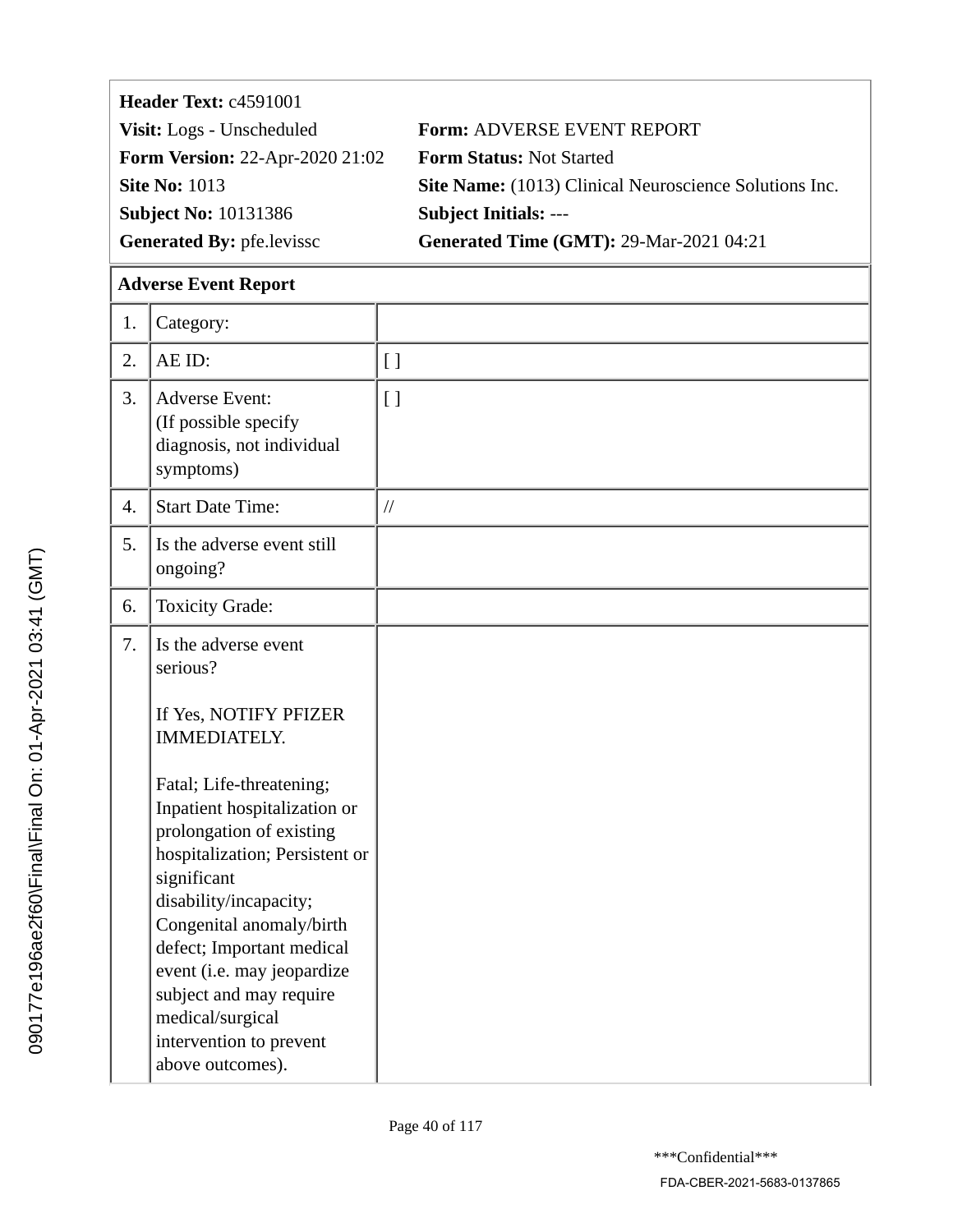| Header Text: c4591001 |                                                                                                                                                       |                                                               |  |  |
|-----------------------|-------------------------------------------------------------------------------------------------------------------------------------------------------|---------------------------------------------------------------|--|--|
|                       | Visit: Logs - Unscheduled                                                                                                                             | <b>Form: ADVERSE EVENT REPORT</b>                             |  |  |
|                       | <b>Form Version: 22-Apr-2020 21:02</b>                                                                                                                | Form Status: Not Started                                      |  |  |
|                       | <b>Site No: 1013</b>                                                                                                                                  | <b>Site Name:</b> (1013) Clinical Neuroscience Solutions Inc. |  |  |
|                       | <b>Subject No: 10131386</b>                                                                                                                           | <b>Subject Initials: ---</b>                                  |  |  |
|                       | <b>Generated By: pfe.levissc</b>                                                                                                                      | <b>Generated Time (GMT): 29-Mar-2021 04:21</b>                |  |  |
| 8.                    | Is this adverse event the<br>result of a study Medication<br>Error?<br>If Yes, record the type of<br>medication error on the<br>Medication Error Log. |                                                               |  |  |
| 9.                    | Is this event related to study<br>treatment:                                                                                                          |                                                               |  |  |
| 10.                   | Latest Action Taken with<br><b>Study Treatment:</b>                                                                                                   |                                                               |  |  |
| 11.                   | Was a Concomitant<br>Medication given?                                                                                                                |                                                               |  |  |
| 12.                   | Was a Non-Drug Treatment<br>given?                                                                                                                    |                                                               |  |  |
| 13.                   | What was the outcome of<br>this adverse event?:                                                                                                       |                                                               |  |  |
| 14.                   | Did the adverse event cause<br>the subject to be<br>discontinued from the<br>study?                                                                   |                                                               |  |  |
| 15.                   | Serious Adverse Event<br>Number: For Pfizer Use<br>Only                                                                                               | $[ \ ]$                                                       |  |  |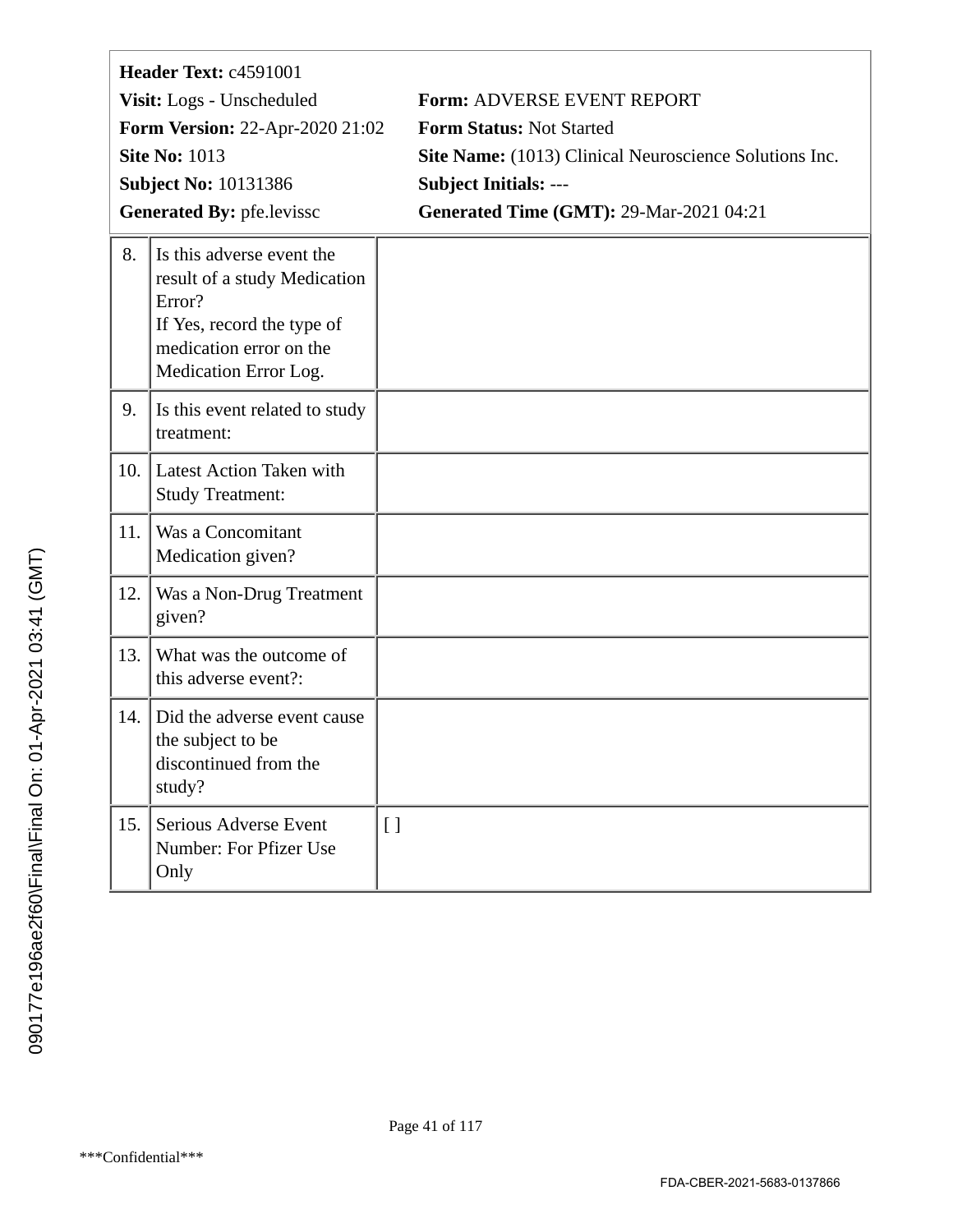<span id="page-41-0"></span>**Header Text:** c4591001 **Visit:** Logs **Form:** MEDICATION ERROR **Form Version:** 17-Jul-2020 21:54 **Site No: 1013 Site Name:** (1013) Clinical Neuroscience Solutions Inc. **Subject No:** 10131386 **Subject Initials:** --- Generated By: pfe.levissc **Generated Time (GMT): 29-Mar-2021 04:21** 

| # | Categ | <b>Medicatio</b> | <b>Start</b> | Is the medication erro | <b>Study Medication</b> | <b>Form Instan</b> |
|---|-------|------------------|--------------|------------------------|-------------------------|--------------------|
|   | ory   | n Error          | Date         | r Still Ongoing        | <b>Errors Action</b>    | <b>ce</b>          |
|   |       |                  |              |                        |                         | Repeating<br>Pages |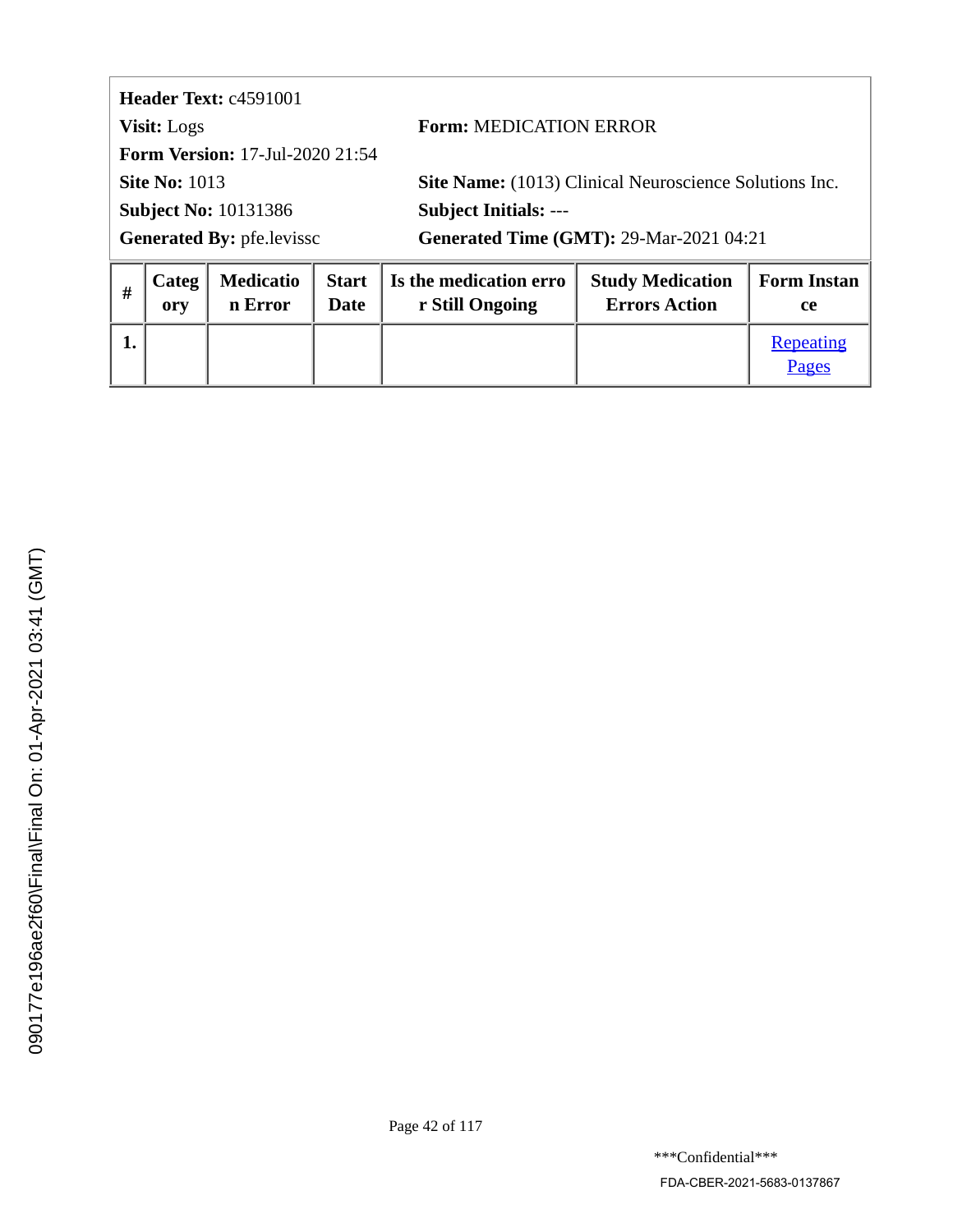<span id="page-42-0"></span>

| Header Text: c4591001                  |                                                        |  |  |
|----------------------------------------|--------------------------------------------------------|--|--|
| Visit: Logs - Unscheduled              | <b>Form: MEDICATION ERROR</b>                          |  |  |
| <b>Form Version: 17-Jul-2020 21:54</b> | <b>Form Status: Not Started</b>                        |  |  |
| <b>Site No: 1013</b>                   | Site Name: (1013) Clinical Neuroscience Solutions Inc. |  |  |
| <b>Subject No: 10131386</b>            | <b>Subject Initials: ---</b>                           |  |  |
| <b>Generated By: pfe.levissc</b>       | <b>Generated Time (GMT): 29-Mar-2021 04:21</b>         |  |  |
|                                        |                                                        |  |  |

# **Medication Error**

| 1.               | Category:                                                                              |                    |
|------------------|----------------------------------------------------------------------------------------|--------------------|
| 2.               | Medication Error (Type of<br>Medication Error):                                        | $[ \ ]$            |
| 3.               | <b>Start Date:</b>                                                                     | $\frac{1}{2}$      |
| $\overline{4}$ . | Is the medication error still<br>ongoing?                                              |                    |
| 5.               | Latest Action Taken with<br><b>Study Treatment:</b>                                    |                    |
| 6.               | Was a Concomitant<br>Medication given?                                                 |                    |
| 7.               | Was a Non-Drug Treatment<br>given?                                                     |                    |
| 8.               | Did the Medication Error<br>cause the subject to be<br>discontinued from the<br>study? |                    |
| 9.               | Was this medication error<br>associated with any adverse<br>events?                    |                    |
| 10.              | Serious Adverse Event<br>Number: For Pfizer Use<br>Only                                | $\left[ \ \right]$ |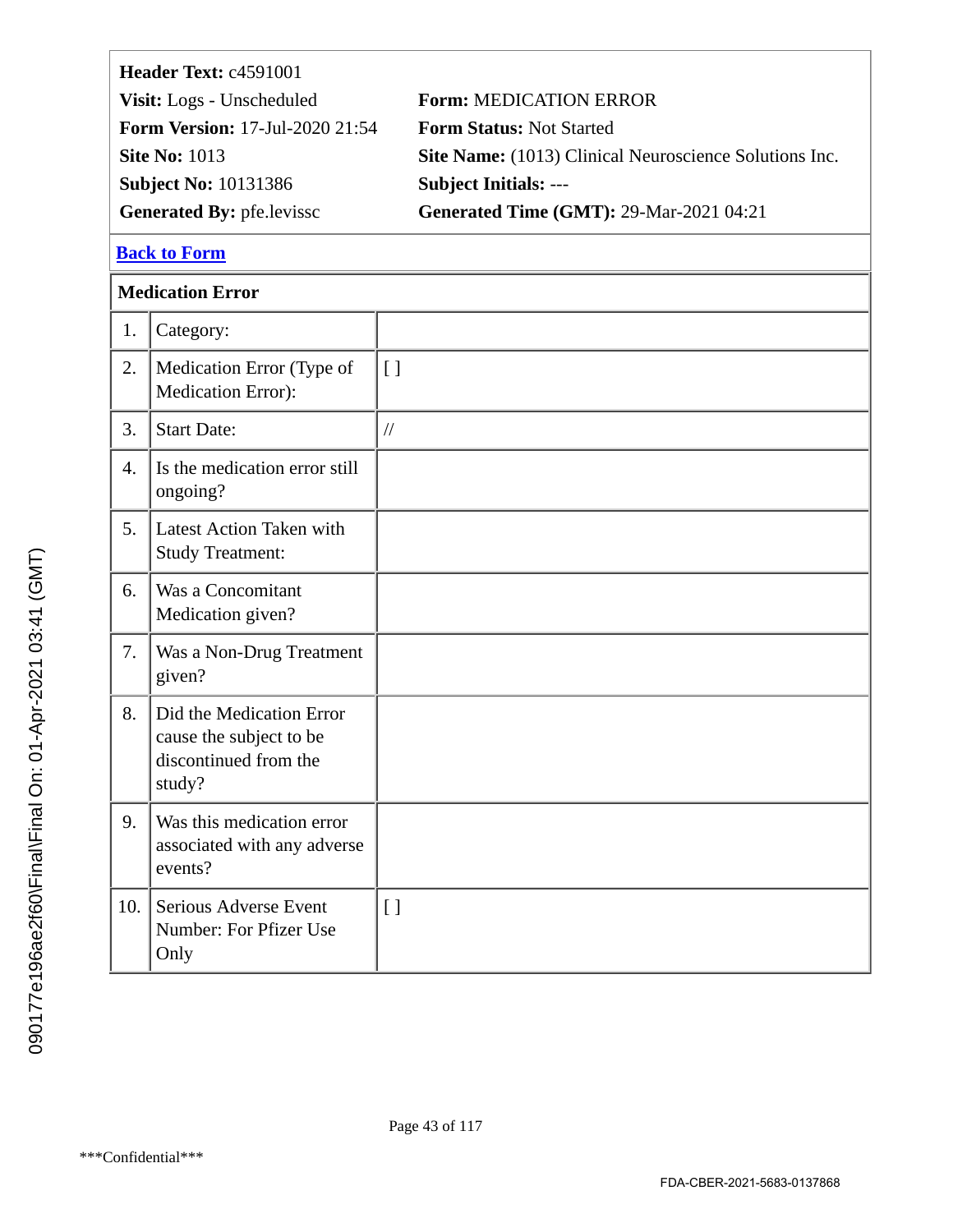<span id="page-43-0"></span>

|                                  | Header Text: c4591001                  |                                                                  |                                                  |                        |                      |                                 |  |
|----------------------------------|----------------------------------------|------------------------------------------------------------------|--------------------------------------------------|------------------------|----------------------|---------------------------------|--|
| <b>Visit:</b> Logs               |                                        | Form: CONCOMITANT MEDICATIONS - NON<br><b>STUDY VACCINATIONS</b> |                                                  |                        |                      |                                 |  |
|                                  | <b>Form Version: 22-Apr-2020 21:03</b> |                                                                  |                                                  |                        |                      |                                 |  |
| <b>Site No: 1013</b>             |                                        | Site Name: (1013) Clinical Neuroscience Solutions Inc.           |                                                  |                        |                      |                                 |  |
| <b>Subject No: 10131386</b>      |                                        |                                                                  | <b>Subject Initials: ---</b>                     |                        |                      |                                 |  |
| <b>Generated By: pfe.levissc</b> |                                        | <b>Generated Time (GMT): 29-Mar-2021 04:21</b>                   |                                                  |                        |                      |                                 |  |
| #                                | <b>Sponsor-Defin</b><br>ed Identifier  | <b>Category for</b><br><b>Medication</b>                         | <b>Concomitant Medica</b><br>tions Pre-specified | Name of M<br>edication | <b>Start</b><br>Date | <b>Form Instan</b><br><b>ce</b> |  |

**1.** [Repeating](#page-44-0)

[Pages](#page-44-0)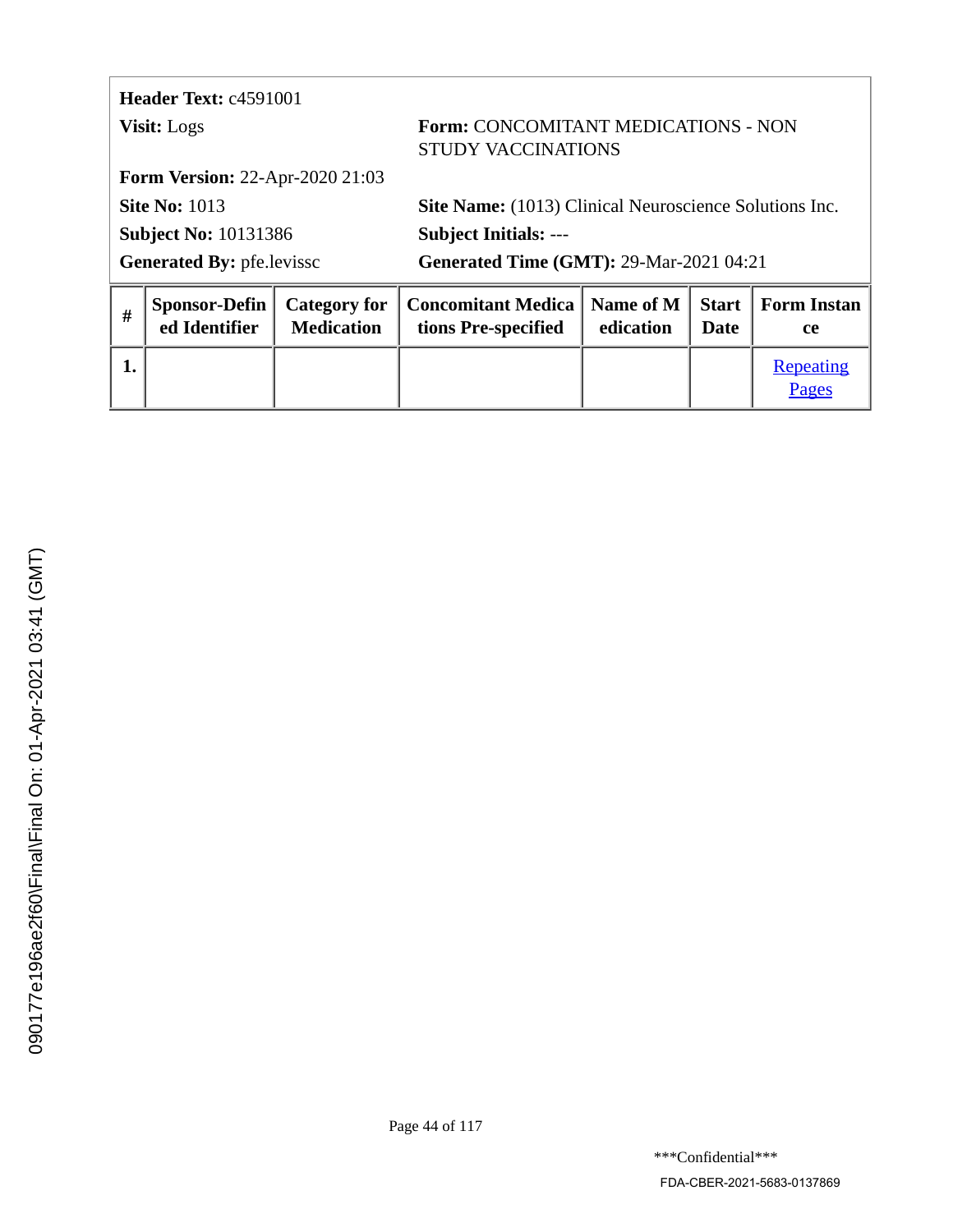<span id="page-44-0"></span>

| Header Text: c4591001                  |                                                                  |  |  |
|----------------------------------------|------------------------------------------------------------------|--|--|
| Visit: Logs - Unscheduled              | Form: CONCOMITANT MEDICATIONS - NON<br><b>STUDY VACCINATIONS</b> |  |  |
| <b>Form Version: 22-Apr-2020 21:03</b> | <b>Form Status: Not Started</b>                                  |  |  |
| <b>Site No: 1013</b>                   | Site Name: (1013) Clinical Neuroscience Solutions Inc.           |  |  |
| <b>Subject No: 10131386</b>            | <b>Subject Initials: ---</b>                                     |  |  |
| <b>Generated By: pfe.levissc</b>       | <b>Generated Time (GMT): 29-Mar-2021 04:21</b>                   |  |  |

|    | <b>Concomitant Medications</b>                                                                                                                                                                                                                                                               |                    |  |  |
|----|----------------------------------------------------------------------------------------------------------------------------------------------------------------------------------------------------------------------------------------------------------------------------------------------|--------------------|--|--|
| 1. | What is the medication<br>identifier?                                                                                                                                                                                                                                                        | $[ ]$              |  |  |
| 2. | Category:                                                                                                                                                                                                                                                                                    |                    |  |  |
| 3. | <b>Concomitant Medications</b><br>Pre-specified:                                                                                                                                                                                                                                             |                    |  |  |
| 4. | Medication:                                                                                                                                                                                                                                                                                  | $\left[ \ \right]$ |  |  |
|    | Provide the complete<br>generic drug name<br>(including salt form, where<br>applicable). Where generic<br>name is unknown, enter the<br>full trade or proprietary<br>name. Include clarifying<br>information in the<br>Medication text (e.g.,<br>Ingredient(s), route, use,<br>formulation). |                    |  |  |
| 5. | Date:                                                                                                                                                                                                                                                                                        | $\frac{1}{2}$      |  |  |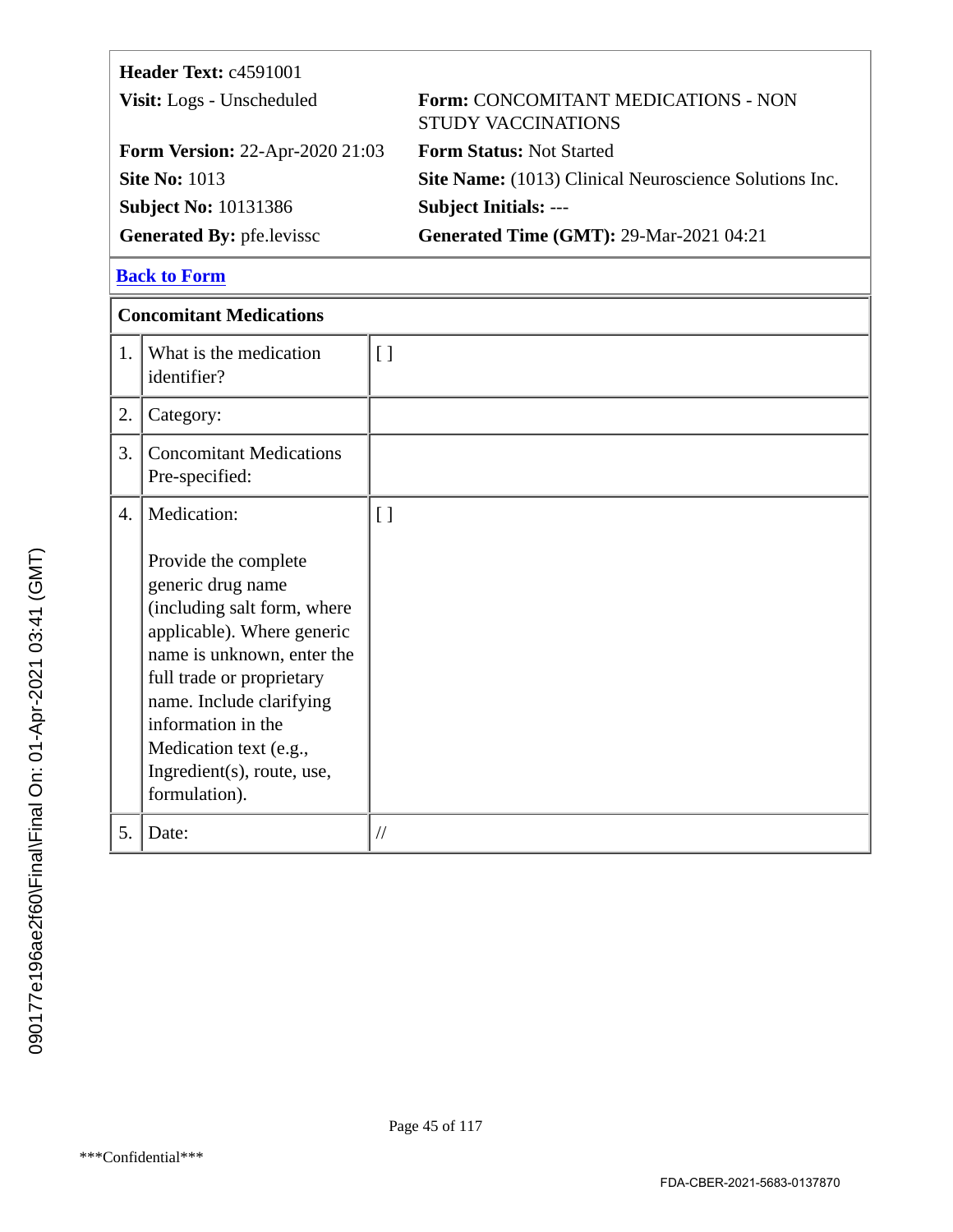# <span id="page-45-0"></span>**Header Text:** c4591001

### **Visit:** Logs **Form: CONCOMITANT MEDICATIONS** PROHIBITED

**Form Version:** 22-Apr-2020 21:03

**Subject No:** 10131386 **Subject Initials:** ---

**Site No: 1013 Site Name:** (1013) Clinical Neuroscience Solutions Inc.

Generated By: pfe.levissc **Generated Time (GMT): 29-Mar-2021 04:21** 

| # | ned Identifier | <b>Medication</b> | Sponsor-Defi   Category for   Concomitant Medic<br>  ations Pre-specified | <b>Name of</b><br><b>Medicatio</b><br>n | cription | Dose Des   Form Instan<br><b>ce</b> |
|---|----------------|-------------------|---------------------------------------------------------------------------|-----------------------------------------|----------|-------------------------------------|
|   |                |                   |                                                                           |                                         |          | Repeating<br>Pages                  |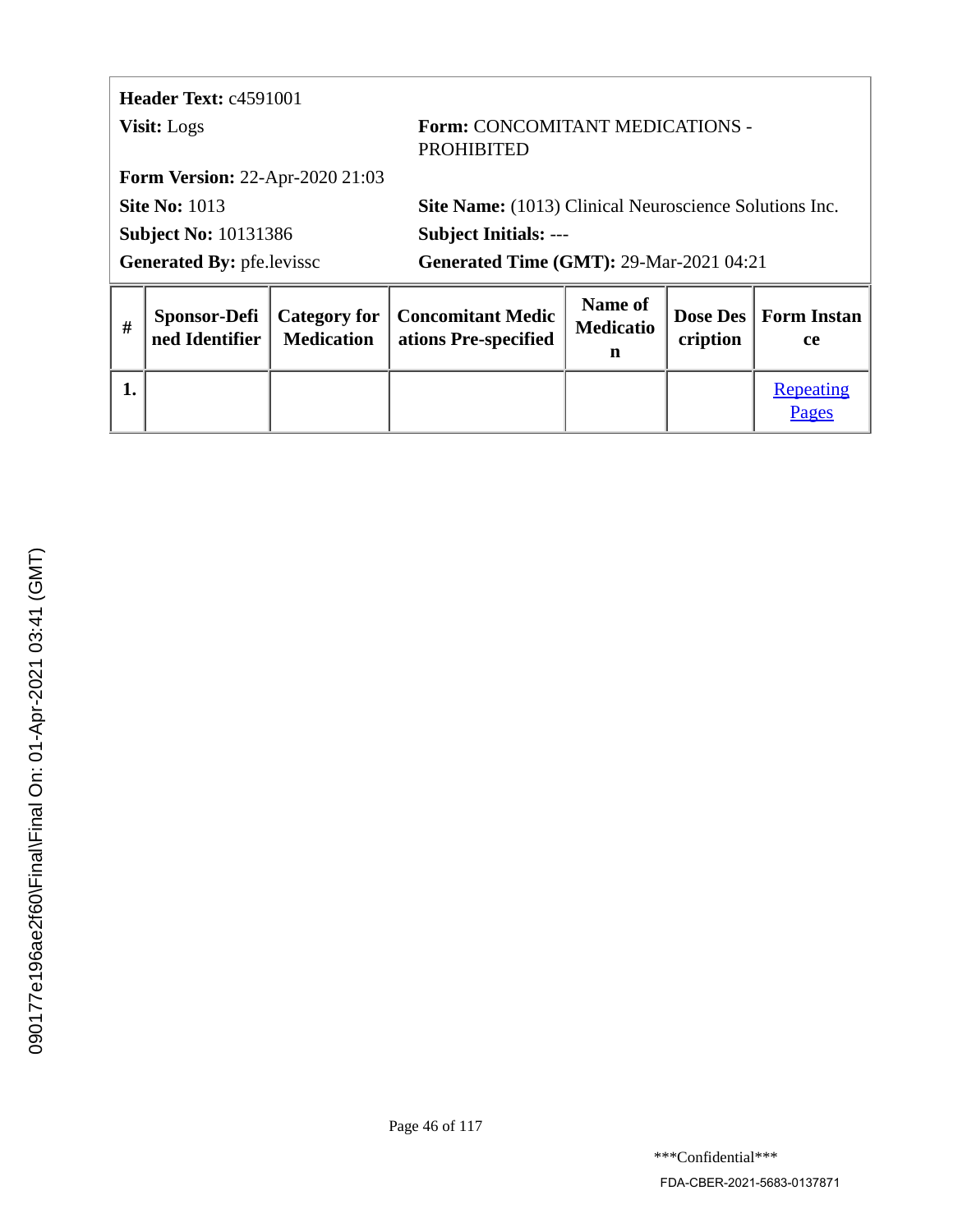<span id="page-46-0"></span>

| Header Text: c4591001                  |                                                        |
|----------------------------------------|--------------------------------------------------------|
| Visit: Logs - Unscheduled              | Form: CONCOMITANT MEDICATIONS -<br><b>PROHIBITED</b>   |
| <b>Form Version: 22-Apr-2020 21:03</b> | <b>Form Status: Not Started</b>                        |
| <b>Site No: 1013</b>                   | Site Name: (1013) Clinical Neuroscience Solutions Inc. |
| <b>Subject No: 10131386</b>            | <b>Subject Initials: ---</b>                           |
| <b>Generated By: pfe.levissc</b>       | <b>Generated Time (GMT): 29-Mar-2021 04:21</b>         |

|                  | <b>Concomitant Medications</b>                                                                                                                                                                                                                                                               |                    |  |  |
|------------------|----------------------------------------------------------------------------------------------------------------------------------------------------------------------------------------------------------------------------------------------------------------------------------------------|--------------------|--|--|
| 1.               | What is the medication<br>identifier?                                                                                                                                                                                                                                                        | $[ ]$              |  |  |
| 2.               | Category:                                                                                                                                                                                                                                                                                    |                    |  |  |
| 3.               | <b>Concomitant Medications</b><br>Pre-specified:                                                                                                                                                                                                                                             |                    |  |  |
| $\overline{4}$ . | Medication:                                                                                                                                                                                                                                                                                  | $\left[ \ \right]$ |  |  |
|                  | Provide the complete<br>generic drug name<br>(including salt form, where<br>applicable). Where generic<br>name is unknown, enter the<br>full trade or proprietary<br>name. Include clarifying<br>information in the<br>Medication text (e.g.,<br>Ingredient(s), route, use,<br>formulation). |                    |  |  |
| 5.               | Dose:                                                                                                                                                                                                                                                                                        | [ ]                |  |  |
| 6.               | Dose Unit:                                                                                                                                                                                                                                                                                   |                    |  |  |
| 7.               | Dose Frequency:                                                                                                                                                                                                                                                                              |                    |  |  |
| 8.               | Route:                                                                                                                                                                                                                                                                                       |                    |  |  |
| 9.               | <b>Start Date:</b>                                                                                                                                                                                                                                                                           | $/\!/$             |  |  |
| 10.              | Ongoing?                                                                                                                                                                                                                                                                                     |                    |  |  |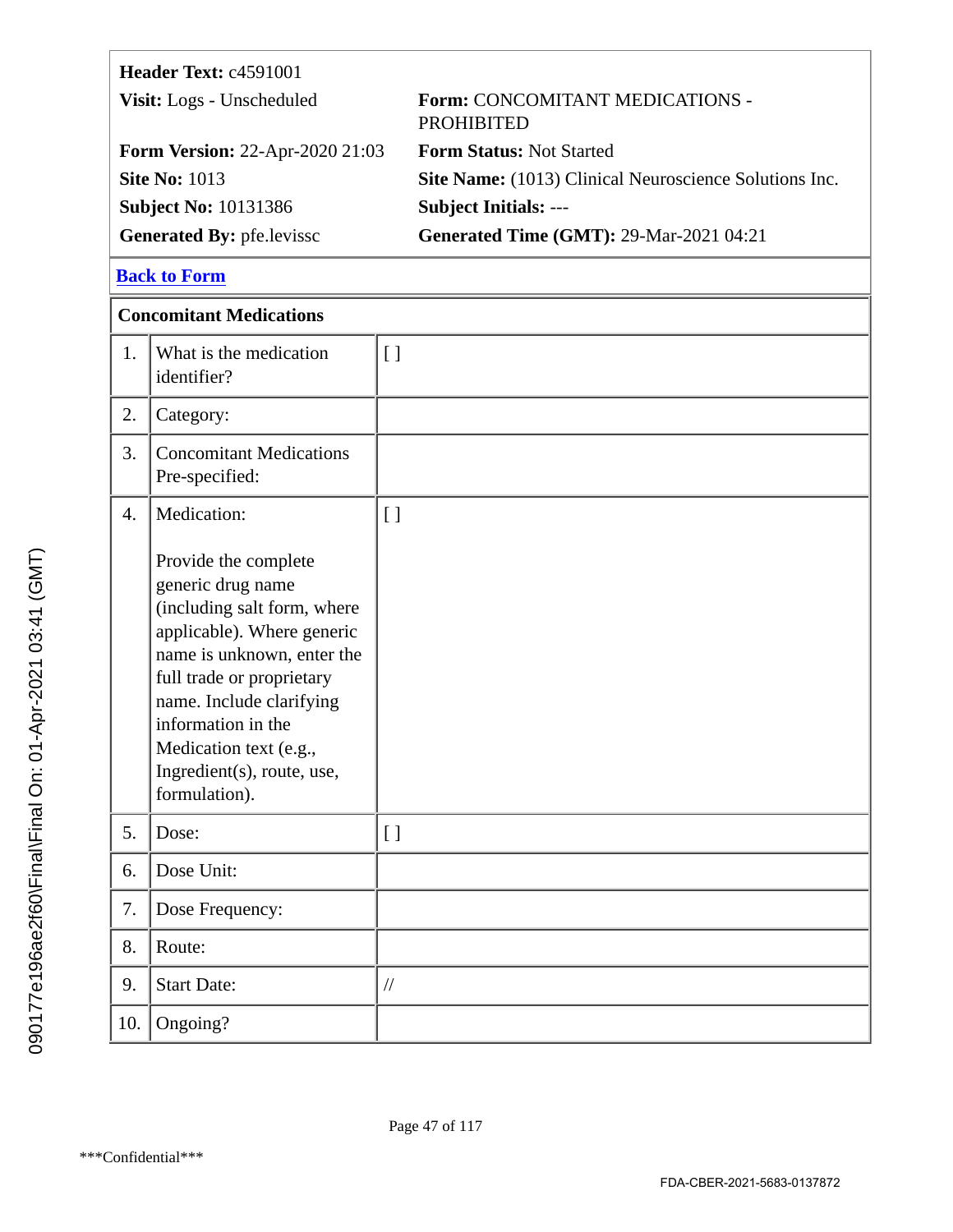<span id="page-47-0"></span>

| Header Text: c4591001                  |                                                               |
|----------------------------------------|---------------------------------------------------------------|
| <b>Visit:</b> Logs                     | <b>Form: RADIATION TREATMENT</b>                              |
| <b>Form Version: 22-Apr-2020 21:02</b> |                                                               |
| <b>Site No: 1013</b>                   | <b>Site Name:</b> (1013) Clinical Neuroscience Solutions Inc. |
| <b>Subject No: 10131386</b>            | <b>Subject Initials: ---</b>                                  |
| <b>Generated By: pfe.levissc</b>       | <b>Generated Time (GMT): 29-Mar-2021 04:21</b>                |
|                                        | _ _ _ _ _ _ _                                                 |

| # | Categ<br>orv | ntifier | <b>Treatment Ide   Con Non-Drug Treatments</b><br><b>Pre-specified</b> | ent | ate | Treatm   Start D   Form Instanc |
|---|--------------|---------|------------------------------------------------------------------------|-----|-----|---------------------------------|
|   |              |         |                                                                        |     |     | Repeating<br>Pages              |

Ī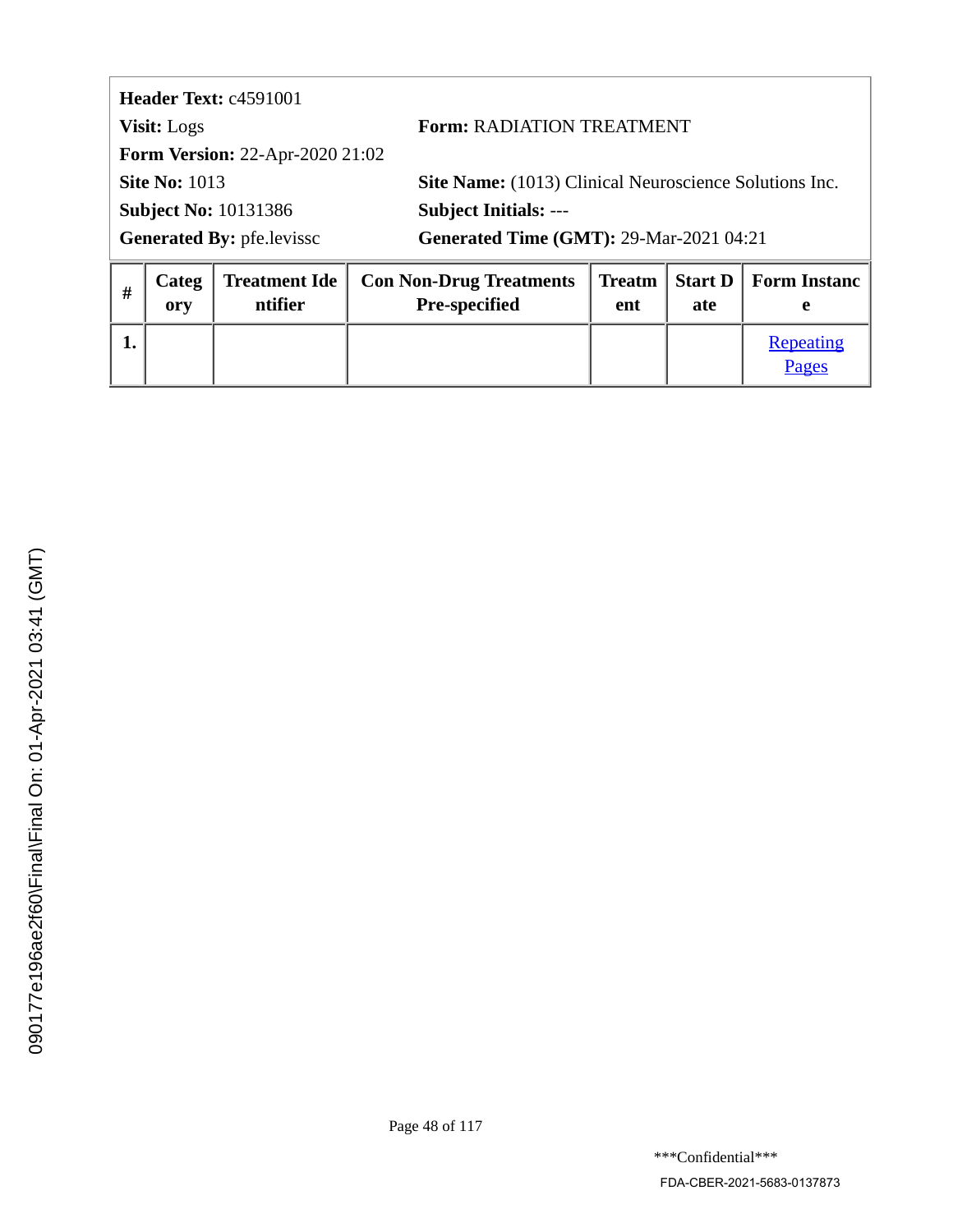<span id="page-48-0"></span>

| Header Text: c4591001                  |                                                        |
|----------------------------------------|--------------------------------------------------------|
| Visit: Logs - Unscheduled              | <b>Form: RADIATION TREATMENT</b>                       |
| <b>Form Version: 22-Apr-2020 21:02</b> | <b>Form Status: Not Started</b>                        |
| <b>Site No: 1013</b>                   | Site Name: (1013) Clinical Neuroscience Solutions Inc. |
| <b>Subject No: 10131386</b>            | <b>Subject Initials: ---</b>                           |
| <b>Generated By: pfe.levissc</b>       | <b>Generated Time (GMT): 29-Mar-2021 04:21</b>         |
|                                        |                                                        |

## **Radiation Treatment**

| 1. | Category:                                        |  |
|----|--------------------------------------------------|--|
| 2. | What is the treatment<br>Identifier?             |  |
| 3. | Concomitant Non-drug<br>Treatment Pre-specified: |  |
| 4. | Treatment:                                       |  |
| 5. | <b>Start Date:</b>                               |  |
| 6. | Ongoing?                                         |  |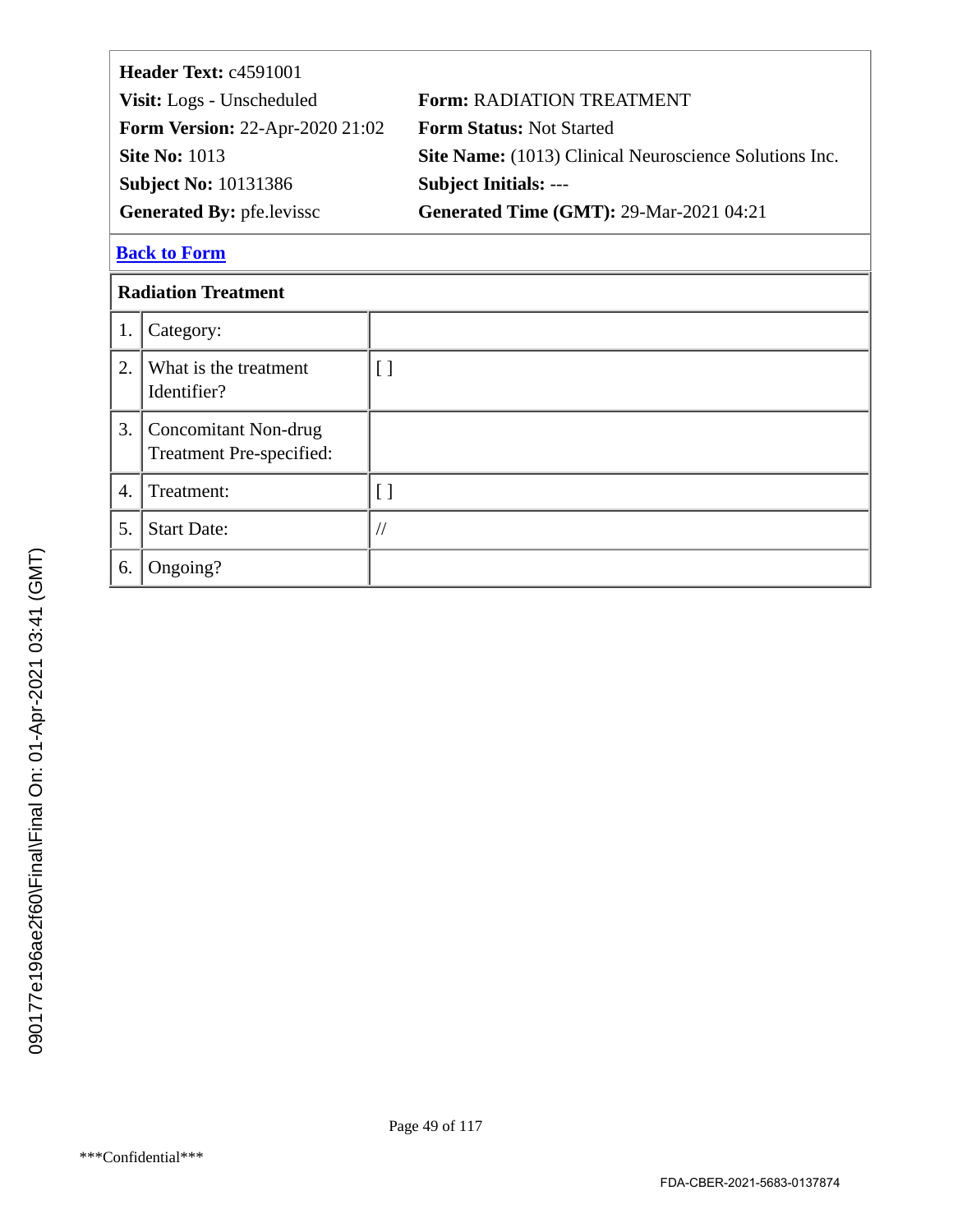<span id="page-49-0"></span>

|                                  | <b>Header Text: c4591001</b>           |                                                        |                      |  |
|----------------------------------|----------------------------------------|--------------------------------------------------------|----------------------|--|
| <b>Visit:</b> Logs               |                                        | <b>Form: TRANSFUSIONS</b>                              |                      |  |
|                                  | <b>Form Version: 22-Apr-2020 21:03</b> |                                                        |                      |  |
| <b>Site No: 1013</b>             |                                        | Site Name: (1013) Clinical Neuroscience Solutions Inc. |                      |  |
| <b>Subject No: 10131386</b>      |                                        | <b>Subject Initials: ---</b>                           |                      |  |
| <b>Generated By: pfe.levissc</b> |                                        | <b>Generated Time (GMT): 29-Mar-2021 04:21</b>         |                      |  |
| #                                | <b>Transfusion Type</b>                | <b>Date of Transfusion</b>                             | <b>Form Instance</b> |  |

**1.** [Repeating Pages](#page-50-0)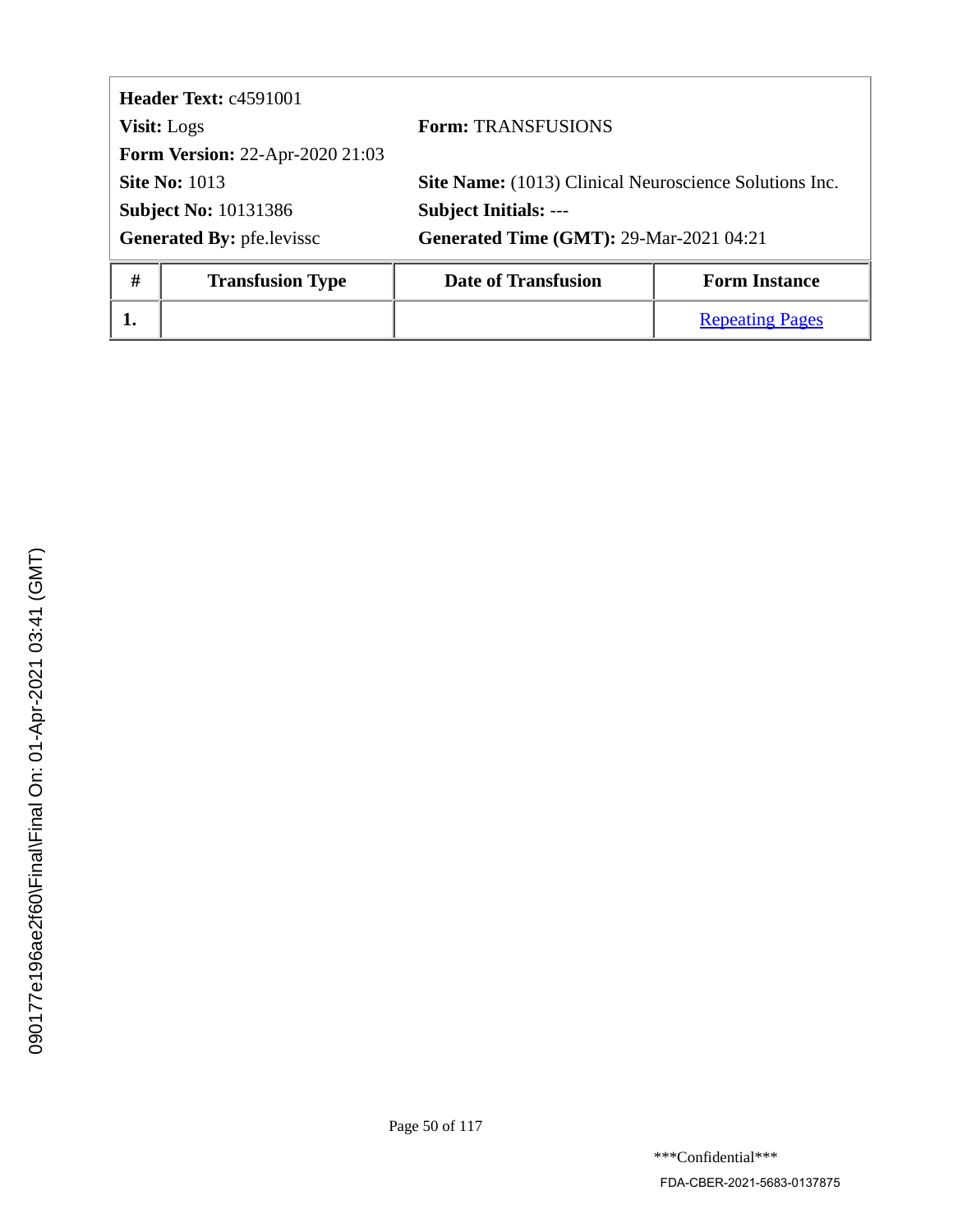<span id="page-50-0"></span>

| Header Text: c4591001                  |                           |                                                        |  |
|----------------------------------------|---------------------------|--------------------------------------------------------|--|
|                                        | Visit: Logs - Unscheduled | <b>Form: TRANSFUSIONS</b>                              |  |
| <b>Form Version: 22-Apr-2020 21:03</b> |                           | <b>Form Status: Not Started</b>                        |  |
| <b>Site No: 1013</b>                   |                           | Site Name: (1013) Clinical Neuroscience Solutions Inc. |  |
| <b>Subject No: 10131386</b>            |                           | <b>Subject Initials: ---</b>                           |  |
| <b>Generated By: pfe.levissc</b>       |                           | <b>Generated Time (GMT): 29-Mar-2021 04:21</b>         |  |
|                                        | <b>Back to Form</b>       |                                                        |  |
|                                        | <b>Transfusion Type:</b>  |                                                        |  |
| 2.                                     | Date of Transfusion:      |                                                        |  |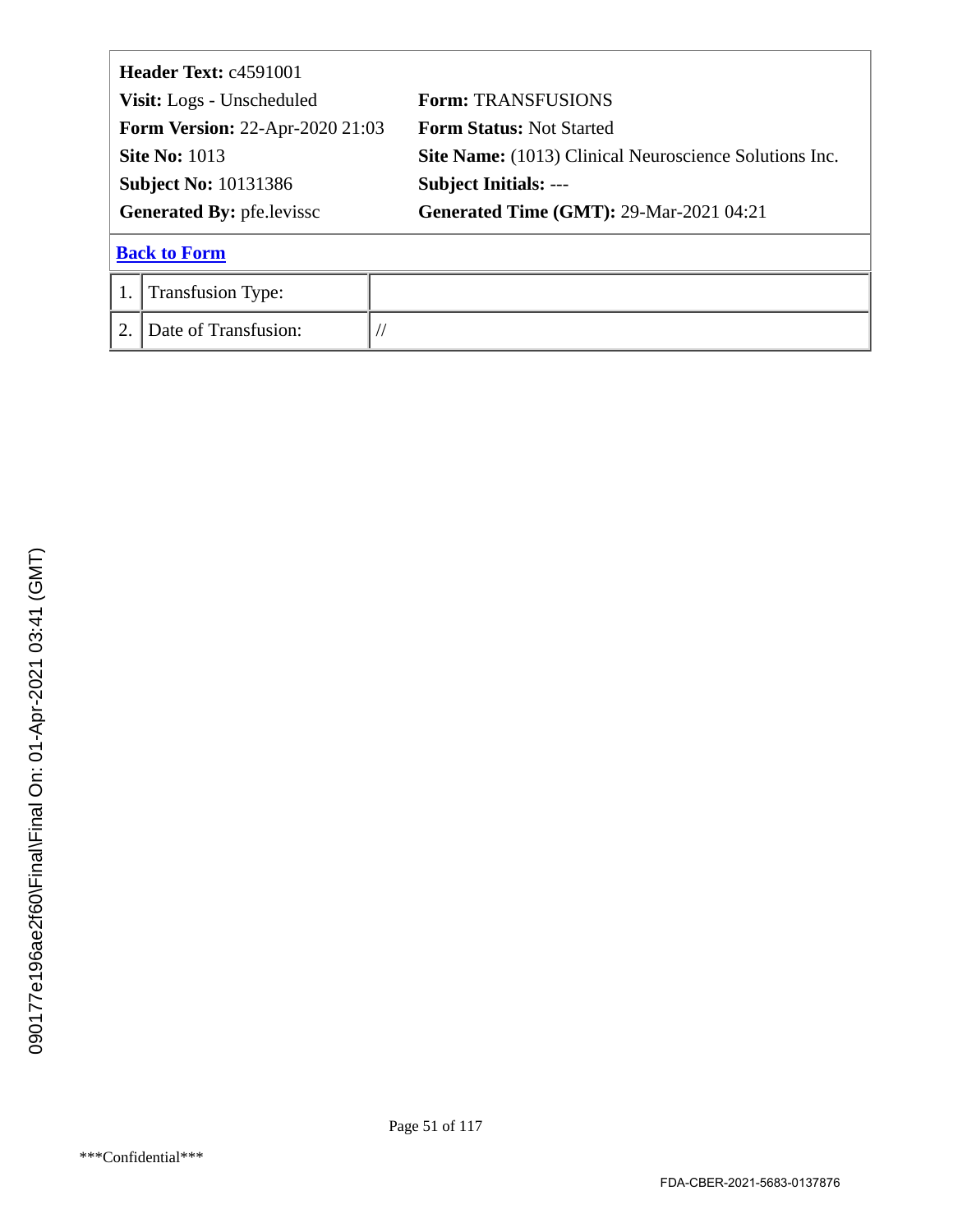| <b>Header Text: c4591001</b><br>Visit: Unplanned Vaccination -<br>Unscheduled |                      |           | <b>Form: DATE OF VISIT</b>                                    |  |
|-------------------------------------------------------------------------------|----------------------|-----------|---------------------------------------------------------------|--|
| <b>Form Version: 22-Apr-2020 21:02</b>                                        |                      |           | <b>Form Status: Not Started</b>                               |  |
| <b>Site No: 1013</b>                                                          |                      |           | <b>Site Name:</b> (1013) Clinical Neuroscience Solutions Inc. |  |
| <b>Subject No: 10131386</b>                                                   |                      |           | <b>Subject Initials: ---</b>                                  |  |
| <b>Generated By: pfe.levissc</b>                                              |                      |           | <b>Generated Time (GMT): 29-Mar-2021 04:21</b>                |  |
|                                                                               | <b>Date of Visit</b> |           |                                                               |  |
|                                                                               | Date of Visit        | $\sqrt{}$ |                                                               |  |
|                                                                               | Erroneous Visit      |           |                                                               |  |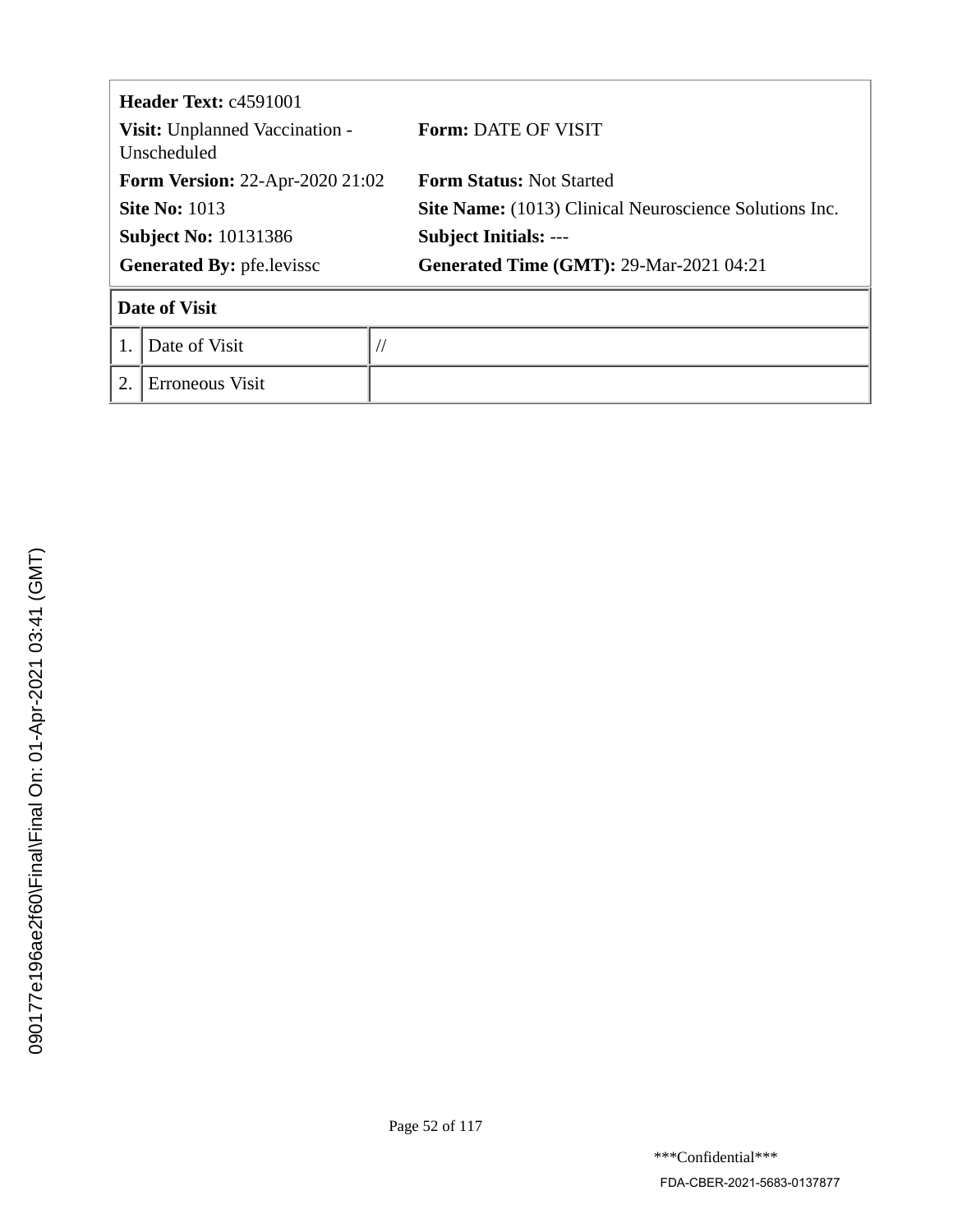| Header Text: c4591001<br>Visit: Unplanned Vaccination - |                                                       |                 | <b>Form: VITAL SIGNS - TEMP</b>                               |
|---------------------------------------------------------|-------------------------------------------------------|-----------------|---------------------------------------------------------------|
|                                                         | Unscheduled<br><b>Form Version: 20-Feb-2021 02:16</b> |                 | <b>Form Status: Not Started</b>                               |
|                                                         |                                                       |                 |                                                               |
|                                                         | <b>Site No: 1013</b>                                  |                 | <b>Site Name:</b> (1013) Clinical Neuroscience Solutions Inc. |
| <b>Subject No: 10131386</b>                             |                                                       |                 | <b>Subject Initials: ---</b>                                  |
| <b>Generated By: pfe.levissc</b>                        |                                                       |                 | <b>Generated Time (GMT): 29-Mar-2021 04:21</b>                |
| <b>Vital Signs</b>                                      |                                                       |                 |                                                               |
|                                                         | Date:                                                 | $\frac{1}{2}$   |                                                               |
| <b>Vital Signs Details</b>                              |                                                       |                 |                                                               |
| 2.                                                      | Record Identifier:                                    |                 |                                                               |
|                                                         | Temperature:                                          | $\left[\right]$ |                                                               |
|                                                         | Unit:                                                 |                 |                                                               |
|                                                         | Temperature Location:                                 |                 |                                                               |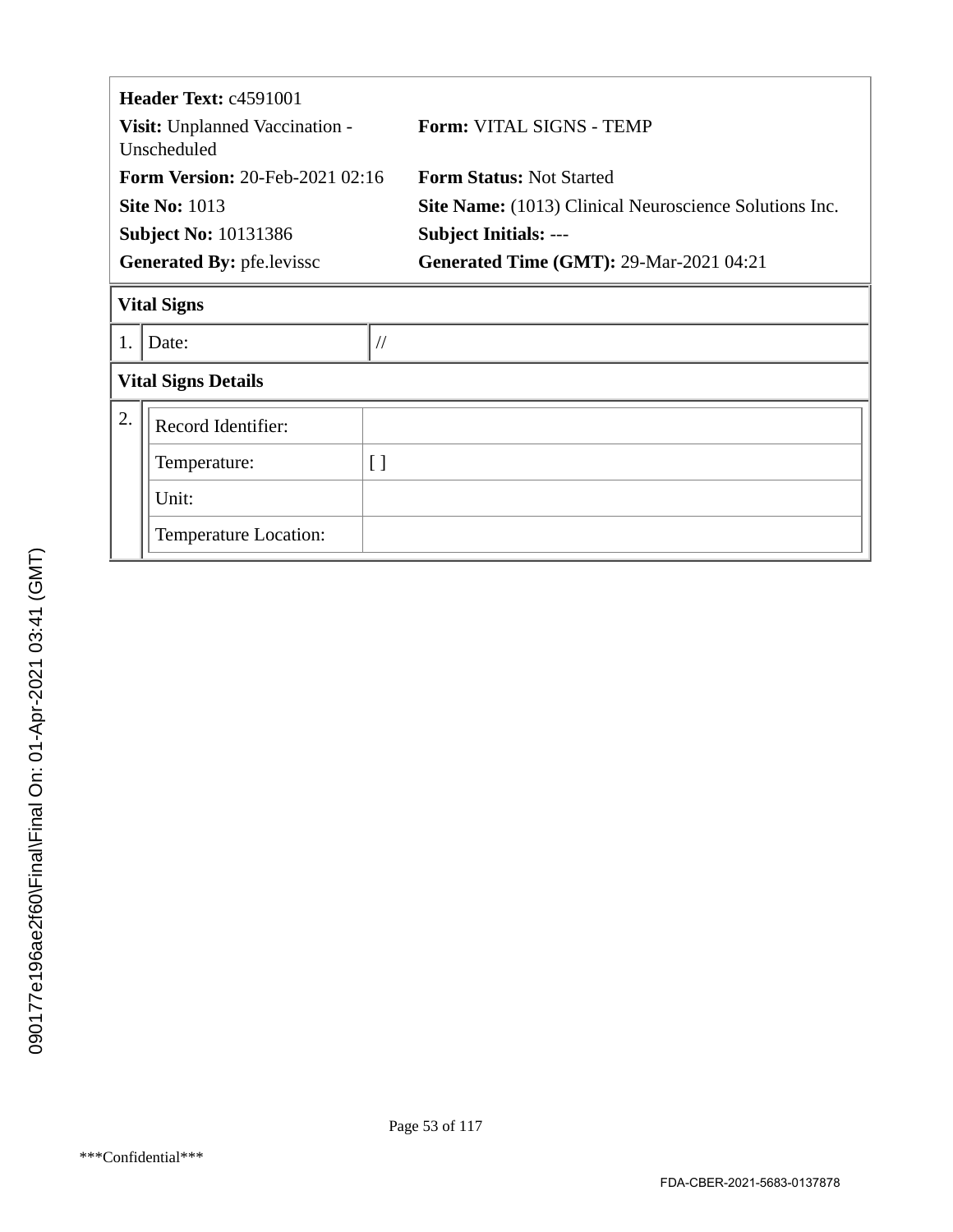|                                               | Header Text: c4591001                                                                 |                    |                                                        |
|-----------------------------------------------|---------------------------------------------------------------------------------------|--------------------|--------------------------------------------------------|
| Visit: Unplanned Vaccination -<br>Unscheduled |                                                                                       |                    | <b>Form: VACCINATION</b>                               |
|                                               | <b>Form Version: 10-Dec-2020 02:26</b>                                                |                    | <b>Form Status: Not Started</b>                        |
|                                               | <b>Site No: 1013</b>                                                                  |                    | Site Name: (1013) Clinical Neuroscience Solutions Inc. |
|                                               | <b>Subject No: 10131386</b>                                                           |                    | <b>Subject Initials: ---</b>                           |
|                                               | Generated By: pfe.levissc                                                             |                    | <b>Generated Time (GMT): 29-Mar-2021 04:21</b>         |
|                                               | <b>Vaccination</b>                                                                    |                    |                                                        |
| 1.                                            | Was there a temporary<br>delay of vaccination?                                        |                    |                                                        |
| 2.                                            | <b>Treatment Name</b>                                                                 | $\lceil$           |                                                        |
| 3.                                            | Formulation:                                                                          |                    |                                                        |
| 4.                                            | Dose Date Time:                                                                       | $\frac{1}{2}$      |                                                        |
| 5.                                            | <b>Anatomical Location:</b>                                                           |                    |                                                        |
| 6.                                            | <b>Body Side:</b>                                                                     |                    |                                                        |
| 7.                                            | Route:                                                                                |                    |                                                        |
| 8.                                            | <b>Actual Dose:</b>                                                                   | $\left[ \ \right]$ |                                                        |
| 9.                                            | Unit:                                                                                 |                    |                                                        |
| 10.                                           | <b>Timeframe Subject Was</b><br>Observed                                              |                    |                                                        |
| 11.                                           | Was the subject observed<br>for at least the protocol<br>specified observation period |                    |                                                        |

after investigational product

administration?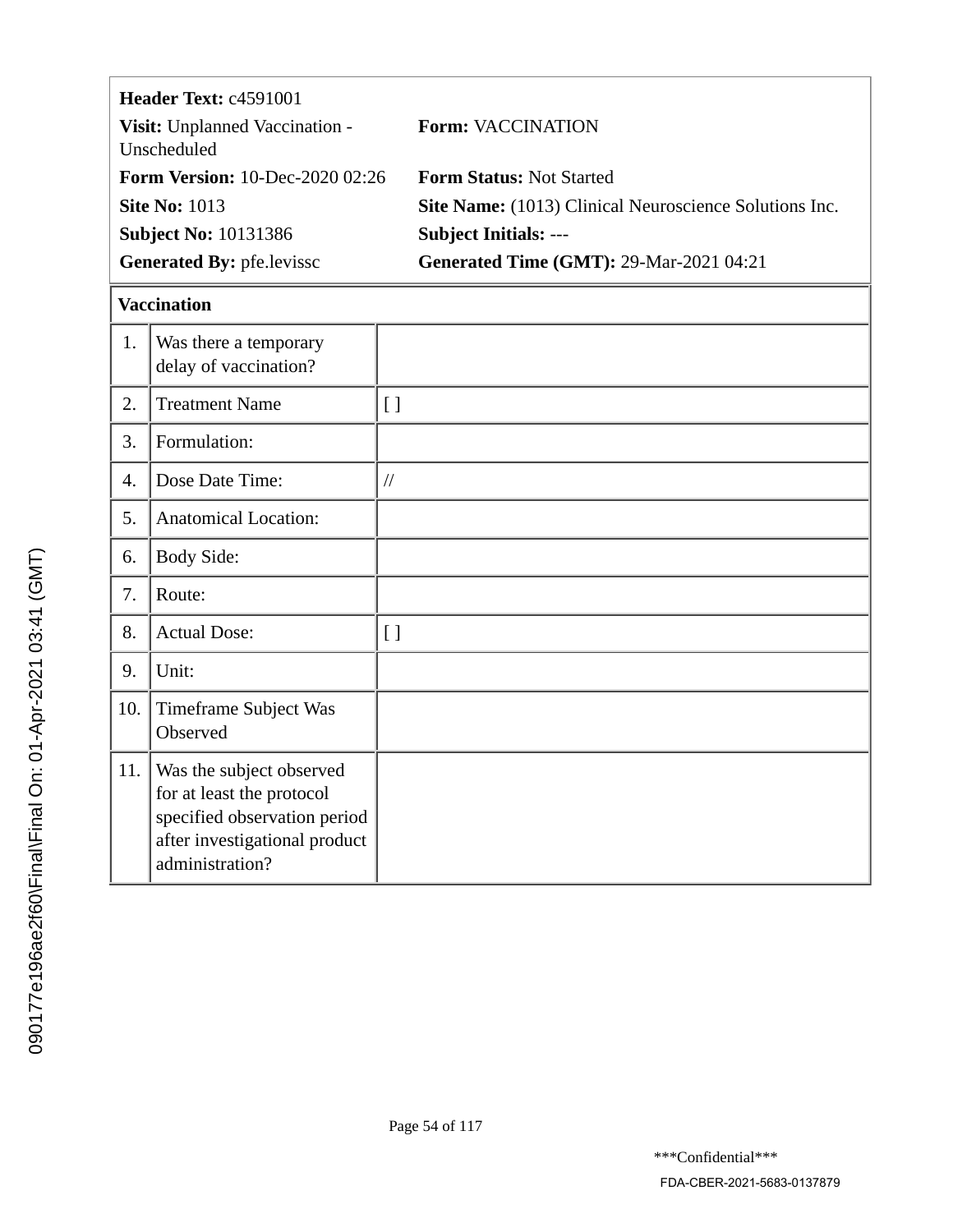| Header Text: c4591001<br>Visit: Unplanned Vaccination -<br>Unscheduled |                        |  | <b>Form: CONTACT OUTCOME - MONTH 1</b>                 |  |
|------------------------------------------------------------------------|------------------------|--|--------------------------------------------------------|--|
| <b>Form Version: 10-Oct-2020 15:57</b>                                 |                        |  | <b>Form Status: Not Started</b>                        |  |
|                                                                        | <b>Site No: 1013</b>   |  | Site Name: (1013) Clinical Neuroscience Solutions Inc. |  |
| <b>Subject No: 10131386</b>                                            |                        |  | <b>Subject Initials: ---</b>                           |  |
| <b>Generated By: pfe.levissc</b>                                       |                        |  | <b>Generated Time (GMT): 29-Mar-2021 04:21</b>         |  |
|                                                                        | <b>Contact Outcome</b> |  |                                                        |  |
|                                                                        | <b>Contact Type:</b>   |  |                                                        |  |
| 2.                                                                     | Was contact made?      |  |                                                        |  |
| $\mathfrak{Z}$                                                         | Comments:              |  |                                                        |  |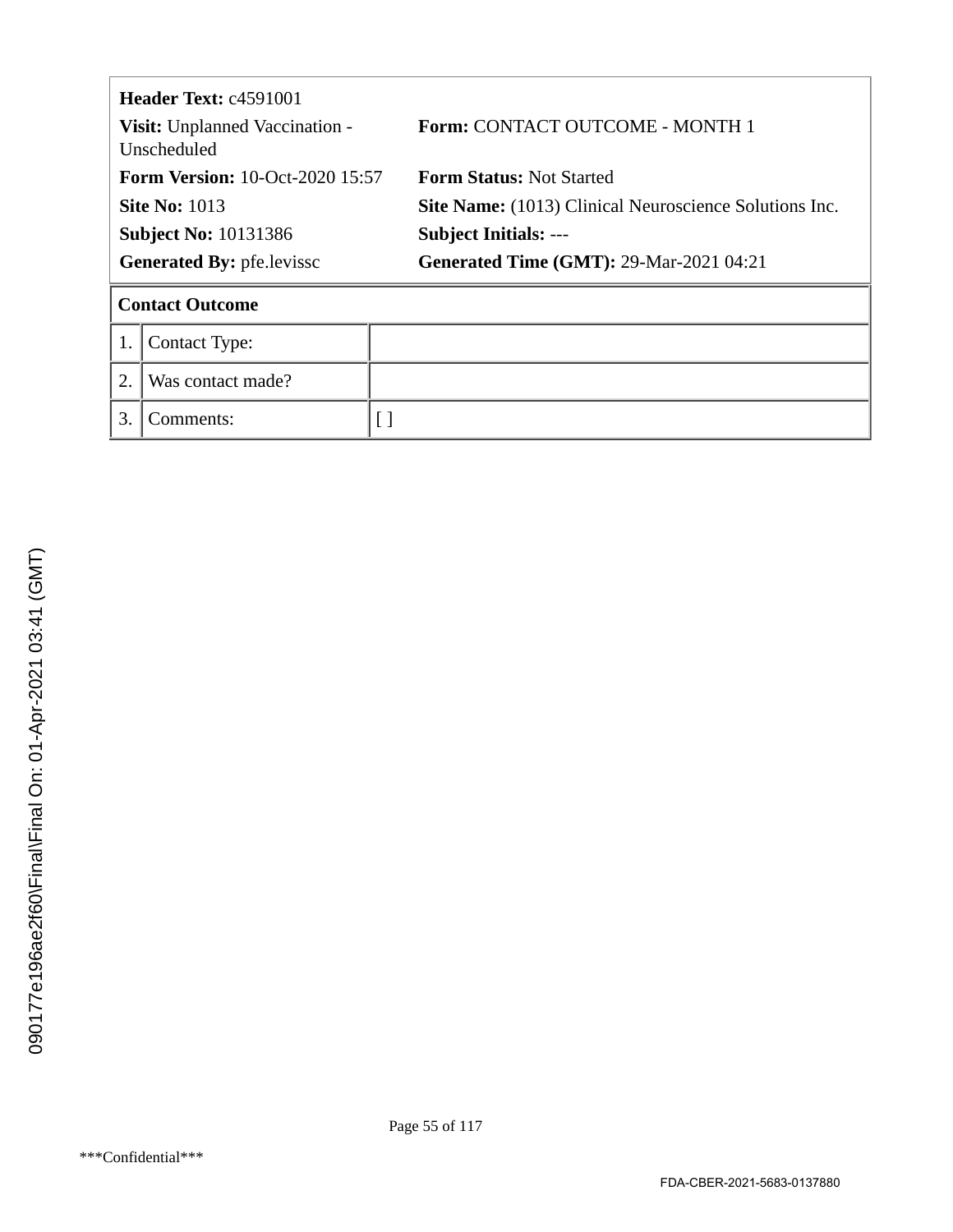| <b>Header Text:</b> $c4591001$<br>Visit: Unplanned Vaccination -<br>Unscheduled |                        |  | <b>Form: CONTACT OUTCOME - MONTH 6</b>                 |  |
|---------------------------------------------------------------------------------|------------------------|--|--------------------------------------------------------|--|
| <b>Form Version: 10-Oct-2020 16:01</b>                                          |                        |  | <b>Form Status: Not Started</b>                        |  |
| <b>Site No: 1013</b>                                                            |                        |  | Site Name: (1013) Clinical Neuroscience Solutions Inc. |  |
| <b>Subject No: 10131386</b>                                                     |                        |  | <b>Subject Initials: ---</b>                           |  |
| <b>Generated By: pfe.levissc</b>                                                |                        |  | <b>Generated Time (GMT): 29-Mar-2021 04:21</b>         |  |
|                                                                                 | <b>Contact Outcome</b> |  |                                                        |  |
|                                                                                 | <b>Contact Type:</b>   |  |                                                        |  |
| 2.                                                                              | Was contact made?      |  |                                                        |  |
| $\mathfrak{Z}$                                                                  | Comments:              |  |                                                        |  |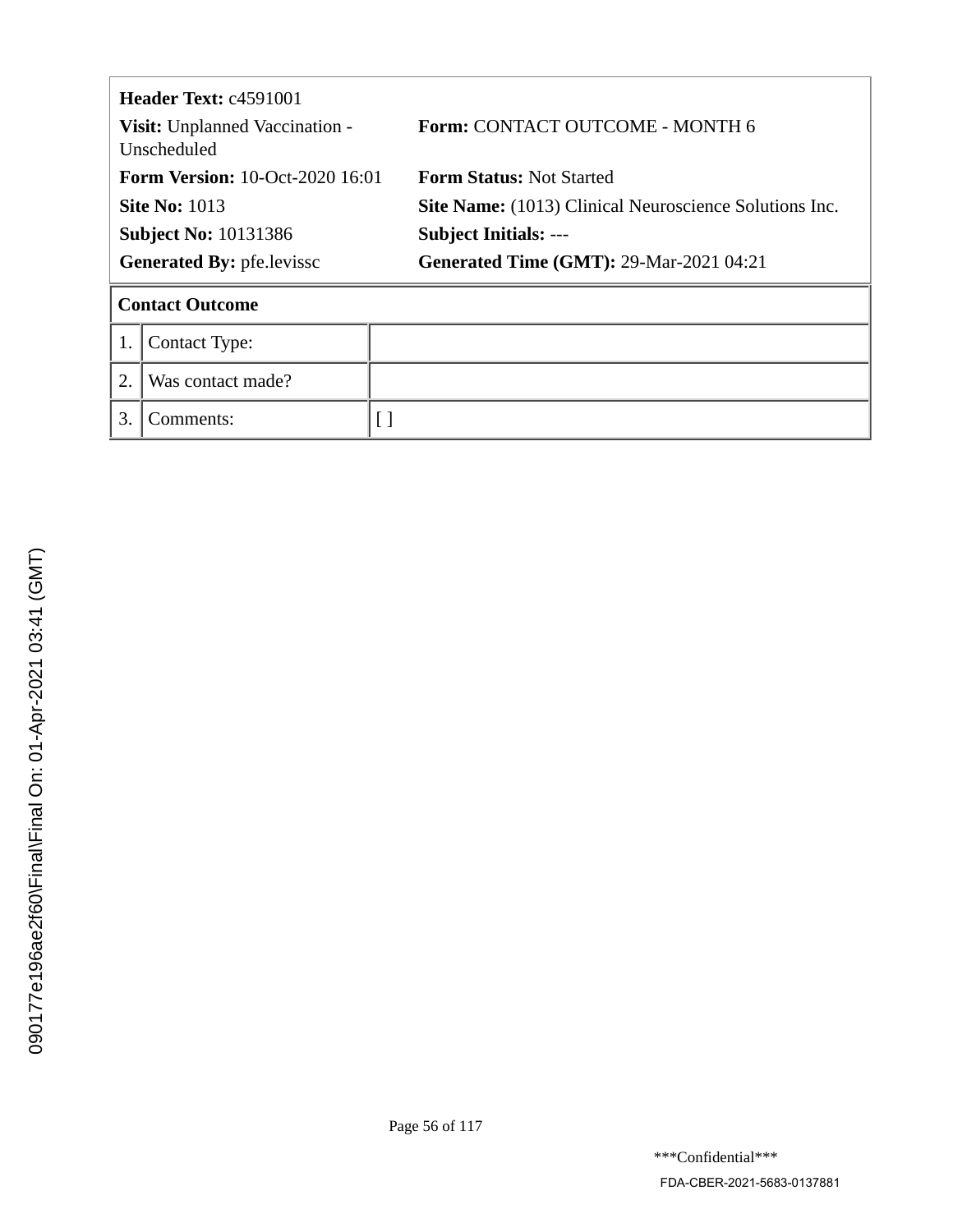| <b>Header Text: c4591001</b><br>Visit: V201_SURVEIL_CONSENT - Form: DATE OF VISIT<br>Unscheduled |                      |           |                                                        |  |
|--------------------------------------------------------------------------------------------------|----------------------|-----------|--------------------------------------------------------|--|
| <b>Form Version: 22-Apr-2020 21:02</b>                                                           |                      |           | <b>Form Status: Not Started</b>                        |  |
| <b>Site No: 1013</b>                                                                             |                      |           | Site Name: (1013) Clinical Neuroscience Solutions Inc. |  |
| <b>Subject No: 10131386</b>                                                                      |                      |           | <b>Subject Initials: ---</b>                           |  |
| <b>Generated By: pfe.levissc</b>                                                                 |                      |           | <b>Generated Time (GMT): 29-Mar-2021 04:21</b>         |  |
|                                                                                                  | <b>Date of Visit</b> |           |                                                        |  |
|                                                                                                  | Date of Visit        | $\sqrt{}$ |                                                        |  |
| 2.                                                                                               | Erroneous Visit      |           |                                                        |  |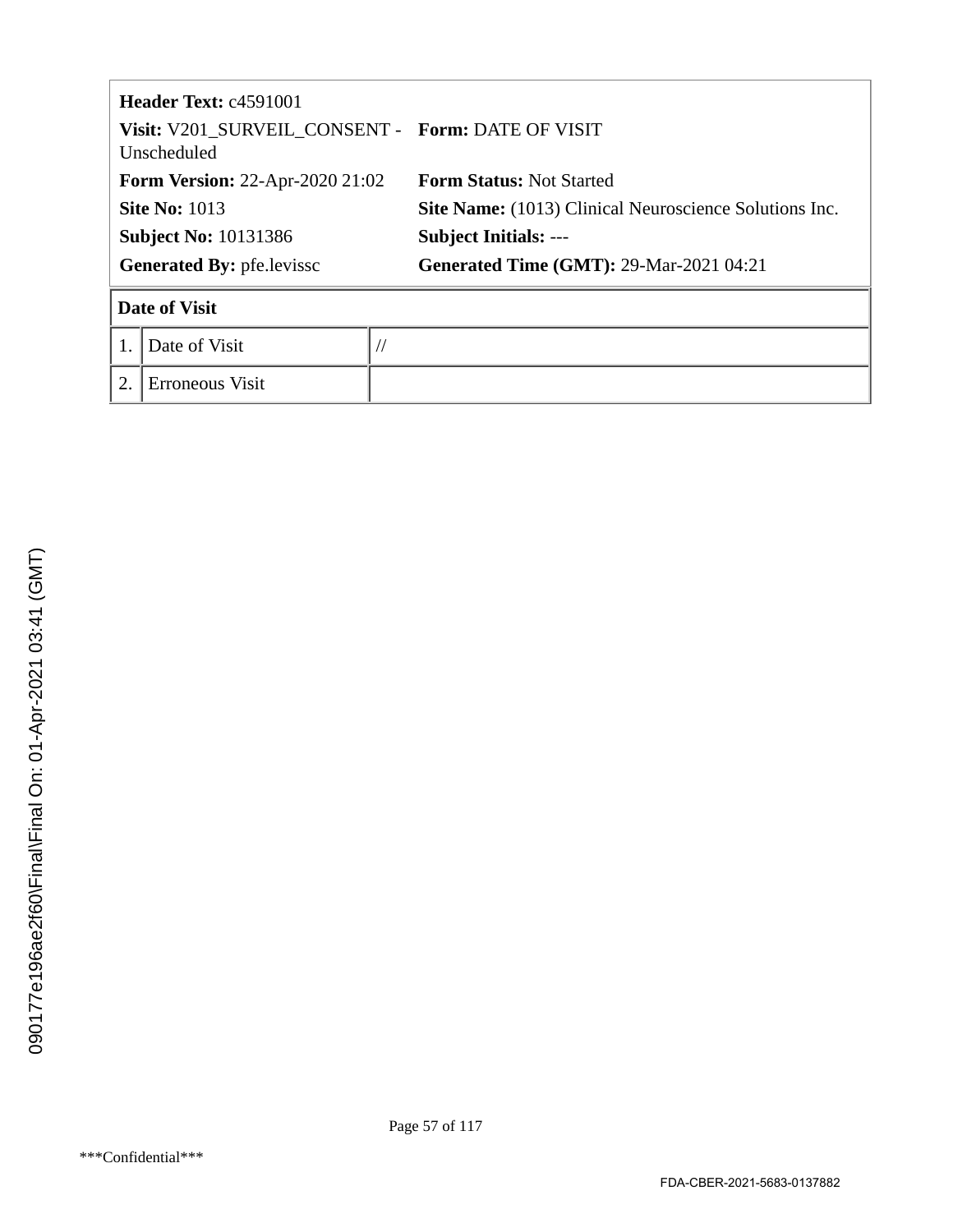| Header Text: c4591001                               |                                                                                            |  |
|-----------------------------------------------------|--------------------------------------------------------------------------------------------|--|
| Unscheduled                                         | Visit: V201 SURVEIL CONSENT - Form: INFORMED CONSENT - ASYMPTOMATIC<br><b>SURVEILLANCE</b> |  |
| <b>Form Version:</b> 14-Jan-2021 02:29              | <b>Form Status: Not Started</b>                                                            |  |
| <b>Site No: 1013</b>                                | Site Name: (1013) Clinical Neuroscience Solutions Inc.                                     |  |
| <b>Subject No: 10131386</b>                         | <b>Subject Initials: ---</b>                                                               |  |
| <b>Generated By: pfe.levissc</b>                    | <b>Generated Time (GMT): 29-Mar-2021 04:21</b>                                             |  |
| <b>Informed Consent - Asymptomatic Surveillance</b> |                                                                                            |  |

1. Consent Was: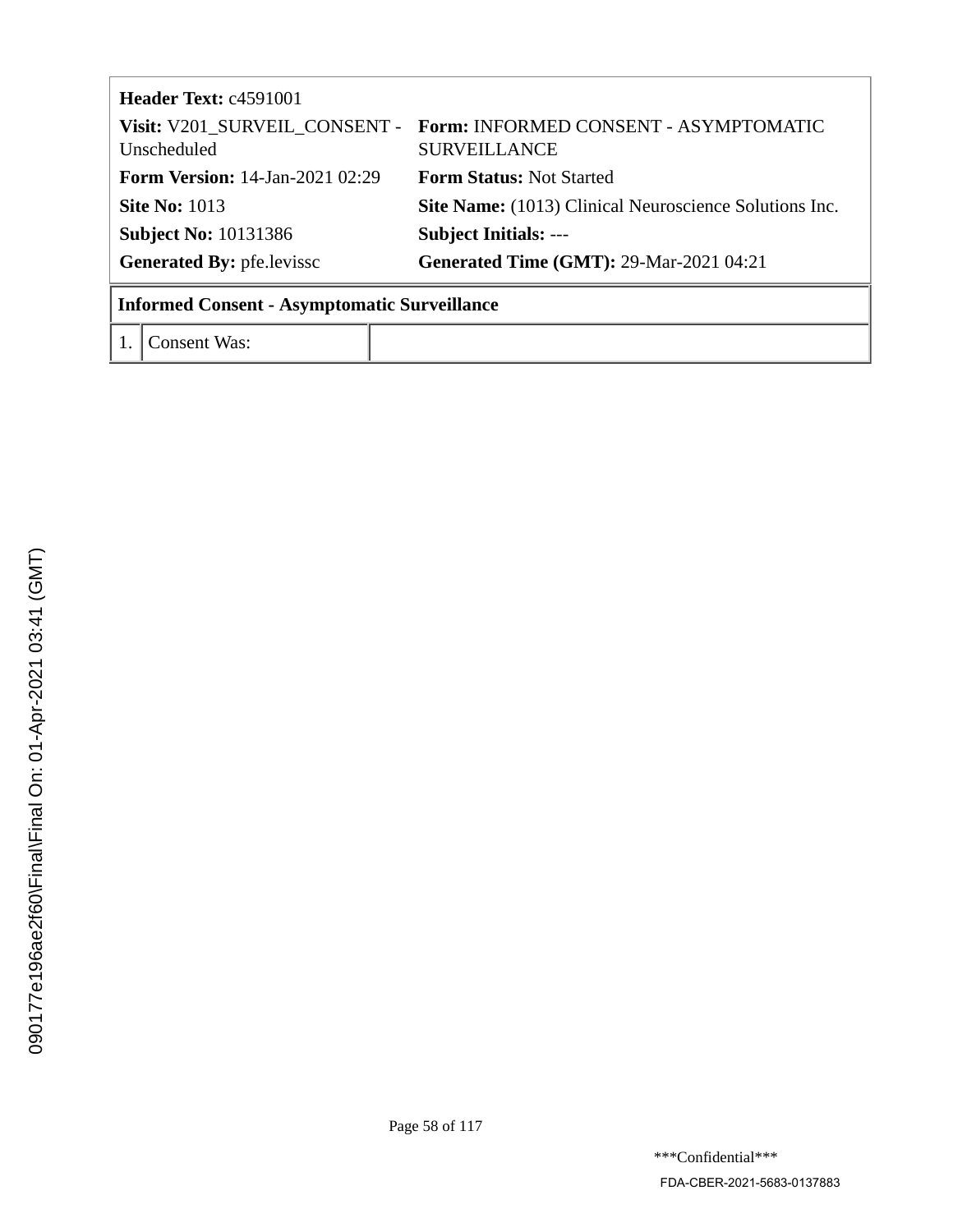| Header Text: c4591001                  |                                                                                           |
|----------------------------------------|-------------------------------------------------------------------------------------------|
| Unscheduled                            | Visit: V201 SURVEIL CONSENT - Form: ELECTRONIC SAMPLE TRACKING -<br><b>IMMUNOGENICITY</b> |
| <b>Form Version: 22-Apr-2020 21:03</b> | <b>Form Status: Not Started</b>                                                           |
| <b>Site No: 1013</b>                   | Site Name: (1013) Clinical Neuroscience Solutions Inc.                                    |
| <b>Subject No: 10131386</b>            | <b>Subject Initials: ---</b>                                                              |
| <b>Generated By: pfe.levissc</b>       | <b>Generated Time (GMT): 29-Mar-2021 04:21</b>                                            |

## **Electronic Sample Tracking**

| 1. | Data Origin                                                                                                   |                   |  |
|----|---------------------------------------------------------------------------------------------------------------|-------------------|--|
| 2. | Sample Type                                                                                                   |                   |  |
| 3. | Sample Collected?                                                                                             |                   |  |
| 4. | If no sample was collected<br>or sample was not collected<br>according to protocol,<br>please provide reason: | $\lfloor \rfloor$ |  |
|    | <b>Aliquot</b>                                                                                                |                   |  |
|    | Please enter barcode for each aliquot.                                                                        |                   |  |
| 5. | Sample ID                                                                                                     |                   |  |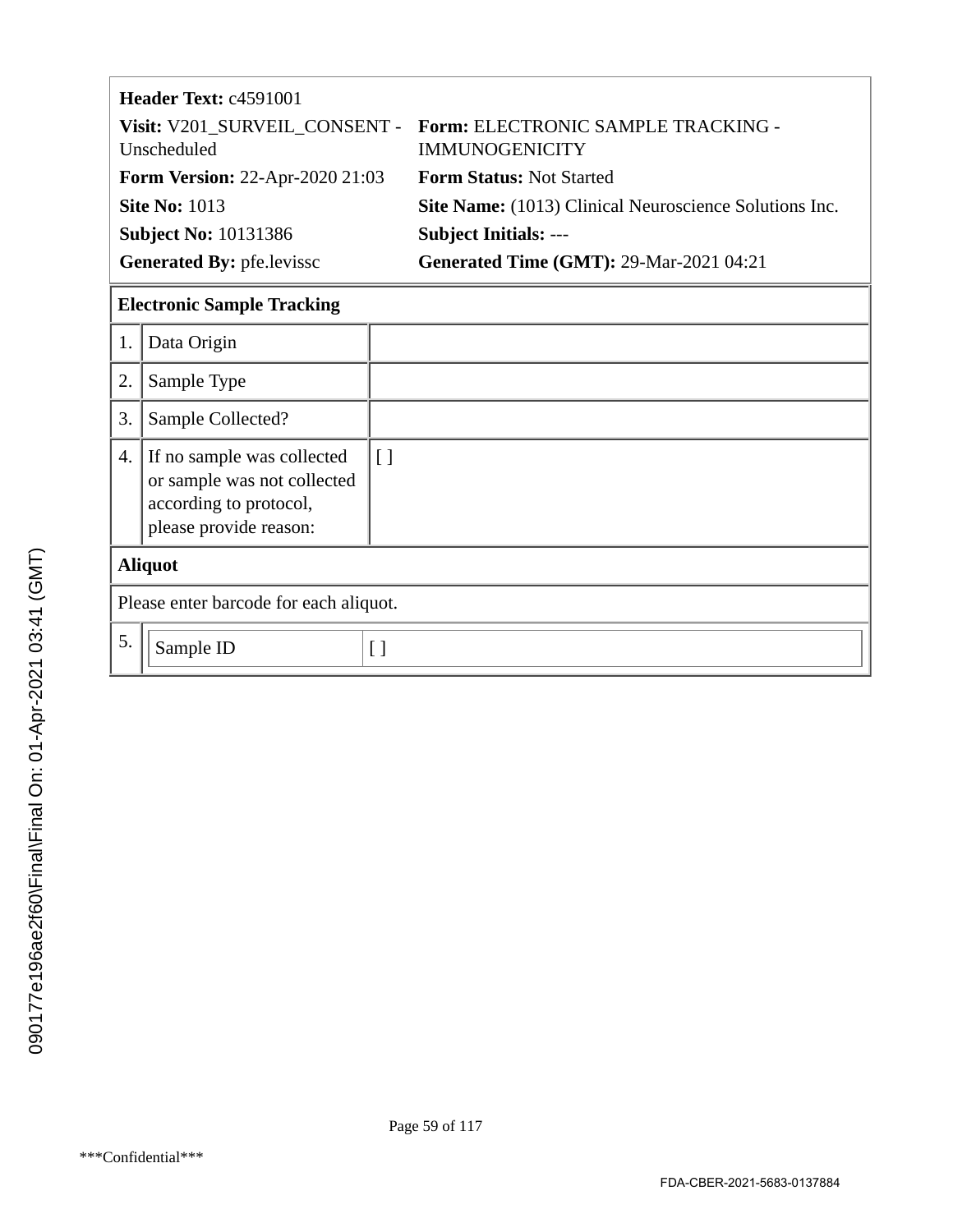| Header Text: c4591001                  |                                                                                       |
|----------------------------------------|---------------------------------------------------------------------------------------|
| Unscheduled                            | Visit: V201_SURVEIL_CONSENT - Form: ELECTRONIC SAMPLE TRACKING - NASAL<br><b>SWAB</b> |
| <b>Form Version: 22-Apr-2020 21:03</b> | <b>Form Status: Not Started</b>                                                       |
| <b>Site No: 1013</b>                   | Site Name: (1013) Clinical Neuroscience Solutions Inc.                                |
| <b>Subject No: 10131386</b>            | <b>Subject Initials: ---</b>                                                          |
| <b>Generated By: pfe.levissc</b>       | <b>Generated Time (GMT): 29-Mar-2021 04:21</b>                                        |

# **Electronic Sample Tracking**

| 1.             | Data Origin                                                                                                   |                   |  |
|----------------|---------------------------------------------------------------------------------------------------------------|-------------------|--|
| 2.             | Sample Type                                                                                                   |                   |  |
| 3.             | Sample Collected?                                                                                             |                   |  |
| 4.             | If no sample was collected<br>or sample was not collected<br>according to protocol,<br>please provide reason: | $\lfloor \rfloor$ |  |
| <b>Aliquot</b> |                                                                                                               |                   |  |
|                | Please enter barcode for each aliquot.                                                                        |                   |  |
| 5.             | Sample ID                                                                                                     | Γl                |  |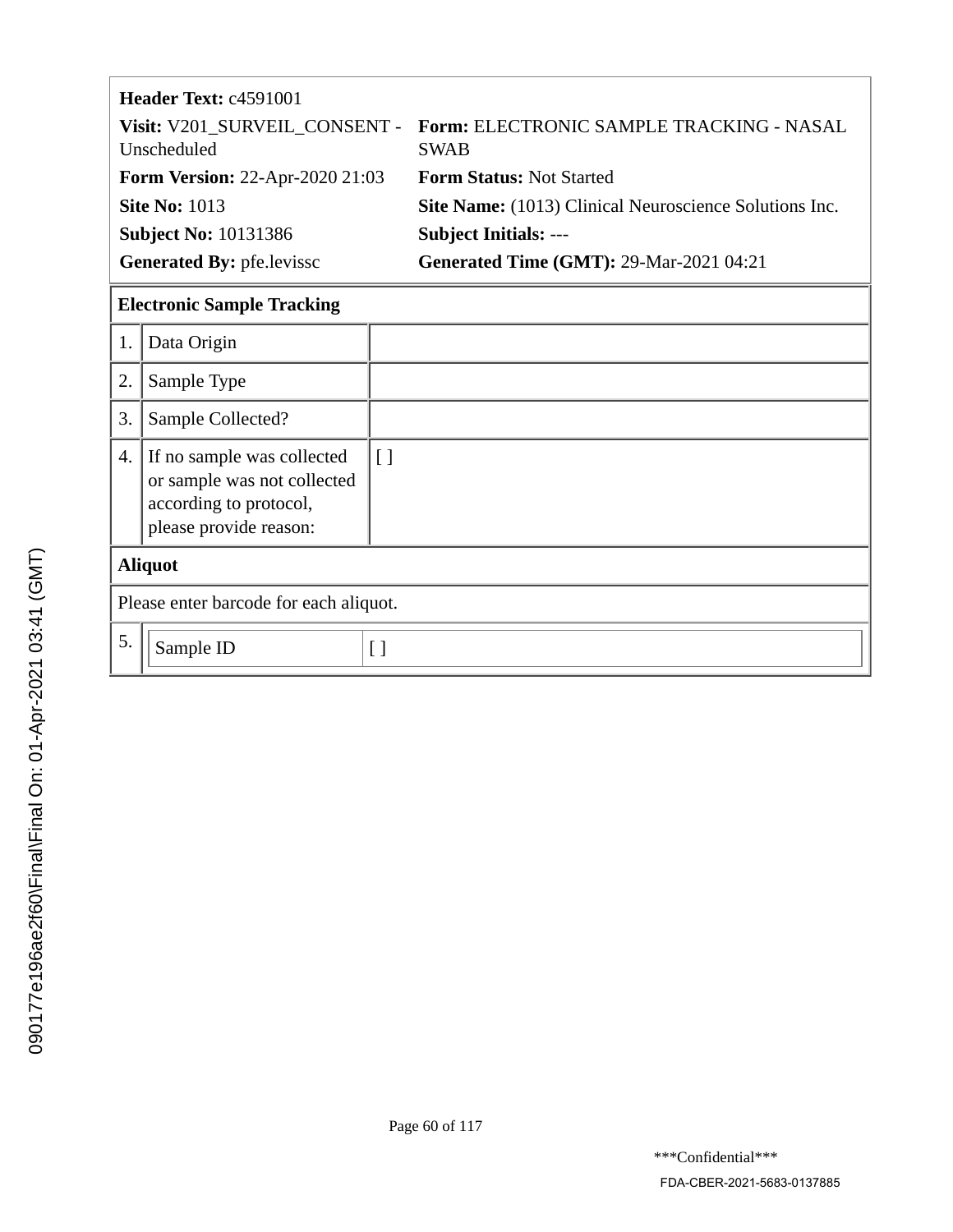|                                  | <b>Header Text: c4591001</b>                                                              |                                                        |  |  |  |  |
|----------------------------------|-------------------------------------------------------------------------------------------|--------------------------------------------------------|--|--|--|--|
|                                  | <b>Visit:</b> Potential ReVax Initial Contact - <b>Form:</b> DATE OF VISIT<br>Unscheduled |                                                        |  |  |  |  |
|                                  | <b>Form Version: 22-Apr-2020 21:02</b>                                                    | <b>Form Status: Not Started</b>                        |  |  |  |  |
| <b>Site No: 1013</b>             |                                                                                           | Site Name: (1013) Clinical Neuroscience Solutions Inc. |  |  |  |  |
|                                  | <b>Subject No: 10131386</b>                                                               | <b>Subject Initials: ---</b>                           |  |  |  |  |
| <b>Generated By: pfe.levissc</b> |                                                                                           | <b>Generated Time (GMT): 29-Mar-2021 04:21</b>         |  |  |  |  |
| <b>Date of Visit</b>             |                                                                                           |                                                        |  |  |  |  |
|                                  | Date of Visit                                                                             |                                                        |  |  |  |  |
| 2.                               | Erroneous Visit                                                                           |                                                        |  |  |  |  |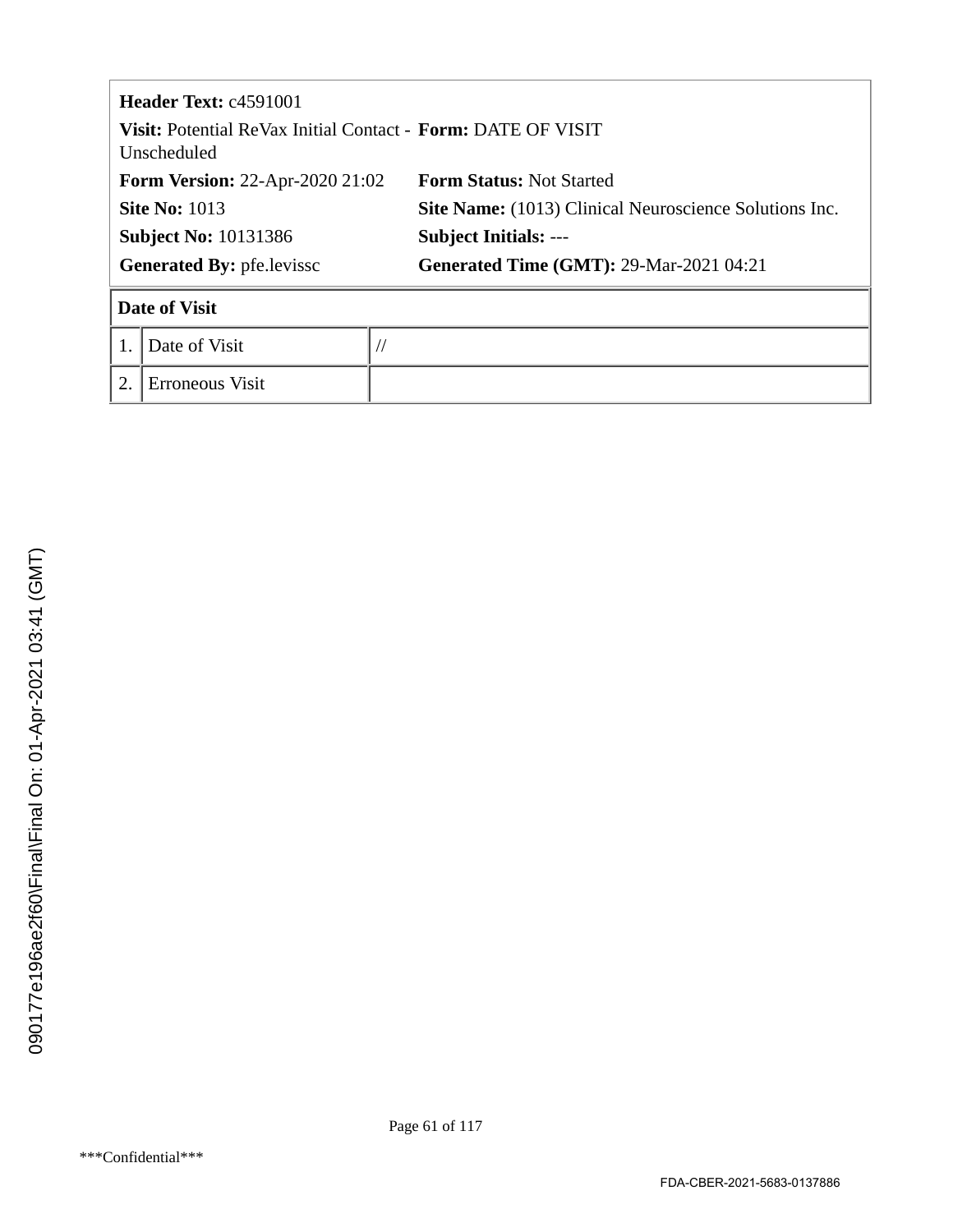| <b>Header Text:</b> $c4591001$<br><b>Visit:</b> Potential ReVax Initial Contact - <b>Form:</b> FURTHER VACCINATION CONFIRMATION<br>Unscheduled |                                                                                         |                                                        |  |  |
|------------------------------------------------------------------------------------------------------------------------------------------------|-----------------------------------------------------------------------------------------|--------------------------------------------------------|--|--|
| <b>Form Version: 10-Dec-2020 02:25</b>                                                                                                         |                                                                                         | <b>Form Status: Not Started</b>                        |  |  |
| <b>Site No: 1013</b>                                                                                                                           |                                                                                         | Site Name: (1013) Clinical Neuroscience Solutions Inc. |  |  |
| <b>Subject No: 10131386</b>                                                                                                                    |                                                                                         | <b>Subject Initials: ---</b>                           |  |  |
| <b>Generated By: pfe.levissc</b>                                                                                                               |                                                                                         | <b>Generated Time (GMT): 29-Mar-2021 04:21</b>         |  |  |
|                                                                                                                                                | <b>Further Vaccination Confirmation</b>                                                 |                                                        |  |  |
| 1.                                                                                                                                             | Select appropriate response<br>- Is participant willing to<br>return for Vaccination 3? |                                                        |  |  |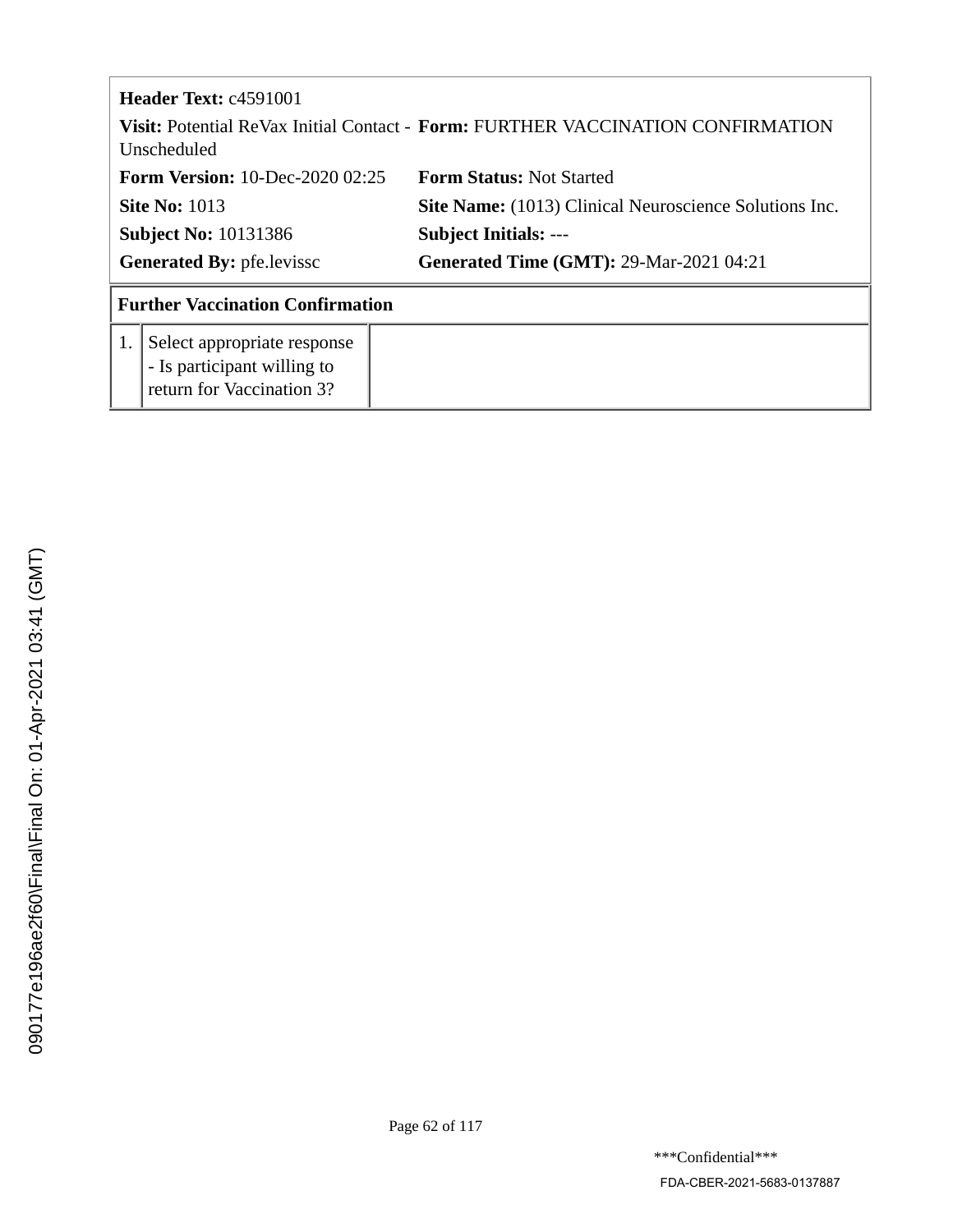| Header Text: c4591001                  |                                   |  |                                                        |  |
|----------------------------------------|-----------------------------------|--|--------------------------------------------------------|--|
| Visit: Disposition - Unscheduled       |                                   |  | <b>Form: TREATMENT UNBLINDED</b>                       |  |
| <b>Form Version: 22-Apr-2020 21:03</b> |                                   |  | <b>Form Status: Not Started</b>                        |  |
| <b>Site No: 1013</b>                   |                                   |  | Site Name: (1013) Clinical Neuroscience Solutions Inc. |  |
| <b>Subject No: 10131386</b>            |                                   |  | <b>Subject Initials: ---</b>                           |  |
| <b>Generated By: pfe.levissc</b>       |                                   |  | <b>Generated Time (GMT): 29-Mar-2021 04:21</b>         |  |
|                                        | <b>Treatment Unblinded</b>        |  |                                                        |  |
|                                        | Date Treatment Unblinded:         |  |                                                        |  |
| 2.                                     | Primary Reason for<br>Unblinding: |  |                                                        |  |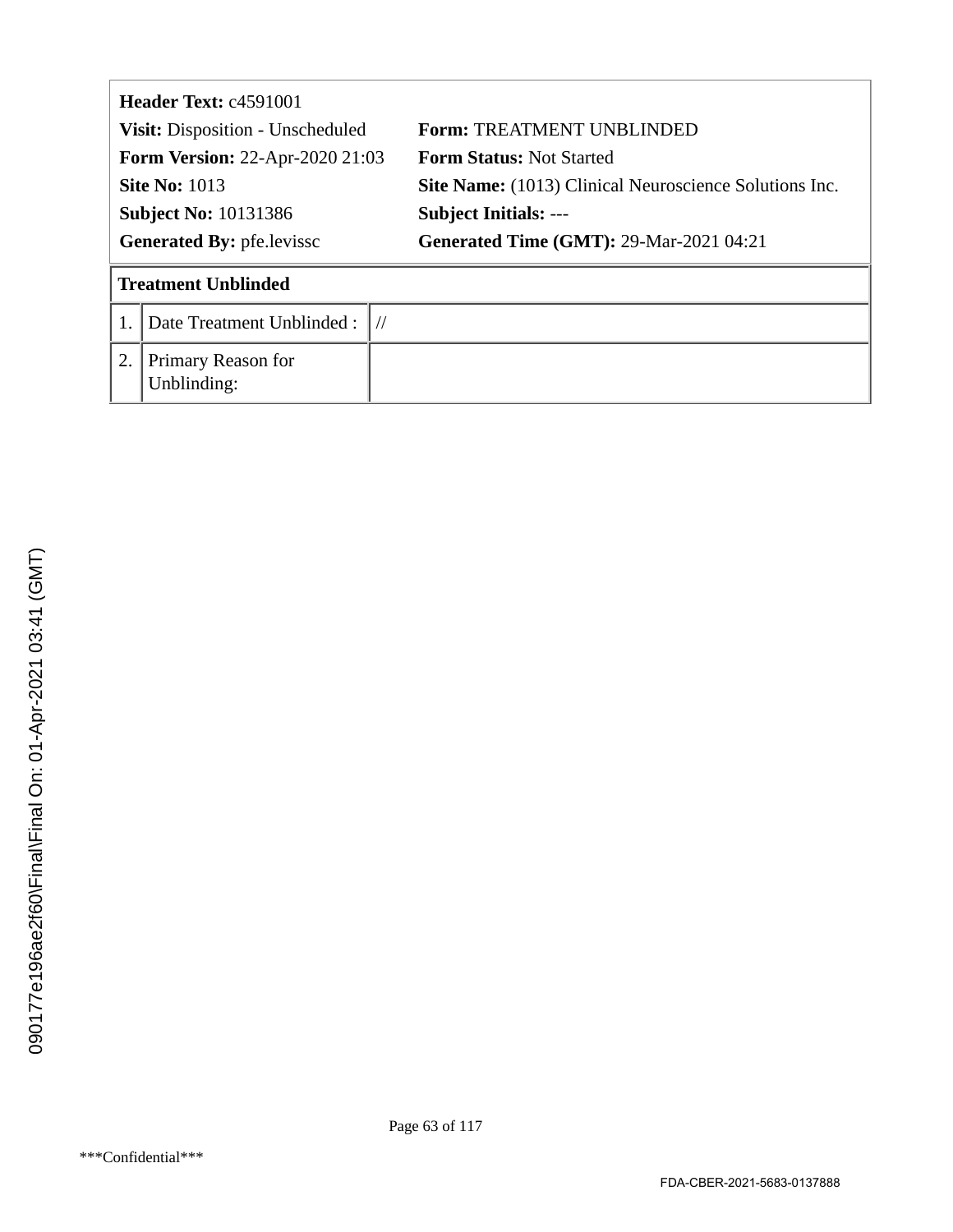| <b>Header Text: c4591001</b>           |                                 |                                                        |  |  |
|----------------------------------------|---------------------------------|--------------------------------------------------------|--|--|
| Visit: Disposition - Unscheduled       |                                 | <b>Form: WITHDRAWAL OF CONSENT</b>                     |  |  |
| <b>Form Version: 22-Apr-2020 21:03</b> |                                 | <b>Form Status: Not Started</b>                        |  |  |
| <b>Site No: 1013</b>                   |                                 | Site Name: (1013) Clinical Neuroscience Solutions Inc. |  |  |
| <b>Subject No: 10131386</b>            |                                 | <b>Subject Initials: ---</b>                           |  |  |
| <b>Generated By: pfe.levissc</b>       |                                 | <b>Generated Time (GMT): 29-Mar-2021 04:21</b>         |  |  |
|                                        | <b>Withdrawal Of Consent</b>    |                                                        |  |  |
|                                        | Withdrawal of Consent<br>Date : | //                                                     |  |  |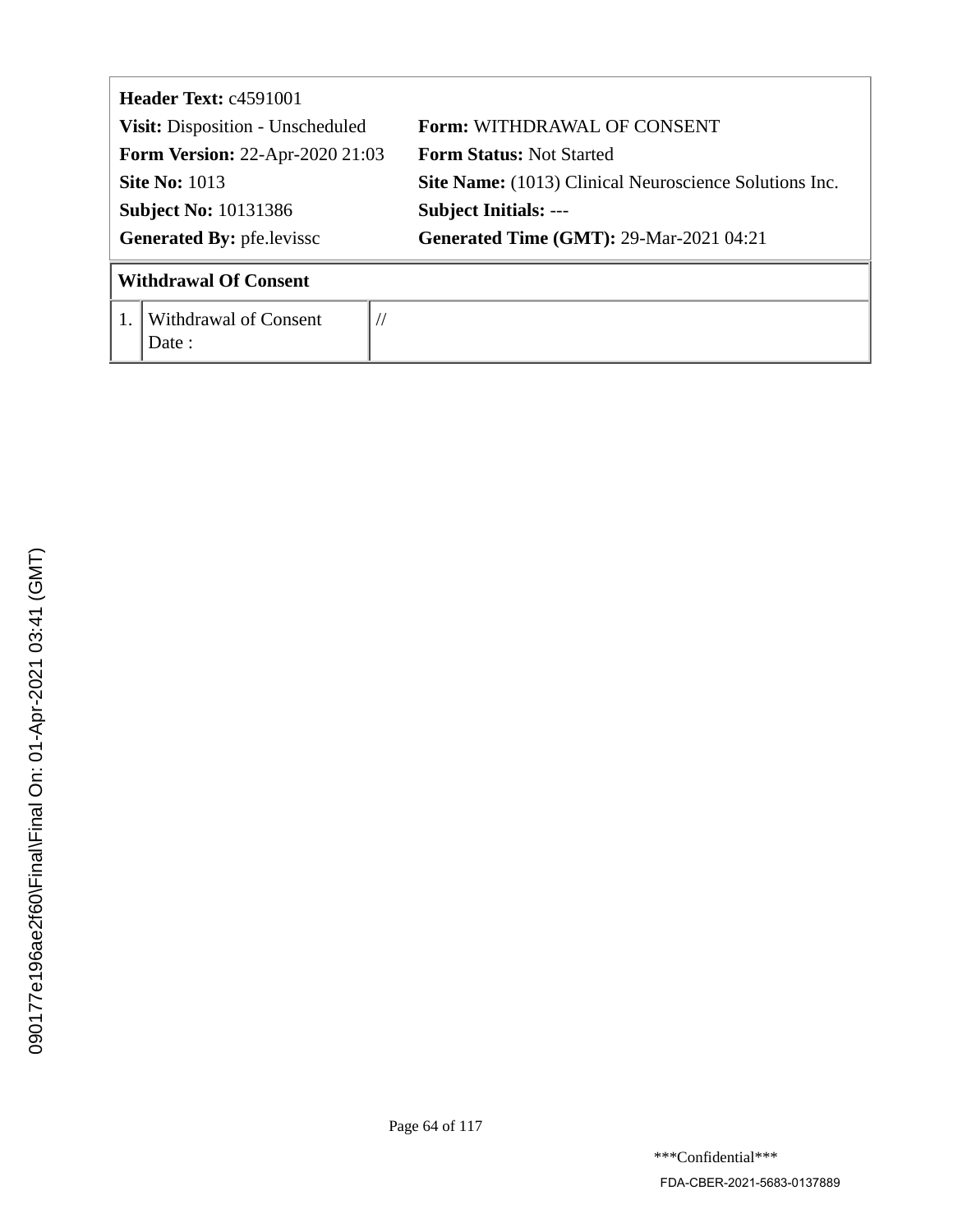|                                         | <b>Header Text: c4591001</b>                   |                                                               |  |  |  |
|-----------------------------------------|------------------------------------------------|---------------------------------------------------------------|--|--|--|
| <b>Visit:</b> Disposition - Unscheduled |                                                | <b>Form: DEATH DETAILS CODED</b>                              |  |  |  |
|                                         | <b>Form Version: 22-Apr-2020 21:03</b>         | <b>Form Status: Not Started</b>                               |  |  |  |
|                                         | <b>Site No: 1013</b>                           | <b>Site Name:</b> (1013) Clinical Neuroscience Solutions Inc. |  |  |  |
|                                         | <b>Subject No: 10131386</b>                    | <b>Subject Initials: ---</b>                                  |  |  |  |
| <b>Generated By: pfe.levissc</b>        |                                                | <b>Generated Time (GMT): 29-Mar-2021 04:21</b>                |  |  |  |
| <b>Death Details</b>                    |                                                |                                                               |  |  |  |
| $\mathbf{1}$ .                          | Date of Collection /<br>Notification of Death: | $\frac{1}{2}$                                                 |  |  |  |
|                                         | <b>Cause of Death</b>                          |                                                               |  |  |  |
| 2.                                      | <b>Cause of Death Status:</b>                  |                                                               |  |  |  |
|                                         | Cause of Death:                                | $\lceil$ $\rceil$                                             |  |  |  |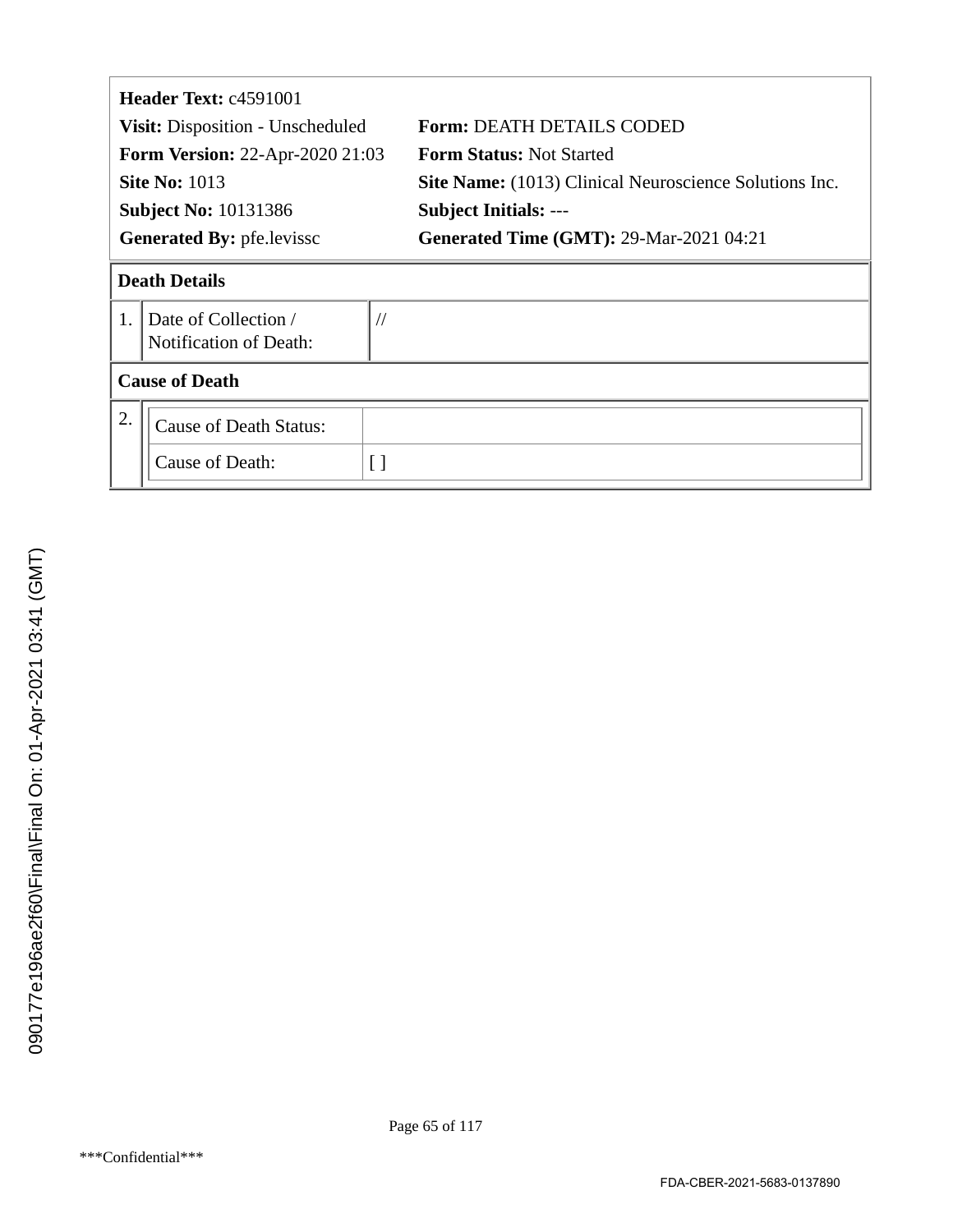| Header Text: c4591001                  |                                           |                                                        |  |  |
|----------------------------------------|-------------------------------------------|--------------------------------------------------------|--|--|
|                                        | Visit: Subject Status - Unscheduled       | <b>Form: SUBJECT STATUS</b>                            |  |  |
| <b>Form Version: 22-Apr-2020 21:03</b> |                                           | <b>Form Status: Data Complete, Verified</b>            |  |  |
|                                        | <b>Site No: 1013</b>                      | Site Name: (1013) Clinical Neuroscience Solutions Inc. |  |  |
|                                        | <b>Subject No: 10131386</b>               | <b>Subject Initials: ---</b>                           |  |  |
|                                        | <b>Generated By: pfe.levissc</b>          | <b>Generated Time (GMT): 29-Mar-2021 04:21</b>         |  |  |
| <b>eCRF Audit Trail History</b>        |                                           |                                                        |  |  |
| <b>Subject Status</b>                  |                                           |                                                        |  |  |
|                                        | <b>FOLLOW-UP</b><br><b>Subject Status</b> |                                                        |  |  |
| 2.                                     | <b>Subject Status Date</b>                | Oct/20/2020                                            |  |  |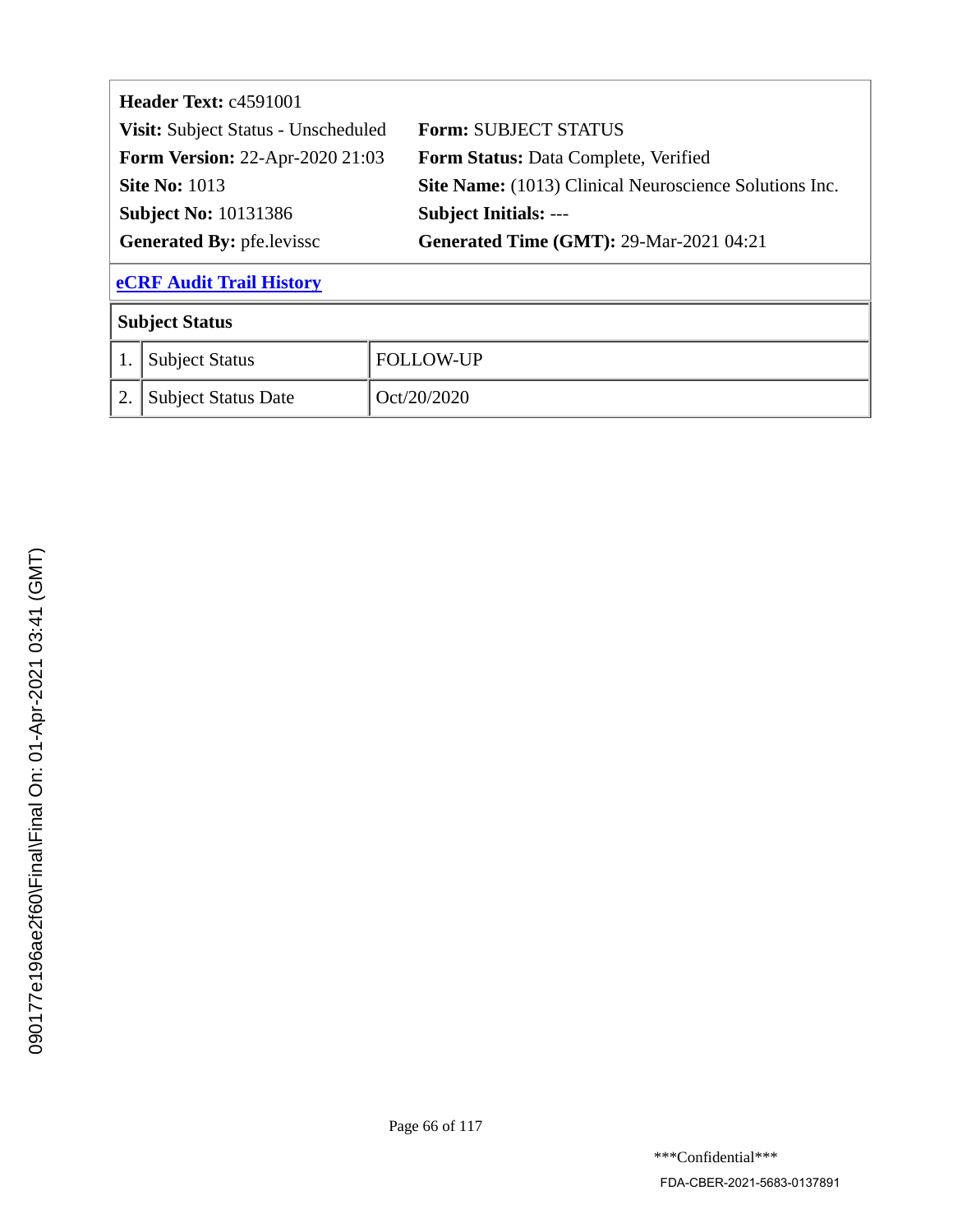<span id="page-66-0"></span>

|                                                | <b>Header Text: c4591001</b>           |                                                               |  |  |  |
|------------------------------------------------|----------------------------------------|---------------------------------------------------------------|--|--|--|
| Visit: Investigator Signature -<br>Unscheduled |                                        | <b>Form: CASEBOOK SIGNATURE FORM</b>                          |  |  |  |
|                                                | <b>Form Version: 22-Apr-2020 21:04</b> | <b>Form Status:</b> Data Complete, Signed, Verified           |  |  |  |
| <b>Site No: 1013</b>                           |                                        | <b>Site Name:</b> (1013) Clinical Neuroscience Solutions Inc. |  |  |  |
| <b>Subject No: 10131386</b>                    |                                        | <b>Subject Initials: ---</b>                                  |  |  |  |
| <b>Generated By: pfe.levissc</b>               |                                        | <b>Generated Time (GMT): 29-Mar-2021 04:21</b>                |  |  |  |
|                                                | <b>eCRF Audit Trail History</b>        |                                                               |  |  |  |
| <b>Casebook Signature Form</b>                 |                                        |                                                               |  |  |  |
|                                                | Casebook Signature                     | <b>Click Here to Enable</b>                                   |  |  |  |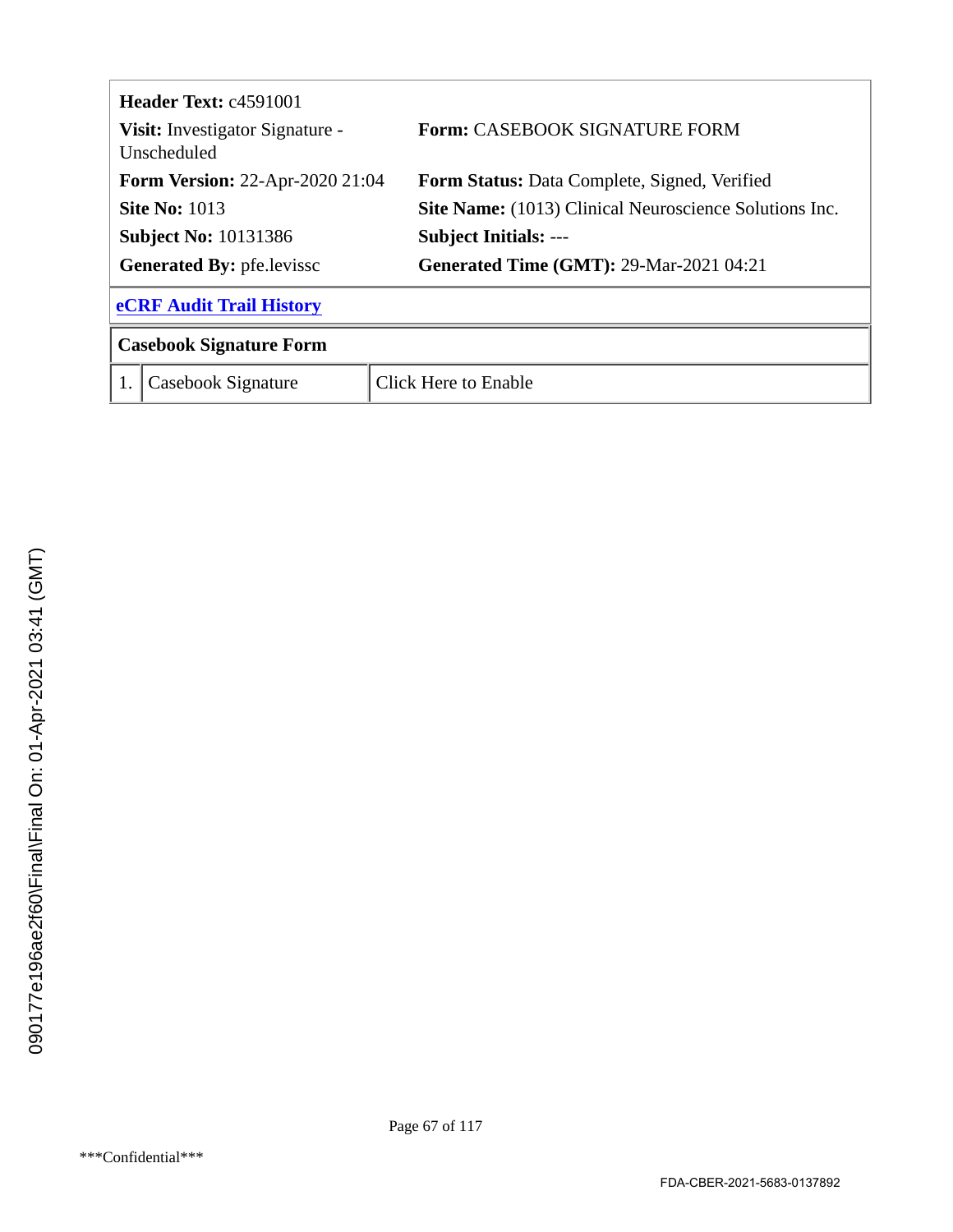| Header Text: c4591001                          |                                                        |
|------------------------------------------------|--------------------------------------------------------|
| Visit: Investigator Signature -<br>Unscheduled | <b>Form: CASEBOOK SIGNATURE FORM</b>                   |
| <b>Form Version: 22-Apr-2020 21:04</b>         | Form Status: Data Complete, Signed, Verified           |
| <b>Site No: 1013</b>                           | Site Name: (1013) Clinical Neuroscience Solutions Inc. |
| <b>Subject No: 10131386</b>                    | <b>Subject Initials: ---</b>                           |
| <b>Generated By: pfe.levissc</b>               | <b>Generated Time (GMT): 29-Mar-2021 04:21</b>         |

#### [Audit Trail](#page-69-0)

This form requires signing by a member of each of the following signature groups: CRF\_Sign

| Name                     | <b>Signature</b><br><b>Meaning</b> | Date                                                           | <b>Type</b> | <b>Action</b> |
|--------------------------|------------------------------------|----------------------------------------------------------------|-------------|---------------|
| Patricia<br><b>Brown</b> | Approved                           | Oct-26-2020 10:36:27 (UTC-05:00)<br>Eastern Time (US & Canada) | <b>BOOK</b> | Signed        |

#### **Affidavit:**

By my dated signature below, I, PatriciaBrown, verify that all case report form pages accurately display the results of the examinations, tests, evaluations and treatments performed on this subject.

Pursuant to Section 11.100 of Title 21 of the Code of Federal Regulations, this is to certify that I intend that this electronic signature is to be the legally binding equivalent of my handwritten signature.

To this I do attest by supplying my user name and password and clicking the button marked Submit below.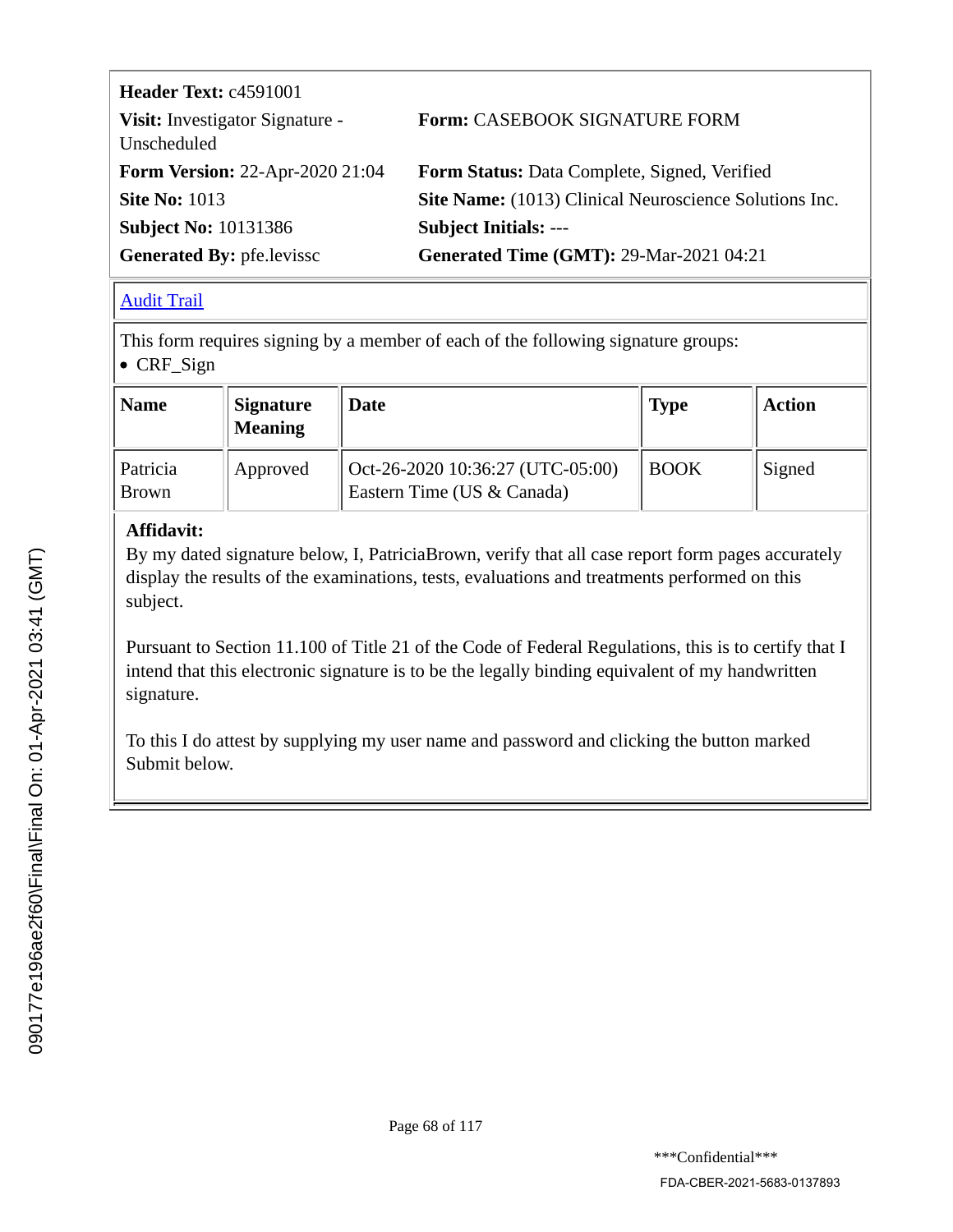<span id="page-68-0"></span>

| <b>Header Text: c4591001</b>           |                                                               |
|----------------------------------------|---------------------------------------------------------------|
| Visit: V1_DAY1_VAX1_L                  | Form: INCLUSION/EXCLUSION CRITERIA -<br>Comments              |
| <b>Form Version: 30-Jul-2020 21:29</b> | Form Status: Data Complete, Locked, Frozen, Verified          |
| <b>Site No: 1013</b>                   | <b>Site Name:</b> (1013) Clinical Neuroscience Solutions Inc. |
| <b>Subject No: 10131386</b>            | <b>Subject Initials: ---</b>                                  |
| <b>Generated By: pfe.levissc</b>       | <b>Generated Time (GMT): 29-Mar-2021 04:21</b>                |

| <b>Item</b> | Date                                                                            | <b>User</b>                        | <b>Comment</b> |
|-------------|---------------------------------------------------------------------------------|------------------------------------|----------------|
|             | Form   Sep-01-2020 16:38:02 (UTC-05:00)   Matthew<br>Eastern Time (US & Canada) | <b>Stephens</b><br>(pfe.mstephens) | Not Applicable |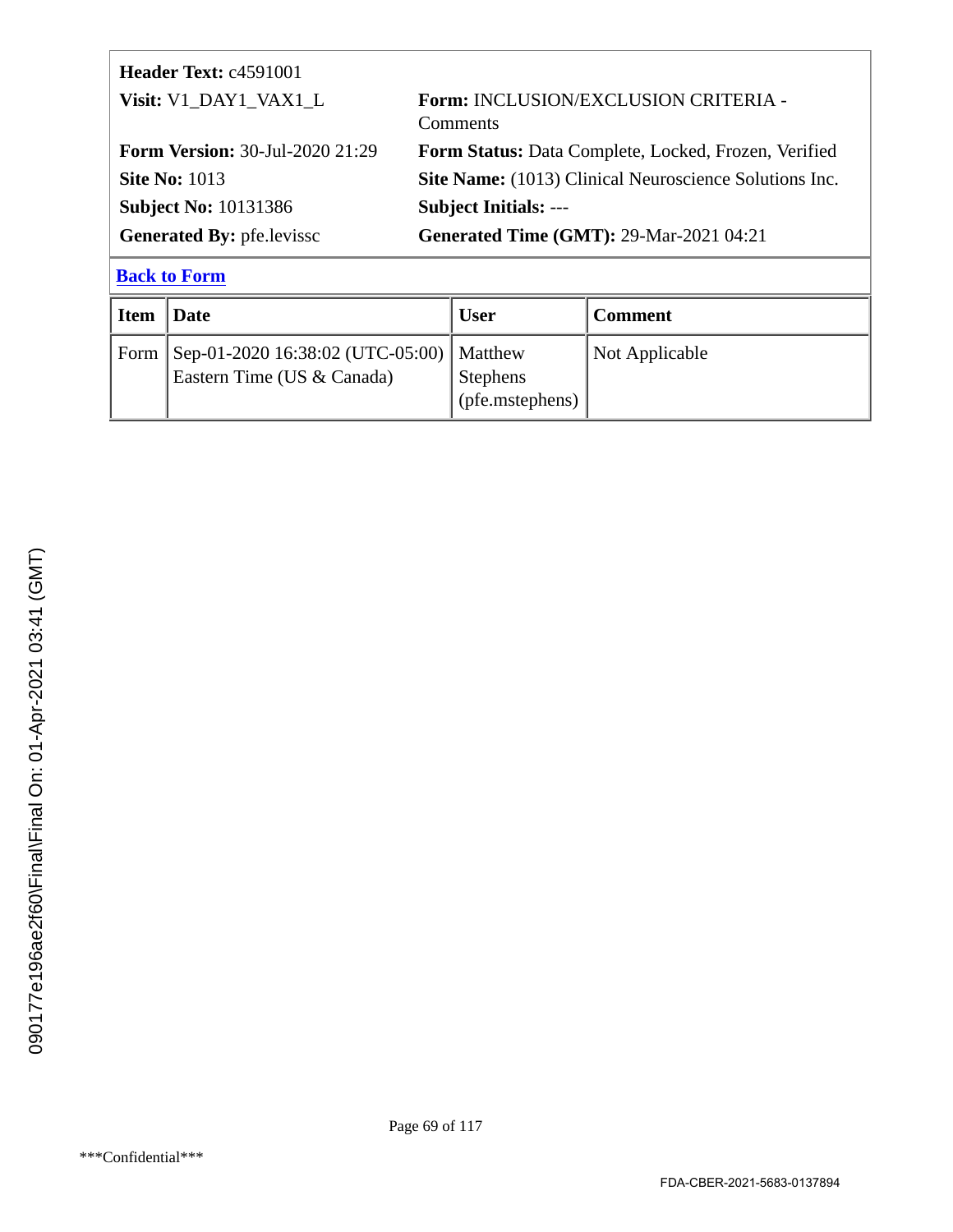<span id="page-69-0"></span>

| Header Text: c4591001                          |                                                             |
|------------------------------------------------|-------------------------------------------------------------|
| Visit: Investigator Signature -<br>Unscheduled | Form: CASEBOOK SIGNATURE FORM - Signature<br><b>History</b> |
| <b>Form Version: 22-Apr-2020 21:04</b>         | Form Status: Data Complete, Signed, Verified                |
| <b>Site No: 1013</b>                           | Site Name: (1013) Clinical Neuroscience Solutions Inc.      |
| <b>Subject No: 10131386</b>                    | <b>Subject Initials: ---</b>                                |
| <b>Generated By: pfe.levissc</b>               | <b>Generated Time (GMT): 29-Mar-2021 04:21</b>              |

This form requires signing by a member of each of the following signature groups: CRF\_Sign

| Name                     | <b>Signature</b><br><b>Meaning</b> | Date                                                           | <b>Type</b> | <b>Action</b> |
|--------------------------|------------------------------------|----------------------------------------------------------------|-------------|---------------|
| Patricia<br><b>Brown</b> | Approved                           | Oct-26-2020 10:36:27 (UTC-05:00)<br>Eastern Time (US & Canada) | <b>BOOK</b> | Signed        |

## **Affidavit:**

By my dated signature below, I, PatriciaBrown, verify that all case report form pages accurately display the results of the examinations, tests, evaluations and treatments performed on this subject.

Pursuant to Section 11.100 of Title 21 of the Code of Federal Regulations, this is to certify that I intend that this electronic signature is to be the legally binding equivalent of my handwritten signature.

To this I do attest by supplying my user name and password and clicking the button marked Submit below.

| Matthew<br><b>Stephens</b> | N/A      | Oct-20-2020 10:44:52 (UTC-05:00)<br>Eastern Time (US & Canada) |             | Edit - All<br>signatures<br>invalidated |
|----------------------------|----------|----------------------------------------------------------------|-------------|-----------------------------------------|
| Affidavit:<br>N/A          |          |                                                                |             |                                         |
| Michael<br>Dever           | Approved | Oct-06-2020 07:26:21 (UTC-05:00)<br>Eastern Time (US & Canada) | <b>BOOK</b> | Signed                                  |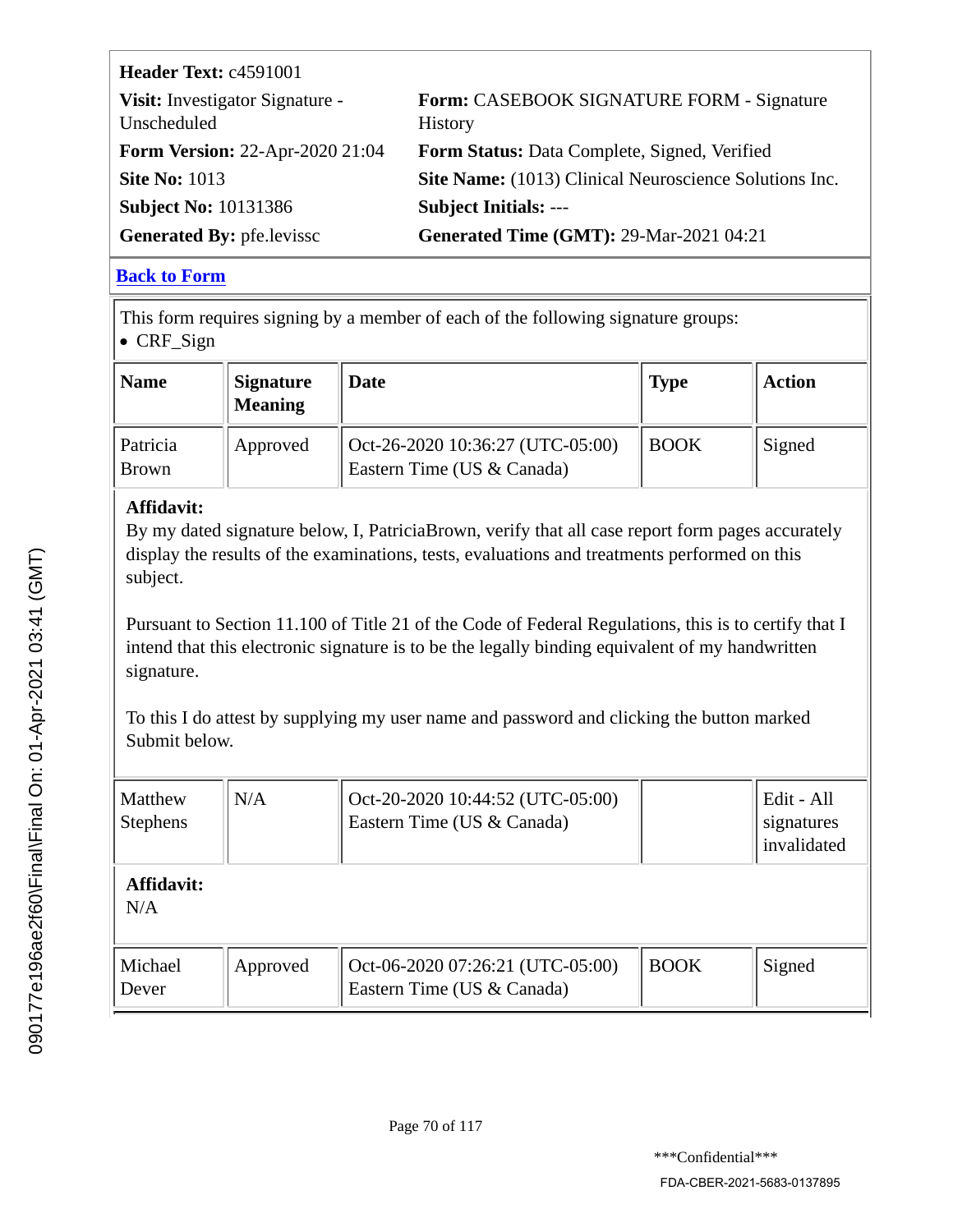| Header Text: c4591001                          |                                                             |
|------------------------------------------------|-------------------------------------------------------------|
| Visit: Investigator Signature -<br>Unscheduled | Form: CASEBOOK SIGNATURE FORM - Signature<br><b>History</b> |
| <b>Form Version: 22-Apr-2020 21:04</b>         | Form Status: Data Complete, Signed, Verified                |
| <b>Site No: 1013</b>                           | Site Name: (1013) Clinical Neuroscience Solutions Inc.      |
| <b>Subject No: 10131386</b>                    | <b>Subject Initials: ---</b>                                |
| <b>Generated By: pfe.levissc</b>               | <b>Generated Time (GMT): 29-Mar-2021 04:21</b>              |

#### **Affidavit:**

By my dated signature below, I, MichaelDever, verify that all case report form pages accurately display the results of the examinations, tests, evaluations and treatments performed on this subject.

Pursuant to Section 11.100 of Title 21 of the Code of Federal Regulations, this is to certify that I intend that this electronic signature is to be the legally binding equivalent of my handwritten signature.

To this I do attest by supplying my user name and password and clicking the button marked Submit below.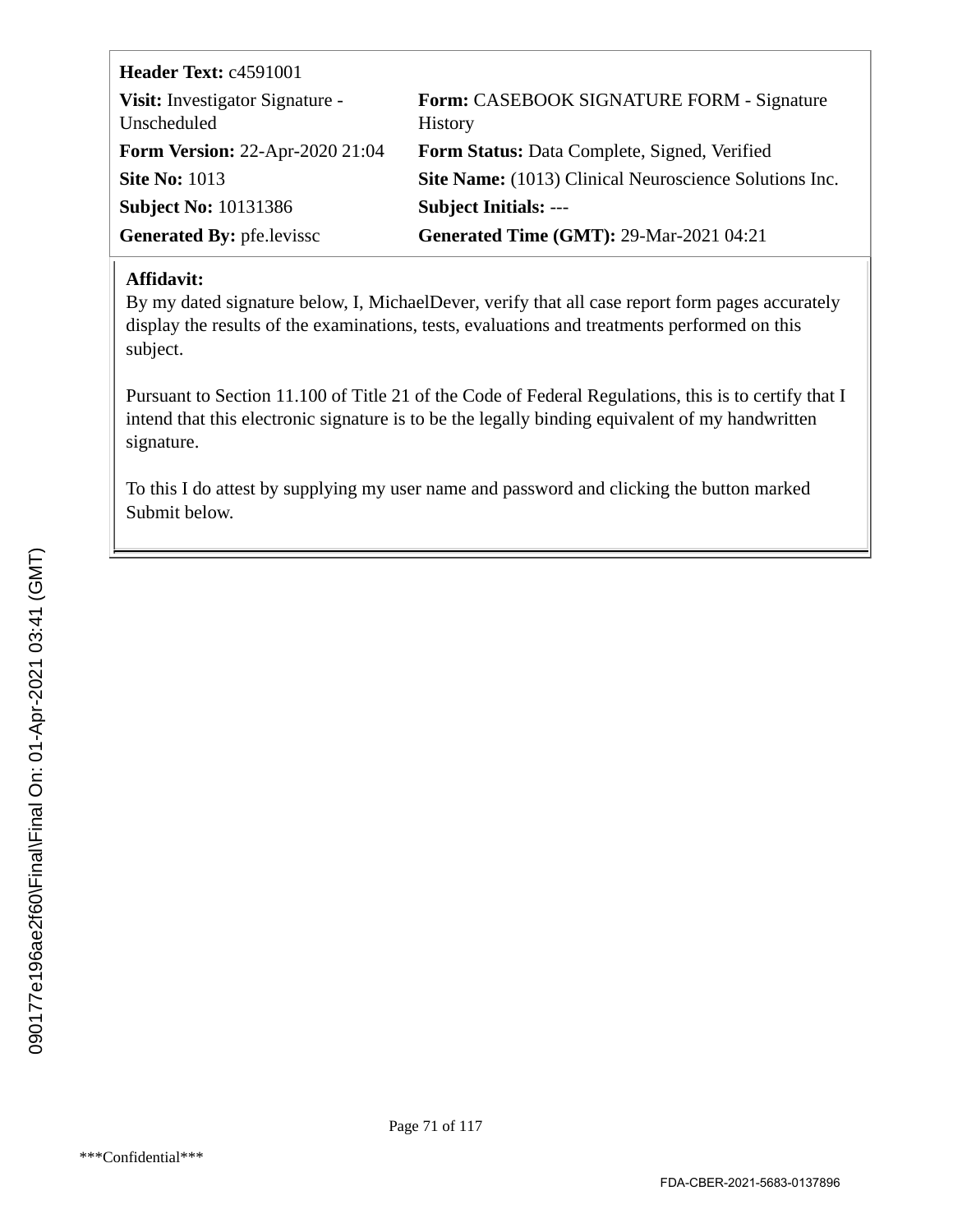| <b>Header Text: c4591001</b>           |                                                                    |
|----------------------------------------|--------------------------------------------------------------------|
| Visit: COHORT_SELECTION                | <b>Form: COHORT SELECTION - eCRF Audit Trail</b><br><b>History</b> |
| <b>Form Version: 30-Jul-2020 21:29</b> | Form Status: Data Complete, Locked, Frozen, Verified               |
| <b>Site No: 1013</b>                   | Site Name: (1013) Clinical Neuroscience Solutions Inc.             |
| <b>Subject No: 10131386</b>            | <b>Subject Initials: ---</b>                                       |
| <b>Generated By: pfe.levissc</b>       | <b>Generated Time (GMT): 29-Mar-2021 04:21</b>                     |

| 1. Select appropriate response - Protocol version                           |                 |                                               |                                                |                      |  |  |  |
|-----------------------------------------------------------------------------|-----------------|-----------------------------------------------|------------------------------------------------|----------------------|--|--|--|
| <b>Date</b>                                                                 | <b>Location</b> | <b>User</b>                                   | <b>Value</b>                                   | <b>Reason</b>        |  |  |  |
| Sep-01-2020<br>16:37:31<br>$(UTC-05:00)$<br>Eastern Time (US<br>$&$ Canada) | ACV0PFEINFP6000 | Matthew<br><b>Stephens</b><br>(pfe.mstephens) | <b>Data Entry:</b><br><sup>1</sup> 24 JUL 2020 | <b>Initial Entry</b> |  |  |  |

*2. Select appropriate response - What cohort does the subject belong to?*

| Date                                                                        | Location        | <b>User</b>                                   | <b>Value</b>                                | <b>Reason</b>        |
|-----------------------------------------------------------------------------|-----------------|-----------------------------------------------|---------------------------------------------|----------------------|
| Sep-01-2020<br>16:37:31<br>$ $ (UTC-05:00)<br>Eastern Time (US<br>& Canada) | ACV0PFEINFP6000 | Matthew<br><b>Stephens</b><br>(pfe.mstephens) | Data Entry:<br><b>STAGE 3 COHOR</b><br>l TS | <b>Initial Entry</b> |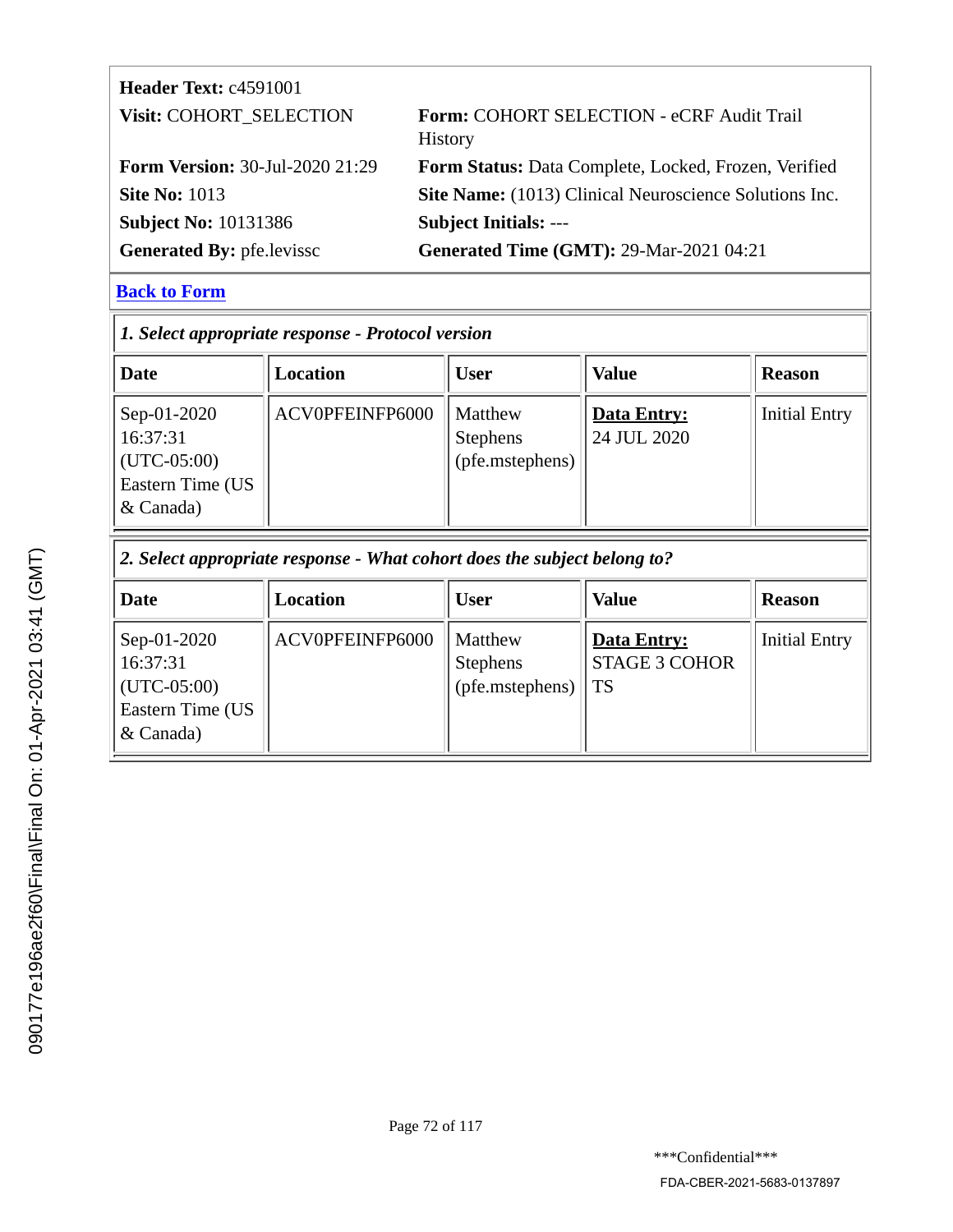| <b>Header Text: c4591001</b>           |                                                                         |
|----------------------------------------|-------------------------------------------------------------------------|
| Visit: COHORT_SELECTION                | <b>Form: MAIN INFORMED CONSENT - eCRF Audit</b><br><b>Trail History</b> |
| <b>Form Version: 22-Apr-2020 21:02</b> | Form Status: Data Complete, Locked, Frozen, Verified                    |
| <b>Site No: 1013</b>                   | Site Name: (1013) Clinical Neuroscience Solutions Inc.                  |
| <b>Subject No: 10131386</b>            | <b>Subject Initials: ---</b>                                            |
| <b>Generated By: pfe.levissc</b>       | <b>Generated Time (GMT): 29-Mar-2021 04:21</b>                          |
|                                        |                                                                         |

| 1. Consent Was:                                                             |                 |                                                      |                                                                                          |                      |
|-----------------------------------------------------------------------------|-----------------|------------------------------------------------------|------------------------------------------------------------------------------------------|----------------------|
| <b>Date</b>                                                                 | <b>Location</b> | <b>User</b>                                          | <b>Value</b>                                                                             | <b>Reason</b>        |
| Sep-01-2020<br>16:37:38<br>$(UTC-05:00)$<br>Eastern Time (US<br>$&$ Canada) | ACV0PFEINFP6000 | <b>Matthew</b><br><b>Stephens</b><br>(pfe.mstephens) | <b>Data Entry:</b><br><b>OBTAINED</b><br>Date Written Cons<br>ent Obtained<br>Sep/1/2020 | <b>Initial Entry</b> |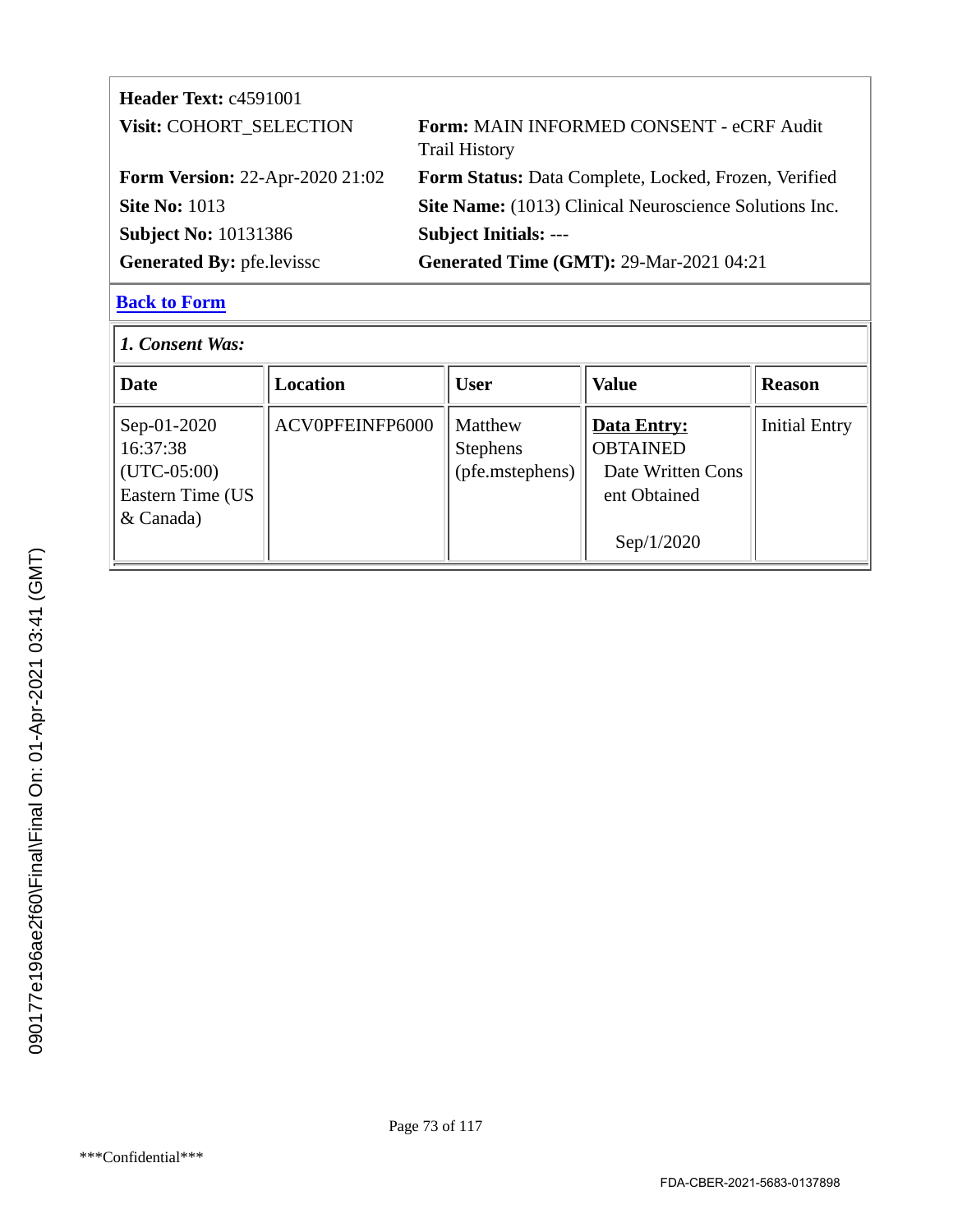| <b>Header Text: c4591001</b>           |                                                        |
|----------------------------------------|--------------------------------------------------------|
| Visit: COHORT_SELECTION                | Form: DEMOGRAPHY - eCRF Audit Trail History            |
| <b>Form Version:</b> 06-Jul-2020 21:55 | Form Status: Data Complete, Locked, Frozen, Verified   |
| <b>Site No: 1013</b>                   | Site Name: (1013) Clinical Neuroscience Solutions Inc. |
| <b>Subject No: 10131386</b>            | <b>Subject Initials: ---</b>                           |
| <b>Generated By: pfe.levissc</b>       | <b>Generated Time (GMT): 29-Mar-2021 04:21</b>         |

| <b>Date</b>                                                               | <b>Location</b> | <b>User</b>                                   | <b>Value</b>                         | <b>Reason</b>                        |
|---------------------------------------------------------------------------|-----------------|-----------------------------------------------|--------------------------------------|--------------------------------------|
| Sep-01-2020<br>16:37:23<br>$(UTC-05:00)$<br>Eastern Time (US<br>& Canada) | ACV0PFEINFP6000 | auto calc<br>(autocalc)                       | <b>Data Entry:</b><br>10131386       | Item copied<br>from previous<br>form |
| 2. Birth Date:                                                            |                 |                                               |                                      |                                      |
| <b>Date</b>                                                               | <b>Location</b> | <b>User</b>                                   | <b>Value</b>                         | <b>Reason</b>                        |
| Sep-01-2020<br>16:37:18<br>$(UTC-05:00)$<br>Eastern Time (US<br>& Canada) | ACV0PFEINFP6000 | auto calc<br>(autocalc)                       | <b>Data Entry:</b><br>(b) $(6)$ 1960 | Enrollment<br>Entry                  |
| 3. Sex:                                                                   |                 |                                               |                                      |                                      |
| <b>Date</b>                                                               | <b>Location</b> | <b>User</b>                                   | <b>Value</b>                         | <b>Reason</b>                        |
| Sep-01-2020<br>16:37:45<br>$(UTC-05:00)$<br>Eastern Time (US<br>& Canada) | ACV0PFEINFP6000 | Matthew<br><b>Stephens</b><br>(pfe.mstephens) | <b>Data Entry:</b><br><b>MALE</b>    | <b>Initial Entry</b>                 |
| 4. Ethnicity:                                                             |                 |                                               |                                      |                                      |
| <b>Date</b>                                                               | <b>Location</b> | <b>User</b>                                   | <b>Value</b>                         | <b>Reason</b>                        |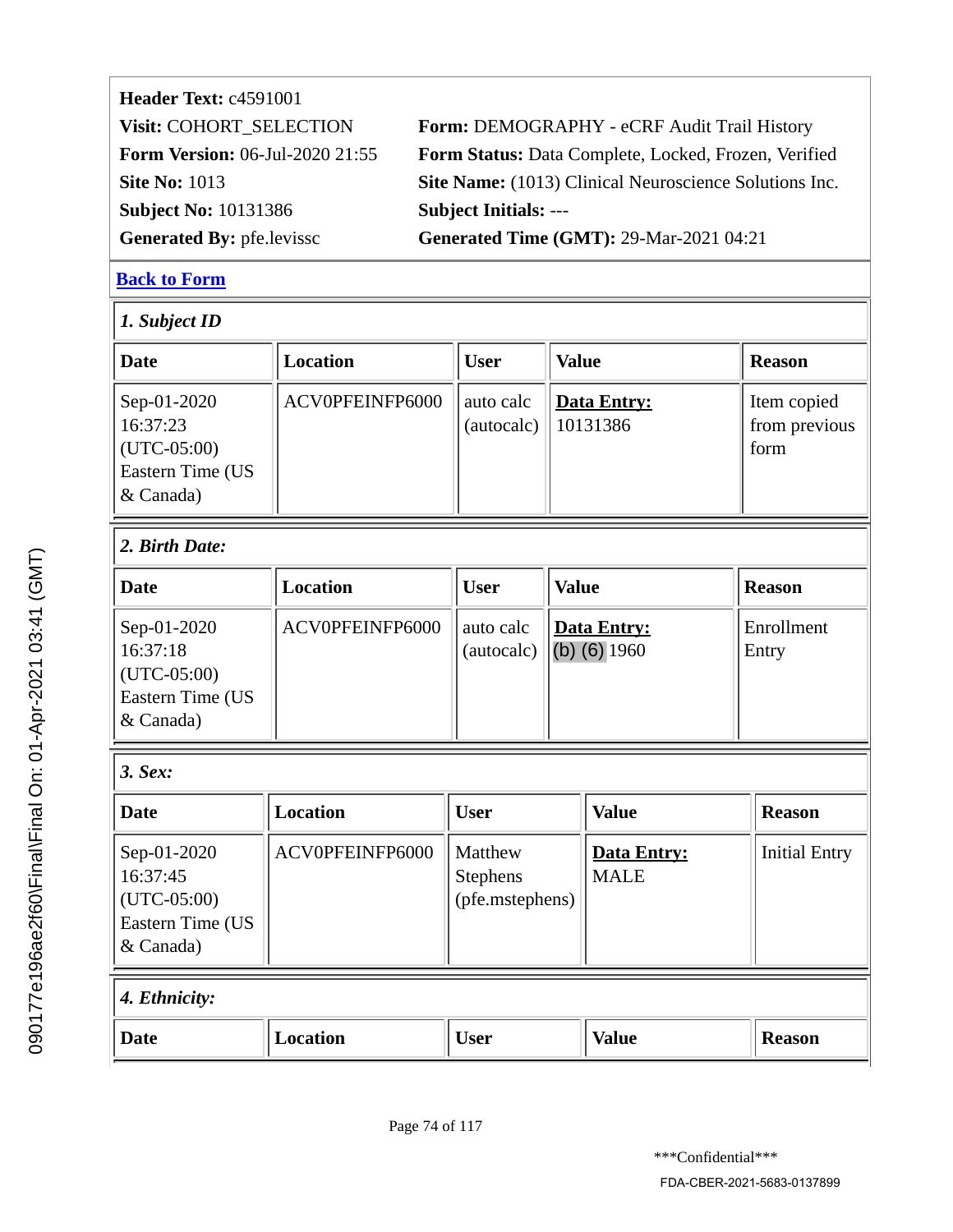| Form: DEMOGRAPHY - eCRF Audit Trail History            |
|--------------------------------------------------------|
| Form Status: Data Complete, Locked, Frozen, Verified   |
| Site Name: (1013) Clinical Neuroscience Solutions Inc. |
| <b>Subject Initials: ---</b>                           |
| <b>Generated Time (GMT): 29-Mar-2021 04:21</b>         |
|                                                        |

| Sep-01-2020<br>16:37:45<br>$ $ (UTC-05:00)<br>Eastern Time (US<br>$\&$ Canada) | ACV0PFEINFP6000 | Matthew<br><b>Stephens</b><br>$ $ (pfe.mstephens) $ $ | <b>Data Entry:</b><br><b>NOT HISPANIC O</b><br>$\ $ R LATINO(A) OR<br>OF SPANISH ORI<br><b>GIN</b> | <b>Initial Entry</b> |  |  |
|--------------------------------------------------------------------------------|-----------------|-------------------------------------------------------|----------------------------------------------------------------------------------------------------|----------------------|--|--|
| 5. Race: (Check X all that apply):                                             |                 |                                                       |                                                                                                    |                      |  |  |

| Date                                                                                  | Location        | <b>User</b>                                   | <b>Value</b>                | <b>Reason</b>        |
|---------------------------------------------------------------------------------------|-----------------|-----------------------------------------------|-----------------------------|----------------------|
| Sep-01-2020<br>16:37:45<br>$ $ (UTC-05:00)<br><b>Eastern Time (US</b><br>$\&$ Canada) | ACV0PFEINFP6000 | Matthew<br><b>Stephens</b><br>(pfe.mstephens) | Data Entry:<br><b>WHITE</b> | <b>Initial Entry</b> |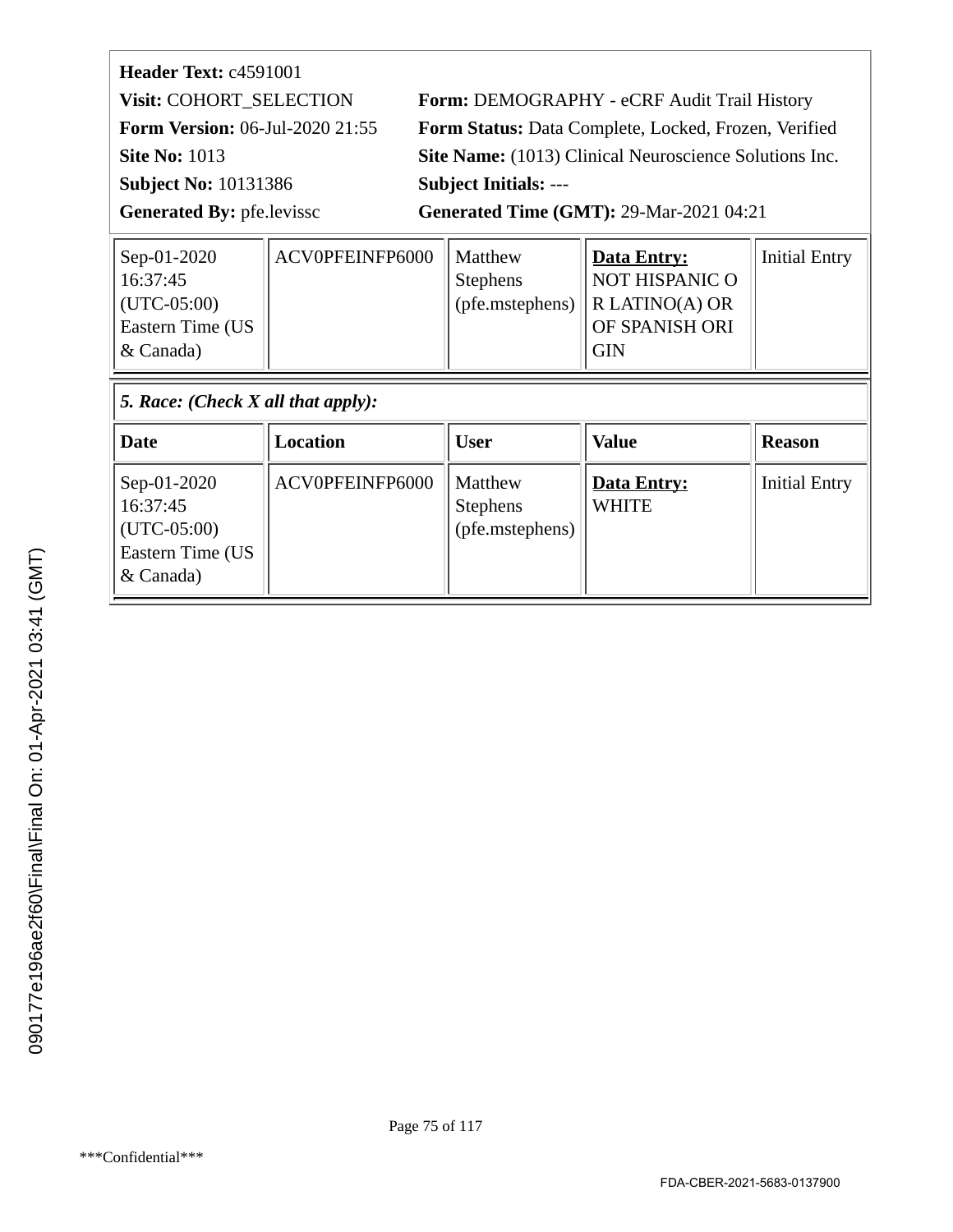| Header Text: c4591001                  |                                                        |
|----------------------------------------|--------------------------------------------------------|
| Visit: V1_DAY1_VAX1_L                  | Form: DATE OF VISIT - eCRF Audit Trail History         |
| <b>Form Version: 22-Apr-2020 21:02</b> | Form Status: Data Complete, Locked, Frozen, Verified   |
| <b>Site No: 1013</b>                   | Site Name: (1013) Clinical Neuroscience Solutions Inc. |
| <b>Subject No: 10131386</b>            | <b>Subject Initials: ---</b>                           |
| <b>Generated By: pfe.levissc</b>       | <b>Generated Time (GMT): 29-Mar-2021 04:21</b>         |
|                                        |                                                        |

| $\vert$ 1. Date of Visit                                                       |                 |                                               |                           |                      |
|--------------------------------------------------------------------------------|-----------------|-----------------------------------------------|---------------------------|----------------------|
| Date                                                                           | Location        | <b>User</b>                                   | <b>Value</b>              | <b>Reason</b>        |
| Sep-01-2020<br>16:37:55<br>$ $ (UTC-05:00)<br>Eastern Time (US<br>$\&$ Canada) | ACV0PFEINFP6000 | Matthew<br><b>Stephens</b><br>(pfe.mstephens) | Data Entry:<br>Sep/1/2020 | <b>Initial Entry</b> |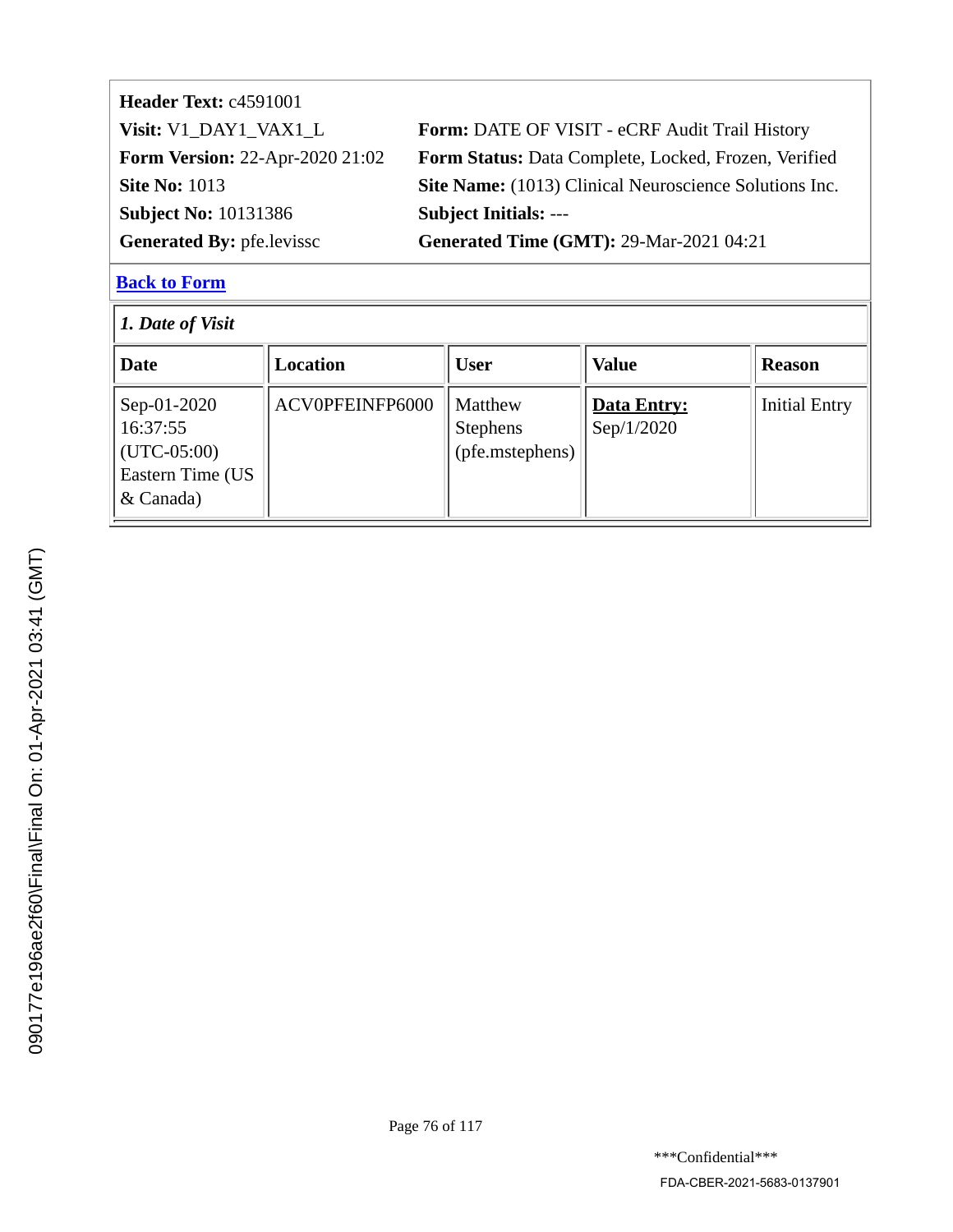| <b>Header Text: c4591001</b>           |                                                                    |
|----------------------------------------|--------------------------------------------------------------------|
| Visit: V1_DAY1_VAX1_L                  | Form: DISPOSITION - SCREENING - eCRF Audit Trail<br><b>History</b> |
| <b>Form Version: 22-Apr-2020 21:03</b> | Form Status: Data Complete, Locked, Frozen, Verified               |
| <b>Site No: 1013</b>                   | Site Name: (1013) Clinical Neuroscience Solutions Inc.             |
| <b>Subject No: 10131386</b>            | <b>Subject Initials: ---</b>                                       |
| <b>Generated By: pfe.levissc</b>       | <b>Generated Time (GMT): 29-Mar-2021 04:21</b>                     |

| 1. Date of Completion/Discontinuation/Death                               |                 |                                               |                           |                      |
|---------------------------------------------------------------------------|-----------------|-----------------------------------------------|---------------------------|----------------------|
| <b>Date</b>                                                               | Location        | <b>User</b>                                   | <b>Value</b>              | <b>Reason</b>        |
| Sep-01-2020<br>16:38:15<br>$(UTC-05:00)$<br>Eastern Time (US<br>& Canada) | ACV0PFEINFP6000 | Matthew<br><b>Stephens</b><br>(pfe.mstephens) | Data Entry:<br>Sep/1/2020 | <b>Initial Entry</b> |

| $ 2$ . Phase of Disposition:                                                |                 |             |                                     |                      |
|-----------------------------------------------------------------------------|-----------------|-------------|-------------------------------------|----------------------|
| Date                                                                        | Location        | <b>User</b> | <b>Value</b>                        | <b>Reason</b>        |
| Sep-01-2020<br>16:38:15<br>$ $ (UTC-05:00)<br>Eastern Time (US<br>& Canada) | ACV0PFEINFP6000 | auto calc   | Data Entry:<br>(autocalc) SCREENING | <b>Initial Entry</b> |

#### *3. Status:*

| Date                                                                                  | Location        | <b>User</b>                                   | <b>Value</b>                    | <b>Reason</b>        |
|---------------------------------------------------------------------------------------|-----------------|-----------------------------------------------|---------------------------------|----------------------|
| Sep-01-2020<br>16:38:15<br>$ $ (UTC-05:00)<br><b>Eastern Time (US</b><br>$\&$ Canada) | ACV0PFEINFP6000 | Matthew<br><b>Stephens</b><br>(pfe.mstephens) | Data Entry:<br><b>COMPLETED</b> | <b>Initial Entry</b> |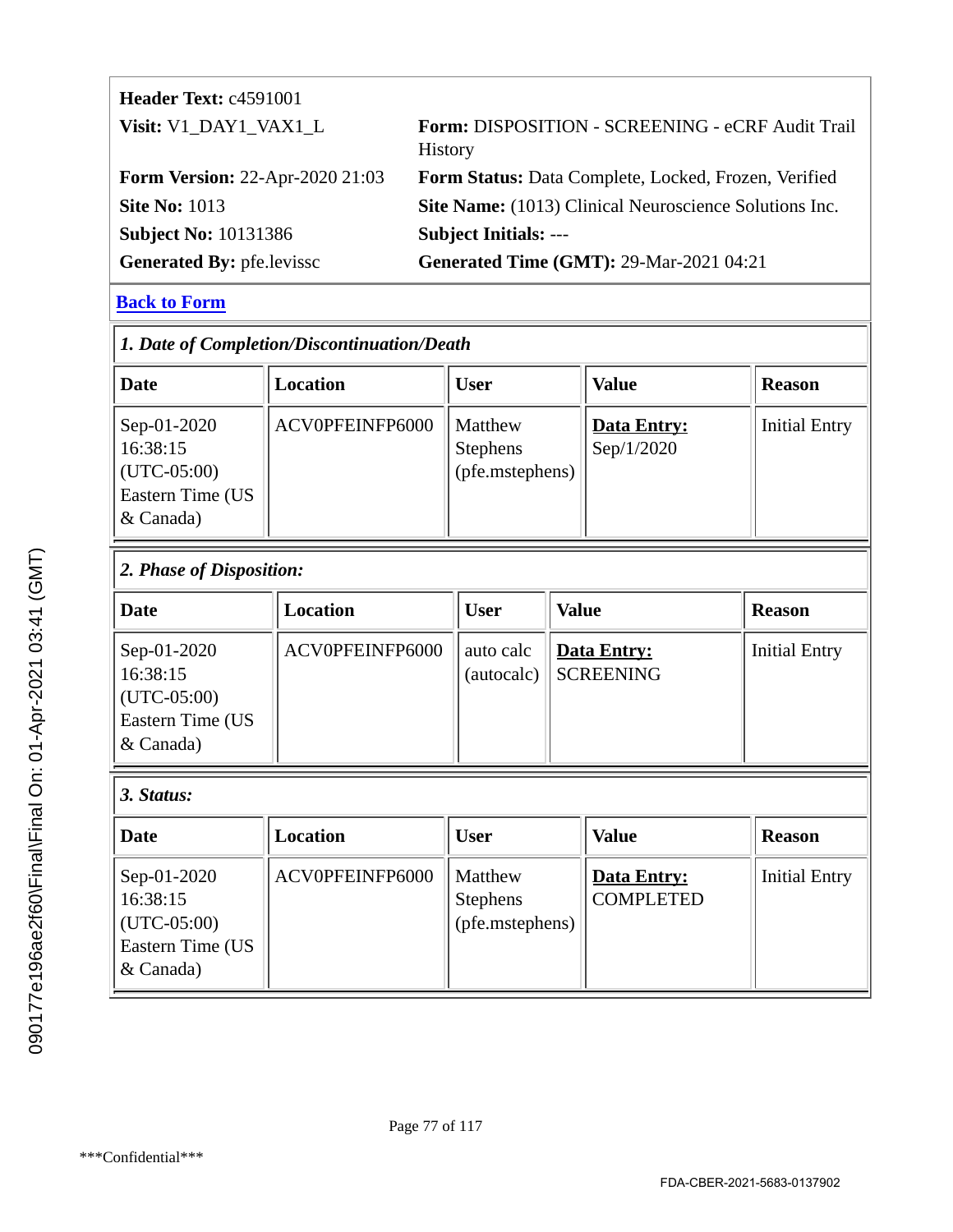| <b>Header Text: c4591001</b>           |                                                                    |
|----------------------------------------|--------------------------------------------------------------------|
| Visit: V1_DAY1_VAX1_L                  | Form: GENERAL MEDICAL HISTORY - eCRF Audit<br><b>Trail History</b> |
| <b>Form Version: 22-Apr-2020 21:03</b> | Form Status: Data Complete, Locked, Frozen, Verified               |
| <b>Site No: 1013</b>                   | Site Name: (1013) Clinical Neuroscience Solutions Inc.             |
| <b>Subject No: 10131386</b>            | <b>Subject Initials: ---</b>                                       |
| <b>Generated By: pfe.levissc</b>       | <b>Generated Time (GMT): 29-Mar-2021 04:21</b>                     |

| 1.a                                                                       |                 |                         |                                                                                                                                                                                                                            |                      |
|---------------------------------------------------------------------------|-----------------|-------------------------|----------------------------------------------------------------------------------------------------------------------------------------------------------------------------------------------------------------------------|----------------------|
| <b>Date</b>                                                               | <b>Location</b> | <b>User</b>             | <b>Value</b>                                                                                                                                                                                                               | <b>Reason</b>        |
| Sep-01-2020<br>16:38:32<br>$(UTC-05:00)$<br>Eastern Time (US<br>& Canada) | ACV0PFEINFP6000 | auto calc<br>(autocalc) | Data Entry:<br>$Line/M$ 1<br><b>H</b> Numb<br>er:<br><b>Medical RIGHT KN</b><br>History EE ACL RE<br>Term:<br><b>PAIR</b><br>Start Da UNK/UNK/<br>1980<br>te:<br><b>Ongoing NO</b><br><b>End Date:</b><br>UNK/UN<br>K/1980 | <b>Initial Entry</b> |
| 1.a Line/MH Number:                                                       |                 |                         |                                                                                                                                                                                                                            |                      |

| Date                                                                            | <b>Location</b> | <b>User</b>             | <b>Value</b> | <b>Reason</b>        |
|---------------------------------------------------------------------------------|-----------------|-------------------------|--------------|----------------------|
| Sep-01-2020<br>16:38:32<br>$\vert$ (UTC-05:00)<br>Eastern Time (US<br>& Canada) | ACV0PFEINFP6000 | auto calc<br>(autocalc) | Data Entry:  | <b>Initial Entry</b> |
| La Disease/Syndrome/Surgery/Non-Drug Allergies/Drug Allergies:                  |                 |                         |              |                      |

|      | $\sim$ 2 $\sim$ 2 $\sim$ 0.000 $\sim$ 0.000 $\sim$ 0.000 $\sim$ 0.000 $\sim$ 0.000 $\sim$ 0.000 $\sim$ 0.000 $\sim$ 0.000 $\sim$ |          |      |       |               |
|------|----------------------------------------------------------------------------------------------------------------------------------|----------|------|-------|---------------|
| Date |                                                                                                                                  | Location | User | Value | <b>Reason</b> |
|      |                                                                                                                                  |          |      |       |               |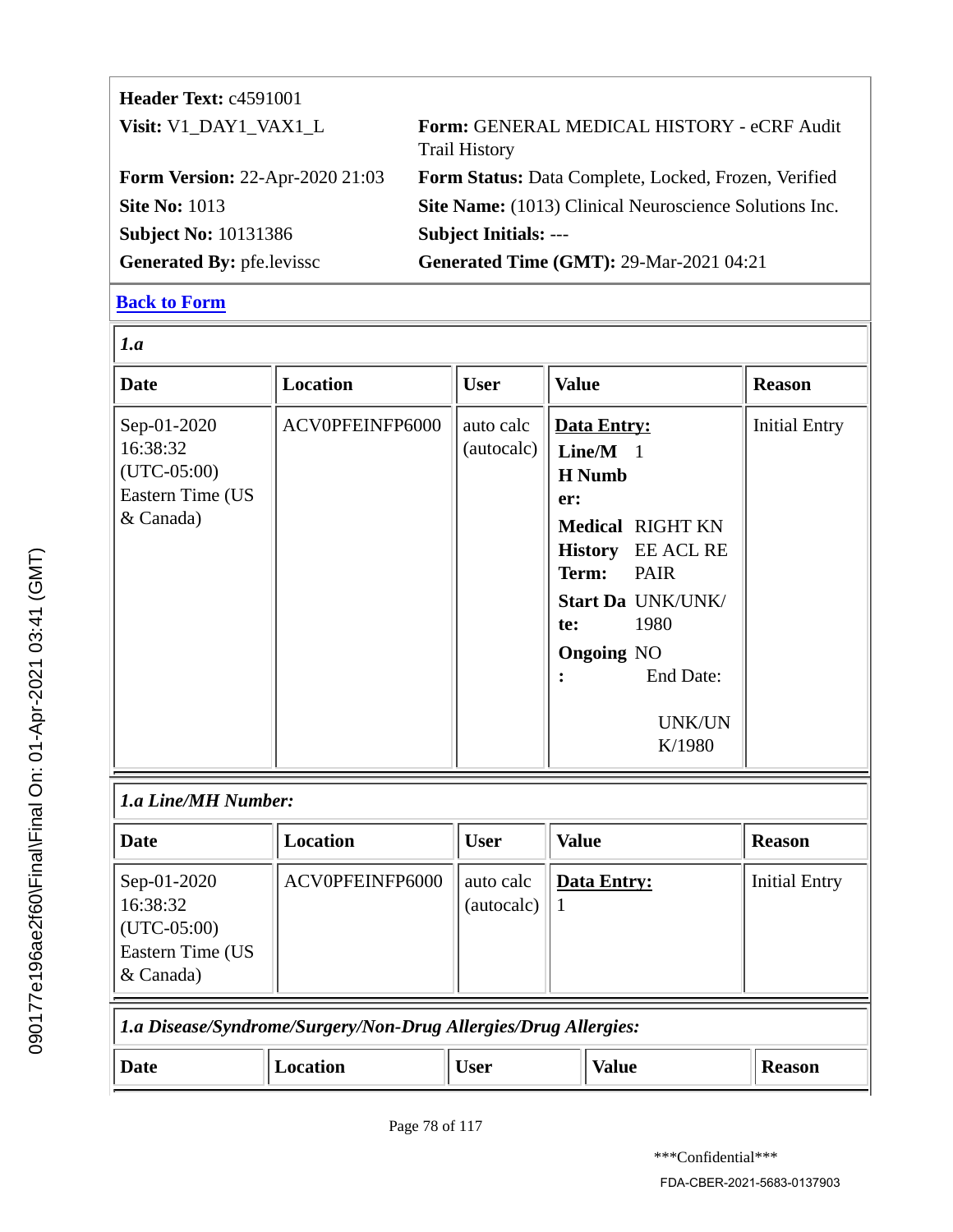| Header Text: c4591001                  |                 |                                                      |                      |                                                        |                      |
|----------------------------------------|-----------------|------------------------------------------------------|----------------------|--------------------------------------------------------|----------------------|
| Visit: V1_DAY1_VAX1_L                  |                 |                                                      | <b>Trail History</b> | Form: GENERAL MEDICAL HISTORY - eCRF Audit             |                      |
| <b>Form Version: 22-Apr-2020 21:03</b> |                 | Form Status: Data Complete, Locked, Frozen, Verified |                      |                                                        |                      |
| <b>Site No: 1013</b>                   |                 |                                                      |                      | Site Name: (1013) Clinical Neuroscience Solutions Inc. |                      |
| <b>Subject No: 10131386</b>            |                 | <b>Subject Initials: ---</b>                         |                      |                                                        |                      |
| <b>Generated By: pfe.levissc</b>       |                 |                                                      |                      | <b>Generated Time (GMT): 29-Mar-2021 04:21</b>         |                      |
| Sep-01-2020                            | ACV0PFEINFP6000 |                                                      | Matthew              | <b>Data Entry:</b>                                     | <b>Initial Entry</b> |

| ACV0PFEINFP6000<br>Matthew | Data Entry:          | Initial Entry                      |
|----------------------------|----------------------|------------------------------------|
| <b>Stephens</b>            | <b>RIGHT KNEE AC</b> |                                    |
|                            |                      |                                    |
|                            |                      |                                    |
|                            |                      |                                    |
|                            |                      | $\ $ (pfe.mstephens) $\ $ L REPAIR |

# *1.a Start Date:*

| Date                                                                            | Location        | <b>User</b>                                   | <b>Value</b>                              | <b>Reason</b>        |
|---------------------------------------------------------------------------------|-----------------|-----------------------------------------------|-------------------------------------------|----------------------|
| Sep-01-2020<br>16:38:32<br>$\vert$ (UTC-05:00)<br>Eastern Time (US<br>& Canada) | ACV0PFEINFP6000 | Matthew<br><b>Stephens</b><br>(pfe.mstephens) | <b>Data Entry:</b><br><b>UNK/UNK/1980</b> | <b>Initial Entry</b> |

# *1.a Ongoing:*

| Date                                                                        | Location        | User                                          | <b>Value</b>                                            | <b>Reason</b>        |
|-----------------------------------------------------------------------------|-----------------|-----------------------------------------------|---------------------------------------------------------|----------------------|
| Sep-01-2020<br>16:38:32<br>$ $ (UTC-05:00)<br>Eastern Time (US<br>& Canada) | ACV0PFEINFP6000 | Matthew<br><b>Stephens</b><br>(pfe.mstephens) | Data Entry:<br>  NO<br>End Date:<br><b>UNK/UNK/1980</b> | <b>Initial Entry</b> |

# $\sqrt{\int_{a}^{b}$

| <b>Date</b>                                                                           | Location        | <b>User</b>             | Value                                          | <b>Reason</b>        |
|---------------------------------------------------------------------------------------|-----------------|-------------------------|------------------------------------------------|----------------------|
| Sep-01-2020<br>16:38:49<br>$ $ (UTC-05:00)<br><b>Eastern Time (US</b><br>$\&$ Canada) | ACV0PFEINFP6000 | auto calc<br>(autocalc) | Data Entry:<br>Line/MH <sub>2</sub><br>Number: | <b>Initial Entry</b> |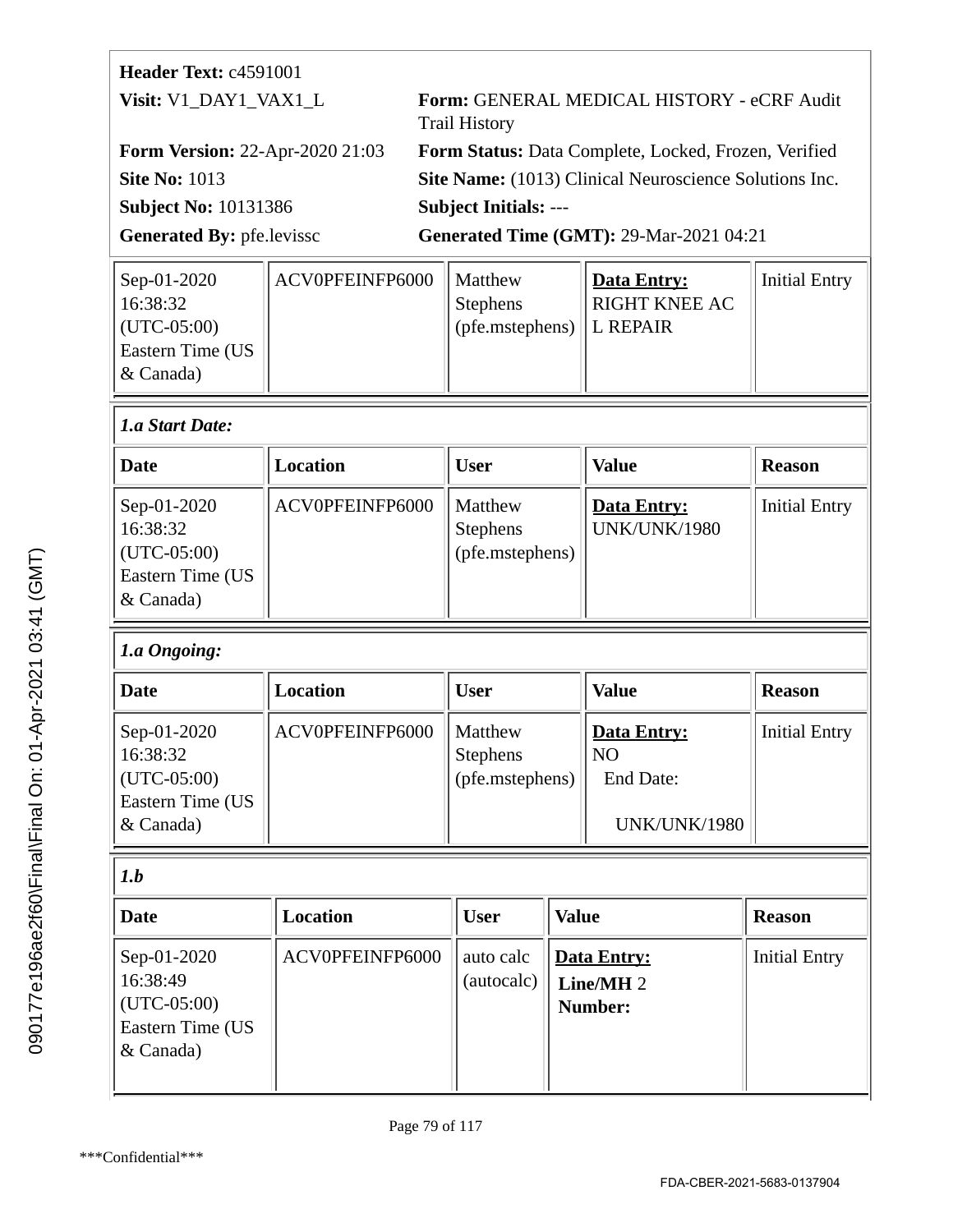| <b>Header Text: c4591001</b>           |                                                                                                                                                                   |
|----------------------------------------|-------------------------------------------------------------------------------------------------------------------------------------------------------------------|
| Visit: V1_DAY1_VAX1_L                  | Form: GENERAL MEDICAL HISTORY - eCRF Audit<br><b>Trail History</b>                                                                                                |
| <b>Form Version: 22-Apr-2020 21:03</b> | Form Status: Data Complete, Locked, Frozen, Verified                                                                                                              |
| <b>Site No: 1013</b>                   | <b>Site Name:</b> (1013) Clinical Neuroscience Solutions Inc.                                                                                                     |
| <b>Subject No: 10131386</b>            | <b>Subject Initials: ---</b>                                                                                                                                      |
| <b>Generated By: pfe.levissc</b>       | <b>Generated Time (GMT): 29-Mar-2021 04:21</b>                                                                                                                    |
|                                        | <b>Medical</b> ACL TEAR<br><b>RIGHT KN</b><br><b>History</b><br>Term:<br>EE<br><b>Start Dat UNK/UNK/</b><br>1978<br>e:<br><b>Ongoing NO</b><br>End Date:<br>UNK/U |

NK/1980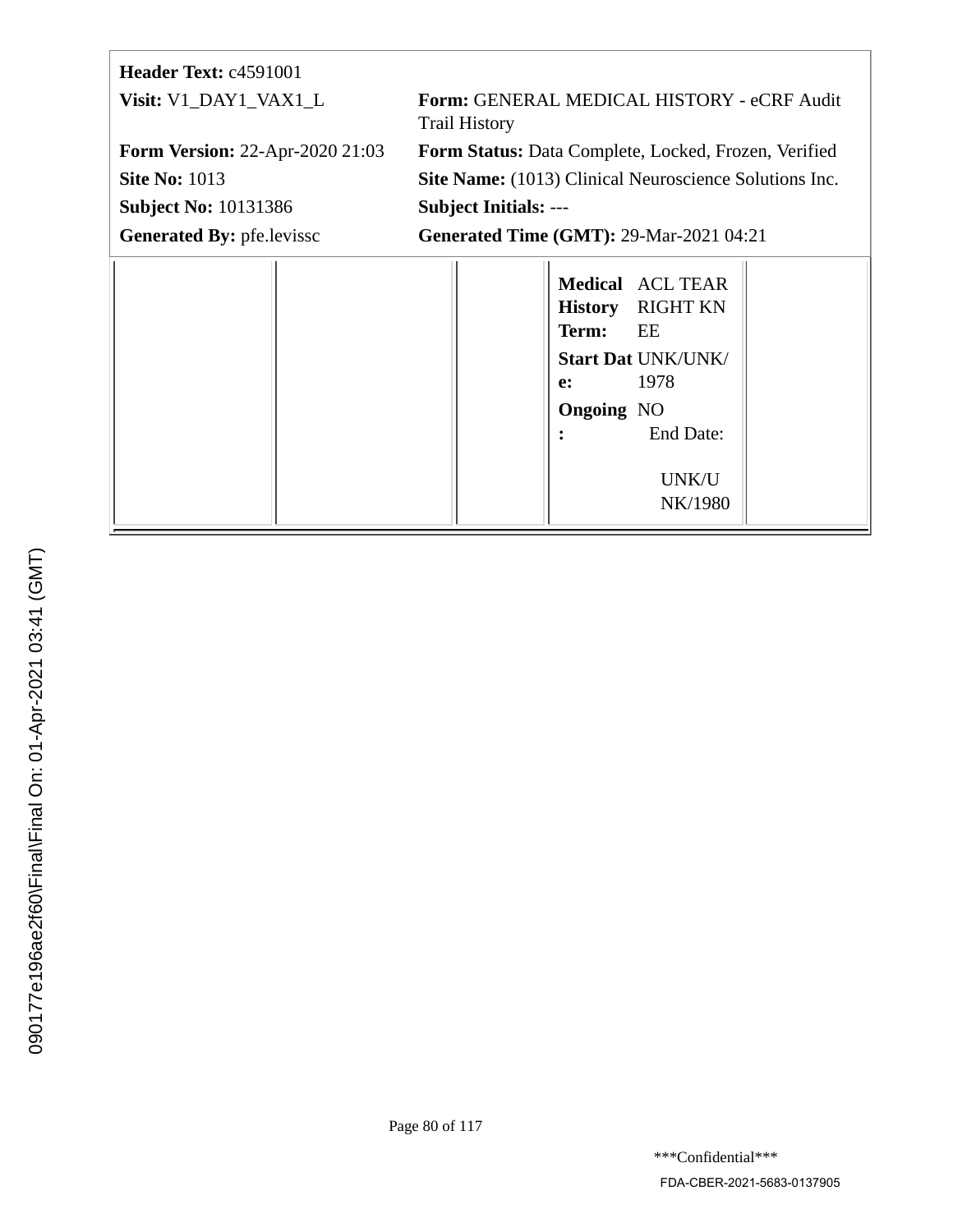| <b>Header Text: c4591001</b>           |                                                                    |
|----------------------------------------|--------------------------------------------------------------------|
| Visit: V1 DAY1 VAX1 L                  | Form: GENERAL MEDICAL HISTORY - eCRF Audit<br><b>Trail History</b> |
| <b>Form Version: 22-Apr-2020 21:03</b> | Form Status: Data Complete, Locked, Frozen, Verified               |
| <b>Site No: 1013</b>                   | Site Name: (1013) Clinical Neuroscience Solutions Inc.             |
| <b>Subject No: 10131386</b>            | <b>Subject Initials: ---</b>                                       |
| <b>Generated By: pfe.levissc</b>       | <b>Generated Time (GMT): 29-Mar-2021 04:21</b>                     |

#### *1.b Line/MH Number:*

| Date                                                                                  | Location        | <b>User</b>             | <b>Value</b>       | <b>Reason</b>        |
|---------------------------------------------------------------------------------------|-----------------|-------------------------|--------------------|----------------------|
| Sep-01-2020<br>16:38:49<br>$ $ (UTC-05:00)<br><b>Eastern Time (US</b><br>$\&$ Canada) | ACV0PFEINFP6000 | auto calc<br>(autocalc) | <b>Data Entry:</b> | <b>Initial Entry</b> |

*1.b Disease/Syndrome/Surgery/Non-Drug Allergies/Drug Allergies:*

| Date                                                                      | Location        | <b>User</b>                                   | Value                                                | <b>Reason</b>        |
|---------------------------------------------------------------------------|-----------------|-----------------------------------------------|------------------------------------------------------|----------------------|
| Sep-01-2020<br>16:38:49<br>$(UTC-05:00)$<br>Eastern Time (US<br>& Canada) | ACV0PFEINFP6000 | Matthew<br><b>Stephens</b><br>(pfe.mstephens) | Data Entry:<br><b>ACL TEAR RIGH</b><br><b>T KNEE</b> | <b>Initial Entry</b> |

#### *1.b Start Date:*

| Date                                                                            | <b>Location</b> | User                                          | <b>Value</b>                              | <b>Reason</b>        |
|---------------------------------------------------------------------------------|-----------------|-----------------------------------------------|-------------------------------------------|----------------------|
| Sep-01-2020<br>16:38:49<br>$\vert$ (UTC-05:00)<br>Eastern Time (US<br>& Canada) | ACV0PFEINFP6000 | Matthew<br><b>Stephens</b><br>(pfe.mstephens) | <b>Data Entry:</b><br><b>UNK/UNK/1978</b> | <b>Initial Entry</b> |

#### *1.b Ongoing:*

| Date                                    | Location        | <b>User</b>                | <b>Value</b>             | <b>Reason</b> |
|-----------------------------------------|-----------------|----------------------------|--------------------------|---------------|
| $\sqrt{\text{Sep-01-2020}}$<br>16:38:49 | ACV0PFEINFP6000 | Matthew<br><b>Stephens</b> | Data Entry:<br><b>NO</b> | Initial Entry |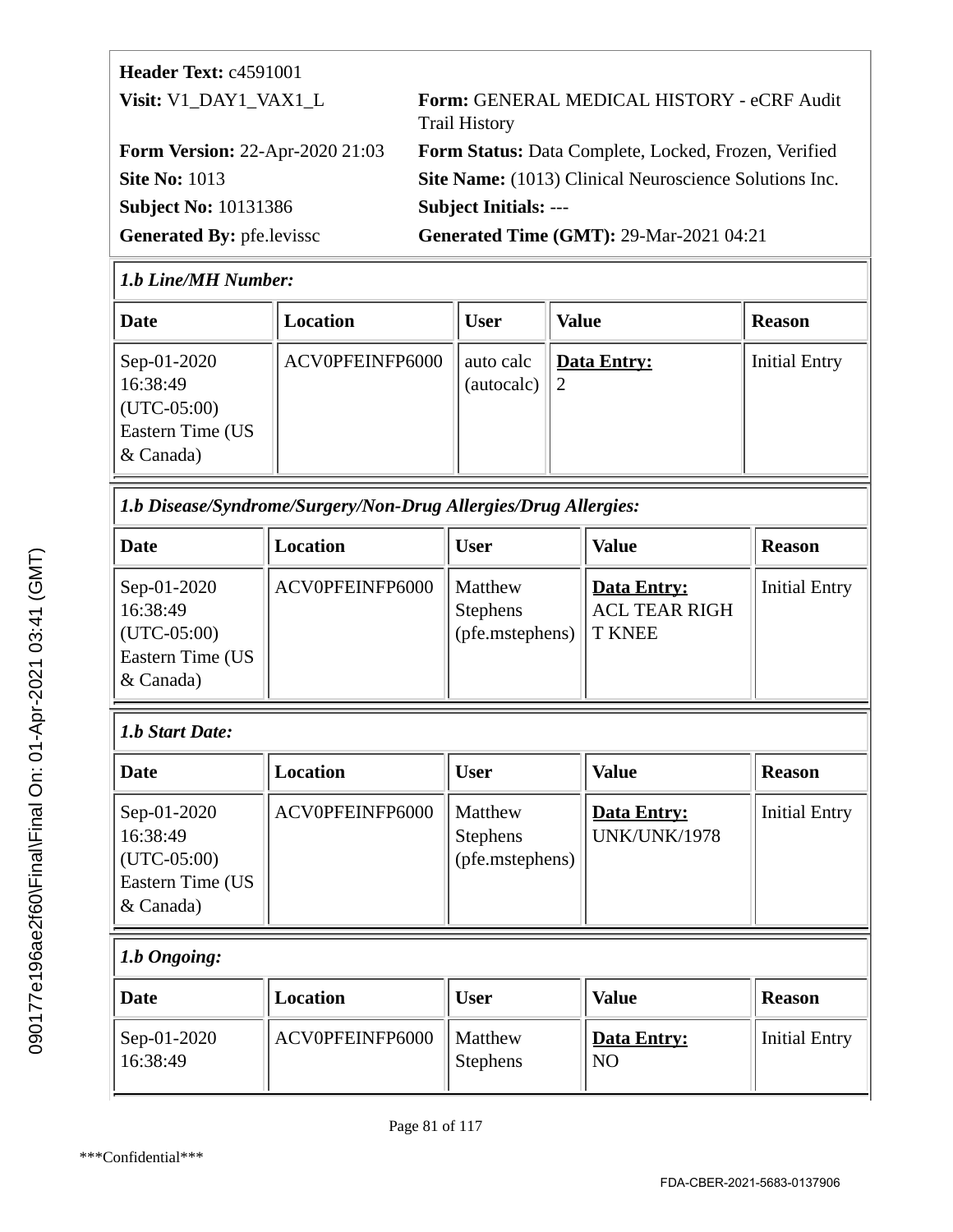| <b>Header Text: c4591001</b>                   |                                                                    |  |  |
|------------------------------------------------|--------------------------------------------------------------------|--|--|
| Visit: V1_DAY1_VAX1_L                          | Form: GENERAL MEDICAL HISTORY - eCRF Audit<br><b>Trail History</b> |  |  |
| <b>Form Version: 22-Apr-2020 21:03</b>         | Form Status: Data Complete, Locked, Frozen, Verified               |  |  |
| <b>Site No: 1013</b>                           | Site Name: (1013) Clinical Neuroscience Solutions Inc.             |  |  |
| <b>Subject No: 10131386</b>                    | <b>Subject Initials: ---</b>                                       |  |  |
| <b>Generated By: pfe.levissc</b>               | <b>Generated Time (GMT): 29-Mar-2021 04:21</b>                     |  |  |
| $\vert$ (UTC-05:00)<br><b>Eastern Time (US</b> | (pfe.mstephens)<br>End Date:                                       |  |  |
| & Canada)                                      | UNK/UNK/1980                                                       |  |  |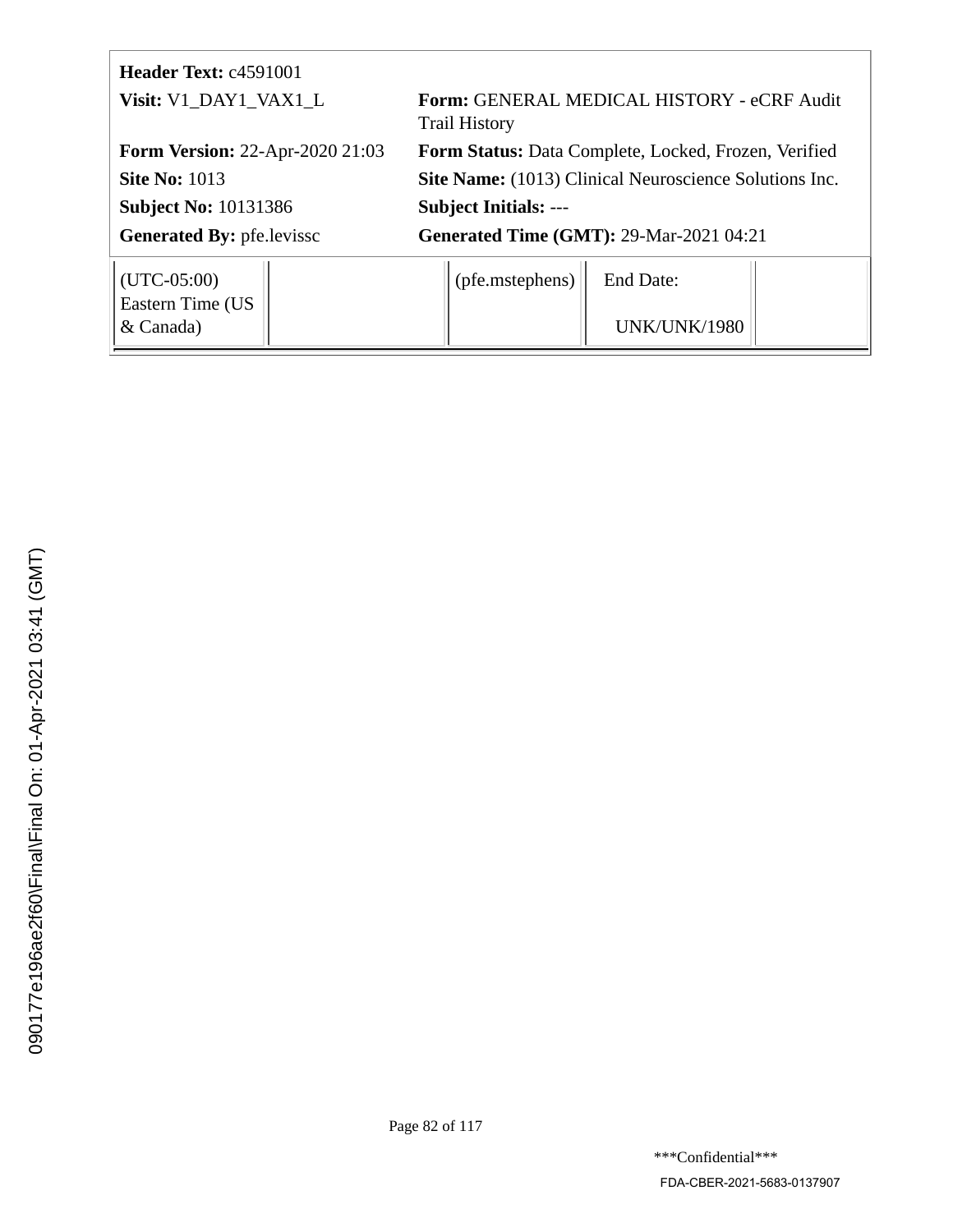| <b>Header Text: c4591001</b>           |                                                                   |
|----------------------------------------|-------------------------------------------------------------------|
| Visit: V1_DAY1_VAX1_L                  | Form: VITAL SIGNS - BASELINE - eCRF Audit Trail<br><b>History</b> |
| <b>Form Version: 21-Aug-2020 02:51</b> | Form Status: Data Complete, Locked, Frozen, Verified              |
| <b>Site No: 1013</b>                   | Site Name: (1013) Clinical Neuroscience Solutions Inc.            |
| <b>Subject No: 10131386</b>            | <b>Subject Initials: ---</b>                                      |
| <b>Generated By: pfe.levissc</b>       | <b>Generated Time (GMT): 29-Mar-2021 04:21</b>                    |

| 1. Date:                                                                    |                 |                                               |                           |                      |
|-----------------------------------------------------------------------------|-----------------|-----------------------------------------------|---------------------------|----------------------|
| Date                                                                        | Location        | <b>User</b>                                   | <b>Value</b>              | <b>Reason</b>        |
| Sep-01-2020<br>16:39:10<br>$(UTC-05:00)$<br>Eastern Time (US<br>$&$ Canada) | ACV0PFEINFP6000 | Matthew<br><b>Stephens</b><br>(pfe.mstephens) | Data Entry:<br>Sep/1/2020 | <b>Initial Entry</b> |

# *2. Weight:*

| Date                                                                                  | Location        | <b>User</b>                                   | <b>Value</b>        | <b>Reason</b>        |
|---------------------------------------------------------------------------------------|-----------------|-----------------------------------------------|---------------------|----------------------|
| Sep-01-2020<br>16:39:10<br>$ $ (UTC-05:00)<br><b>Eastern Time (US</b><br>$\&$ Canada) | ACV0PFEINFP6000 | Matthew<br><b>Stephens</b><br>(pfe.mstephens) | Data Entry:<br>96.8 | <b>Initial Entry</b> |

#### *3. Unit:*

| <b>Date</b>                                                               | Location        | <b>User</b>                                   | <b>Value</b>             | <b>Reason</b>        |
|---------------------------------------------------------------------------|-----------------|-----------------------------------------------|--------------------------|----------------------|
| Sep-01-2020<br>16:39:10<br>$(UTC-05:00)$<br>Eastern Time (US<br>& Canada) | ACV0PFEINFP6000 | Matthew<br><b>Stephens</b><br>(pfe.mstephens) | <b>Data Entry:</b><br>kg | <b>Initial Entry</b> |
| 4. Height:                                                                |                 |                                               |                          |                      |
| <b>Date</b>                                                               | <b>Location</b> | <b>User</b>                                   | <b>Value</b>             | <b>Reason</b>        |

090177e196ae2f60\Final\Final On: 01-Apr-2021 03:41 (GMT)

090177e196ae2f60\Final\Final On: 01-Apr-2021 03:41 (GMT)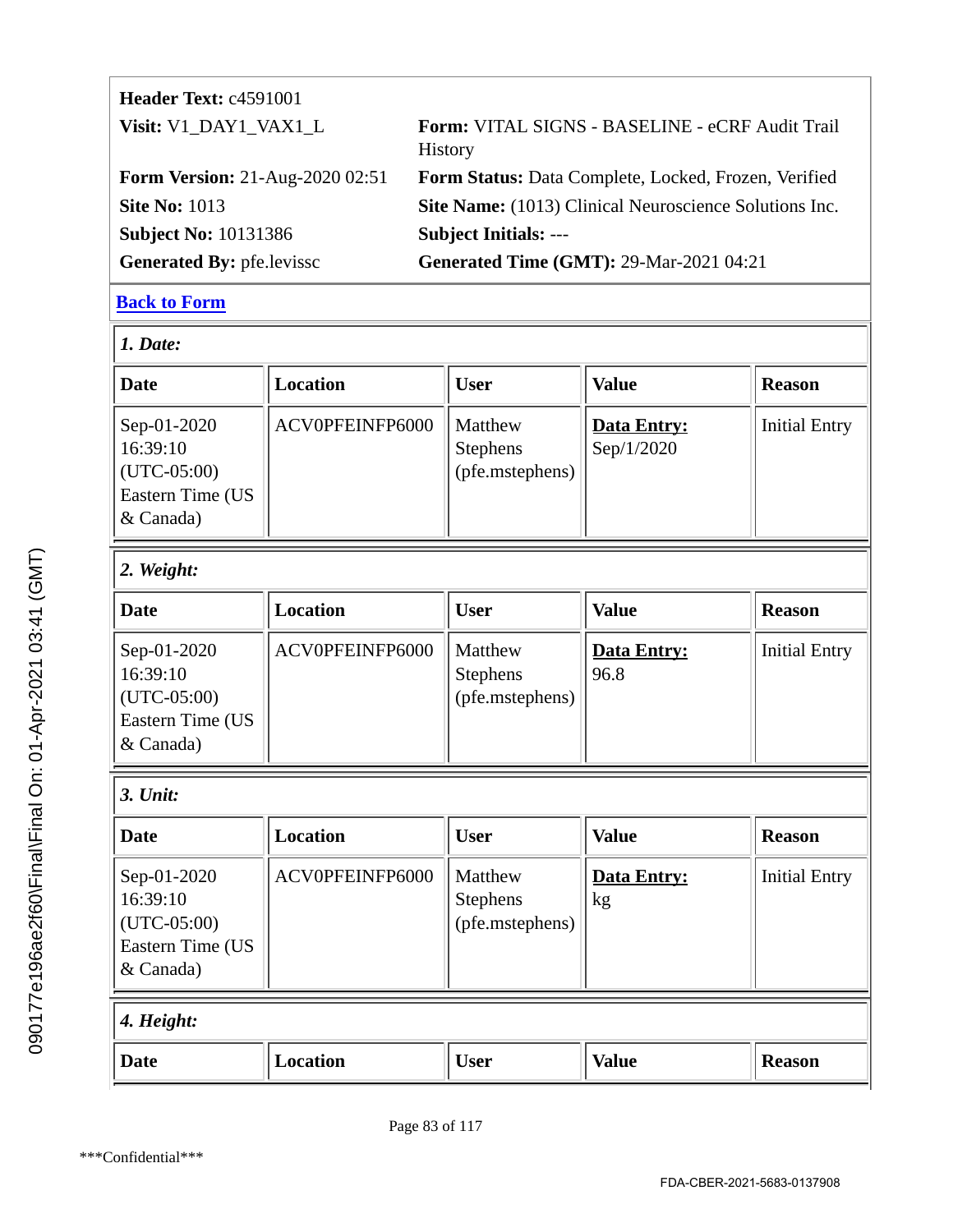| ACV0PFEINFP6000 |                          |         | Initial Entry |
|-----------------|--------------------------|---------|---------------|
|                 | <b>Stephens</b>          | 187.9   |               |
|                 | $\left($ (pfe.mstephens) |         |               |
|                 |                          |         |               |
|                 |                          |         |               |
|                 |                          | Matthew | Data Entry:   |

| Unit: |
|-------|
|       |

| <b>Date</b>                                                                 | Location        | <b>User</b>                                   | Value               | <b>Reason</b>        |
|-----------------------------------------------------------------------------|-----------------|-----------------------------------------------|---------------------|----------------------|
| Sep-01-2020<br>16:39:10<br>$ $ (UTC-05:00)<br>Eastern Time (US<br>& Canada) | ACV0PFEINFP6000 | Matthew<br><b>Stephens</b><br>(pfe.mstephens) | Data Entry:<br>l cm | <b>Initial Entry</b> |

| Date                                                                      | Location        | <b>User</b>              | <b>Value</b>         | <b>Reason</b>        |
|---------------------------------------------------------------------------|-----------------|--------------------------|----------------------|----------------------|
| Sep-01-2020<br>16:39:10<br>$(UTC-05:00)$<br>Eastern Time (US<br>& Canada) | ACV0PFEINFP6000 | auto calc<br>(autocal c) | Data Entry:<br>127.4 | <b>Initial Entry</b> |

| $\sim$ | ٦<br>-- |
|--------|---------|

| . . u                                                                       |                 |                                               |                                                                                 |                      |  |
|-----------------------------------------------------------------------------|-----------------|-----------------------------------------------|---------------------------------------------------------------------------------|----------------------|--|
| <b>Date</b>                                                                 | Location        | <b>User</b>                                   | <b>Value</b>                                                                    | <b>Reason</b>        |  |
| Sep-01-2020<br>16:39:10<br>$ $ (UTC-05:00)<br>Eastern Time (US<br>& Canada) | ACV0PFEINFP6000 | Matthew<br><b>Stephens</b><br>(pfe.mstephens) | <b>Data Entry:</b><br><b>Record Id</b> 1<br>entifier::<br>Temperat 36.8<br>ure: | <b>Initial Entry</b> |  |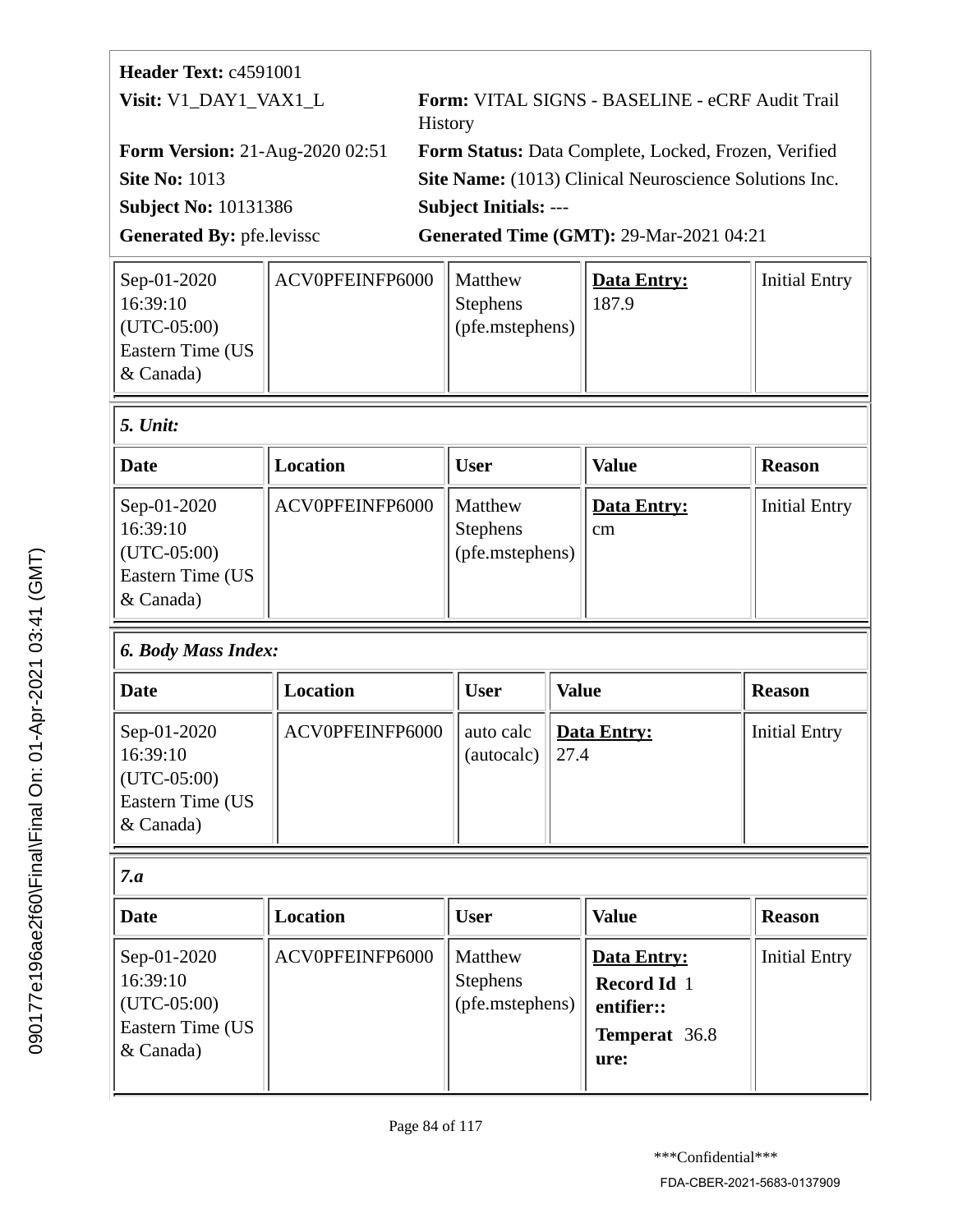| Header Text: c4591001                                                     |                 |                                                                   |                                               |                                                                           |                      |  |
|---------------------------------------------------------------------------|-----------------|-------------------------------------------------------------------|-----------------------------------------------|---------------------------------------------------------------------------|----------------------|--|
| Visit: V1_DAY1_VAX1_L<br><b>Form Version: 21-Aug-2020 02:51</b>           |                 | Form: VITAL SIGNS - BASELINE - eCRF Audit Trail<br><b>History</b> |                                               |                                                                           |                      |  |
|                                                                           |                 | Form Status: Data Complete, Locked, Frozen, Verified              |                                               |                                                                           |                      |  |
| <b>Site No: 1013</b>                                                      |                 | <b>Site Name:</b> (1013) Clinical Neuroscience Solutions Inc.     |                                               |                                                                           |                      |  |
| <b>Subject No: 10131386</b>                                               |                 | <b>Subject Initials: ---</b>                                      |                                               |                                                                           |                      |  |
| <b>Generated By: pfe.levissc</b>                                          |                 |                                                                   |                                               | <b>Generated Time (GMT): 29-Mar-2021 04:21</b>                            |                      |  |
|                                                                           |                 |                                                                   |                                               | Temperat C<br>ure Unit:<br>Temperat ORAL<br>ure Locati CAVIT<br>Y<br>on:: |                      |  |
| 7.a Record Identifier:                                                    |                 |                                                                   |                                               |                                                                           |                      |  |
| <b>Date</b>                                                               | <b>Location</b> |                                                                   | <b>User</b>                                   | <b>Value</b>                                                              | <b>Reason</b>        |  |
| Sep-01-2020<br>16:39:10<br>$(UTC-05:00)$<br>Eastern Time (US<br>& Canada) | ACV0PFEINFP6000 |                                                                   | Matthew<br>Stephens<br>(pfe.mstephens)        | Data Entry:                                                               | <b>Initial Entry</b> |  |
| 7.a Temperature:                                                          |                 |                                                                   |                                               |                                                                           |                      |  |
| Date                                                                      | <b>Location</b> |                                                                   | <b>User</b>                                   | <b>Value</b>                                                              | <b>Reason</b>        |  |
| Sep-01-2020<br>16:39:10<br>$(UTC-05:00)$<br>Eastern Time (US<br>& Canada) | ACV0PFEINFP6000 |                                                                   | Matthew<br><b>Stephens</b><br>(pfe.mstephens) | Data Entry:<br>36.8                                                       | <b>Initial Entry</b> |  |
| 7.a Unit:                                                                 |                 |                                                                   |                                               |                                                                           |                      |  |
| <b>Date</b>                                                               | <b>Location</b> |                                                                   | <b>User</b>                                   | <b>Value</b>                                                              | <b>Reason</b>        |  |
| Sep-01-2020<br>16:39:10<br>$(UTC-05:00)$<br>Eastern Time (US<br>& Canada) | ACV0PFEINFP6000 |                                                                   | Matthew<br>Stephens<br>(pfe.mstephens)        | Data Entry:<br>$\overline{C}$                                             | <b>Initial Entry</b> |  |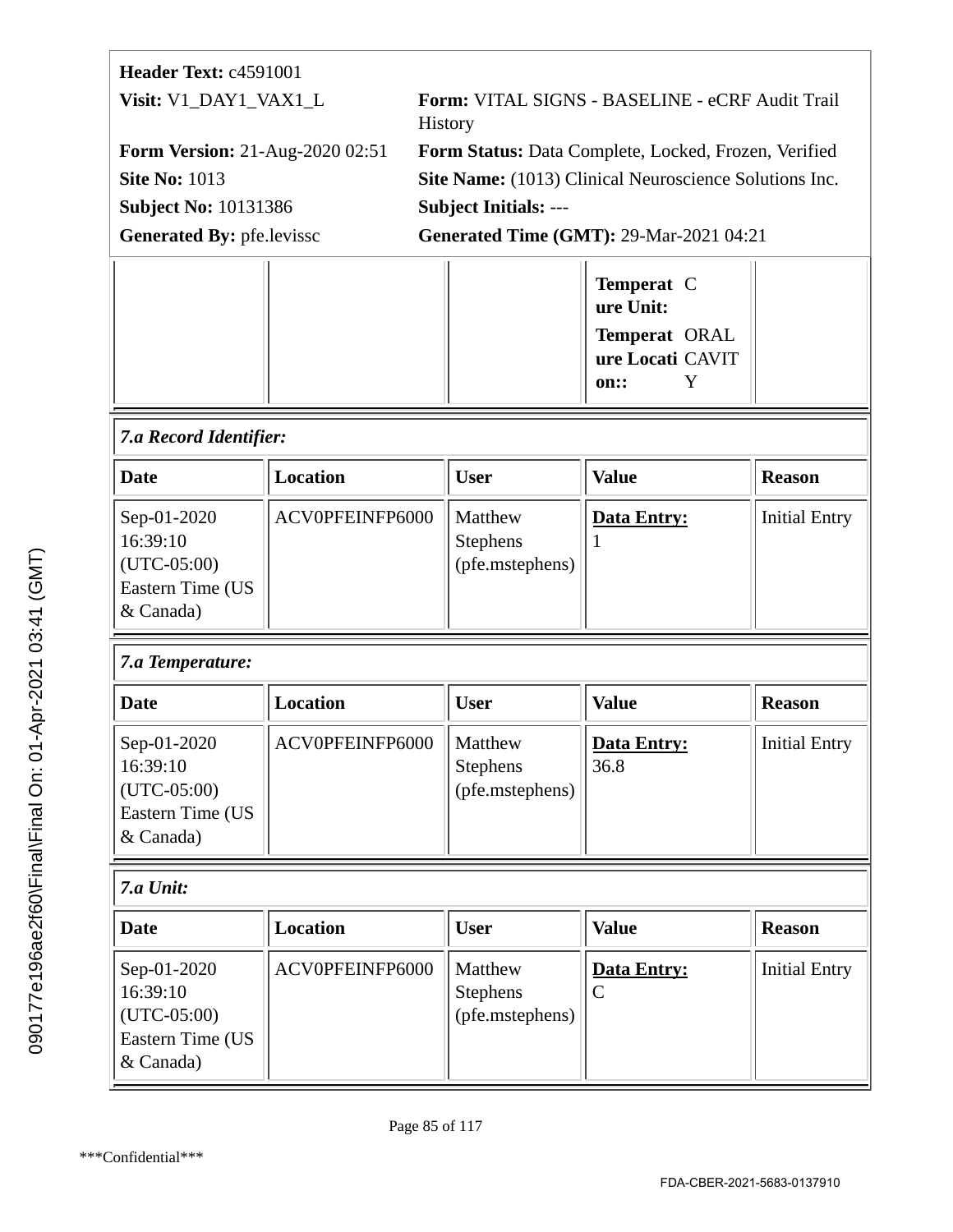| <b>Header Text: c4591001</b>           |                                                                   |
|----------------------------------------|-------------------------------------------------------------------|
| Visit: V1 DAY1 VAX1 L                  | Form: VITAL SIGNS - BASELINE - eCRF Audit Trail<br><b>History</b> |
| <b>Form Version: 21-Aug-2020 02:51</b> | Form Status: Data Complete, Locked, Frozen, Verified              |
| <b>Site No: 1013</b>                   | Site Name: (1013) Clinical Neuroscience Solutions Inc.            |
| <b>Subject No: 10131386</b>            | <b>Subject Initials: ---</b>                                      |
| <b>Generated By: pfe.levissc</b>       | <b>Generated Time (GMT): 29-Mar-2021 04:21</b>                    |

# *7.a Temperature Location:*

| <b>Date</b>                                                                 | Location        | <b>User</b>                                   | <b>Value</b>                      | <b>Reason</b>        |
|-----------------------------------------------------------------------------|-----------------|-----------------------------------------------|-----------------------------------|----------------------|
| Sep-01-2020<br>16:39:10<br>$ $ (UTC-05:00)<br>Eastern Time (US<br>& Canada) | ACV0PFEINFP6000 | Matthew<br><b>Stephens</b><br>(pfe.mstephens) | Data Entry:<br><b>ORAL CAVITY</b> | <b>Initial Entry</b> |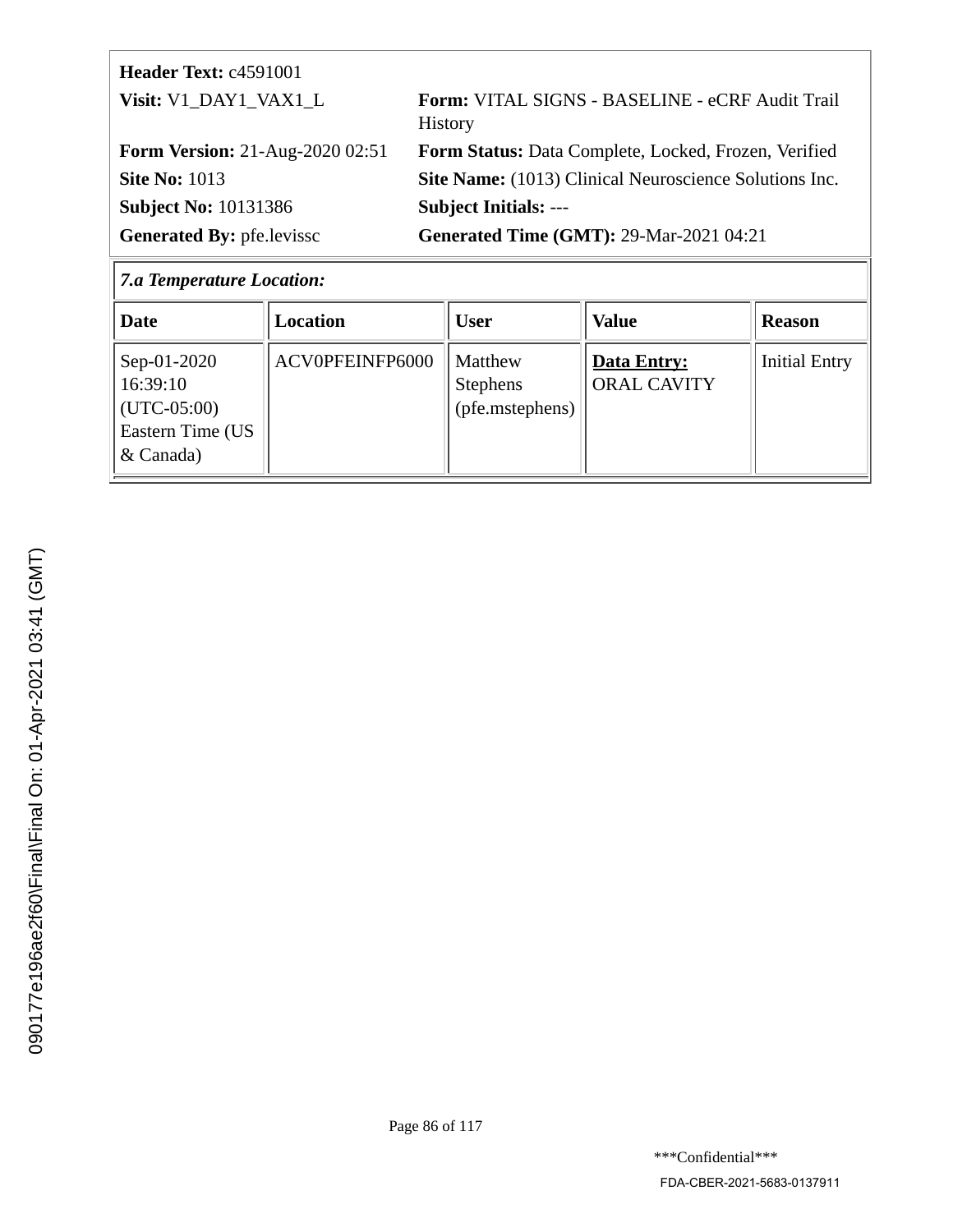| Header Text: c4591001                  |                                                        |
|----------------------------------------|--------------------------------------------------------|
| Visit: V1_DAY1_VAX1_L                  | Form: RANDOMIZATION - eCRF Audit Trail History         |
| <b>Form Version: 22-Apr-2020 21:03</b> | Form Status: Data Complete, Locked, Frozen, Verified   |
| <b>Site No: 1013</b>                   | Site Name: (1013) Clinical Neuroscience Solutions Inc. |
| <b>Subject No: 10131386</b>            | <b>Subject Initials: ---</b>                           |
| <b>Generated By: pfe.levissc</b>       | <b>Generated Time (GMT): 29-Mar-2021 04:21</b>         |
|                                        |                                                        |

| 1. Randomization Date:                                                    |                 |                                               |                                  |                      |  |  |
|---------------------------------------------------------------------------|-----------------|-----------------------------------------------|----------------------------------|----------------------|--|--|
| Date                                                                      | <b>Location</b> | <b>User</b>                                   | <b>Value</b>                     | <b>Reason</b>        |  |  |
| Sep-01-2020<br>16:39:21<br>$(UTC-05:00)$<br>Eastern Time (US<br>& Canada) | ACV0PFEINFP6000 | Matthew<br><b>Stephens</b><br>(pfe.mstephens) | <b>Data Entry:</b><br>Sep/1/2020 | <b>Initial Entry</b> |  |  |
| 2. Randomization Number:                                                  |                 |                                               |                                  |                      |  |  |
|                                                                           |                 |                                               |                                  |                      |  |  |
| <b>Date</b>                                                               | <b>Location</b> | <b>User</b>                                   | <b>Value</b>                     | <b>Reason</b>        |  |  |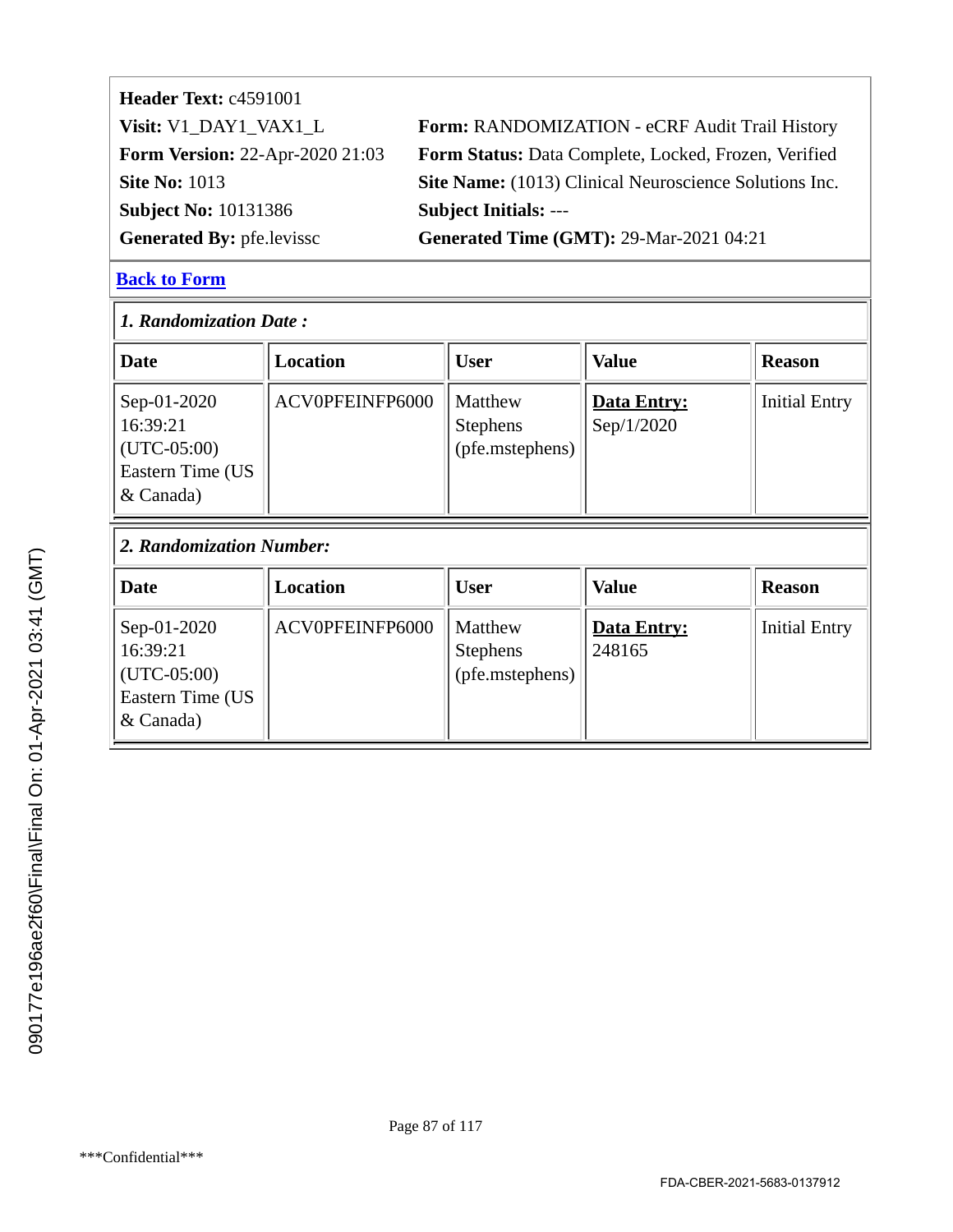| <b>Header Text: c4591001</b>           |                                                                                        |
|----------------------------------------|----------------------------------------------------------------------------------------|
| Visit: V1_DAY1_VAX1_L                  | Form: ELECTRONIC SAMPLE TRACKING -<br><b>IMMUNOGENICITY - eCRF Audit Trail History</b> |
| <b>Form Version: 22-Apr-2020 21:03</b> | Form Status: Data Complete, Locked, Frozen, Verified                                   |
| <b>Site No: 1013</b>                   | Site Name: (1013) Clinical Neuroscience Solutions Inc.                                 |
| <b>Subject No: 10131386</b>            | <b>Subject Initials: ---</b>                                                           |
| <b>Generated By: pfe.levissc</b>       | <b>Generated Time (GMT): 29-Mar-2021 04:21</b>                                         |

| $ 1.$ Data Origin                                                                     |                 |                         |                            |                      |  |  |
|---------------------------------------------------------------------------------------|-----------------|-------------------------|----------------------------|----------------------|--|--|
| Date                                                                                  | Location        | <b>User</b>             | <b>Value</b>               | <b>Reason</b>        |  |  |
| Sep-01-2020<br>16:39:28<br>$ $ (UTC-05:00)<br><b>Eastern Time (US</b><br>$\&$ Canada) | ACV0PFEINFP6000 | auto calc<br>(autocalc) | Data Entry:<br><b>SITE</b> | <b>Initial Entry</b> |  |  |

# *2. Sample Type*

| Date                                                                      | Location        | <b>User</b>             | <b>Value</b>                | <b>Reason</b>        |
|---------------------------------------------------------------------------|-----------------|-------------------------|-----------------------------|----------------------|
| Sep-01-2020<br>16:39:28<br>$(UTC-05:00)$<br>Eastern Time (US<br>& Canada) | ACV0PFEINFP6000 | auto calc<br>(autocalc) | Data Entry:<br><b>SERUM</b> | <b>Initial Entry</b> |

# *3. Sample Collected?*

| <b>Date</b>                                                                         | <b>Location</b> | <b>User</b>               | <b>Value</b>           | <b>Reason</b>                             |
|-------------------------------------------------------------------------------------|-----------------|---------------------------|------------------------|-------------------------------------------|
| Sep-01-2020<br>17:13:37<br>$(UTC-05:00)$<br><b>Eastern Time</b><br>(US $& Canada$ ) | ACV0PFEINFP6000 | auto query<br>(autoquery) | Query 1: Deleted       | Close Auto<br>Query                       |
| Sep-01-2020<br>16:39:28<br>$(UTC-05:00)$                                            | ACV0PFEINFP6000 | auto query<br>(autoquery) | Query 1: Candidat<br>e | 'Sample<br>Collected?' is<br>Yes, however |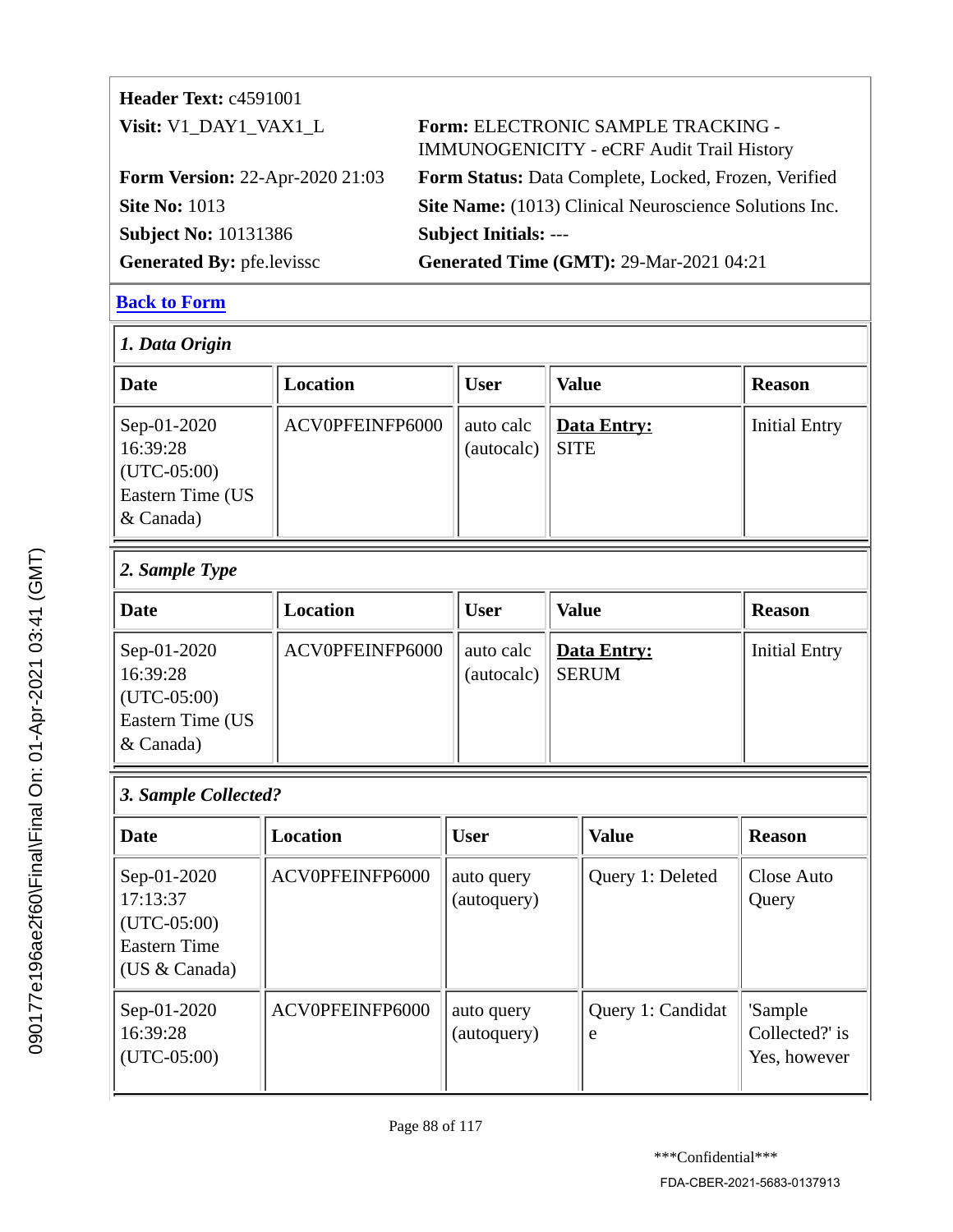# **Header Text:** c4591001

**Subject No:** 10131386 **Subject Initials:** ---

**Visit:** V1\_DAY1\_VAX1\_L **Form:** ELECTRONIC SAMPLE TRACKING - IMMUNOGENICITY - eCRF Audit Trail History **Form Version:** 22-Apr-2020 21:03 **Form Status:** Data Complete, Locked, Frozen, Verified **Site No: 1013 Site Name:** (1013) Clinical Neuroscience Solutions Inc.

Generated By: pfe.levissc **Generated Time (GMT): 29-Mar-2021 04:21** 

| <b>Eastern Time</b><br>(US & Canada)                                             |                 |                                               |                                                                           | no barcodes<br>are entered.<br>Please review<br>and correct as<br>appropriate. |
|----------------------------------------------------------------------------------|-----------------|-----------------------------------------------|---------------------------------------------------------------------------|--------------------------------------------------------------------------------|
| Sep-01-2020<br>16:39:28<br>$(UTC-05:00)$<br><b>Eastern Time</b><br>(US & Canada) | ACV0PFEINFP6000 | Matthew<br>Stephens<br>(pfe.mstephens)        | <b>Data Entry:</b><br><b>YES</b><br>Date of Collectio<br>n:<br>Sep/1/2020 | <b>Initial Entry</b>                                                           |
| 5.a                                                                              |                 |                                               |                                                                           |                                                                                |
| <b>Date</b>                                                                      | <b>Location</b> | <b>User</b>                                   | <b>Value</b>                                                              | <b>Reason</b>                                                                  |
| Sep-01-2020<br>17:13:37<br>$(UTC-05:00)$<br>Eastern Time (US<br>& Canada)        | ACV0PFEINFP6000 | Matthew<br><b>Stephens</b><br>(pfe.mstephens) | <b>Data Entry:</b><br>Sample I BPC3N<br>$\mathbf{D}$ :<br>M               | <b>Initial Entry</b>                                                           |
| 5.a Sample ID                                                                    |                 |                                               |                                                                           |                                                                                |
| <b>Date</b>                                                                      | <b>Location</b> | <b>User</b>                                   | <b>Value</b>                                                              | <b>Reason</b>                                                                  |
| Sep-01-2020<br>17:13:37                                                          | ACV0PFEINFP6000 | Matthew                                       | <b>Data Entry:</b>                                                        | <b>Initial Entry</b>                                                           |
| $(UTC-05:00)$<br>Eastern Time (US<br>& Canada)                                   |                 | <b>Stephens</b><br>(pfe.mstephens)            | <b>BPC3NM</b>                                                             |                                                                                |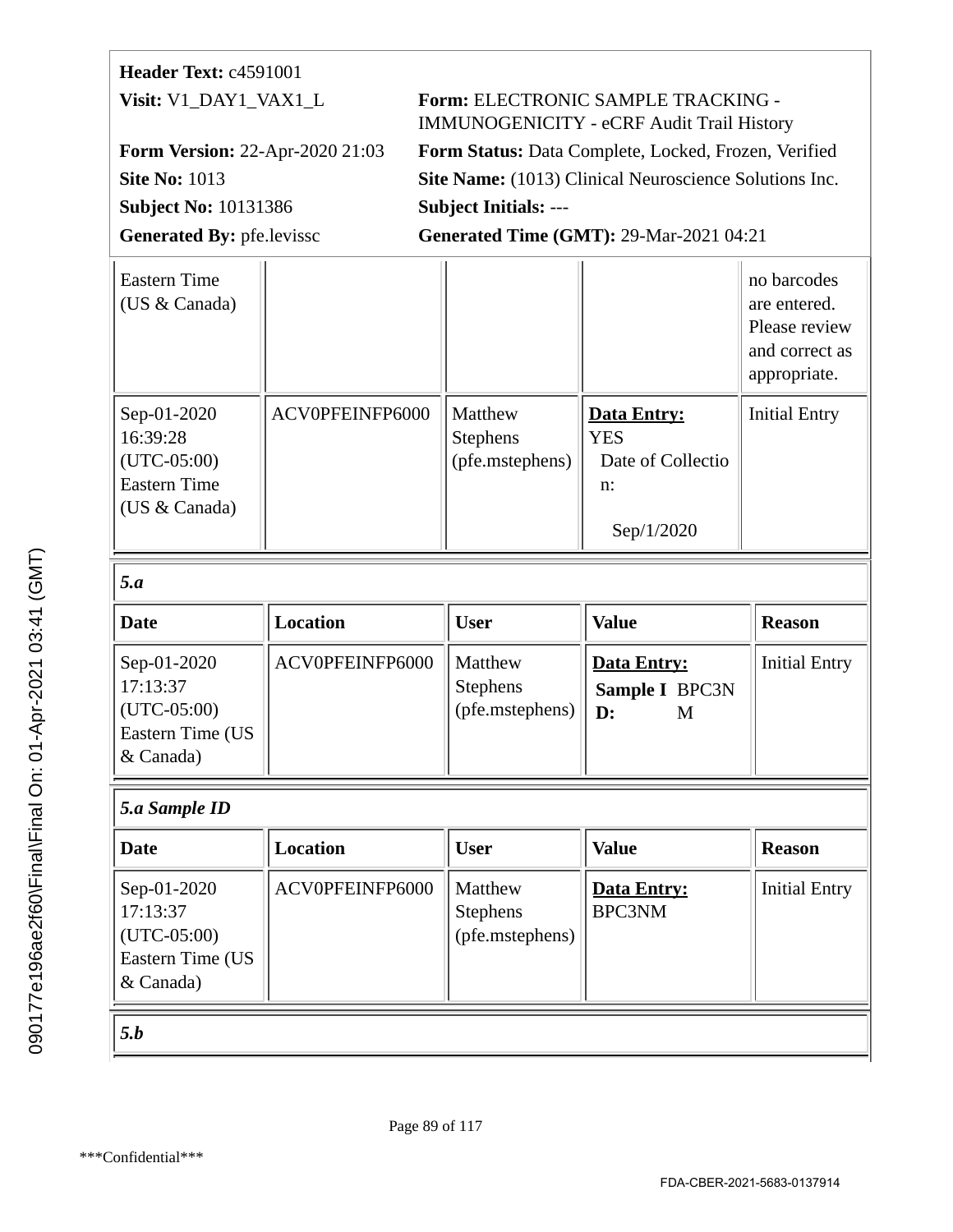# **Header Text:** c4591001

**Subject No:** 10131386 **Subject Initials:** ---

# **Visit:** V1\_DAY1\_VAX1\_L **Form:** ELECTRONIC SAMPLE TRACKING - IMMUNOGENICITY - eCRF Audit Trail History

**Form Version:** 22-Apr-2020 21:03 **Form Status:** Data Complete, Locked, Frozen, Verified **Site No: 1013 Site Name:** (1013) Clinical Neuroscience Solutions Inc.

Generated By: pfe.levissc **Generated Time (GMT): 29-Mar-2021 04:21** 

| <b>Date</b>                                                                    | Location        | <b>User</b>                                   | <b>Value</b>                                         | <b>Reason</b>        |
|--------------------------------------------------------------------------------|-----------------|-----------------------------------------------|------------------------------------------------------|----------------------|
| Sep-01-2020<br>17:13:49<br>$ $ (UTC-05:00)<br>Eastern Time (US<br>$\&$ Canada) | ACV0PFEINFP6000 | Matthew<br><b>Stephens</b><br>(pfe.mstephens) | Data Entry:<br>Sample I BPC3N<br>$\mathbf{D}$ :<br>N | <b>Initial Entry</b> |
| $\vert$ 5.b Sample ID                                                          |                 |                                               |                                                      |                      |
| <b>Date</b>                                                                    | <b>Location</b> | <b>User</b>                                   | <b>Value</b>                                         | <b>Reason</b>        |

| ~~~~                                                                      |                 | ັບບັນ                                         |                                      | -------              |  |  |
|---------------------------------------------------------------------------|-----------------|-----------------------------------------------|--------------------------------------|----------------------|--|--|
| Sep-01-2020<br>17:13:49<br>$(UTC-05:00)$<br>Eastern Time (US<br>& Canada) | ACV0PFEINFP6000 | Matthew<br><b>Stephens</b><br>(pfe.mstephens) | <b>Data Entry:</b><br><b>BPC3NN</b>  | <b>Initial Entry</b> |  |  |
| 5.c                                                                       |                 |                                               |                                      |                      |  |  |
| <b>Date</b>                                                               | Location        | <b>User</b>                                   | <b>Value</b>                         | <b>Reason</b>        |  |  |
| Sep-01-2020<br>17:13:54                                                   | ACV0PFEINFP6000 | Matthew<br><b>Stephens</b>                    | <b>Data Entry:</b><br>Sample I BPC3N | <b>Initial Entry</b> |  |  |

(pfe.mstephens)

**D:**

P

(UTC-05:00) Eastern Time (US

& Canada)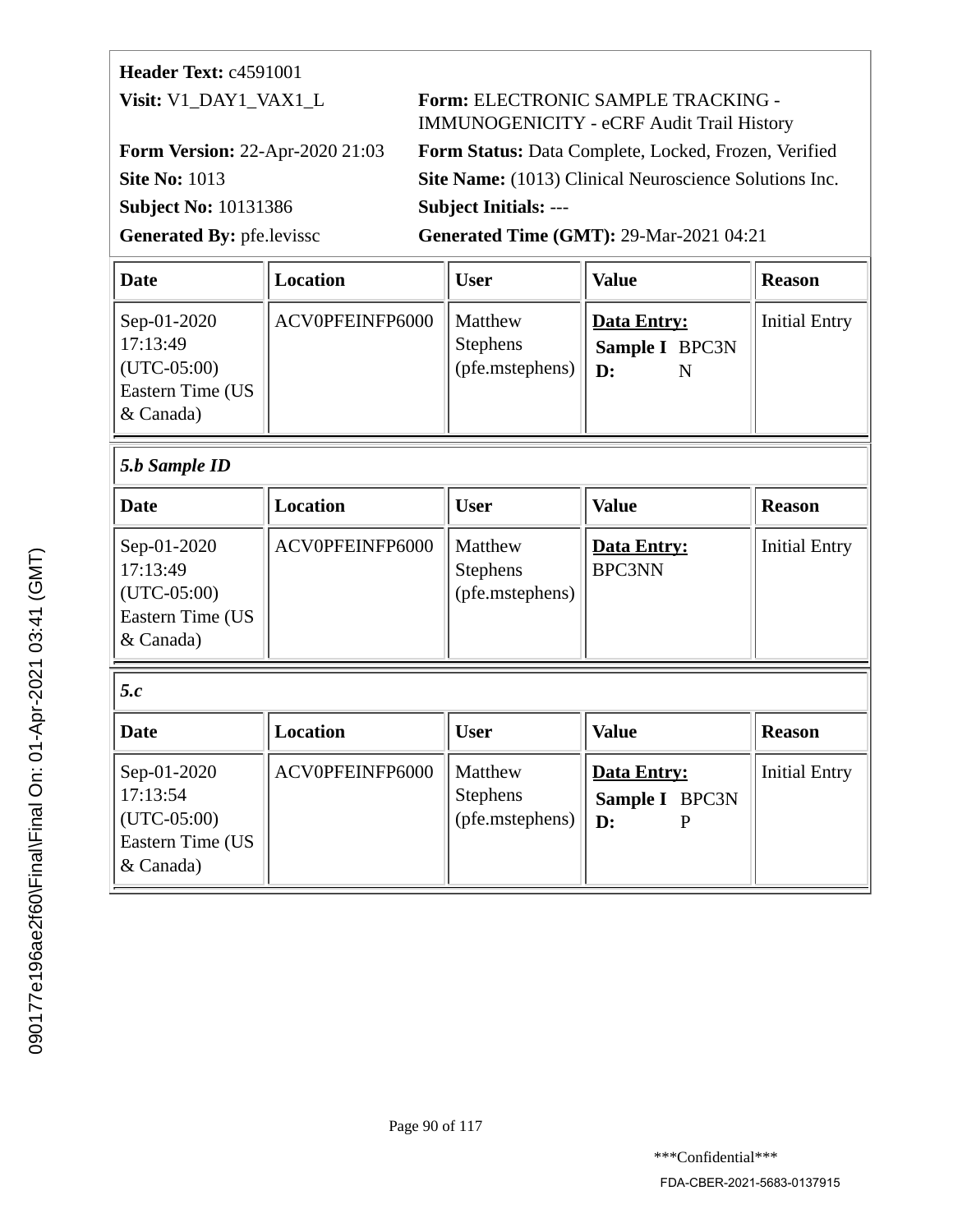| <b>Header Text: c4591001</b>           |                                                                                        |
|----------------------------------------|----------------------------------------------------------------------------------------|
| Visit: V1_DAY1_VAX1_L                  | Form: ELECTRONIC SAMPLE TRACKING -<br><b>IMMUNOGENICITY - eCRF Audit Trail History</b> |
| <b>Form Version: 22-Apr-2020 21:03</b> | Form Status: Data Complete, Locked, Frozen, Verified                                   |
| <b>Site No: 1013</b>                   | Site Name: (1013) Clinical Neuroscience Solutions Inc.                                 |
| <b>Subject No: 10131386</b>            | <b>Subject Initials: ---</b>                                                           |
| Generated By: pfe.levissc              | <b>Generated Time (GMT): 29-Mar-2021 04:21</b>                                         |

#### *5.c Sample ID*

| <b>Date</b>                                                               | <b>Location</b> | <b>User</b>                                   | <b>Value</b>                                    | <b>Reason</b>        |
|---------------------------------------------------------------------------|-----------------|-----------------------------------------------|-------------------------------------------------|----------------------|
| Sep-01-2020<br>17:13:54<br>$(UTC-05:00)$<br>Eastern Time (US<br>& Canada) | ACV0PFEINFP6000 | Matthew<br><b>Stephens</b><br>(pfe.mstephens) | <b>Data Entry:</b><br><b>BPC3NP</b>             | <b>Initial Entry</b> |
| 5.d                                                                       |                 |                                               |                                                 |                      |
| <b>Date</b>                                                               | <b>Location</b> | <b>User</b>                                   | <b>Value</b>                                    | <b>Reason</b>        |
| Sep-01-2020<br>17:14:05<br>$(UTC-05:00)$<br>Eastern Time (US<br>& Canada) | ACV0PFEINFP6000 | Matthew<br><b>Stephens</b><br>(pfe.mstephens) | <b>Data Entry:</b><br>Sample I BMN51<br>D:<br>9 | <b>Initial Entry</b> |
| 5.d Sample ID                                                             |                 |                                               |                                                 |                      |
| <b>Date</b>                                                               | Location        | <b>User</b>                                   | <b>Value</b>                                    | <b>Reason</b>        |
| Sep-01-2020<br>17:14:05<br>$(UTC-05:00)$<br>Eastern Time (US<br>& Canada) | ACV0PFEINFP6000 | Matthew<br><b>Stephens</b><br>(pfe.mstephens) | Data Entry:<br><b>BMN519</b>                    | <b>Initial Entry</b> |

| 5.e                     |                 |                            |                               |               |
|-------------------------|-----------------|----------------------------|-------------------------------|---------------|
| Date                    | Location        | <b>User</b>                | <b>Value</b>                  | <b>Reason</b> |
| Sep-01-2020<br>17:14:09 | ACV0PFEINFP6000 | Matthew<br><b>Stephens</b> | Data Entry:<br>Sample I BMN51 | Initial Entry |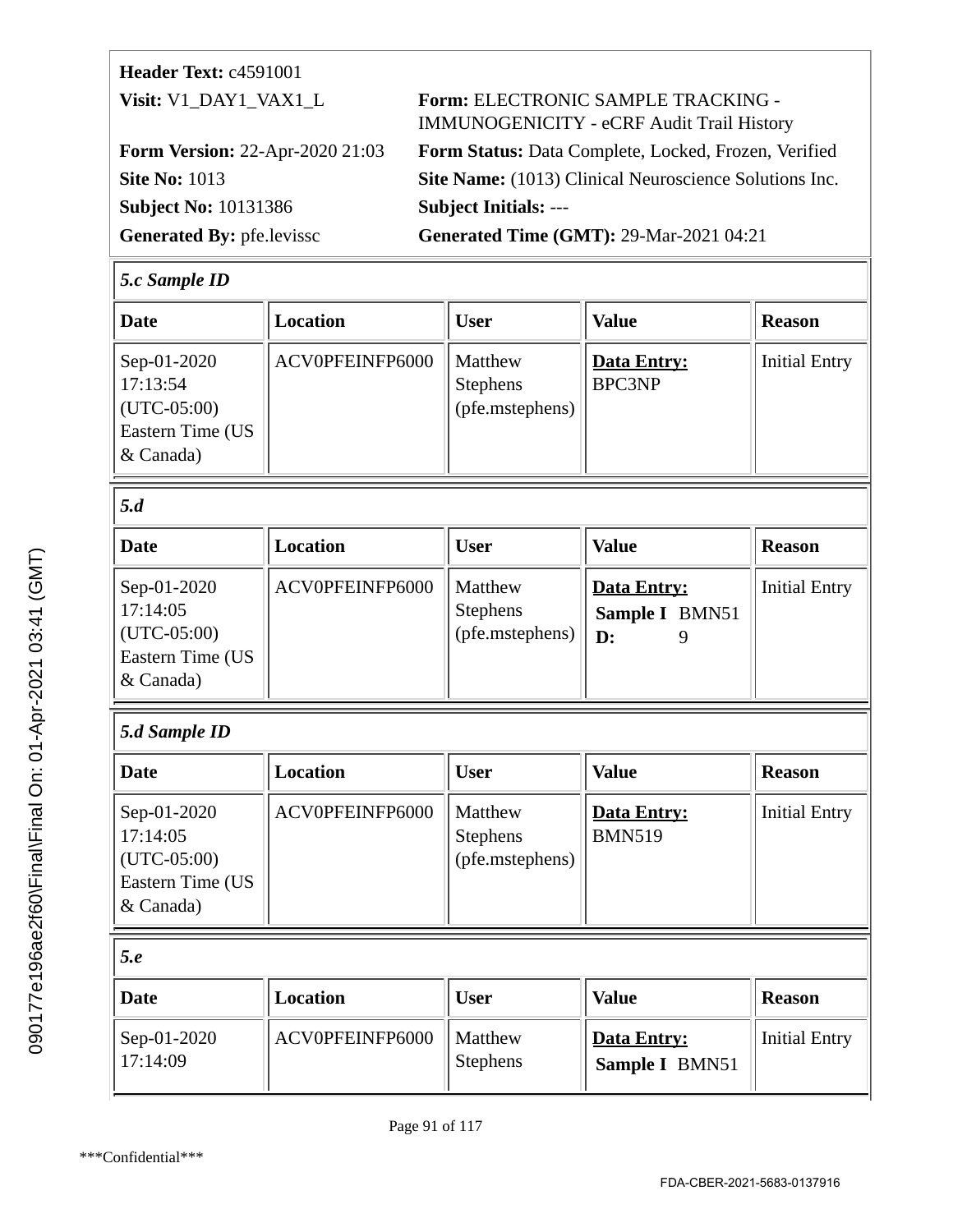| <b>Header Text:</b> $c4591001$                 |                                                                                               |  |  |  |
|------------------------------------------------|-----------------------------------------------------------------------------------------------|--|--|--|
| Visit: V1 DAY1 VAX1 L                          | <b>Form: ELECTRONIC SAMPLE TRACKING -</b><br><b>IMMUNOGENICITY - eCRF Audit Trail History</b> |  |  |  |
| <b>Form Version: 22-Apr-2020 21:03</b>         | <b>Form Status: Data Complete, Locked, Frozen, Verified</b>                                   |  |  |  |
| <b>Site No: 1013</b>                           | Site Name: (1013) Clinical Neuroscience Solutions Inc.                                        |  |  |  |
| <b>Subject No: 10131386</b>                    | <b>Subject Initials: ---</b>                                                                  |  |  |  |
| <b>Generated By: pfe.levissc</b>               | <b>Generated Time (GMT): 29-Mar-2021 04:21</b>                                                |  |  |  |
| $(UTC-05:00)$<br>Eastern Time (US<br>& Canada) | (pfe.mstephens)<br>$\mathbf{D}$<br>B                                                          |  |  |  |
| 5.e Sample ID                                  |                                                                                               |  |  |  |

 $\begin{array}{|c|c|c|c|c|}\n\hline\n\textbf{Date} & \textbf{I} & \textbf{Location} \\
\hline\n\textbf{E} & \textbf{D} & \textbf{I} & \textbf{I} \\
\hline\n\textbf{D} & \textbf{D} & \textbf{I} & \textbf{I} \\
\hline\n\textbf{D} & \textbf{D} & \textbf{I} & \textbf{I} \\
\hline\n\textbf{D} & \textbf{D} & \textbf{I} & \textbf{I} \\
\hline\n\textbf{D} & \textbf{D} & \textbf{I} & \textbf{I} \\
\hline\n\textbf{D} & \textbf{D} &$ 

Stephens

(pfe.mstephens)

**Data Entry:** BMN51B

Initial Entry

ACV0PFEINFP6000 | Matthew

Sep-01-2020 17:14:09 (UTC-05:00) Eastern Time (US

& Canada)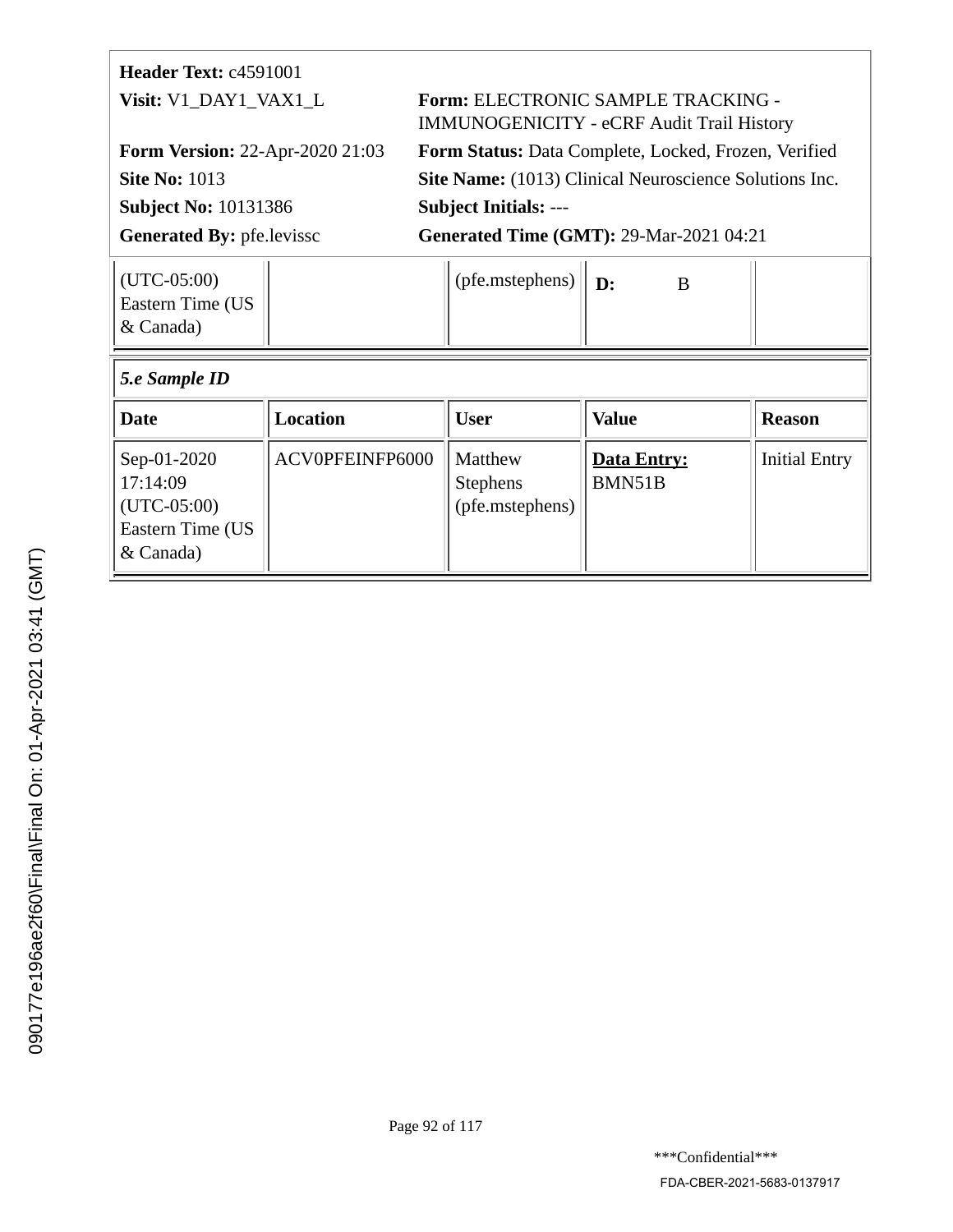| <b>Header Text: c4591001</b>           |                                                                                    |
|----------------------------------------|------------------------------------------------------------------------------------|
| Visit: V1 DAY1 VAX1 L                  | Form: ELECTRONIC SAMPLE TRACKING - NASAL<br><b>SWAB - eCRF Audit Trail History</b> |
| <b>Form Version: 22-Apr-2020 21:03</b> | Form Status: Data Complete, Locked, Frozen, Verified                               |
| <b>Site No: 1013</b>                   | Site Name: (1013) Clinical Neuroscience Solutions Inc.                             |
| <b>Subject No: 10131386</b>            | <b>Subject Initials: ---</b>                                                       |
| <b>Generated By: pfe.levissc</b>       | <b>Generated Time (GMT): 29-Mar-2021 04:21</b>                                     |

| 1. Data Origin                                                                        |                 |                         |                                   |                      |  |  |
|---------------------------------------------------------------------------------------|-----------------|-------------------------|-----------------------------------|----------------------|--|--|
| Date                                                                                  | Location        | <b>User</b>             | <b>Value</b>                      | <b>Reason</b>        |  |  |
| Sep-01-2020<br>16:39:34<br>$ $ (UTC-05:00)<br><b>Eastern Time (US</b><br>$\&$ Canada) | ACV0PFEINFP6000 | auto calc<br>(autocalc) | <b>Data Entry:</b><br><b>SITE</b> | <b>Initial Entry</b> |  |  |

# *2. Sample Type*

| Date                                                                      | Location        | <b>User</b> | <b>Value</b>                             | <b>Reason</b>        |
|---------------------------------------------------------------------------|-----------------|-------------|------------------------------------------|----------------------|
| Sep-01-2020<br>16:39:34<br>$(UTC-05:00)$<br>Eastern Time (US<br>& Canada) | ACV0PFEINFP6000 | auto calc   | Data Entry:<br>$(autocalc)$   NASAL_SWAB | <b>Initial Entry</b> |

#### *3. Sample Collected?*

| Date                                                                                | Location        | <b>User</b>               | <b>Value</b>           | <b>Reason</b>                             |
|-------------------------------------------------------------------------------------|-----------------|---------------------------|------------------------|-------------------------------------------|
| Sep-01-2020<br>17:14:21<br>$(UTC-05:00)$<br><b>Eastern Time</b><br>(US $& Canada$ ) | ACV0PFEINFP6000 | auto query<br>(autoquery) | Query 1: Deleted       | Close Auto<br>Query                       |
| Sep-01-2020<br>16:39:34<br>$(UTC-05:00)$                                            | ACV0PFEINFP6000 | auto query<br>(autoquery) | Query 1: Candidat<br>e | 'Sample<br>Collected?' is<br>Yes, however |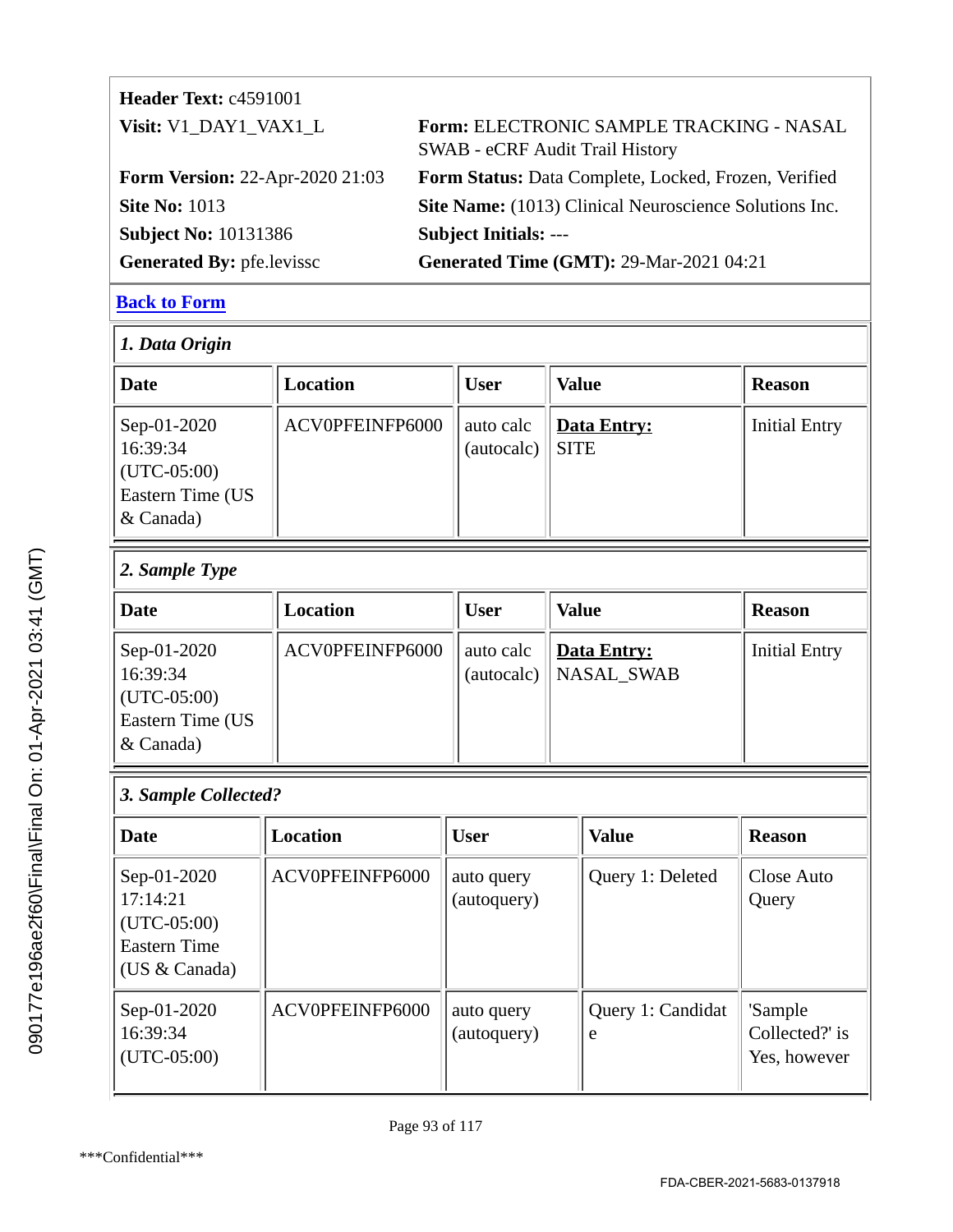# **Header Text:** c4591001 **Visit:** V1\_DAY1\_VAX1\_L **Form:** ELECTRONIC SAMPLE TRACKING - NASAL SWAB - eCRF Audit Trail History **Form Version:** 22-Apr-2020 21:03 **Form Status:** Data Complete, Locked, Frozen, Verified **Site No: 1013 Site Name:** (1013) Clinical Neuroscience Solutions Inc. **Subject No:** 10131386 **Subject Initials:** --- Generated By: pfe.levissc **Generated Time (GMT): 29-Mar-2021 04:21**

| Eastern Time<br>(US & Canada)                                                    |                 |                                               |                                                                       | no barcodes<br>are entered.<br>Please review<br>and correct as<br>appropriate. |
|----------------------------------------------------------------------------------|-----------------|-----------------------------------------------|-----------------------------------------------------------------------|--------------------------------------------------------------------------------|
| Sep-01-2020<br>16:39:34<br>$(UTC-05:00)$<br><b>Eastern Time</b><br>(US & Canada) | ACV0PFEINFP6000 | Matthew<br><b>Stephens</b><br>(pfe.mstephens) | Data Entry:<br><b>YES</b><br>Date of Collectio<br>$n$ :<br>Sep/1/2020 | <b>Initial Entry</b>                                                           |
| 5.a                                                                              |                 |                                               |                                                                       |                                                                                |

| <b>Date</b>                                                                 | Location        | <b>User</b>                                   | <b>Value</b>                                  | <b>Reason</b>        |
|-----------------------------------------------------------------------------|-----------------|-----------------------------------------------|-----------------------------------------------|----------------------|
| Sep-01-2020<br>17:14:21<br>$ $ (UTC-05:00)<br>Eastern Time (US<br>& Canada) | ACV0PFEINFP6000 | Matthew<br><b>Stephens</b><br>(pfe.mstephens) | Data Entry:<br>Sample I<br><b>BN624</b><br>D: | <b>Initial Entry</b> |

#### *5.a Sample ID*

| <b>Date</b>                                                                           | Location        | <b>User</b>                                   | <b>Value</b>                 | <b>Reason</b>        |
|---------------------------------------------------------------------------------------|-----------------|-----------------------------------------------|------------------------------|----------------------|
| Sep-01-2020<br>17:14:21<br>$ $ (UTC-05:00)<br><b>Eastern Time (US</b><br>$\&$ Canada) | ACV0PFEINFP6000 | Matthew<br><b>Stephens</b><br>(pfe.mstephens) | Data Entry:<br><b>BN6241</b> | <b>Initial Entry</b> |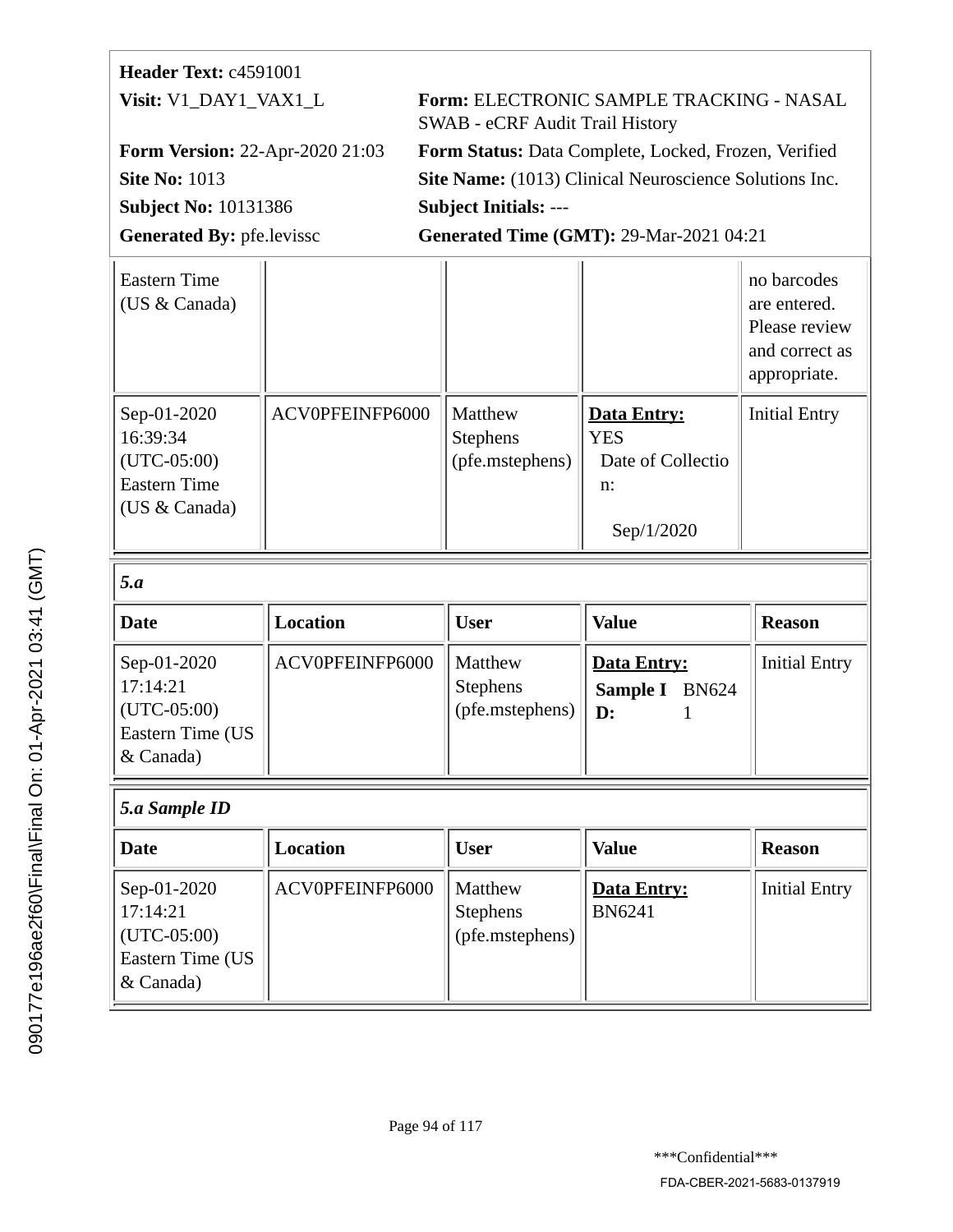| Form: VACCINATION - eCRF Audit Trail History                |
|-------------------------------------------------------------|
| <b>Form Status:</b> Data Complete, Locked, Frozen, Verified |
| Site Name: (1013) Clinical Neuroscience Solutions Inc.      |
| <b>Subject Initials: ---</b>                                |
| <b>Generated Time (GMT): 29-Mar-2021 04:21</b>              |
|                                                             |

| 1. Was there a temporary delay of vaccination?                            |                 |                                        |              |                                              |                      |
|---------------------------------------------------------------------------|-----------------|----------------------------------------|--------------|----------------------------------------------|----------------------|
| <b>Date</b>                                                               | <b>Location</b> | <b>User</b>                            |              | <b>Value</b>                                 | <b>Reason</b>        |
| Sep-01-2020<br>16:39:47<br>$(UTC-05:00)$<br>Eastern Time (US<br>& Canada) | ACV0PFEINFP6000 | Matthew<br>Stephens<br>(pfe.mstephens) |              | <b>Data Entry:</b><br>N <sub>O</sub>         | <b>Initial Entry</b> |
| 2. Treatment Name                                                         |                 |                                        |              |                                              |                      |
| <b>Date</b>                                                               | <b>Location</b> | <b>User</b>                            | <b>Value</b> |                                              | <b>Reason</b>        |
| Sep-01-2020<br>16:39:47<br>$(UTC-05:00)$<br>Eastern Time (US<br>& Canada) | ACV0PFEINFP6000 | auto calc<br>(autocalc)                |              | <b>Data Entry:</b><br><b>BLINDED THERAPY</b> | <b>Initial Entry</b> |
| 3. Formulation:                                                           |                 |                                        |              |                                              |                      |
| <b>Date</b>                                                               | <b>Location</b> | <b>User</b>                            | <b>Value</b> |                                              | <b>Reason</b>        |
| Sep-01-2020<br>16:39:47<br>$(UTC-05:00)$<br>Eastern Time (US<br>& Canada) | ACV0PFEINFP6000 | auto calc<br>(autocalc)                |              | <b>Data Entry:</b><br><b>INJECTION</b>       | <b>Initial Entry</b> |
| 4. Dose Date Time:                                                        |                 |                                        |              |                                              |                      |
| <b>Date</b>                                                               | <b>Location</b> | <b>User</b>                            |              | <b>Value</b>                                 | <b>Reason</b>        |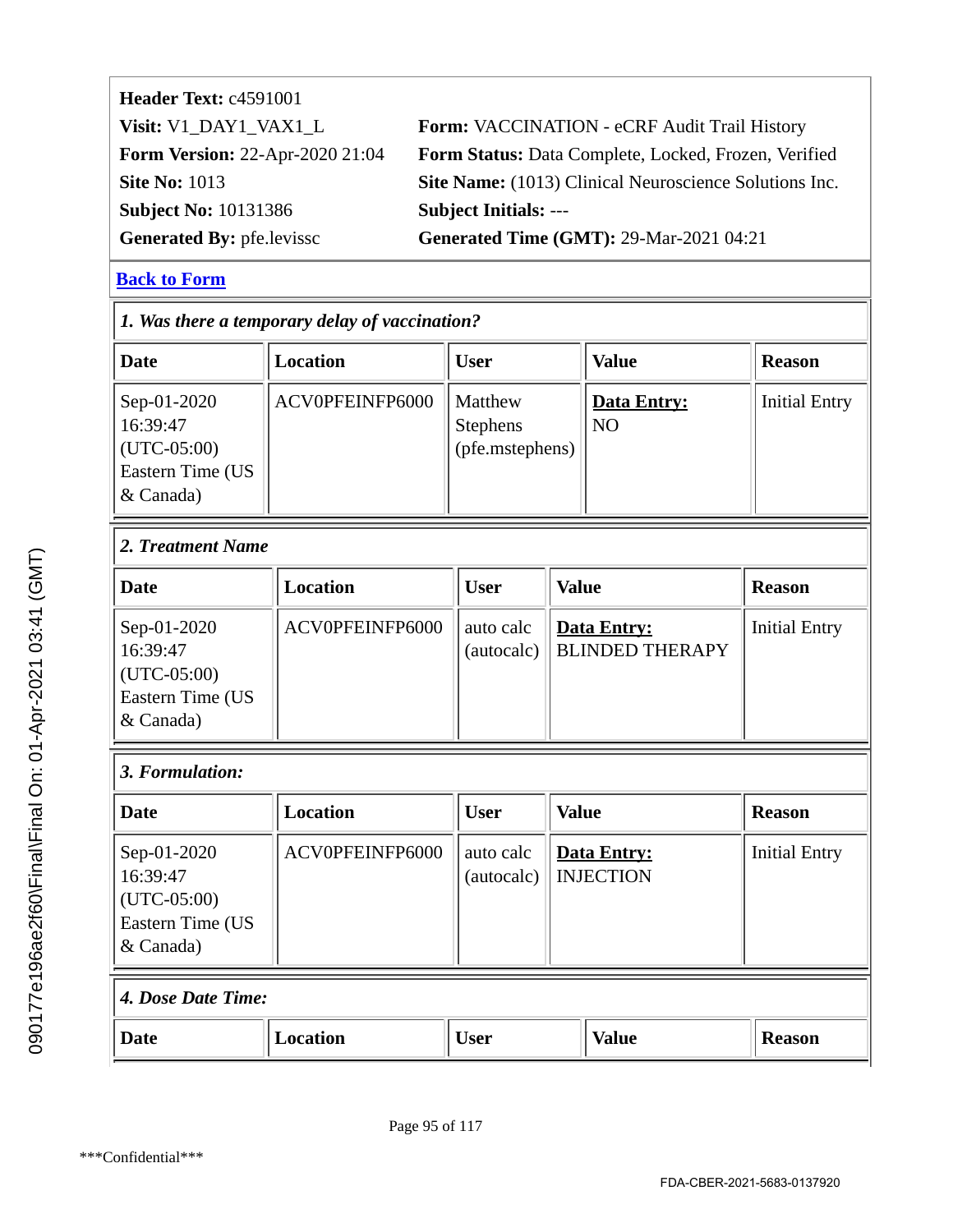| Header Text: c4591001                  |                                                        |
|----------------------------------------|--------------------------------------------------------|
| Visit: V1_DAY1_VAX1_L                  | Form: VACCINATION - eCRF Audit Trail History           |
| <b>Form Version: 22-Apr-2020 21:04</b> | Form Status: Data Complete, Locked, Frozen, Verified   |
| <b>Site No: 1013</b>                   | Site Name: (1013) Clinical Neuroscience Solutions Inc. |
| <b>Subject No: 10131386</b>            | <b>Subject Initials: ---</b>                           |
| <b>Generated By: pfe.levissc</b>       | <b>Generated Time (GMT): 29-Mar-2021 04:21</b>         |
|                                        |                                                        |

| ACV0PFEINFP6000 |                                                     | Initial Entry |
|-----------------|-----------------------------------------------------|---------------|
|                 | Sep/1/2020 10:50                                    |               |
|                 |                                                     |               |
|                 |                                                     |               |
|                 |                                                     |               |
|                 | I Matthew<br><b>Stephens</b><br>$ $ (pfe.mstephens) | Data Entry:   |

| $\vert$ 5. Anatomical Location:                                             |                 |           |                                          |                      |
|-----------------------------------------------------------------------------|-----------------|-----------|------------------------------------------|----------------------|
| Date                                                                        | Location        | User      | <b>Value</b>                             | <b>Reason</b>        |
| Sep-01-2020<br>16:39:47<br>$ $ (UTC-05:00)<br>Eastern Time (US<br>& Canada) | ACV0PFEINFP6000 | auto calc | Data Entry:<br>(autocalc) DELTOID MUSCLE | <b>Initial Entry</b> |

# *6. Body Side:*

| Date                                                                            | <b>Location</b> | <b>User</b>                                       | <b>Value</b>                | <b>Reason</b>        |
|---------------------------------------------------------------------------------|-----------------|---------------------------------------------------|-----------------------------|----------------------|
| Sep-01-2020<br>16:39:47<br>$\vert$ (UTC-05:00)<br>Eastern Time (US<br>& Canada) | ACV0PFEINFP6000 | Matthew<br><b>Stephens</b><br>$ $ (pfe.mstephens) | Data Entry:<br><b>RIGHT</b> | <b>Initial Entry</b> |

# *7. Route:*

| Date                                                                        | Location        | <b>User</b> | <b>Value</b>                              | <b>Reason</b>        |
|-----------------------------------------------------------------------------|-----------------|-------------|-------------------------------------------|----------------------|
| Sep-01-2020<br>16:39:47<br>$ $ (UTC-05:00)<br>Eastern Time (US<br>& Canada) | ACV0PFEINFP6000 | auto calc   | Data Entry:<br>(autocalc)   INTRAMUSCULAR | <b>Initial Entry</b> |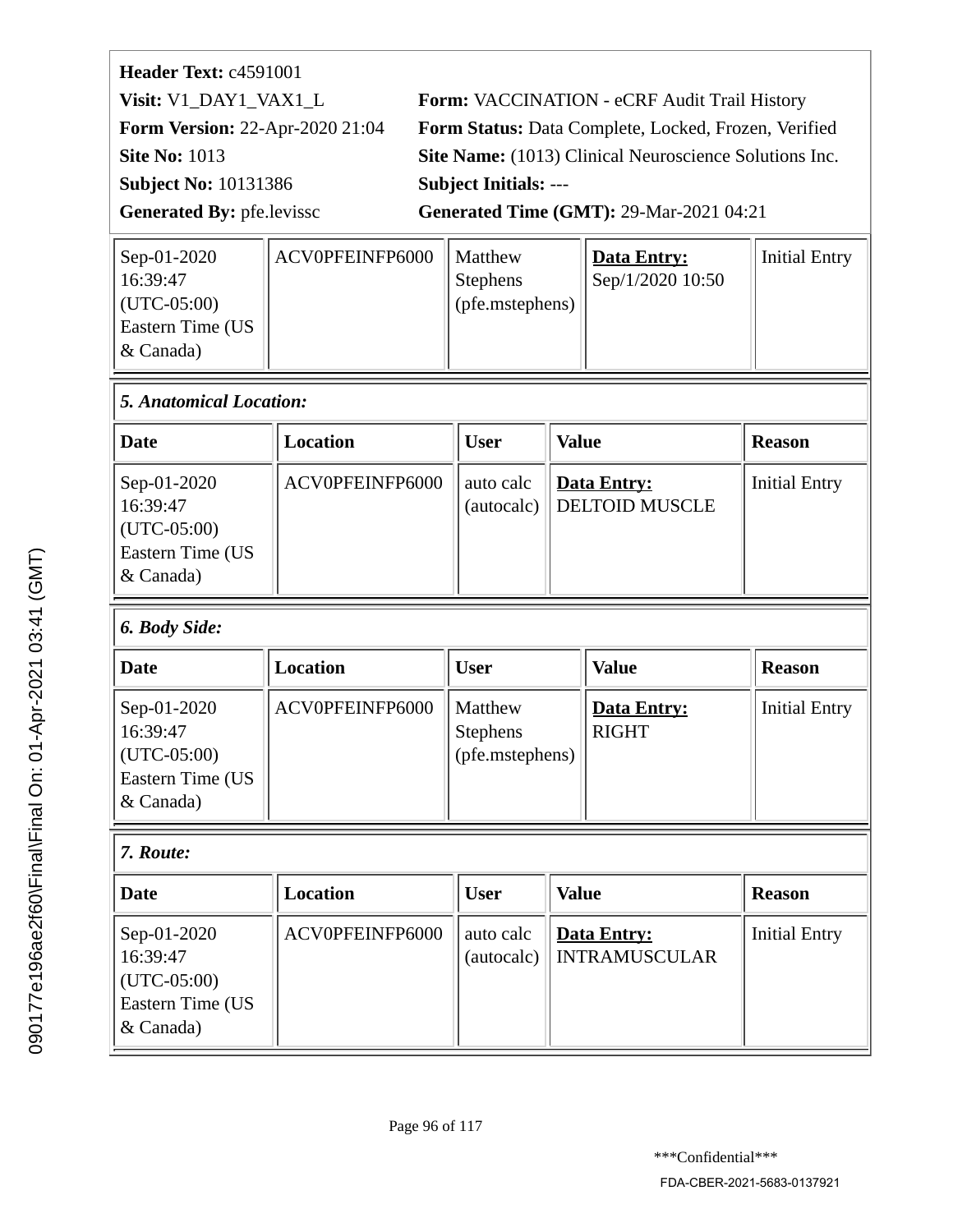| Header Text: c4591001                  |
|----------------------------------------|
| Visit: V1_DAY1_VAX1 L                  |
| <b>Form Version: 22-Apr-2020 21:04</b> |
| <b>Site No: 1013</b>                   |
| <b>Subject No: 10131386</b>            |
| <b>Generated By: pfellevissc</b>       |

Form: VACCINATION - eCRF Audit Trail History Form Status: Data Complete, Locked, Frozen, Verified **Site Name:** (1013) Clinical Neuroscience Solutions Inc. **Subject Initials: ---**

**Generated Time (GMT): 29-Mar-2021 04:21** 

| <b>10. Timeframe Subject Was Observed</b> |  |  |
|-------------------------------------------|--|--|
|                                           |  |  |

| Date                                                                                  | Location        | <b>User</b> | <b>Value</b>                                                                              | <b>Reason</b>        |
|---------------------------------------------------------------------------------------|-----------------|-------------|-------------------------------------------------------------------------------------------|----------------------|
| Sep-01-2020<br>16:39:47<br>$ $ (UTC-05:00)<br><b>Eastern Time (US</b><br>$\&$ Canada) | ACV0PFEINFP6000 | auto calc   | <b>Data Entry:</b><br>(autocalc) THE PROTOCOL SPE<br><b>CIFIED OBSERVATIO</b><br>N PERIOD | <b>Initial Entry</b> |

*11. Was the subject observed for at least the protocol specified observation period after investigational product administration?*

| Date                                                                      | Location        | User                                          | <b>Value</b>              | <b>Reason</b>        |
|---------------------------------------------------------------------------|-----------------|-----------------------------------------------|---------------------------|----------------------|
| Sep-01-2020<br>16:39:47<br>$(UTC-05:00)$<br>Eastern Time (US<br>& Canada) | ACV0PFEINFP6000 | Matthew<br><b>Stephens</b><br>(pfe.mstephens) | Data Entry:<br><b>YES</b> | <b>Initial Entry</b> |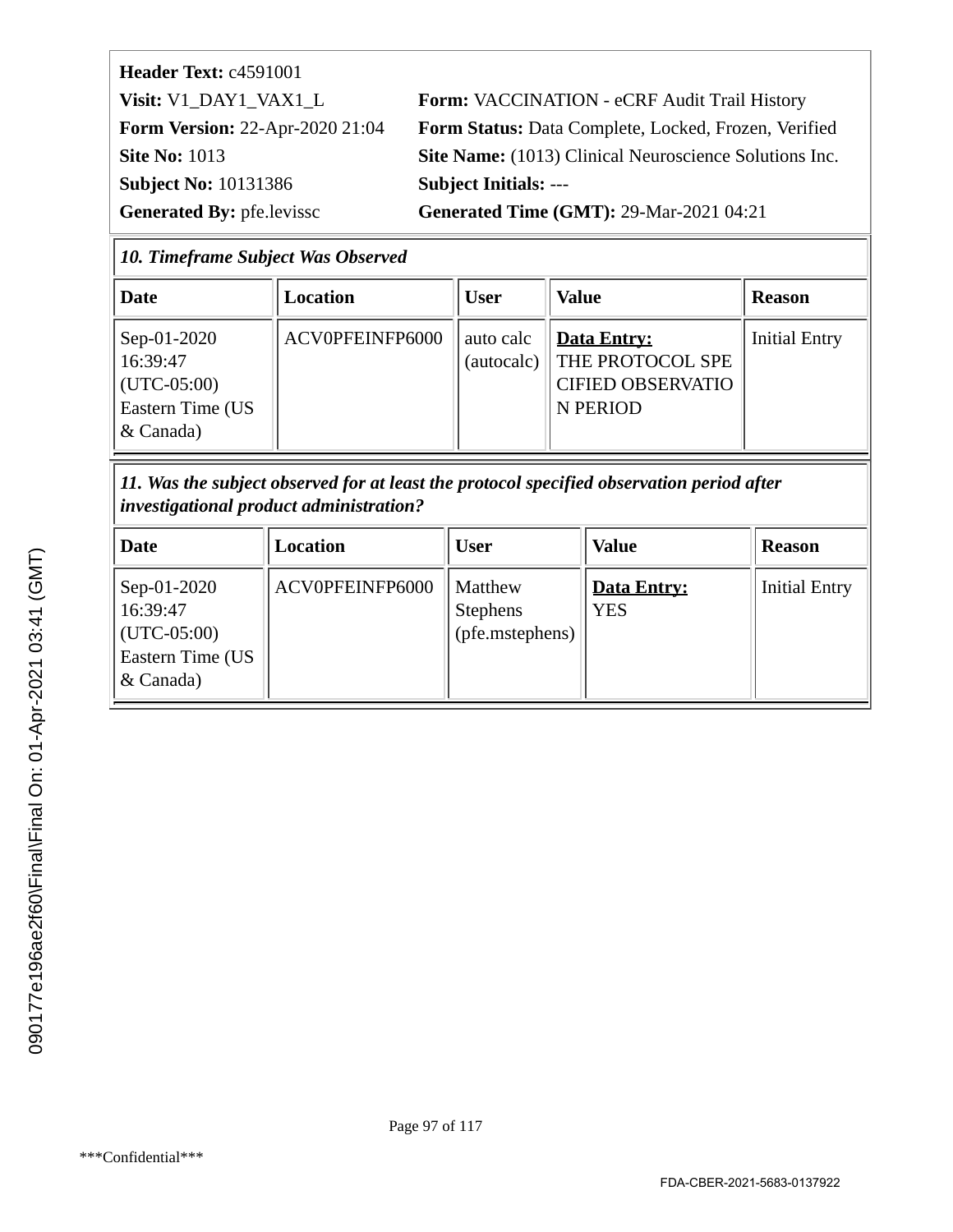| <b>Header Text: c4591001</b>           |                                                                 |
|----------------------------------------|-----------------------------------------------------------------|
| Visit: V1_DAY1_VAX1_L                  | Form: REACTOGENICITY DIARY - eCRF Audit Trail<br><b>History</b> |
| <b>Form Version:</b> 06-Jul-2020 21:53 | Form Status: Data Complete, Locked, Frozen, Verified            |
| <b>Site No: 1013</b>                   | Site Name: (1013) Clinical Neuroscience Solutions Inc.          |
| <b>Subject No: 10131386</b>            | <b>Subject Initials: ---</b>                                    |
| <b>Generated By: pfe.levissc</b>       | <b>Generated Time (GMT): 29-Mar-2021 04:21</b>                  |

| 1. Select appropriate response - Reactogenicity diary collection            |                 |                                                      |                                                                                                              |                      |  |
|-----------------------------------------------------------------------------|-----------------|------------------------------------------------------|--------------------------------------------------------------------------------------------------------------|----------------------|--|
| Date                                                                        | Location        | <b>User</b>                                          | <b>Value</b>                                                                                                 | <b>Reason</b>        |  |
| Sep-01-2020<br>16:39:53<br>$(UTC-05:00)$<br>Eastern Time (US<br>$&$ Canada) | ACV0PFEINFP6000 | <b>Matthew</b><br><b>Stephens</b><br>(pfe.mstephens) | <b>Data Entry:</b><br><b>NO - REACTOGE</b><br>NICITY E-DIARY<br>NOT COLLECTED<br>FOR THIS SUBJE<br><b>CT</b> | <b>Initial Entry</b> |  |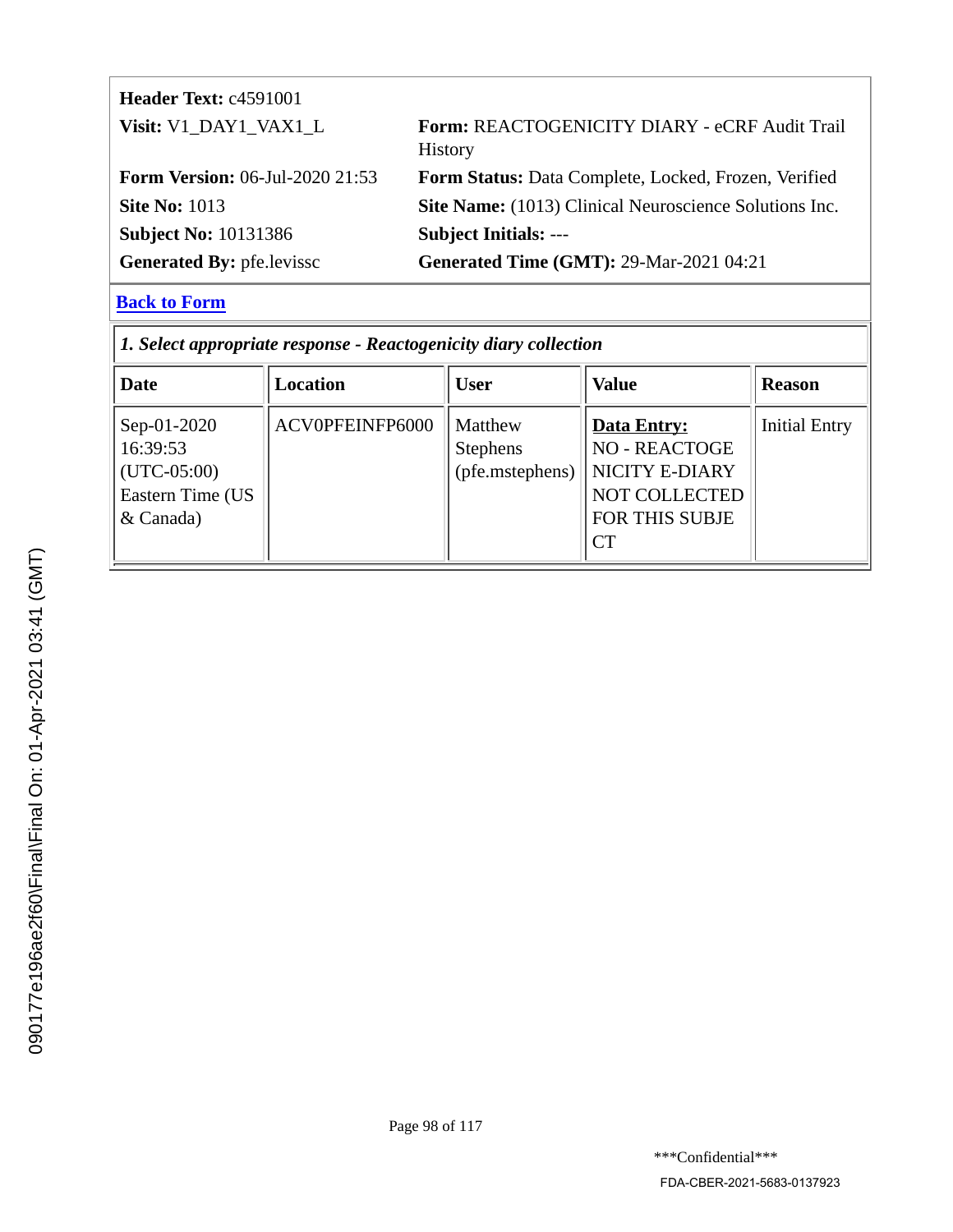| Header Text: c4591001                  |                                                        |
|----------------------------------------|--------------------------------------------------------|
| Visit: V2_VAX2_L                       | Form: DATE OF VISIT - eCRF Audit Trail History         |
| <b>Form Version: 22-Apr-2020 21:02</b> | Form Status: Data Complete, Locked, Frozen, Verified   |
| <b>Site No: 1013</b>                   | Site Name: (1013) Clinical Neuroscience Solutions Inc. |
| <b>Subject No: 10131386</b>            | <b>Subject Initials: ---</b>                           |
| <b>Generated By: pfe.levissc</b>       | <b>Generated Time (GMT): 29-Mar-2021 04:21</b>         |

| 1. Date of Visit                                                                |                 |                                               |                                   |                      |  |
|---------------------------------------------------------------------------------|-----------------|-----------------------------------------------|-----------------------------------|----------------------|--|
| <b>Date</b>                                                                     | <b>Location</b> | <b>User</b>                                   | <b>Value</b>                      | <b>Reason</b>        |  |
| Sep-22-2020<br>12:13:12<br>$\vert$ (UTC-05:00)<br>Eastern Time (US<br>& Canada) | ACV0PFEINFP6000 | Matthew<br><b>Stephens</b><br>(pfe.mstephens) | <b>Data Entry:</b><br>Sep/22/2020 | <b>Initial Entry</b> |  |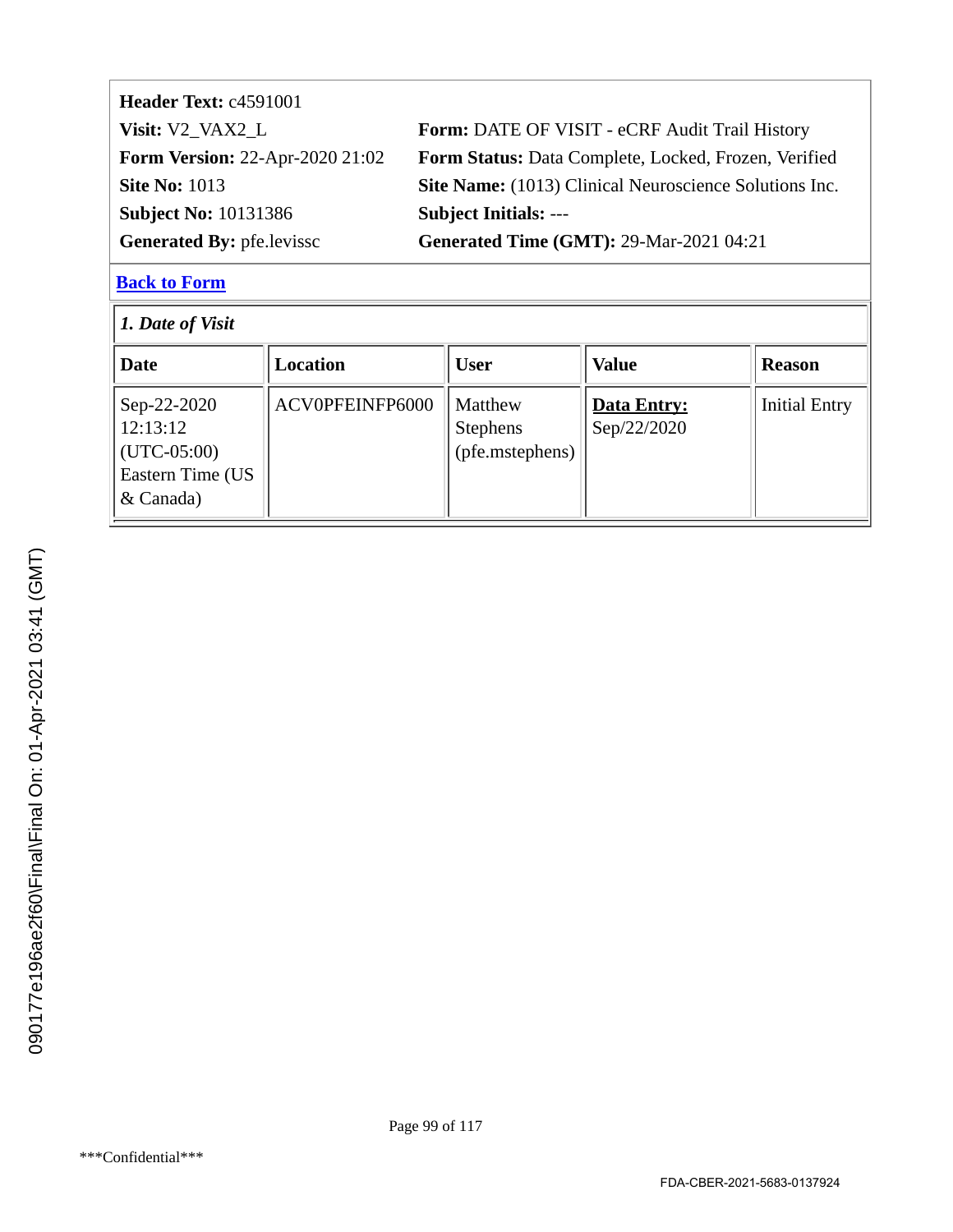| Header Text: c4591001            |                                                        |
|----------------------------------|--------------------------------------------------------|
| Visit: V2_VAX2_L                 | Form: VITAL SIGNS - TEMP - eCRF Audit Trail History    |
| Form Version: 15-Sep-2020 21:54  | Form Status: Data Complete, Locked, Frozen, Verified   |
| <b>Site No: 1013</b>             | Site Name: (1013) Clinical Neuroscience Solutions Inc. |
| <b>Subject No: 10131386</b>      | <b>Subject Initials: ---</b>                           |
| <b>Generated By: pfe.levissc</b> | <b>Generated Time (GMT): 29-Mar-2021 04:21</b>         |

| 1. Date:                                                                  |                 |                                               |                                                                                                                                                       |                      |  |
|---------------------------------------------------------------------------|-----------------|-----------------------------------------------|-------------------------------------------------------------------------------------------------------------------------------------------------------|----------------------|--|
| <b>Date</b>                                                               | <b>Location</b> | <b>User</b>                                   | <b>Value</b>                                                                                                                                          | <b>Reason</b>        |  |
| Sep-22-2020<br>12:13:23<br>$(UTC-05:00)$<br>Eastern Time (US<br>& Canada) | ACV0PFEINFP6000 | Matthew<br><b>Stephens</b><br>(pfe.mstephens) | <b>Data Entry:</b><br>Sep/22/2020                                                                                                                     | <b>Initial Entry</b> |  |
| 2.a                                                                       |                 |                                               |                                                                                                                                                       |                      |  |
| Date                                                                      | <b>Location</b> | <b>User</b>                                   | <b>Value</b>                                                                                                                                          | <b>Reason</b>        |  |
| Sep-22-2020<br>12:13:23<br>$(UTC-05:00)$<br>Eastern Time (US<br>& Canada) | ACV0PFEINFP6000 | Matthew<br><b>Stephens</b><br>(pfe.mstephens) | <b>Data Entry:</b><br>Record Id 1<br>entifier::<br>Temperat 36.7<br>ure:<br>Temperat C<br>ure Unit:<br>Temperat ORAL<br>ure Locati CAVIT<br>Y<br>on:: | <b>Initial Entry</b> |  |
| 2.a Record Identifier:                                                    |                 |                                               |                                                                                                                                                       |                      |  |
| <b>Date</b>                                                               | <b>Location</b> | <b>User</b>                                   | <b>Value</b>                                                                                                                                          | <b>Reason</b>        |  |
| Sep-22-2020<br>12:13:23<br>$(UTC-05:00)$<br>Eastern Time (US              | ACV0PFEINFP6000 | Matthew<br><b>Stephens</b><br>(pfe.mstephens) | <b>Data Entry:</b>                                                                                                                                    | <b>Initial Entry</b> |  |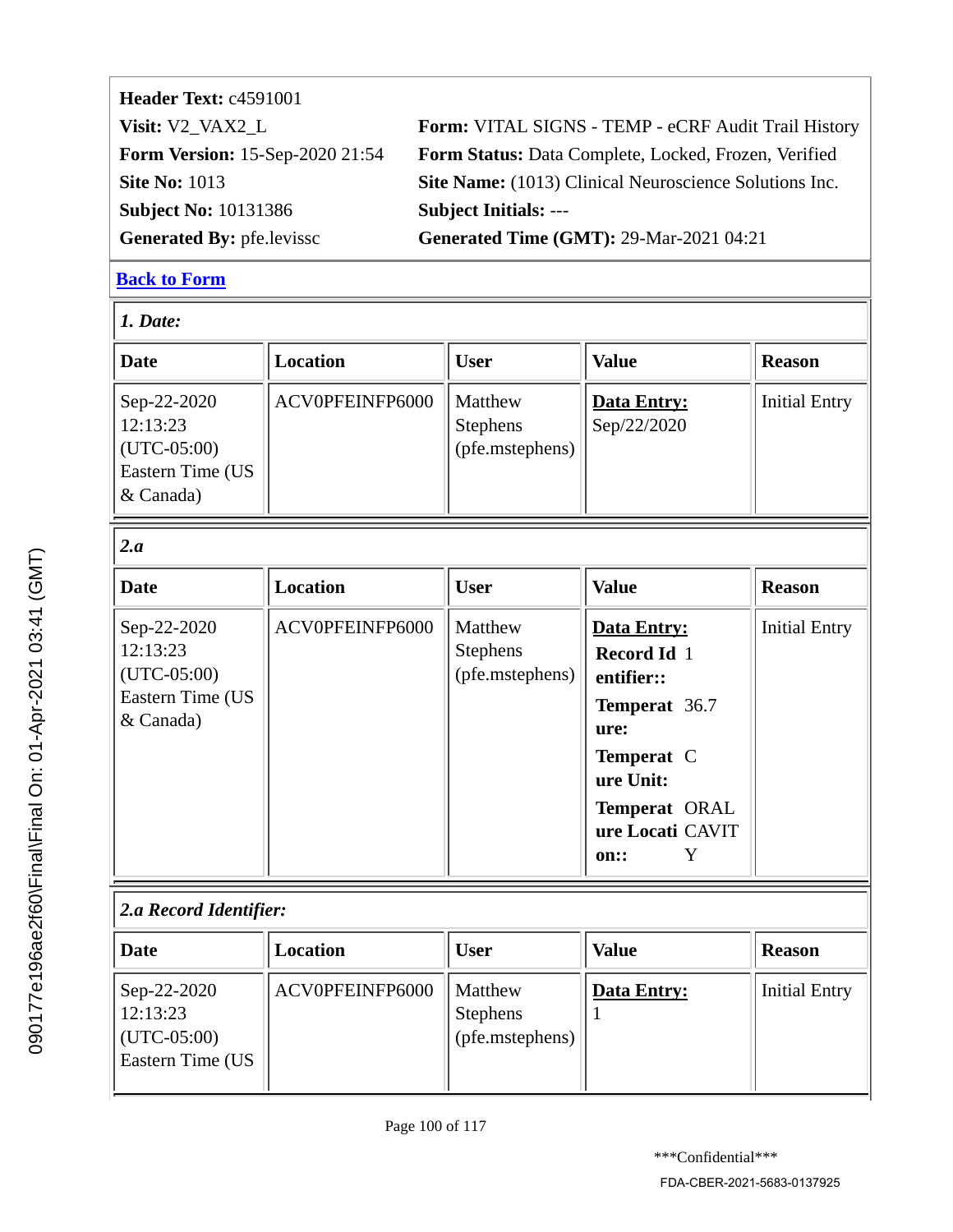| Header Text: c4591001                  |                                                        |
|----------------------------------------|--------------------------------------------------------|
| Visit: V2_VAX2_L                       | Form: VITAL SIGNS - TEMP - eCRF Audit Trail History    |
| <b>Form Version: 15-Sep-2020 21:54</b> | Form Status: Data Complete, Locked, Frozen, Verified   |
| <b>Site No: 1013</b>                   | Site Name: (1013) Clinical Neuroscience Solutions Inc. |
| <b>Subject No: 10131386</b>            | <b>Subject Initials: ---</b>                           |
| <b>Generated By: pfe.levissc</b>       | <b>Generated Time (GMT): 29-Mar-2021 04:21</b>         |
|                                        |                                                        |

| 2.a Temperature:                                                          |                 |                                                      |                            |                      |  |
|---------------------------------------------------------------------------|-----------------|------------------------------------------------------|----------------------------|----------------------|--|
| Date                                                                      | <b>Location</b> | <b>User</b>                                          | <b>Value</b>               | <b>Reason</b>        |  |
| Sep-22-2020<br>12:13:23<br>$(UTC-05:00)$<br>Eastern Time (US<br>& Canada) | ACV0PFEINFP6000 | <b>Matthew</b><br><b>Stephens</b><br>(pfe.mstephens) | <b>Data Entry:</b><br>36.7 | <b>Initial Entry</b> |  |
| $2.a$ Unit:                                                               |                 |                                                      |                            |                      |  |

| <b>Date</b>                                                                    | <b>Location</b> | <b>User</b>                            | <b>Value</b>                        | <b>Reason</b>        |
|--------------------------------------------------------------------------------|-----------------|----------------------------------------|-------------------------------------|----------------------|
| Sep-22-2020<br>12:13:23<br>$ $ (UTC-05:00)<br>Eastern Time (US<br>$\&$ Canada) | ACV0PFEINFP6000 | Matthew<br>Stephens<br>(pfe.mstephens) | <b>Data Entry:</b><br>$\mathcal{C}$ | <b>Initial Entry</b> |

| 2.a Temperature Location:                                                       |                 |                                               |                                          |                      |  |
|---------------------------------------------------------------------------------|-----------------|-----------------------------------------------|------------------------------------------|----------------------|--|
| Date                                                                            | Location        | <b>User</b>                                   | <b>Value</b>                             | <b>Reason</b>        |  |
| Sep-22-2020<br>12:13:23<br>$\vert$ (UTC-05:00)<br>Eastern Time (US<br>& Canada) | ACV0PFEINFP6000 | Matthew<br><b>Stephens</b><br>(pfe.mstephens) | <b>Data Entry:</b><br><b>ORAL CAVITY</b> | <b>Initial Entry</b> |  |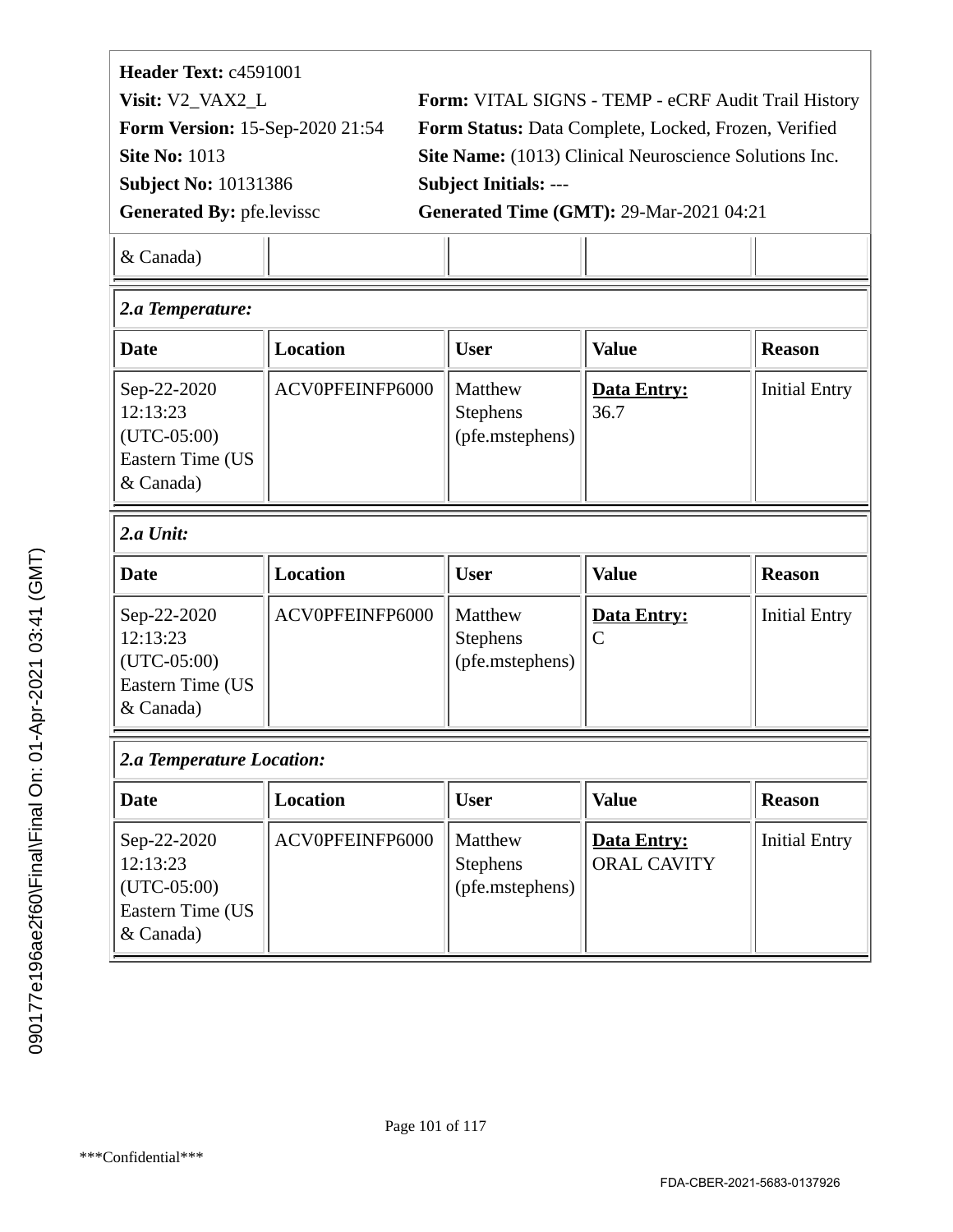| <b>Header Text: c4591001</b>             |                                                                                           |
|------------------------------------------|-------------------------------------------------------------------------------------------|
| Visit: V <sub>2</sub> VAX <sub>2</sub> L | <b>Form: ELECTRONIC SAMPLE TRACKING - NASAL</b><br><b>SWAB - eCRF Audit Trail History</b> |
| <b>Form Version: 22-Apr-2020 21:03</b>   | Form Status: Data Complete, Locked, Frozen, Verified                                      |
| <b>Site No: 1013</b>                     | Site Name: (1013) Clinical Neuroscience Solutions Inc.                                    |
| <b>Subject No: 10131386</b>              | <b>Subject Initials: ---</b>                                                              |
| <b>Generated By: pfe.levissc</b>         | <b>Generated Time (GMT): 29-Mar-2021 04:21</b>                                            |

| 1. Data Origin                                                                        |                 |                         |                            |                      |  |  |
|---------------------------------------------------------------------------------------|-----------------|-------------------------|----------------------------|----------------------|--|--|
| Date                                                                                  | Location        | <b>User</b>             | <b>Value</b>               | <b>Reason</b>        |  |  |
| Sep-22-2020<br>12:13:30<br>$ $ (UTC-05:00)<br><b>Eastern Time (US</b><br>$\&$ Canada) | ACV0PFEINFP6000 | auto calc<br>(autocalc) | Data Entry:<br><b>SITE</b> | <b>Initial Entry</b> |  |  |

# *2. Sample Type*

| <b>Date</b>                                                                 | Location        | User      | <b>Value</b>                                      | <b>Reason</b>        |
|-----------------------------------------------------------------------------|-----------------|-----------|---------------------------------------------------|----------------------|
| Sep-22-2020<br>12:13:30<br>$ $ (UTC-05:00)<br>Eastern Time (US<br>& Canada) | ACV0PFEINFP6000 | auto calc | <u>  Data Entry:</u><br>$(autocalc)$   NASAL_SWAB | <b>Initial Entry</b> |

# *3. Sample Collected?*

| Date                                                                                | Location        | <b>User</b>               | <b>Value</b>           | <b>Reason</b>                             |
|-------------------------------------------------------------------------------------|-----------------|---------------------------|------------------------|-------------------------------------------|
| Sep-22-2020<br>15:53:31<br>$(UTC-05:00)$<br><b>Eastern Time</b><br>(US $& Canada$ ) | ACV0PFEINFP6000 | auto query<br>(autoquery) | Query 1: Deleted       | Close Auto<br>Query                       |
| Sep-22-2020<br>12:13:30<br>$(UTC-05:00)$                                            | ACV0PFEINFP6000 | auto query<br>(autoquery) | Query 1: Candidat<br>e | 'Sample<br>Collected?' is<br>Yes, however |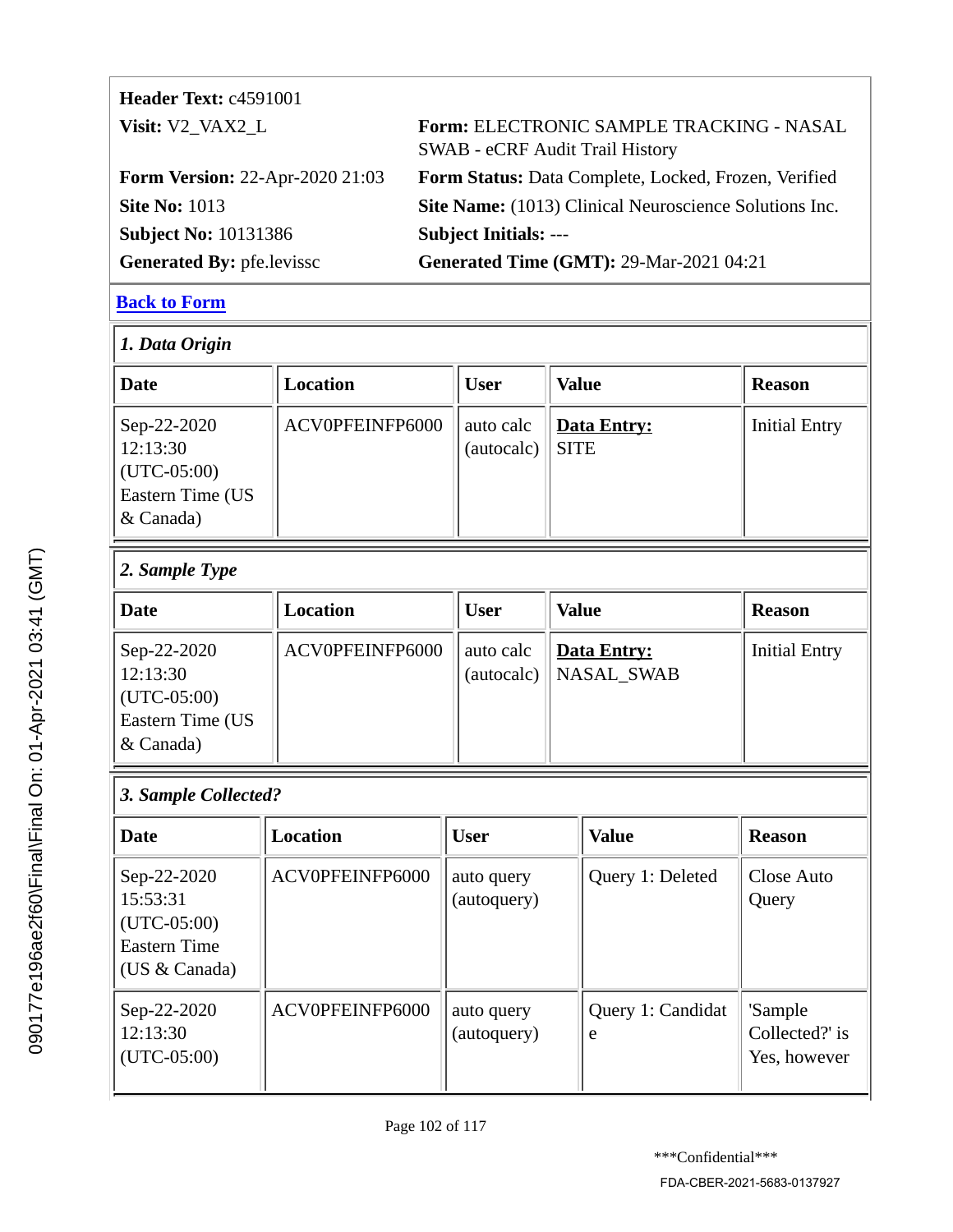# **Header Text:** c4591001

**Subject No:** 10131386 **Subject Initials:** ---

**Visit:** V2\_VAX2\_L **Form:** ELECTRONIC SAMPLE TRACKING - NASAL SWAB - eCRF Audit Trail History

**Form Version:** 22-Apr-2020 21:03 **Form Status:** Data Complete, Locked, Frozen, Verified **Site No: 1013 Site Name:** (1013) Clinical Neuroscience Solutions Inc.

Generated By: pfe.levissc **Generated Time (GMT): 29-Mar-2021 04:21** 

| <b>Eastern Time</b><br>(US & Canada)                                             |                 |                                               |                                                                     | no barcodes<br>are entered.<br>Please review<br>and correct as<br>appropriate. |
|----------------------------------------------------------------------------------|-----------------|-----------------------------------------------|---------------------------------------------------------------------|--------------------------------------------------------------------------------|
| Sep-22-2020<br>12:13:30<br>$(UTC-05:00)$<br><b>Eastern Time</b><br>(US & Canada) | ACV0PFEINFP6000 | Matthew<br>Stephens<br>(pfe.mstephens)        | Data Entry:<br><b>YES</b><br>Date of Collectio<br>n:<br>Sep/22/2020 | <b>Initial Entry</b>                                                           |
| 5.a                                                                              |                 |                                               |                                                                     |                                                                                |
| <b>Date</b>                                                                      | <b>Location</b> | <b>User</b>                                   | <b>Value</b>                                                        | <b>Reason</b>                                                                  |
| Sep-22-2020<br>15:53:31<br>$(UTC-05:00)$<br>Eastern Time (US<br>& Canada)        | ACV0PFEINFP6000 | Matthew<br><b>Stephens</b><br>(pfe.mstephens) | Data Entry:<br>Sample I<br>BPC33<br>D:<br>S                         | <b>Initial Entry</b>                                                           |
|                                                                                  |                 |                                               |                                                                     |                                                                                |

| Date                                                                            | Location        | <b>User</b>                                   | <b>Value</b>          | <b>Reason</b>        |
|---------------------------------------------------------------------------------|-----------------|-----------------------------------------------|-----------------------|----------------------|
| Sep-22-2020<br>15:53:31<br>$\vert$ (UTC-05:00)<br>Eastern Time (US<br>& Canada) | ACV0PFEINFP6000 | Matthew<br><b>Stephens</b><br>(pfe.mstephens) | Data Entry:<br>BPC33S | <b>Initial Entry</b> |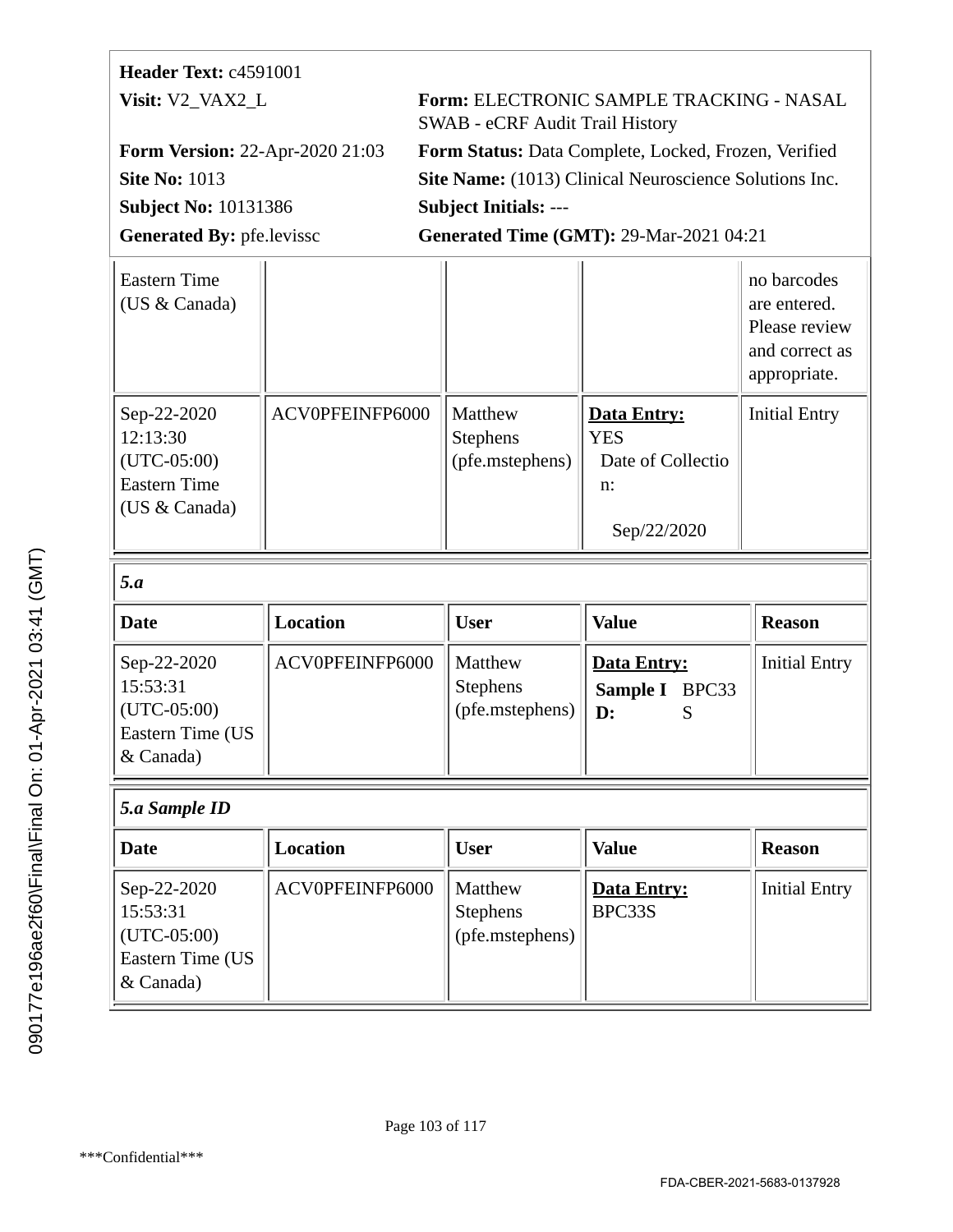| Form: VACCINATION - eCRF Audit Trail History           |
|--------------------------------------------------------|
| Form Status: Data Complete, Locked, Frozen, Verified   |
| Site Name: (1013) Clinical Neuroscience Solutions Inc. |
| <b>Subject Initials: ---</b>                           |
| <b>Generated Time (GMT): 29-Mar-2021 04:21</b>         |
|                                                        |

| 1. Was there a temporary delay of vaccination?                            |                 |                                        |              |                                       |                      |  |
|---------------------------------------------------------------------------|-----------------|----------------------------------------|--------------|---------------------------------------|----------------------|--|
| <b>Date</b>                                                               | <b>Location</b> | <b>User</b>                            |              | <b>Value</b>                          | <b>Reason</b>        |  |
| Sep-22-2020<br>12:13:46<br>$(UTC-05:00)$<br>Eastern Time (US<br>& Canada) | ACV0PFEINFP6000 | Matthew<br>Stephens<br>(pfe.mstephens) |              | <b>Data Entry:</b><br>N <sub>O</sub>  | <b>Initial Entry</b> |  |
| 2. Treatment Name                                                         |                 |                                        |              |                                       |                      |  |
| <b>Date</b>                                                               | <b>Location</b> | <b>User</b>                            | <b>Value</b> |                                       | <b>Reason</b>        |  |
| Sep-22-2020<br>12:13:46<br>$(UTC-05:00)$<br>Eastern Time (US<br>& Canada) | ACV0PFEINFP6000 | auto calc<br>(autocalc)                |              | Data Entry:<br><b>BLINDED THERAPY</b> | <b>Initial Entry</b> |  |
| 3. Formulation:                                                           |                 |                                        |              |                                       |                      |  |
| <b>Date</b>                                                               | <b>Location</b> | <b>User</b>                            | <b>Value</b> |                                       | <b>Reason</b>        |  |
| Sep-22-2020<br>12:13:46<br>$(UTC-05:00)$<br>Eastern Time (US<br>& Canada) | ACV0PFEINFP6000 | auto calc<br>(autocalc)                |              | Data Entry:<br><b>INJECTION</b>       | <b>Initial Entry</b> |  |
| 4. Dose Date Time:                                                        |                 |                                        |              |                                       |                      |  |
| <b>Date</b>                                                               | <b>Location</b> | <b>User</b>                            |              | <b>Value</b>                          | <b>Reason</b>        |  |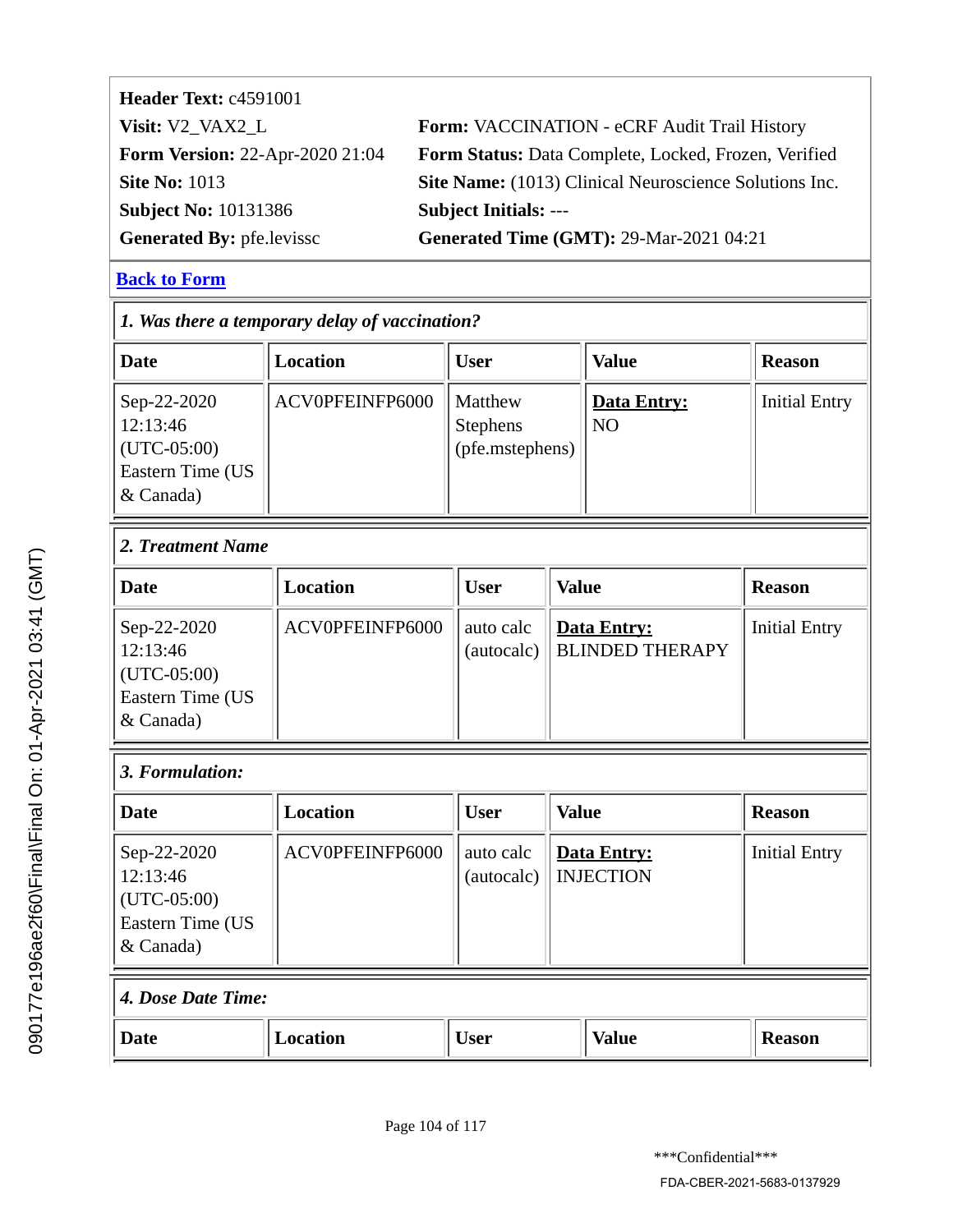| Form: VACCINATION - eCRF Audit Trail History           |
|--------------------------------------------------------|
| Form Status: Data Complete, Locked, Frozen, Verified   |
| Site Name: (1013) Clinical Neuroscience Solutions Inc. |
|                                                        |
| <b>Generated Time (GMT): 29-Mar-2021 04:21</b>         |
|                                                        |

| ACV0PFEINFP6000 | Data Entry:                                            | <b>Initial Entry</b> |
|-----------------|--------------------------------------------------------|----------------------|
|                 | Sep/22/2020 09:55                                      |                      |
|                 |                                                        |                      |
|                 |                                                        |                      |
|                 |                                                        |                      |
|                 | I Matthew<br><b>Stephens</b><br>$\int$ (pfe.mstephens) |                      |

| 5. Anatomical Location:                                                   |                 |             |                                            |                      |  |
|---------------------------------------------------------------------------|-----------------|-------------|--------------------------------------------|----------------------|--|
| Date                                                                      | Location        | <b>User</b> | <b>Value</b>                               | <b>Reason</b>        |  |
| Sep-22-2020<br>12:13:46<br>$(UTC-05:00)$<br>Eastern Time (US<br>& Canada) | ACV0PFEINFP6000 | auto calc   | Data Entry:<br>(autocalc)   DELTOID MUSCLE | <b>Initial Entry</b> |  |

# *6. Body Side:*

| <b>Date</b>                                                                 | Location        | <b>User</b>                                   | <b>Value</b>               | <b>Reason</b>        |
|-----------------------------------------------------------------------------|-----------------|-----------------------------------------------|----------------------------|----------------------|
| Sep-22-2020<br>12:13:46<br>$ $ (UTC-05:00)<br>Eastern Time (US<br>& Canada) | ACV0PFEINFP6000 | Matthew<br><b>Stephens</b><br>(pfe.mstephens) | Data Entry:<br><b>LEFT</b> | <b>Initial Entry</b> |

# *7. Route:*

| Date                                                                                  | Location        | <b>User</b> | <b>Value</b>                              | <b>Reason</b>        |
|---------------------------------------------------------------------------------------|-----------------|-------------|-------------------------------------------|----------------------|
| Sep-22-2020<br>12:13:46<br>$ $ (UTC-05:00)<br><b>Eastern Time (US</b><br>$\&$ Canada) | ACV0PFEINFP6000 | auto calc   | Data Entry:<br>(autocalc)   INTRAMUSCULAR | <b>Initial Entry</b> |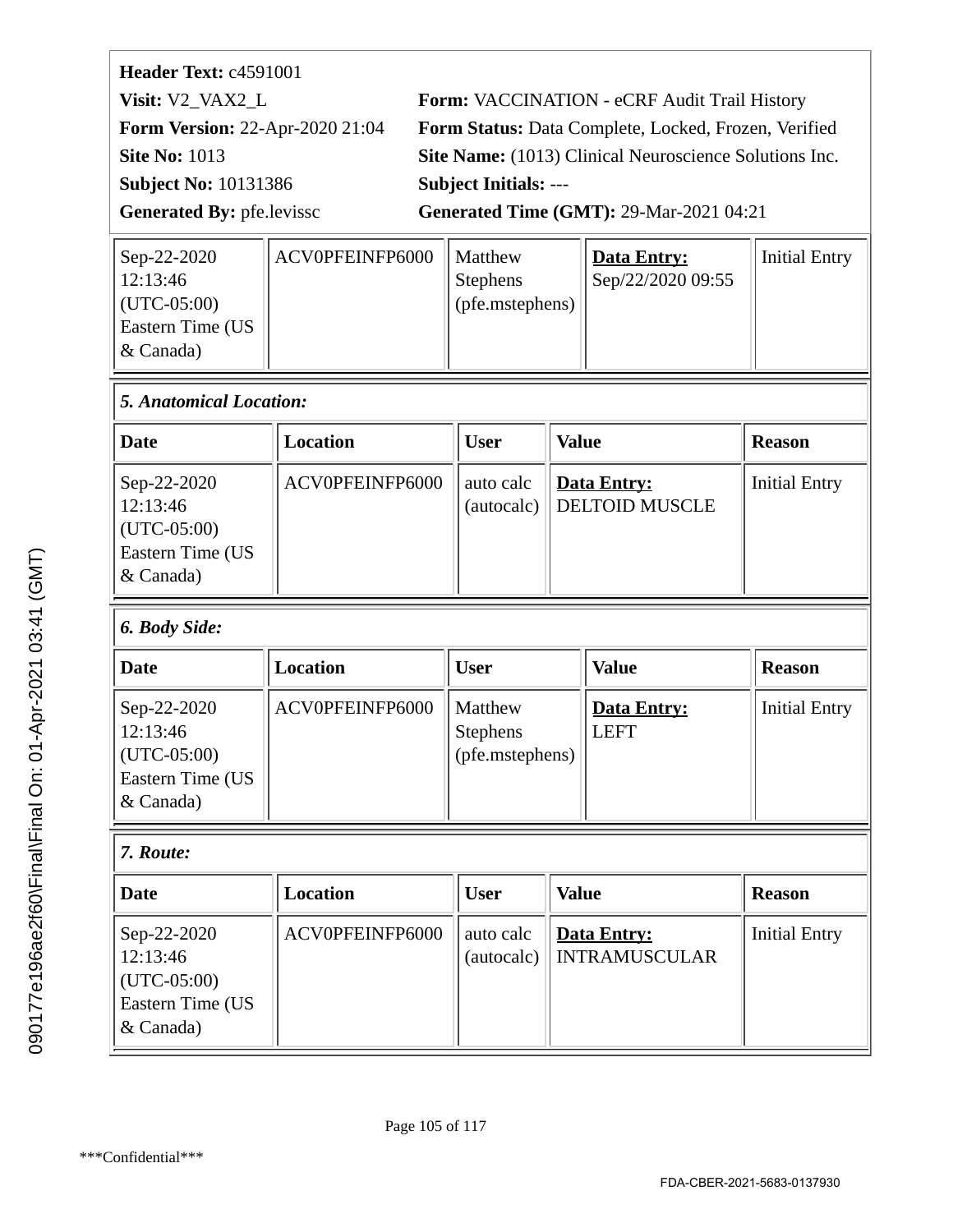**Header Text:** c4591001 **Subject No:** 10131386 **Subject Initials:** ---

**Visit:** V2\_VAX2\_L **Form:** VACCINATION - eCRF Audit Trail History **Form Version:** 22-Apr-2020 21:04 **Form Status:** Data Complete, Locked, Frozen, Verified **Site No: 1013 Site Name:** (1013) Clinical Neuroscience Solutions Inc.

Generated By: pfe.levissc **Generated Time (GMT): 29-Mar-2021 04:21** 

| 10. Timeframe Subject Was Observed |  |  |
|------------------------------------|--|--|
|                                    |  |  |

| Date                                                                                  | Location        | <b>User</b> | <b>Value</b>                                                                          | <b>Reason</b>        |
|---------------------------------------------------------------------------------------|-----------------|-------------|---------------------------------------------------------------------------------------|----------------------|
| Sep-22-2020<br>12:13:46<br>$ $ (UTC-05:00)<br><b>Eastern Time (US</b><br>$\&$ Canada) | ACV0PFEINFP6000 | auto calc   | Data Entry:<br>(autocalc)    THE PROTOCOL SPE<br><b>CIFIED OBSERVATIO</b><br>N PERIOD | <b>Initial Entry</b> |

*11. Was the subject observed for at least the protocol specified observation period after investigational product administration?*

| <b>Date</b>                                                                 | Location        | User                                          | <b>Value</b>                     | <b>Reason</b>        |
|-----------------------------------------------------------------------------|-----------------|-----------------------------------------------|----------------------------------|----------------------|
| Sep-22-2020<br>12:13:46<br>$ $ (UTC-05:00)<br>Eastern Time (US<br>& Canada) | ACV0PFEINFP6000 | Matthew<br><b>Stephens</b><br>(pfe.mstephens) | <b>Data Entry:</b><br><b>YES</b> | <b>Initial Entry</b> |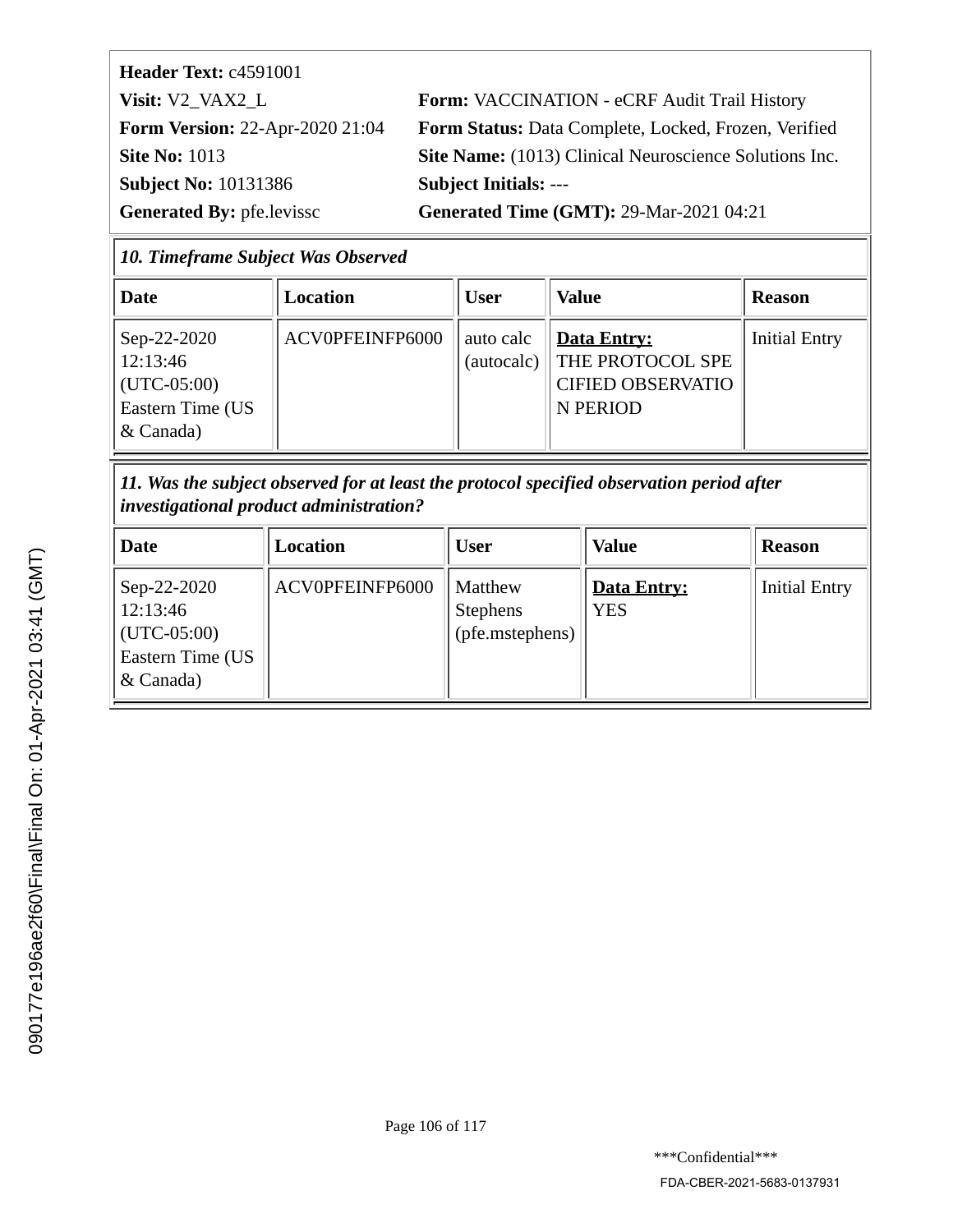# **Header Text:** c4591001 **Visit:** V3\_MONTH1\_POSTVAX2\_L **Form:** DATE OF VISIT - eCRF Audit Trail History **Form Version:** 22-Apr-2020 21:02 **Form Status:** Data Complete, Locked, Frozen, Verified **Site No: 1013 Site Name:** (1013) Clinical Neuroscience Solutions Inc. **Subject No:** 10131386 **Subject Initials:** --- **Generated By:** pfe.levissc **Generated Time (GMT):** 29-Mar-2021 04:21

#### **[Back to Form](#page-17-0)**

*1. Date of Visit*

| <b>Date</b>                                                                      | <b>Location</b> | <b>User</b>                                   | <b>Value</b>                 | <b>Reason</b>                                                                                                                                                                                                                    |  |
|----------------------------------------------------------------------------------|-----------------|-----------------------------------------------|------------------------------|----------------------------------------------------------------------------------------------------------------------------------------------------------------------------------------------------------------------------------|--|
| Nov-10-2020<br>01:30:00<br>$(UTC-05:00)$<br><b>Eastern Time</b><br>(US & Canada) | ACV0PFEINFP6000 | Nancy<br>Vedamuthu<br>(pfe.vedamn)            | Query 1: Closed              | Response<br>satisfies query                                                                                                                                                                                                      |  |
| Nov-09-2020<br>13:39:42<br>$(UTC-05:00)$<br><b>Eastern Time</b><br>(US & Canada) | ACV0PFEINFP6000 | Matthew<br>Stephens<br>(pfe.mstephens)        | Query 1: Answer<br>ed        | <b>CRC WILL</b><br><b>UPDATE</b><br>WITH DCF.                                                                                                                                                                                    |  |
| Nov-09-2020<br>13:12:42<br>$(UTC-05:00)$<br><b>Eastern Time</b><br>(US & Canada) | ACV0PFEINFP6000 | Pamela Benne<br>prod<br>(pfe.bennep07)        | Query 1: Reissue<br>d:Opened | Ill ediary:<br>Thanks for the<br>response,<br>however he<br>Data in the<br><b>Ediary is YES</b><br>for<br>03NOV2020.<br>Please enter a<br><b>COVID Illness</b><br>Visit or<br>consider raising<br>DCF to correct<br>eDiary data. |  |
| Nov-09-2020<br>09:02:55<br>$(UTC-05:00)$                                         | ACV0PFEINFP6000 | Matthew<br><b>Stephens</b><br>(pfe.mstephens) | Query 1: Answer<br>ed        | <b>CRC HAS</b><br><b>LEFT</b><br><b>MESSAGES</b>                                                                                                                                                                                 |  |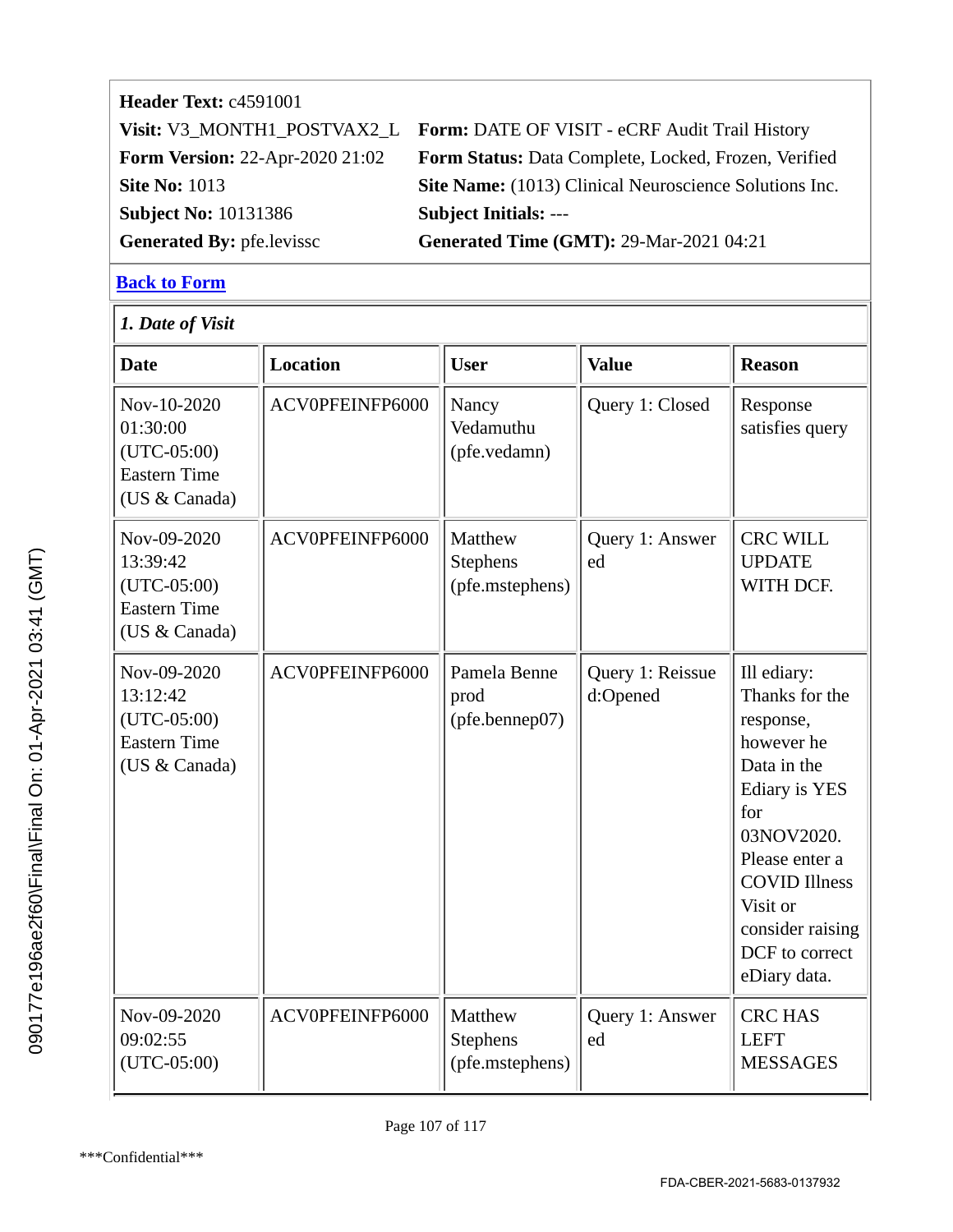# **Header Text:** c4591001 **Subject No:** 10131386 **Subject Initials:** --- Generated By: pfe.levissc **Generated Time (GMT): 29-Mar-2021 04:21**

**Visit:** V3\_MONTH1\_POSTVAX2\_L **Form:** DATE OF VISIT - eCRF Audit Trail History **Form Version:** 22-Apr-2020 21:02 **Form Status:** Data Complete, Locked, Frozen, Verified **Site No: 1013 Site Name:** (1013) Clinical Neuroscience Solutions Inc.

| <b>Eastern Time</b><br>(US & Canada)                                             |                 |                                               |                                   | <b>FOR</b><br><b>SUBJECT TO</b><br><b>CONFIRM</b><br>SYMPTOMS.                                                                                                                                                                                                                                                                      |
|----------------------------------------------------------------------------------|-----------------|-----------------------------------------------|-----------------------------------|-------------------------------------------------------------------------------------------------------------------------------------------------------------------------------------------------------------------------------------------------------------------------------------------------------------------------------------|
| Nov-08-2020<br>04:28:09<br>$(UTC-05:00)$<br><b>Eastern Time</b><br>(US & Canada) | ACV0PFEINFP6000 | <b>Sharat Nair</b><br>(pfe.nairs51)           | Query 1: Opened                   | Illness ediary:<br>As per Illness<br>ediary records,<br>subject<br>reported "Yes"<br>for the question<br>"Have you<br>experienced<br>any of the<br>following?" for<br>the COVID-19<br>symptoms or<br>diagnosis on<br>03NOV2020.<br><b>But</b><br>corresponding<br><b>COVID Illness</b><br>visit not<br>reported. Please<br>clarify. |
| Oct-20-2020<br>10:44:52<br>$(UTC-05:00)$<br><b>Eastern Time</b><br>(US & Canada) | ACV0PFEINFP6000 | Matthew<br><b>Stephens</b><br>(pfe.mstephens) | <b>Data Entry:</b><br>Oct/20/2020 | <b>Initial Entry</b>                                                                                                                                                                                                                                                                                                                |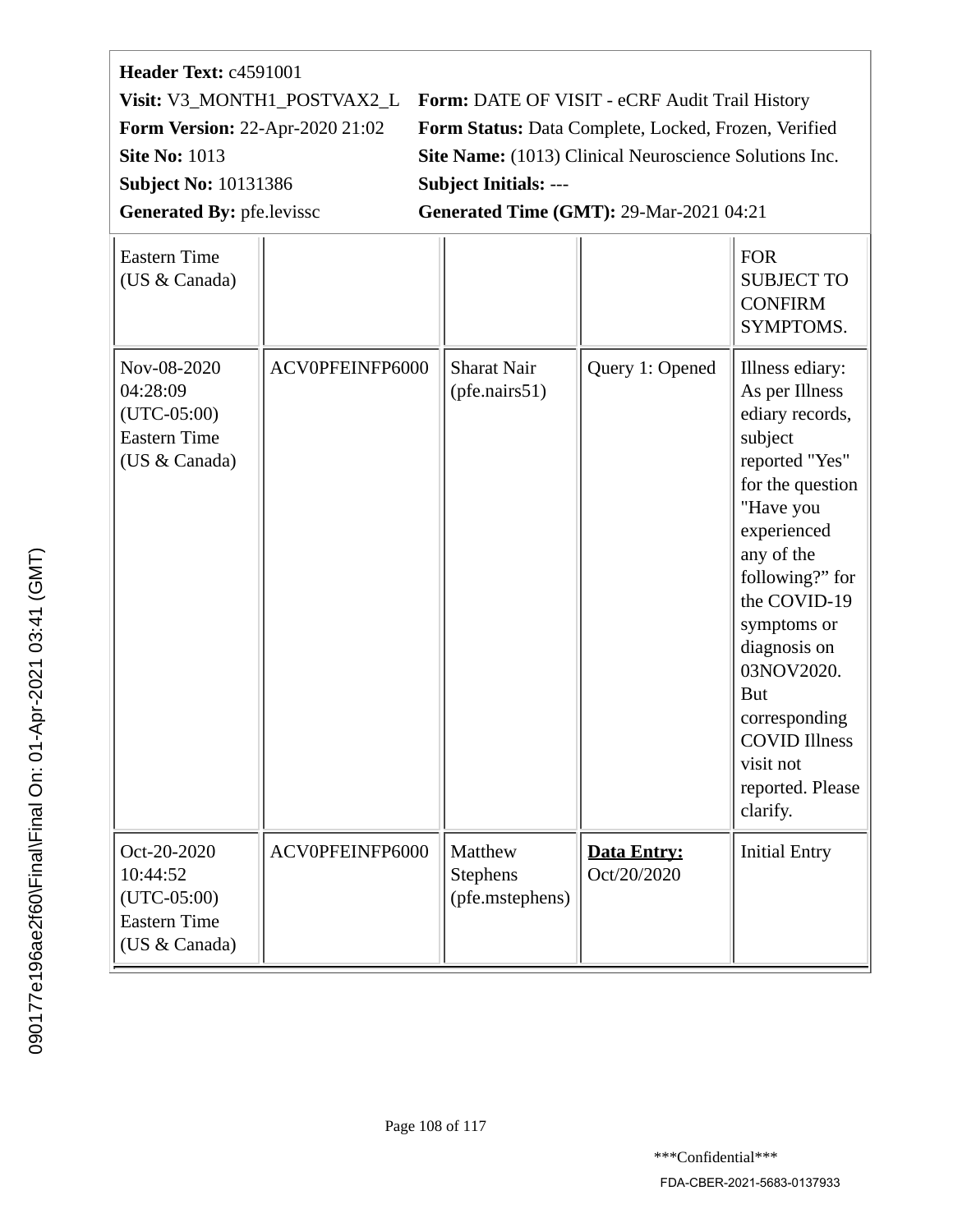| Header Text: c4591001                  |                                                                                 |
|----------------------------------------|---------------------------------------------------------------------------------|
| Visit: V3_MONTH1_POSTVAX2_L            | Form: ELECTRONIC SAMPLE TRACKING -<br>IMMUNOGENICITY - eCRF Audit Trail History |
| <b>Form Version: 22-Apr-2020 21:03</b> | Form Status: Data Complete, Locked, Frozen, Verified                            |
| <b>Site No: 1013</b>                   | Site Name: (1013) Clinical Neuroscience Solutions Inc.                          |
| <b>Subject No: 10131386</b>            | <b>Subject Initials: ---</b>                                                    |
| <b>Generated By: pfe.levissc</b>       | <b>Generated Time (GMT): 29-Mar-2021 04:21</b>                                  |

#### **[Back to Form](#page-18-0)**

| $ 1.$ Data Origin                                                                         |                 |                         |                                   |                      |  |  |
|-------------------------------------------------------------------------------------------|-----------------|-------------------------|-----------------------------------|----------------------|--|--|
| Date                                                                                      | Location        | <b>User</b>             | <b>Value</b>                      | <b>Reason</b>        |  |  |
| $ $ Oct-20-2020<br>10:44:59<br>$ $ (UTC-05:00)<br><b>Eastern Time (US</b><br>$\&$ Canada) | ACV0PFEINFP6000 | auto calc<br>(autocalc) | <b>Data Entry:</b><br><b>SITE</b> | <b>Initial Entry</b> |  |  |

# *2. Sample Type*

| <b>Date</b>                                                                   | Location        | User                    | <b>Value</b>                         | <b>Reason</b>        |
|-------------------------------------------------------------------------------|-----------------|-------------------------|--------------------------------------|----------------------|
| $Oct-20-2020$<br>10:44:59<br>$ $ (UTC-05:00)<br>Eastern Time (US<br>& Canada) | ACV0PFEINFP6000 | auto calc<br>(autocalc) | <u>  Data Entry:</u><br><b>SERUM</b> | <b>Initial Entry</b> |

### *3. Sample Collected?*

| Date                                                                               | Location        | <b>User</b>                                          | <b>Value</b>          | <b>Reason</b>                             |
|------------------------------------------------------------------------------------|-----------------|------------------------------------------------------|-----------------------|-------------------------------------------|
| $Oct-21-2020$<br>00:33:19<br>$(UTC-05:00)$<br><b>Eastern Time</b><br>(US & Canada) | ACV0PFEINFP6000 | Ankita Thakur<br>(pfe.thakua20)                      | Query 1: Closed       | Response<br>satisfies query.              |
| Oct-20-2020<br>11:06:34<br>$(UTC-05:00)$                                           | ACV0PFEINFP6000 | <b>Matthew</b><br><b>Stephens</b><br>(pfe.mstephens) | Query 1: Answere<br>d | will update<br>today when<br>barcodes are |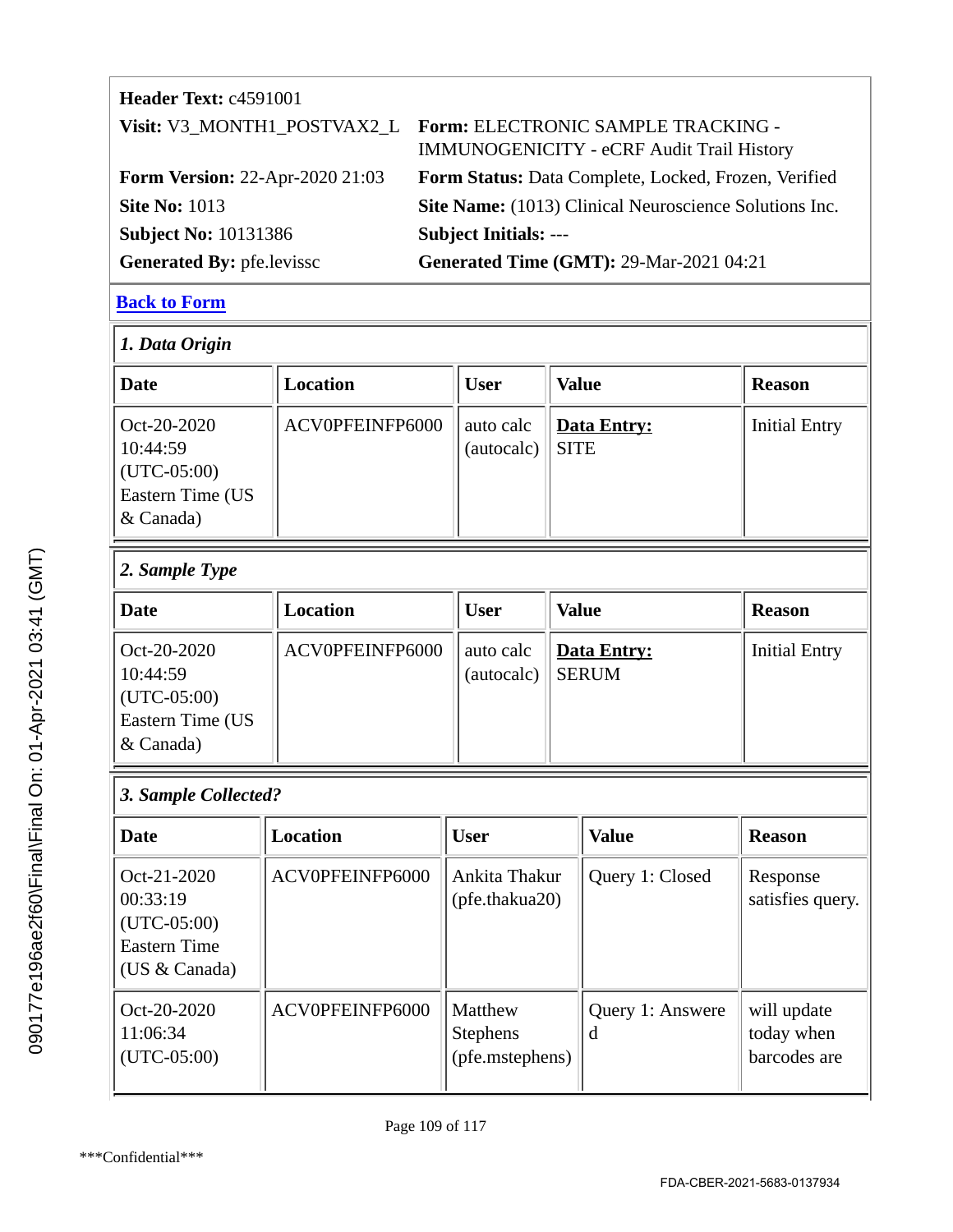| Header Text: c4591001                                                            |                 |                              |                                                                                        |                                                                                                                             |
|----------------------------------------------------------------------------------|-----------------|------------------------------|----------------------------------------------------------------------------------------|-----------------------------------------------------------------------------------------------------------------------------|
| Visit: V3 MONTH1 POSTVAX2 L                                                      |                 |                              | Form: ELECTRONIC SAMPLE TRACKING -<br><b>IMMUNOGENICITY - eCRF Audit Trail History</b> |                                                                                                                             |
| Form Version: 22-Apr-2020 21:03                                                  |                 |                              | Form Status: Data Complete, Locked, Frozen, Verified                                   |                                                                                                                             |
| <b>Site No: 1013</b>                                                             |                 |                              | Site Name: (1013) Clinical Neuroscience Solutions Inc.                                 |                                                                                                                             |
| <b>Subject No: 10131386</b>                                                      |                 | <b>Subject Initials: ---</b> |                                                                                        |                                                                                                                             |
| <b>Generated By: pfe.levissc</b>                                                 |                 |                              | <b>Generated Time (GMT): 29-Mar-2021 04:21</b>                                         |                                                                                                                             |
| <b>Eastern Time</b><br>(US & Canada)                                             |                 |                              |                                                                                        | received from<br>lab.                                                                                                       |
| Oct-20-2020<br>10:49:52<br>$(UTC-05:00)$<br><b>Eastern Time</b><br>(US & Canada) | ACV0PFEINFP6000 | Roshni Nair<br>(pfe.nairr29) | Query 1: Opened                                                                        | 'Sample<br>Collected?' is<br>Yes, however<br>no barcodes<br>are entered.<br>Please review<br>and correct as<br>appropriate. |
| Oct-20-2020<br>10:44:59<br>$(UTC-05:00)$<br><b>Eastern Time</b><br>(US & Canada) | ACV0PFEINFP6000 | auto query<br>(autoquery)    | Query 1: Candidat<br>e                                                                 | 'Sample<br>Collected?' is<br>Yes, however<br>no barcodes<br>are entered.<br>Please review<br>and correct as<br>appropriate. |
| Oct-20-2020<br>10:44:59                                                          | ACV0PFEINFP6000 | Matthew<br>Stephens          | <b>Data Entry:</b><br><b>YES</b>                                                       | <b>Initial Entry</b>                                                                                                        |

|                                                              |                 |                                               | Oct/20/2020                                            |                      |
|--------------------------------------------------------------|-----------------|-----------------------------------------------|--------------------------------------------------------|----------------------|
| 5.a                                                          |                 |                                               |                                                        |                      |
| <b>Date</b>                                                  | Location        | <b>User</b>                                   | <b>Value</b>                                           | <b>Reason</b>        |
| Oct-20-2020<br>16:44:11<br>$(UTC-05:00)$<br>Eastern Time (US | ACV0PFEINFP6000 | Matthew<br><b>Stephens</b><br>(pfe.mstephens) | <b>Data Entry:</b><br>Sample I BRC8F<br>$\mathbf{D}$ : | <b>Initial Entry</b> |

(pfe.mstephens)

Date of Collectio

n:

(UTC-05:00) Eastern Time (US & Canada)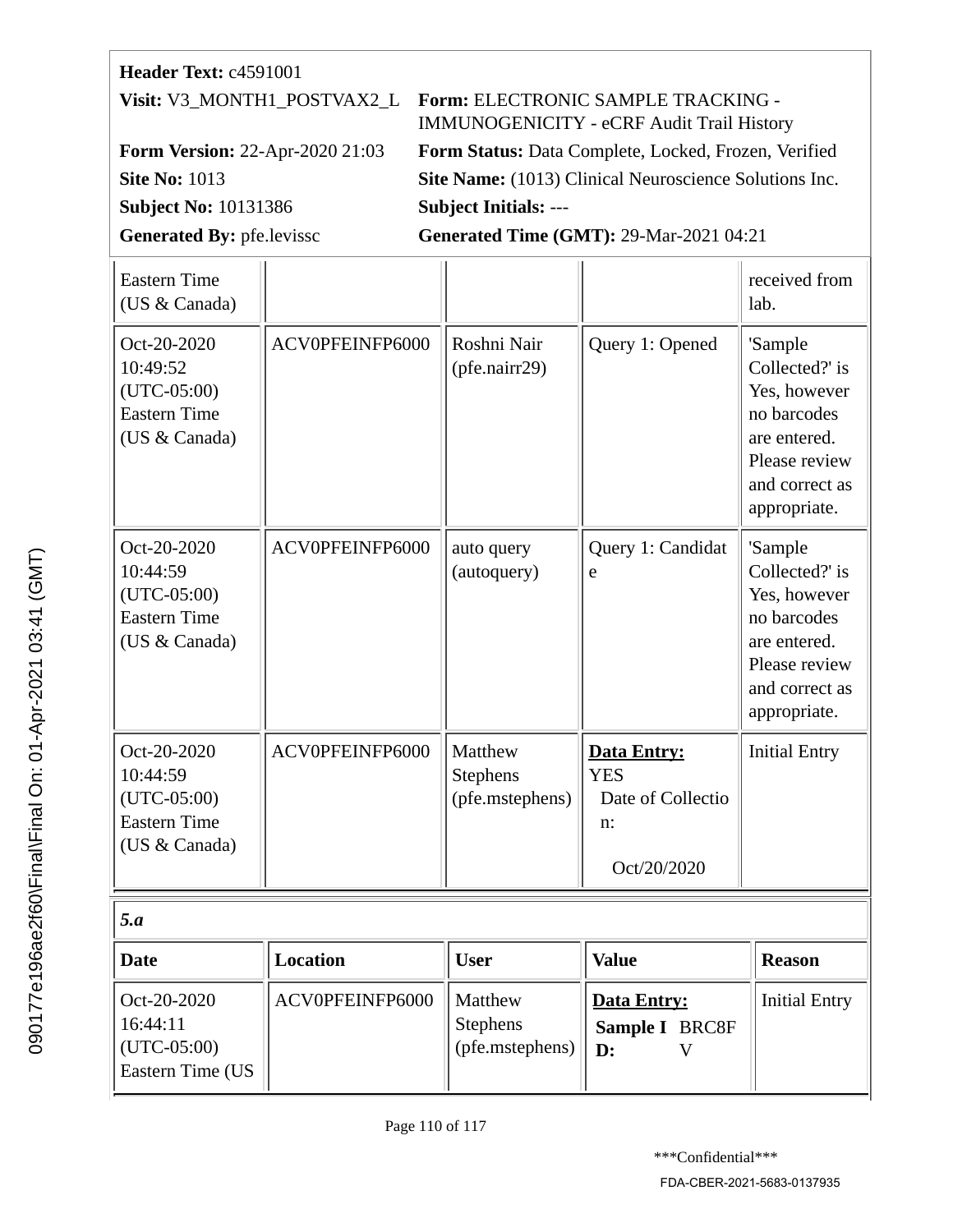| <b>Header Text: c4591001</b>           |                                                        |  |  |
|----------------------------------------|--------------------------------------------------------|--|--|
| Visit: V3_MONTH1_POSTVAX2_L            | Form: ELECTRONIC SAMPLE TRACKING -                     |  |  |
|                                        | <b>IMMUNOGENICITY - eCRF Audit Trail History</b>       |  |  |
| <b>Form Version: 22-Apr-2020 21:03</b> | Form Status: Data Complete, Locked, Frozen, Verified   |  |  |
| <b>Site No: 1013</b>                   | Site Name: (1013) Clinical Neuroscience Solutions Inc. |  |  |
| <b>Subject No: 10131386</b>            | <b>Subject Initials: ---</b>                           |  |  |
| <b>Generated By: pfe.levissc</b>       | <b>Generated Time (GMT): 29-Mar-2021 04:21</b>         |  |  |
| & Canada)                              |                                                        |  |  |
|                                        |                                                        |  |  |

| <b>Location</b> | <b>User</b>                                   | <b>Value</b>                                                | <b>Reason</b>        |
|-----------------|-----------------------------------------------|-------------------------------------------------------------|----------------------|
| ACV0PFEINFP6000 | Matthew<br><b>Stephens</b><br>(pfe.mstephens) | Data Entry:<br><b>BRC8FV</b>                                | <b>Initial Entry</b> |
|                 |                                               |                                                             |                      |
| <b>Location</b> | <b>User</b>                                   | <b>Value</b>                                                | <b>Reason</b>        |
| ACV0PFEINFP6000 | Matthew<br><b>Stephens</b><br>(pfe.mstephens) | <b>Data Entry:</b><br>Sample I BRC8F<br>$\mathbf{D}$ :<br>W | <b>Initial Entry</b> |
|                 |                                               |                                                             |                      |
| <b>Location</b> | <b>User</b>                                   | <b>Value</b>                                                | <b>Reason</b>        |
| ACV0PFEINFP6000 | Matthew<br><b>Stephens</b><br>(pfe.mstephens) | <b>Data Entry:</b><br><b>BRC8FW</b>                         | <b>Initial Entry</b> |
|                 |                                               |                                                             |                      |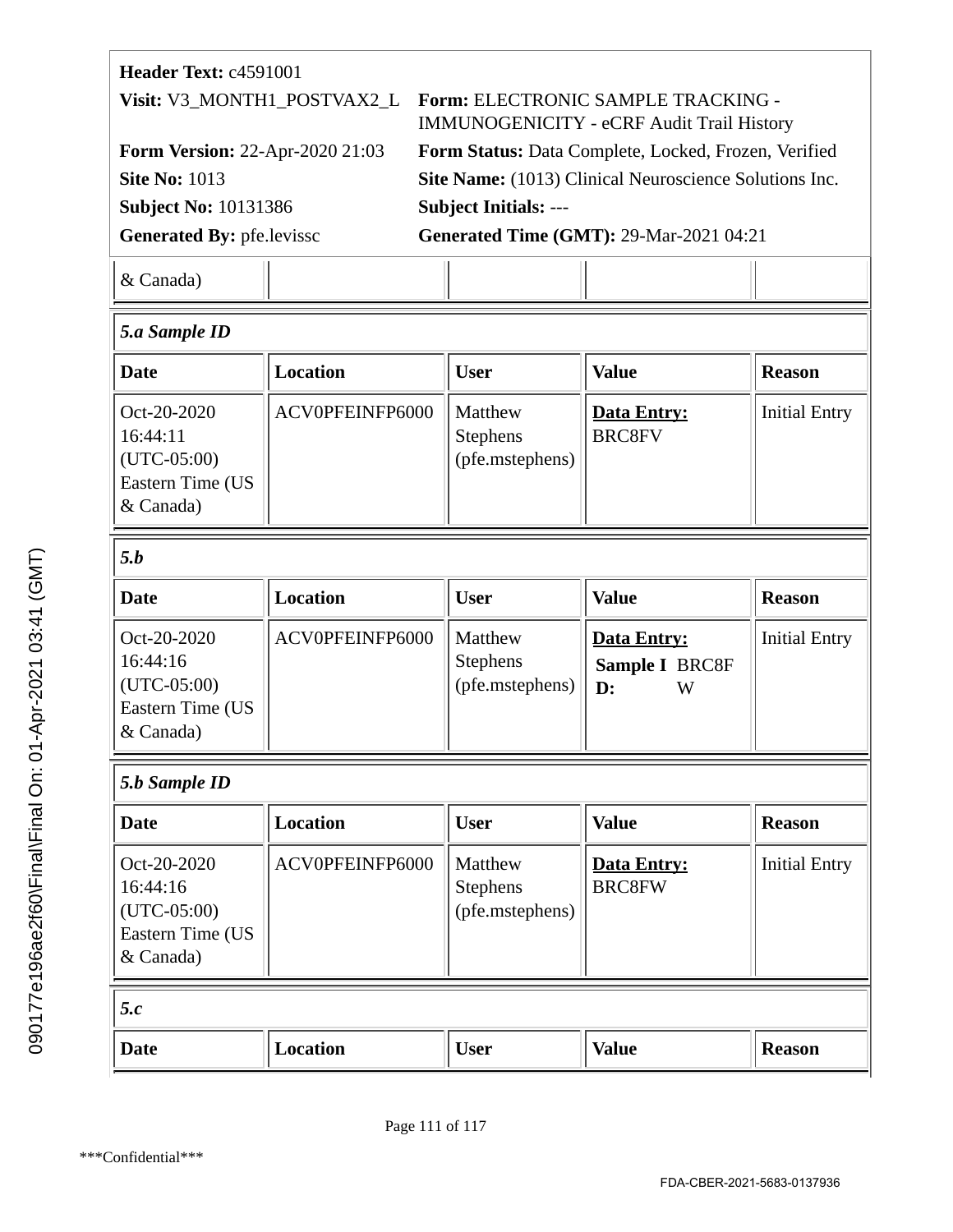| Header Text: c4591001                  |                                                                                                                    |
|----------------------------------------|--------------------------------------------------------------------------------------------------------------------|
|                                        | Visit: V3_MONTH1_POSTVAX2_L Form: ELECTRONIC SAMPLE TRACKING -<br><b>IMMUNOGENICITY - eCRF Audit Trail History</b> |
| <b>Form Version: 22-Apr-2020 21:03</b> | Form Status: Data Complete, Locked, Frozen, Verified                                                               |
| <b>Site No: 1013</b>                   | Site Name: (1013) Clinical Neuroscience Solutions Inc.                                                             |
| <b>Subject No: 10131386</b>            | <b>Subject Initials: ---</b>                                                                                       |
| <b>Generated By: pfe.levissc</b>       | <b>Generated Time (GMT): 29-Mar-2021 04:21</b>                                                                     |
|                                        |                                                                                                                    |

| $ Oct-20-2020 $         | ACV0PFEINFP6000 | Matthew         | Data Entry:           | <b>Initial Entry</b> |
|-------------------------|-----------------|-----------------|-----------------------|----------------------|
| 16:44:21                |                 | <b>Stephens</b> | <b>Sample I BRC8F</b> |                      |
| $ $ (UTC-05:00)         |                 | (pfe.mstephens) | $\mathsf{ID}$ :       |                      |
| <b>Eastern Time (US</b> |                 |                 |                       |                      |
| $\&$ Canada)            |                 |                 |                       |                      |

# *5.c Sample ID*

| Date                                                                              | <b>Location</b> | User                                          | <b>Value</b>                        | <b>Reason</b>        |
|-----------------------------------------------------------------------------------|-----------------|-----------------------------------------------|-------------------------------------|----------------------|
| $Oct-20-2020$<br>16:44:21<br>$\vert$ (UTC-05:00)<br>Eastern Time (US<br>& Canada) | ACV0PFEINFP6000 | Matthew<br><b>Stephens</b><br>(pfe.mstephens) | <b>Data Entry:</b><br><b>BRC8FX</b> | <b>Initial Entry</b> |

# *5.d*

| Date                                                                                  | Location        | User                                              | <b>Value</b>                             | <b>Reason</b>        |
|---------------------------------------------------------------------------------------|-----------------|---------------------------------------------------|------------------------------------------|----------------------|
| Oct-20-2020<br>16:44:25<br>$ $ (UTC-05:00)<br><b>Eastern Time (US</b><br>$\&$ Canada) | ACV0PFEINFP6000 | Matthew<br><b>Stephens</b><br>$ $ (pfe.mstephens) | Data Entry:<br>Sample I BMN5H<br>D:<br>W | <b>Initial Entry</b> |

# *5.d Sample ID*

| <b>Date</b>                                                                     | Location        | <b>User</b>                                   | <b>Value</b>                        | <b>Reason</b>        |
|---------------------------------------------------------------------------------|-----------------|-----------------------------------------------|-------------------------------------|----------------------|
| $ Oct-20-2020 $<br>16:44:25<br>$ $ (UTC-05:00)<br>Eastern Time (US<br>& Canada) | ACV0PFEINFP6000 | Matthew<br><b>Stephens</b><br>(pfe.mstephens) | <b>Data Entry:</b><br><b>BMN5HW</b> | <b>Initial Entry</b> |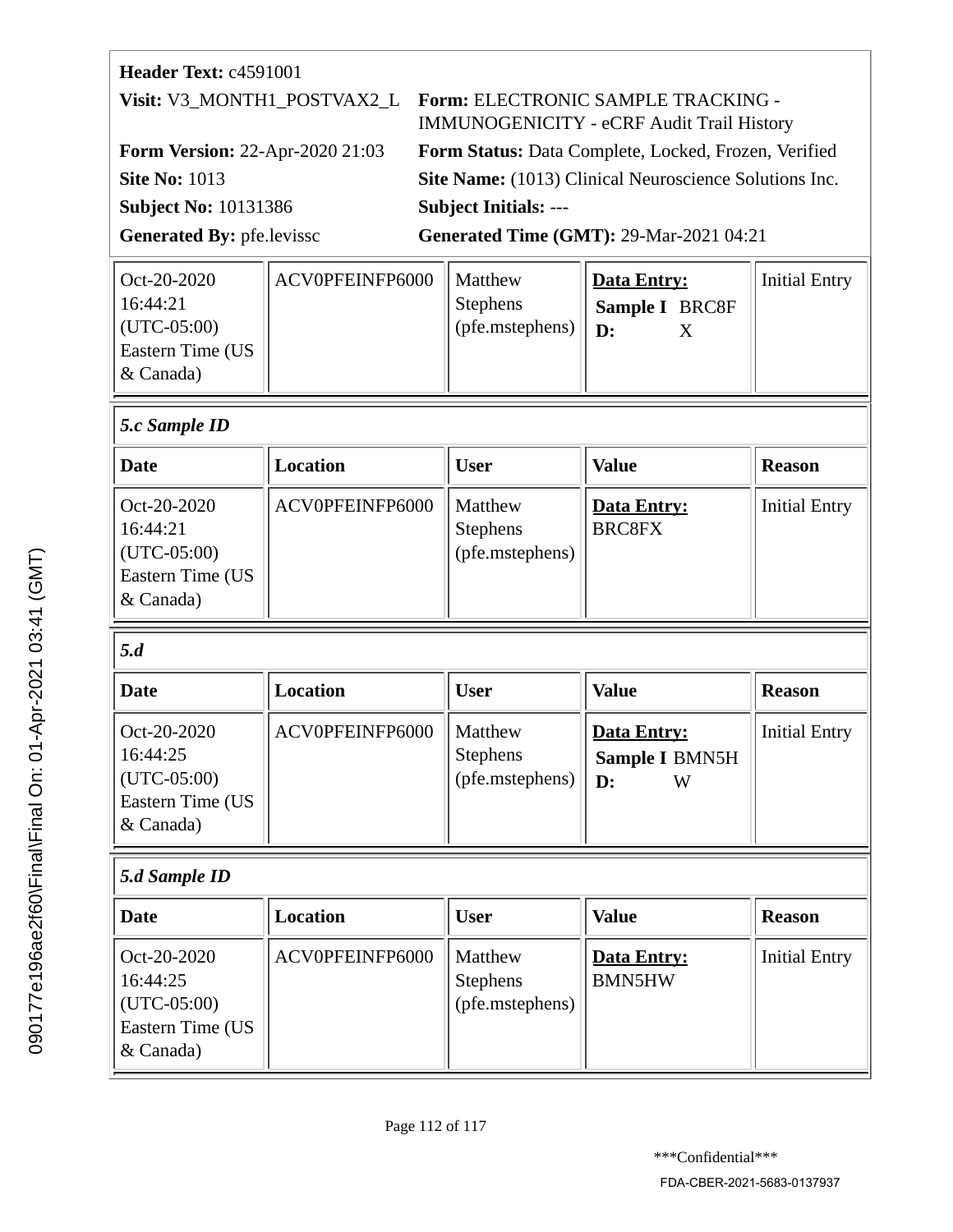| <b>Header Text: c4591001</b>           |                                                                                                             |
|----------------------------------------|-------------------------------------------------------------------------------------------------------------|
|                                        | Visit: V3_MONTH1_POSTVAX2_L Form: ELECTRONIC SAMPLE TRACKING -<br>IMMUNOGENICITY - eCRF Audit Trail History |
| <b>Form Version: 22-Apr-2020 21:03</b> | Form Status: Data Complete, Locked, Frozen, Verified                                                        |
| <b>Site No: 1013</b>                   | Site Name: (1013) Clinical Neuroscience Solutions Inc.                                                      |
| <b>Subject No: 10131386</b>            | <b>Subject Initials: ---</b>                                                                                |
| <b>Generated By: pfe.levissc</b>       | <b>Generated Time (GMT): 29-Mar-2021 04:21</b>                                                              |

16:44:29 (UTC-05:00) Eastern Time (US

& Canada)

| Date                                                                      | <b>Location</b> | <b>User</b>                                   | <b>Value</b>                                         | <b>Reason</b>        |
|---------------------------------------------------------------------------|-----------------|-----------------------------------------------|------------------------------------------------------|----------------------|
| Oct-20-2020<br>16:44:29<br>$(UTC-05:00)$<br>Eastern Time (US<br>& Canada) | ACV0PFEINFP6000 | Matthew<br><b>Stephens</b><br>(pfe.mstephens) | Data Entry:<br>Sample I BMN5H<br>$\mathbf{D}$ :<br>X | <b>Initial Entry</b> |
| 5.e Sample ID                                                             |                 |                                               |                                                      |                      |
| <b>Date</b>                                                               | Location        | <b>User</b>                                   | <b>Value</b>                                         | <b>Reason</b>        |
| Oct-20-2020                                                               | ACV0PFEINFP6000 | Matthew                                       | <b>Data Entry:</b>                                   | <b>Initial Entry</b> |

Stephens

(pfe.mstephens)

BMN5HX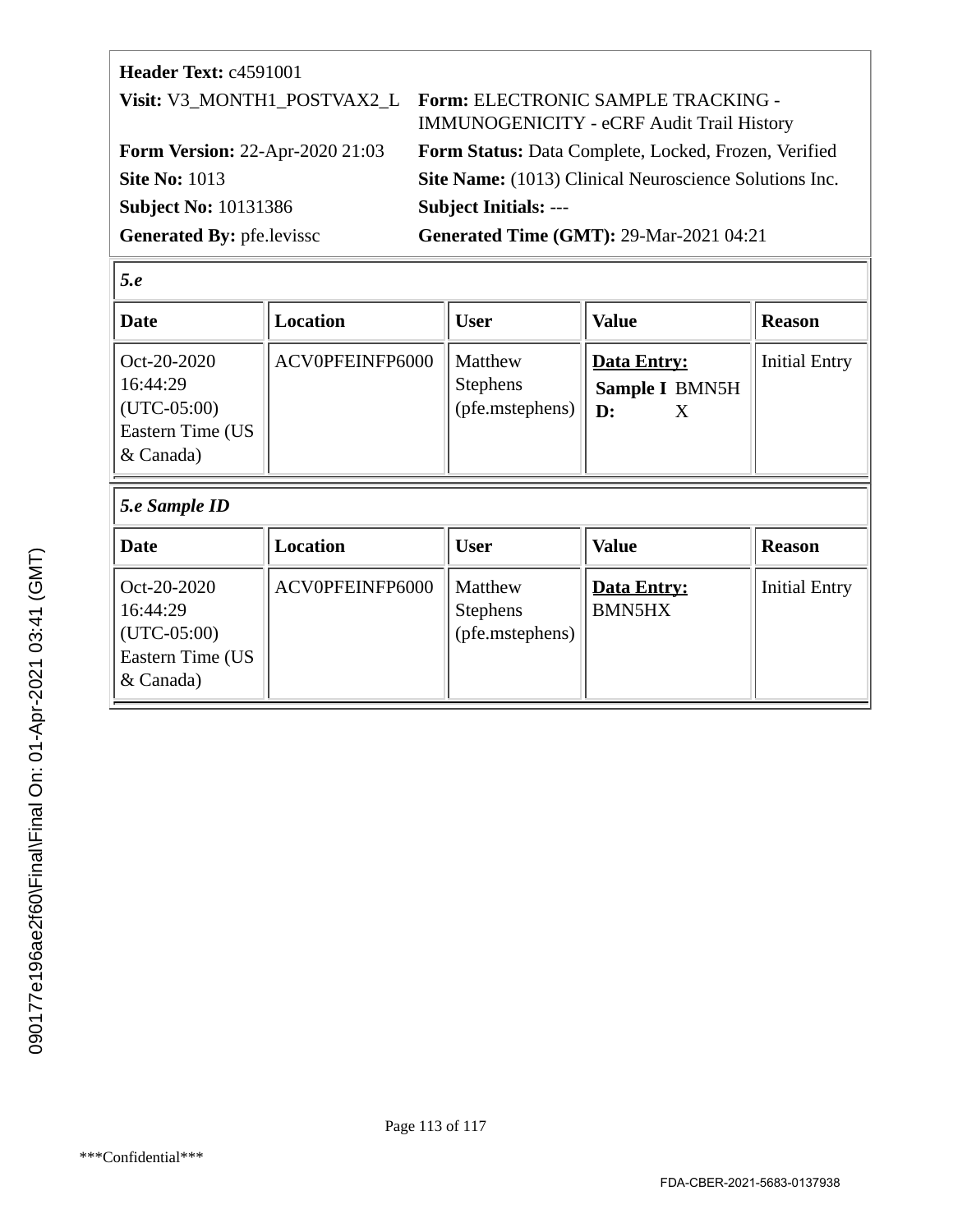## **Header Text: c4591001**

|                                        | Visit: End of Treatment - Unscheduled Form: DISPOSITION - TREATMENT - eCRF Audit<br><b>Trail History</b> |
|----------------------------------------|----------------------------------------------------------------------------------------------------------|
| <b>Form Version: 15-Sep-2020 21:55</b> | Form Status: Data Complete, Locked, Frozen, Verified                                                     |
| <b>Site No: 1013</b>                   | Site Name: (1013) Clinical Neuroscience Solutions Inc.                                                   |
| <b>Subject No: 10131386</b>            | <b>Subject Initials: ---</b>                                                                             |
| <b>Generated By: pfe.levissc</b>       | <b>Generated Time (GMT): 29-Mar-2021 04:21</b>                                                           |

#### **[Back to Form](#page-35-0)**

| 1. Date of Completion/Discontinuation/Death:                              |                 |                                               |                                   |                      |  |
|---------------------------------------------------------------------------|-----------------|-----------------------------------------------|-----------------------------------|----------------------|--|
| Date                                                                      | Location        | <b>User</b>                                   | <b>Value</b>                      | <b>Reason</b>        |  |
| Oct-20-2020<br>10:45:15<br>$(UTC-05:00)$<br>Eastern Time (US<br>& Canada) | ACV0PFEINFP6000 | Matthew<br><b>Stephens</b><br>(pfe.mstephens) | <b>Data Entry:</b><br>Oct/20/2020 | <b>Initial Entry</b> |  |

#### *2. Phase of Disposition:*

| <b>Date</b>                                                                 | Location        | <b>User</b> | <b>Value</b>                            | <b>Reason</b>        |
|-----------------------------------------------------------------------------|-----------------|-------------|-----------------------------------------|----------------------|
| Oct-20-2020<br>10:45:15<br>$ $ (UTC-05:00)<br>Eastern Time (US<br>& Canada) | ACV0PFEINFP6000 | auto calc   | Data Entry:<br>(autocalc)   VACCINATION | <b>Initial Entry</b> |

# *3. Status:*

| Date                                                                      | Location        | <b>User</b>                                   | <b>Value</b>                           | <b>Reason</b>        |
|---------------------------------------------------------------------------|-----------------|-----------------------------------------------|----------------------------------------|----------------------|
| Oct-20-2020<br>10:45:15<br>$(UTC-05:00)$<br>Eastern Time (US<br>& Canada) | ACV0PFEINFP6000 | Matthew<br><b>Stephens</b><br>(pfe.mstephens) | <b>Data Entry:</b><br><b>COMPLETED</b> | <b>Initial Entry</b> |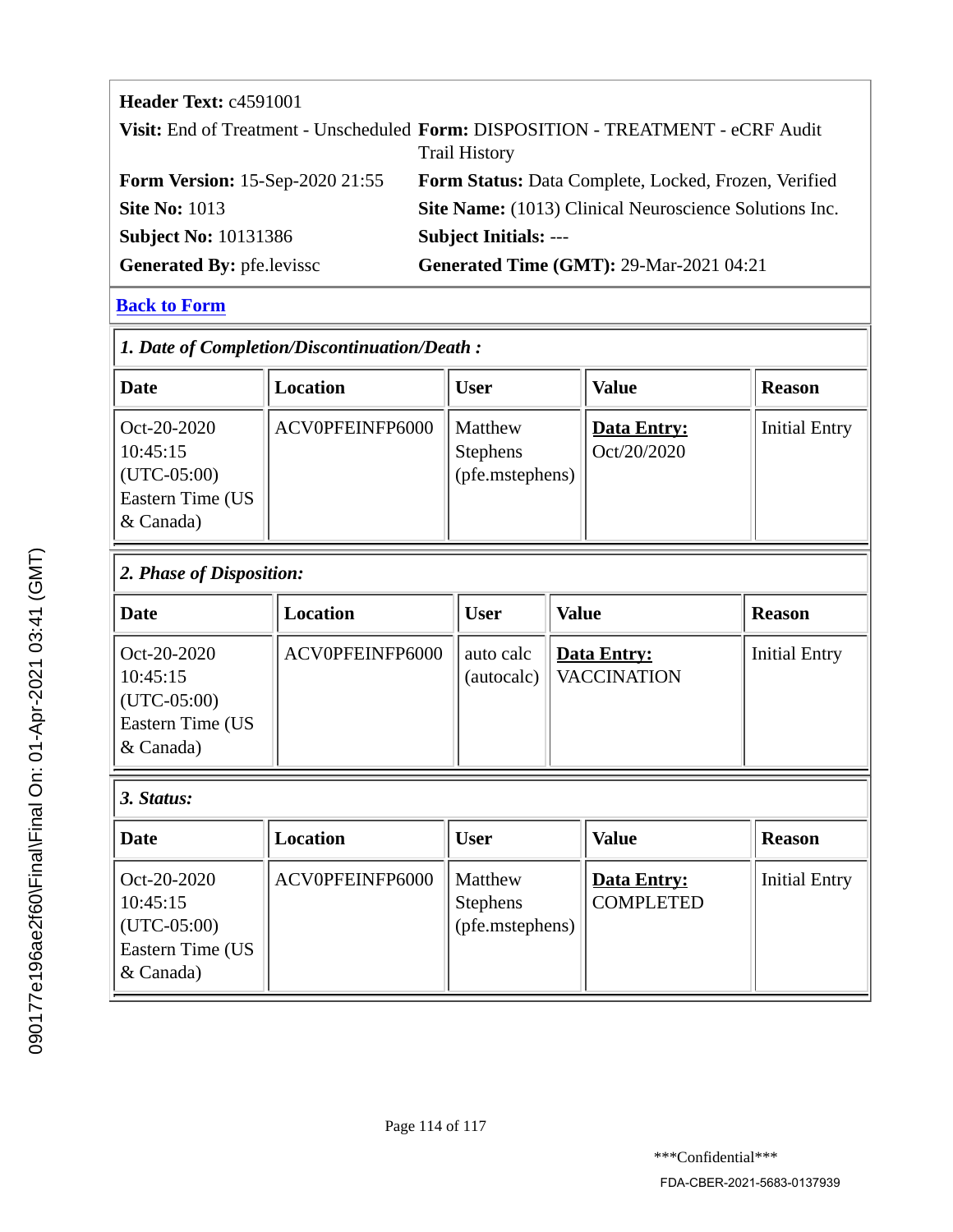# **Header Text: c4591001 Subject No:** 10131386 **Subject Initials:** ---

**Visit:** Subject Status - Unscheduled **Form:** SUBJECT STATUS - eCRF Audit Trail History **Form Version:** 22-Apr-2020 21:03 **Form Status:** Data Complete, Verified **Site No: 1013 Site Name:** (1013) Clinical Neuroscience Solutions Inc. **Generated By:** pfe.levissc **Generated Time (GMT):** 29-Mar-2021 04:21

#### **[Back to Form](#page-65-0)**

| 1. Subject Status                                                           |                 |                         |                                                      |                      |  |
|-----------------------------------------------------------------------------|-----------------|-------------------------|------------------------------------------------------|----------------------|--|
| <b>Date</b>                                                                 | <b>Location</b> | <b>User</b>             | <b>Value</b>                                         | <b>Reason</b>        |  |
| $Oct-20-2020$<br>10:45:15<br>$(UTC-05:00)$<br>Eastern Time (US<br>& Canada) | ACV0PFEINFP6000 | auto calc<br>(autocalc) | <b>Data Entry:</b><br><b>FOLLOW-UP</b>               | <b>Initial Entry</b> |  |
| Sep-01-2020<br>16:39:21<br>$(UTC-05:00)$<br>Eastern Time (US<br>& Canada)   | ACV0PFEINFP6000 | auto calc<br>(autocalc) | <b>Data Entry:</b><br>ENROLLED/RANDO<br><b>MIZED</b> | <b>Initial Entry</b> |  |
| Sep-01-2020<br>16:38:15<br>$(UTC-05:00)$<br>Eastern Time (US<br>& Canada)   | ACV0PFEINFP6000 | auto calc<br>(autocalc) | <b>Data Entry:</b><br><b>SCREENED</b>                | <b>Initial Entry</b> |  |
| 2. Subject Status Date                                                      |                 |                         |                                                      |                      |  |
| <b>Date</b>                                                                 | <b>Location</b> | <b>User</b>             | <b>Value</b>                                         | <b>Reason</b>        |  |
| Oct-20-2020<br>10:45:15<br>$(UTC-05:00)$<br>Eastern Time (US<br>& Canada)   | ACV0PFEINFP6000 | auto calc<br>(autocalc) | Data Entry:<br>Oct/20/2020                           | <b>Initial Entry</b> |  |
| Sep-01-2020<br>16:39:21                                                     | ACV0PFEINFP6000 | auto calc<br>(autocalc) | <b>Data Entry:</b><br>Sep/1/2020                     | <b>Initial Entry</b> |  |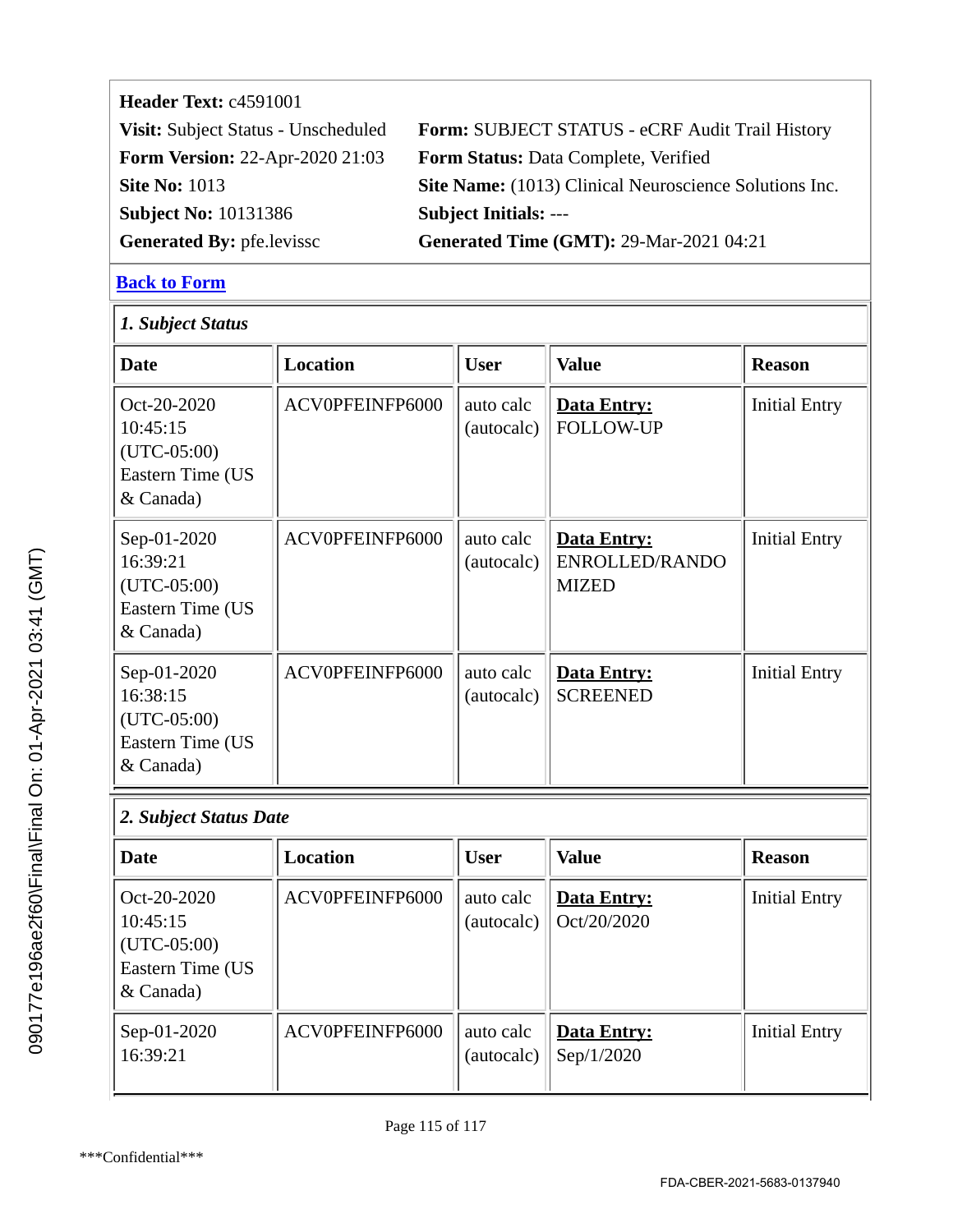| Header Text: c4591001                  |                                                        |  |  |
|----------------------------------------|--------------------------------------------------------|--|--|
| Visit: Subject Status - Unscheduled    | Form: SUBJECT STATUS - eCRF Audit Trail History        |  |  |
| <b>Form Version: 22-Apr-2020 21:03</b> | Form Status: Data Complete, Verified                   |  |  |
| <b>Site No: 1013</b>                   | Site Name: (1013) Clinical Neuroscience Solutions Inc. |  |  |
| <b>Subject No: 10131386</b>            | <b>Subject Initials: ---</b>                           |  |  |
| <b>Generated By: pfe.levissc</b>       | <b>Generated Time (GMT): 29-Mar-2021 04:21</b>         |  |  |
| $\vert$ (UTC-05:00)                    |                                                        |  |  |

| $ $ (UTC-05:00)<br>Eastern Time (US<br>& Canada)                            |                 |                         |                                  |                      |
|-----------------------------------------------------------------------------|-----------------|-------------------------|----------------------------------|----------------------|
| Sep-01-2020<br>16:38:15<br>$ $ (UTC-05:00)<br>Eastern Time (US<br>& Canada) | ACV0PFEINFP6000 | auto calc<br>(autocalc) | <b>Data Entry:</b><br>Sep/1/2020 | <b>Initial Entry</b> |